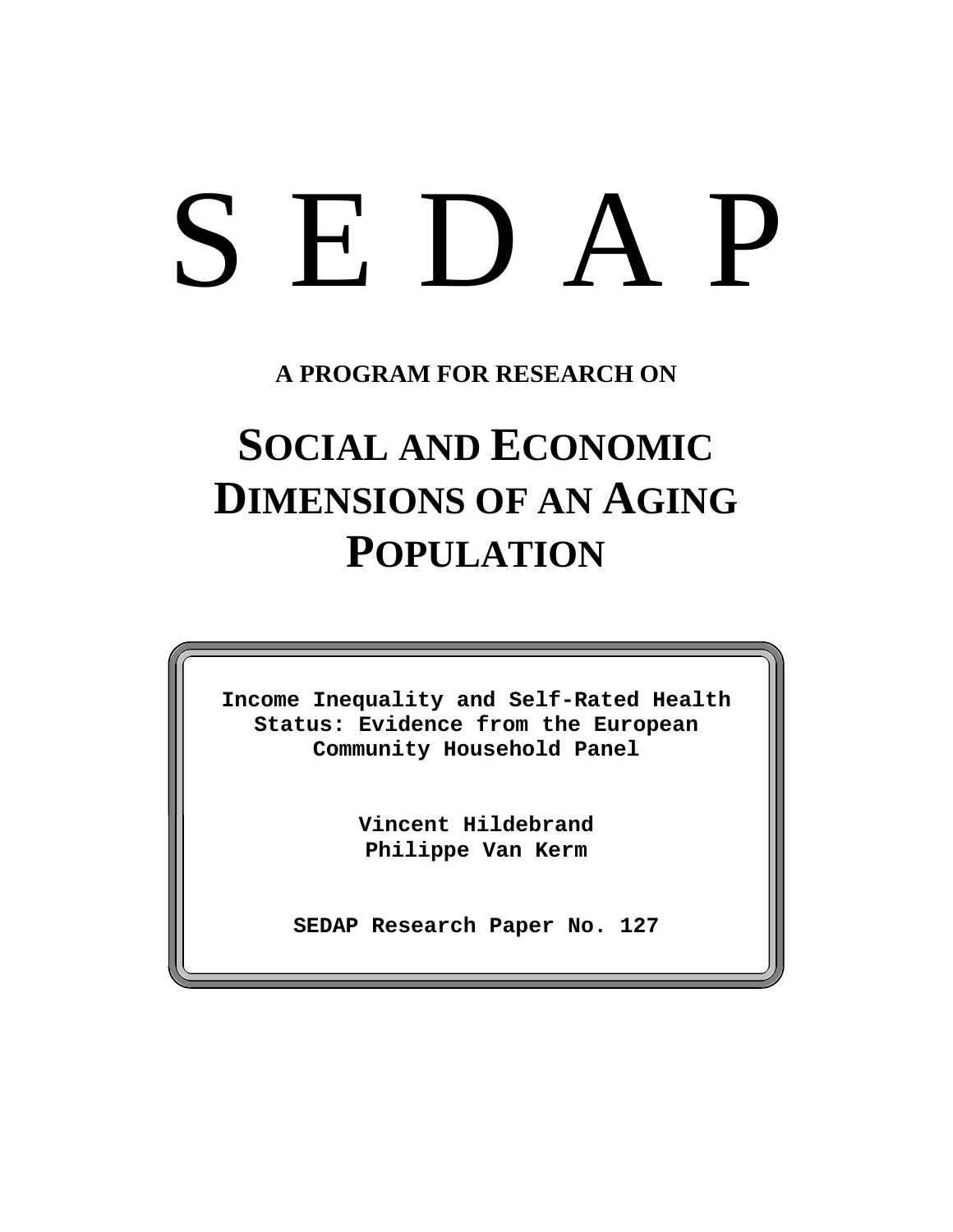For further information about SEDAP and other papers in this series, see our web site: http://socserv2.mcmaster.ca/sedap

> Requests for further information may be addressed to: Secretary, SEDAP Research Program Kenneth Taylor Hall, Room 426 McMaster University Hamilton, Ontario, Canada L8S 4M4 FAX: 905 521 8232 e-mail: qsep@mcmaster.ca



**Vincent Hildebrand Philippe Van Kerm**

**SEDAP Research Paper No. 127**

February 2005

The Program for Research on Social and Economic Dimensions of an Aging Population (SEDAP) is an interdisciplinary research program centred at McMaster University with co-investigators at seventeen other universities in Canada and abroad. The SEDAP Research Paper series provides a vehicle for distributing the results of studies undertaken by those associated with the program. Authors take full responsibility for all expressions of opinion. SEDAP has been supported by the Social Sciences and Humanities Research Council since 1999, under the terms of its Major Collaborative Research Initiatives Program. Additional financial or other support is provided by the Canadian Institute for Health Information, the Canadian Institute of Actuaries, Citizenship and Immigration Canada, Indian and Northern Affairs Canada, ICES: Institute for Clinical Evaluative Sciences, IZA: Forschungsinstitut zur Zukunft der Arbeit GmbH (Institute for the Study of Labour), SFI: The Danish National Institute of Social Research, Social Development Canada, Statistics Canada, and participating universities in Canada (McMaster, Calgary, Carleton, Memorial, Montréal, New Brunswick, Queen's, Regina, Toronto, UBC, Victoria, Waterloo, Western, and York) and abroad (Copenhagen, New South Wales, University College London).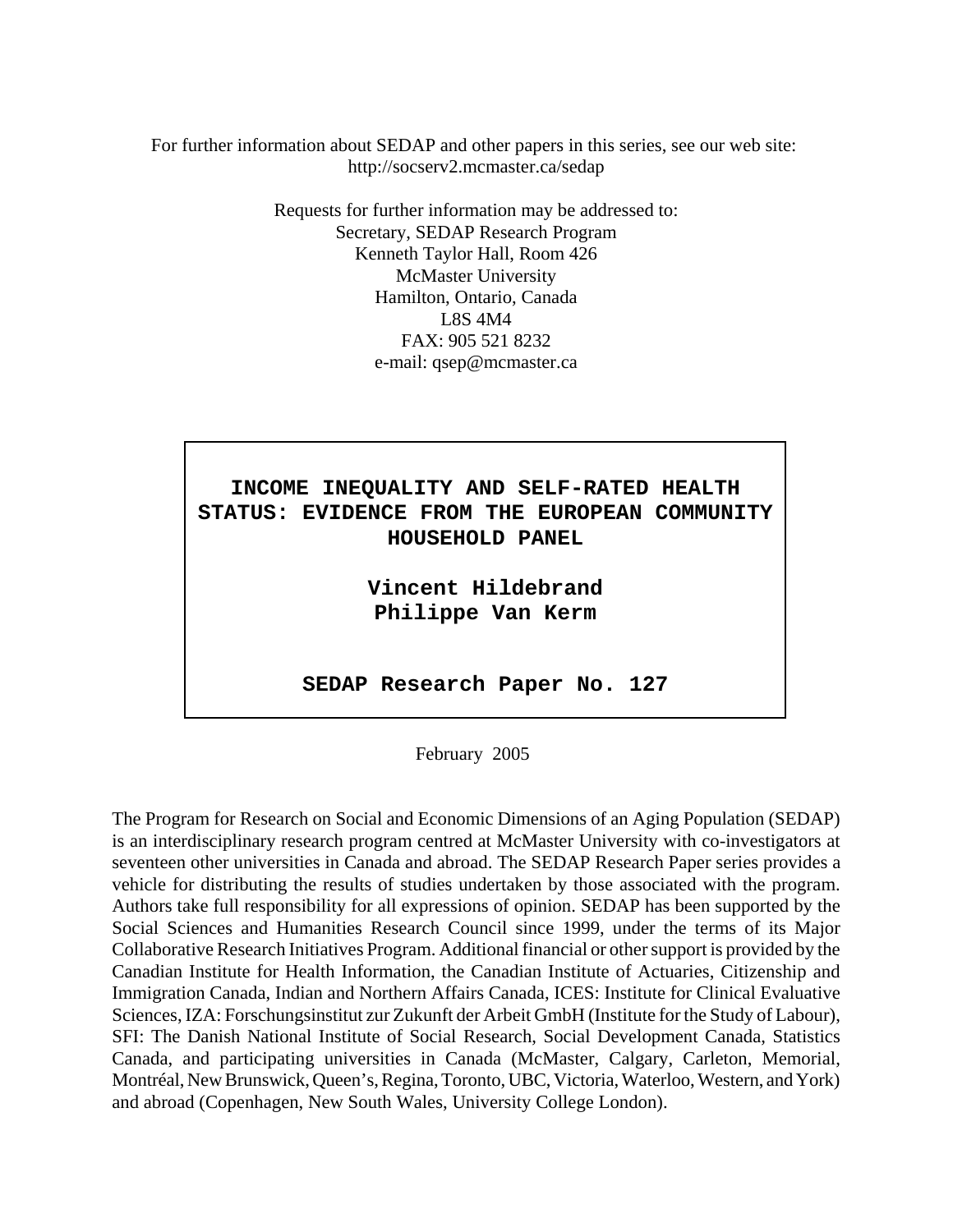#### **Income Inequality and Self-Rated Health Status: Evidence from the European Community Household Panel\***

#### **Vincent Hildebrand**

Department of Economics, Glendon College, York University, Canada and CEPS/INSTEAD, G.-D. Luxembourg

#### **Philippe Van Kerm**

CEPS/INSTEAD, G.-D. Luxembourg

#### **ABSTRACT**

We examine the effect of income inequality on individual self-rated health status in a pooled sample of 10 member states of the European Union using longitudinal data from the European Community Household Panel (ECHP) survey. Taking advantage of the longitudinal and cross-national nature of our data, and carefully modelling the self-reported health information, we avoid several of the pitfalls suffered by earlier studies on this topic. We calculate income inequality indices measured at two standard levels of geography (NUTS-0 and NUTS-1) and find consistent evidence that income inequality is negatively related to self-rate health status in the European Union for both men and women. However, despite its statistical significance, the magnitude of the impact on inequality on health is small.

JEL Classification: D63, I12, I18 **Key Words:** Self-rated health; Income inquality; European Union; Panel data.

#### *Inégalité Des Revenus Et Santé Subjective: Résultats Du Panel Communautaire Des Ménages*

#### **RÉSUMÉ**

Nous examinons l'effet de l'inégalité des revenus sur la santé subjective dans 10 états membres de l'Union Européenne à partir des données longitudinales du Panel Communautaire des Ménages (ECHP). Capitalisant sur la nature transnationale et longitudinale de nos données, et modélisant rigoureusement notre variable de santé subjective, nous évitons plusieurs écueils dont ont souffert un grand nombre d'études antérieures ayant examiné cette question. Nous calculons nos indices d'inégalité en considérant deux niveaux standards d'agrégation géographique (NUTS-0 et NUTS-1) et mettons en évidence l'existence d'une association négative entre l'inégalité des revenus et la santé subjective parmi les hommes et les femmes résidant dans l'Union Européenne. Cependant, malgré que l'on ne puisse pas rejeter l'existence statistique de cette association, l'ampleur cette dernière est néanmoins très modeste.

Classification JEL: D63, I12, I18 **Mots clés**: Santé subjective, Inégalité des revenus, Union-Européenne, données de Panel.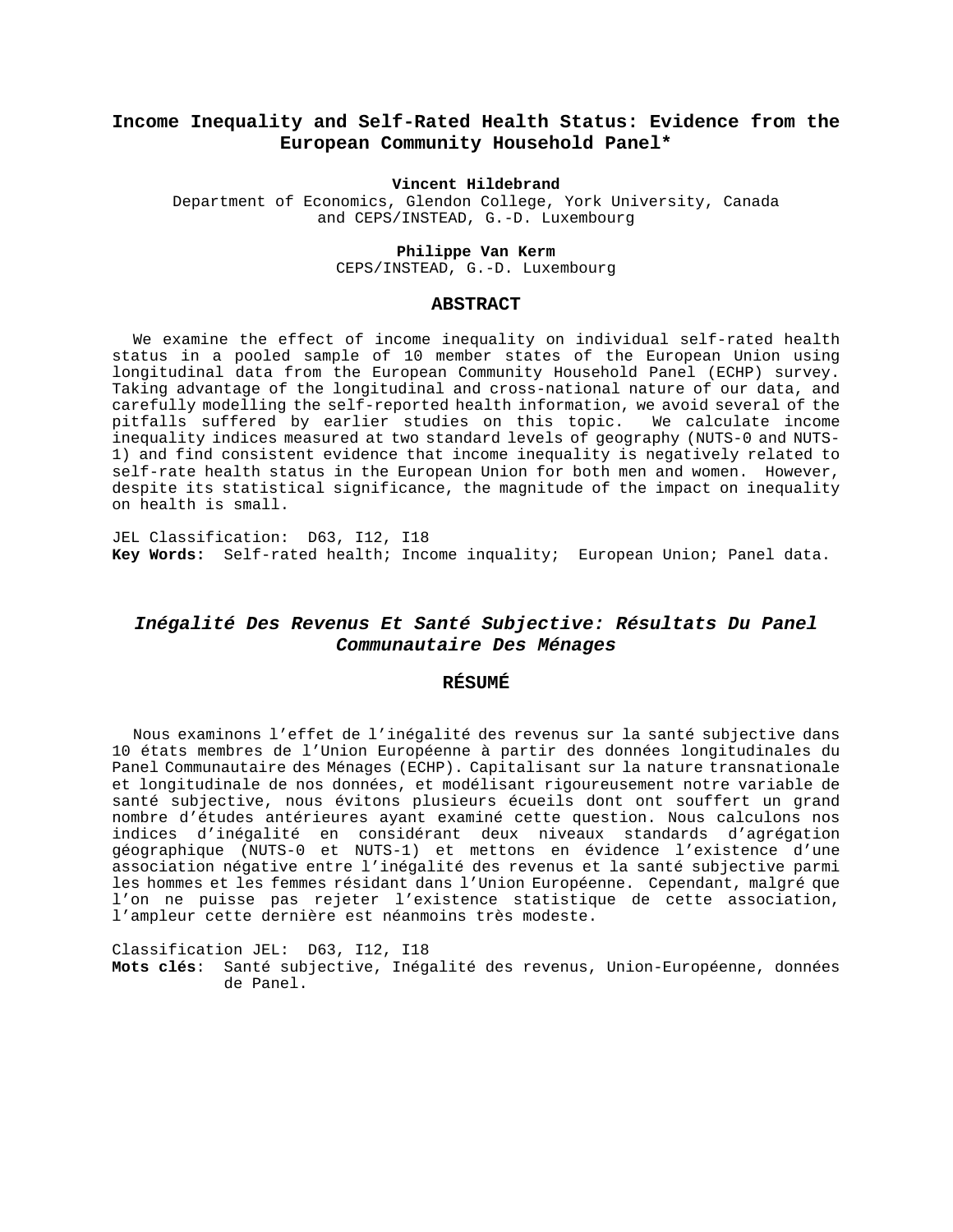## 1 Introduction

Numerous studies have reported the existence of an association between the level of income inequality in a population and aggregate health outcomes: average health among people living in high-inequality areas appears to be lower than their counterparts living in low-inequality areas. A statistically significant relationship has been reported using aggregate (macro-level) data both across countries (Rodgers, 1979; Wilkinson, 1992) and across regions within countries (Kawachi and Kennedy, 1997; Lynch et al., 1998). This observation has lead researchers to argue that increasing income dispersion directly translates into poor health, thereby suggesting additional welfare gains from more progressive income redistribution policies. This argument is embodied in Wilkinson's (1996) controversial ëincome inequality hypothesisí(IIH) which posits that the primary determinant of differences in health performance among developed countries is the extent of differences in the disparity between the incomes of the rich and the poor within countries rather than differences in income levels.<sup>1</sup>

Recent studies have however cast doubts on the robustness of this ëecological<sup>†</sup> association to model specifications and questioned the comparability of data sources both across countries (Judge et al., 1998; Gravelle, 1998; Gravelle et al., 2002) and across U.S. States (Mellor and Milyo, 2001). Furthermore, Rodgers (1979), and more recently Gravelle (1998) and Gravelle et al. (2002), cautioned that this apparent causal relationship may just be a statistical artefact if individual health is a non-linear function of income.<sup>2</sup> In order to identify the effect of income inequality on health, one needs to turn to individual-level data and to control for relevant confounders, in particular individual income. A number of recent studies have taken this approach, and the new evidence about an association between health and income inequality is mixed at best.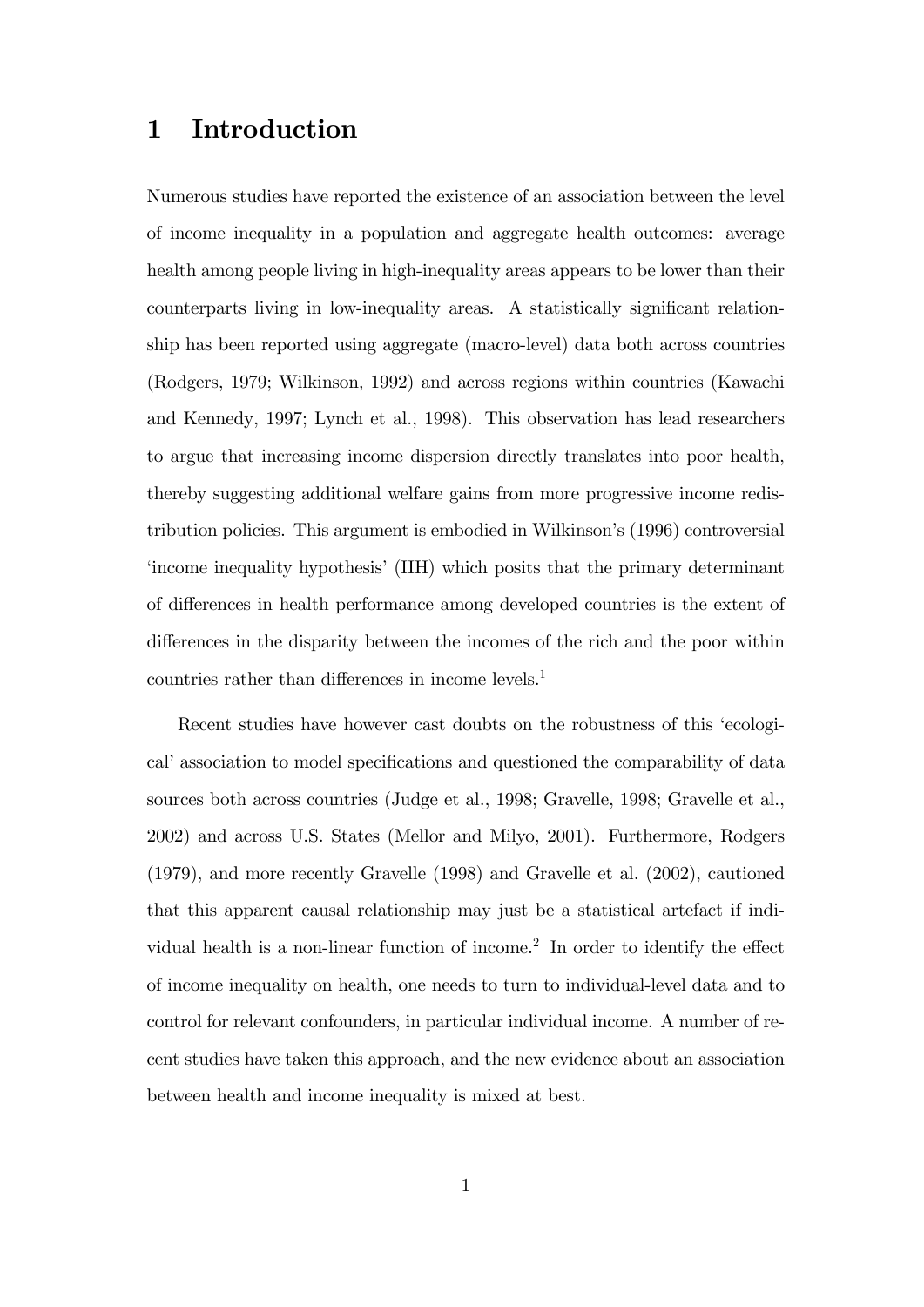The majority of studies based on individual-level data have focused on the United States.<sup>3</sup> Kennedy et al. (1998) and Mellor and Milyo (2002) found that state-level income inequality significantly affects self-reported health status even after controlling for individual incomes and other demographic variables. However, Mellor and Milyo (2002) report that this association is no longer significant after controlling for regional fixed effects that take differences in diet, lifestyle and access to medical care into account. In fact, the finding that state-level inequality is detrimental to self-rated health is not robust to alternative health outcomes or different levels of aggregation. For instance, Daly et al. (1998) found very weak evidence that state-level income inequality translates into increased mortality. Furthermore, unlike Kawachi et al. (1997) and Lynch et al. (1998), they report that this association is not robust to different measures of income inequality.

Considering a lower level of geography, Mellor and Milyo (2002) and Blakely et al. (2002) do not find any significant association between metropolitan-arealevel income inequality and self-rated health. Interestingly, some studies have found evidence of a statistically significant association between county-level income inequality and self reported health status (Soobadeer and LeClere, 1999; Fiscella and Franks, 2000). However, the relationship is no longer significant when the health outcome is measured by mortality (Fiscella and Franks, 1997). Overall, these studies present weak support to the assertion that greater income inequality is detrimental to individual health in the United States.

Few comparable micro-level studies have examined the robustness of this association outside the United States. Results from these studies generally corroborate U.S. findings. For instance, Shibuya et al. (2002) found no significant evidence supporting that income inequality measured at the *prefectures* level has a detrimental effect on self-rated health status in Japan. Likewise, Gerdtham and Johannesson  $(2004)$  found no significant effect of community level income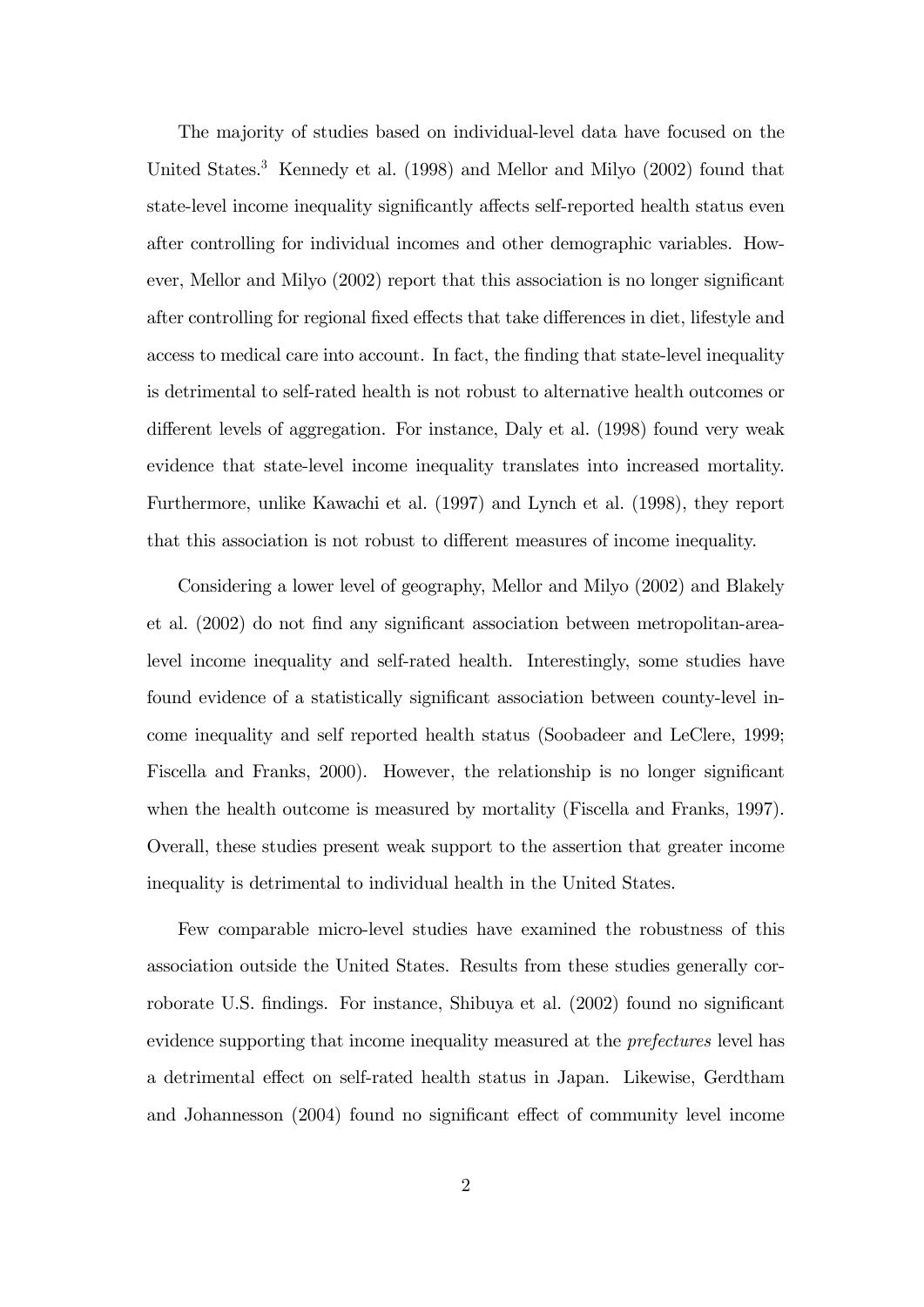inequality on mortality in Sweden.<sup>4</sup> Weich et al. (2001; 2002), however, found significant association between the Gini coefficient in Britain's regions and mental disorders and self-reported health status. But they also found that the results were highly sensitive to the choice of inequality measure (the association disappears with Generalized Entropy indices of inequality).

The objective of this paper is to investigate this issue on a large entity outside the United Sates by using individual-level data gathered in 10 European Union countries drawn from the European Community Household Panel (ECHP) survey data. Providing additional evidence for the European Union is of particular interest as its economic development is comparable to the United States while generally fostering more progressive social and health policies. At the same time, the European Union as a whole can be viewed as a fairly heterogeneous federation of independent States with pronounced regional identities. As a result, one should expect to observe non-negligible regional variations in income and income inequality across E.U. regions. This strongly enhances the possibility to test whether individual health outcomes are responsive to variation in inequality. To the best of our knowledge, this analysis is also the Örst focussing on cross-national variations in inequality using individual-level data.<sup>5</sup>

Following Mellor and Milyo (2002) and Weich et al. (2002), we examine two versions of the IIH. The strong IIH assumes that income inequality is detrimental to all individuals in the society  $-poor$  and rich $-$ , while the weak IIH states that income inequality is detrimental to the least well-off in the society. Following Gerdtham and Johannesson (2004), we also explicitly test the absolute and the relative income hypotheses. The absolute income hypothesis posits that, ceteris paribus, higher individual income has a protective effect on individual health. By contrast, according to the relative income hypothesis, an individual's health is not so much affected by his absolute level of income than by his level of income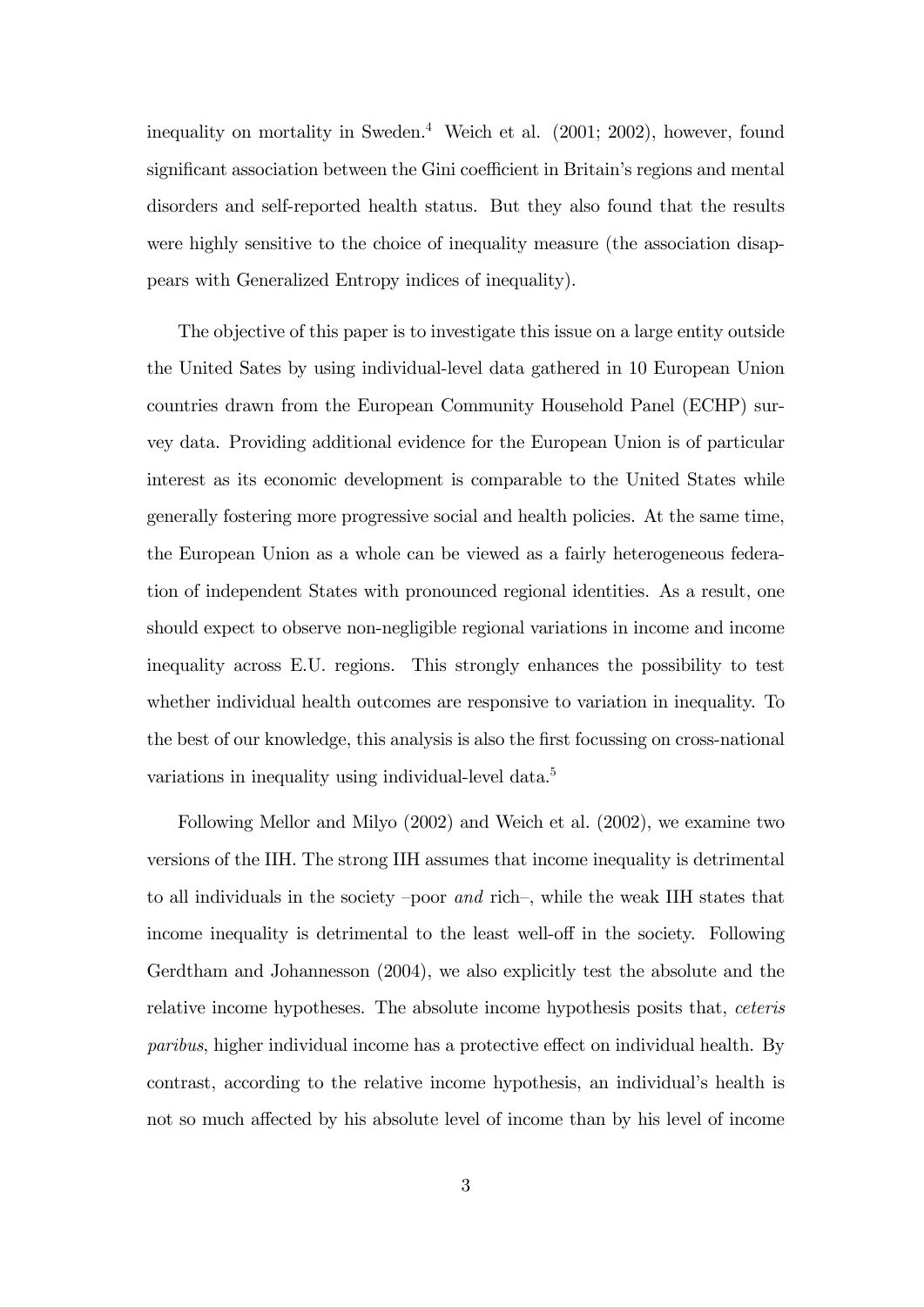relative to the average income in his reference community.<sup>6</sup>

Our empirical strategy follows and extends the framework of Mellor and Milyo (2002) to take advantage of the longitudinal nature of the ECHP data. The use of panel data limits the problem of omitted variable bias since it allows us to control for the potential confounding effects of unobservable fixed effects in the relationship between health income and income inequality. It also mitigates the problem of differences in norms and expectations that plague cross-regional studies on self-assessed health (Sadana et al., 2000).

To assess the robustness of our results, we consider two standardized levels of geography, NUTS-0 and NUTS-1. The NUTS classification is the European Union's official regional classification system. NUTS-0 is the country level and NUTS-1 is the first level of aggregation below the country level.<sup>7</sup> Since the healthinequality relationship has been reported to be sensitive to the way inequality is measured, we test the sensitivity of our results to a set of five measures of inequality.

The robustness of existing ecological cross-country studies has been undermined by the poor quality of their income distribution data which often lacked comparability across countries and across time (Judge et al., 1998; Macinko et al., 2003). In this paper, we overcome these limitations by using comparable longitudinal data gathered simultaneously and with a common questionnaire and methodology in different countries. Our self-reported health data and income inequality data should be (cross-nationally) comparable by construction. Nevertheless, there is a well-founded concern that measures of self-reported health, even when collected from surveys sharing common wording of the health question, can not be interpreted in a comparable fashion because of implicit variations in norms and health expectations between individuals (Sadana et al., 2000). An additional contribution of this paper is to offer a simple solution to correct for the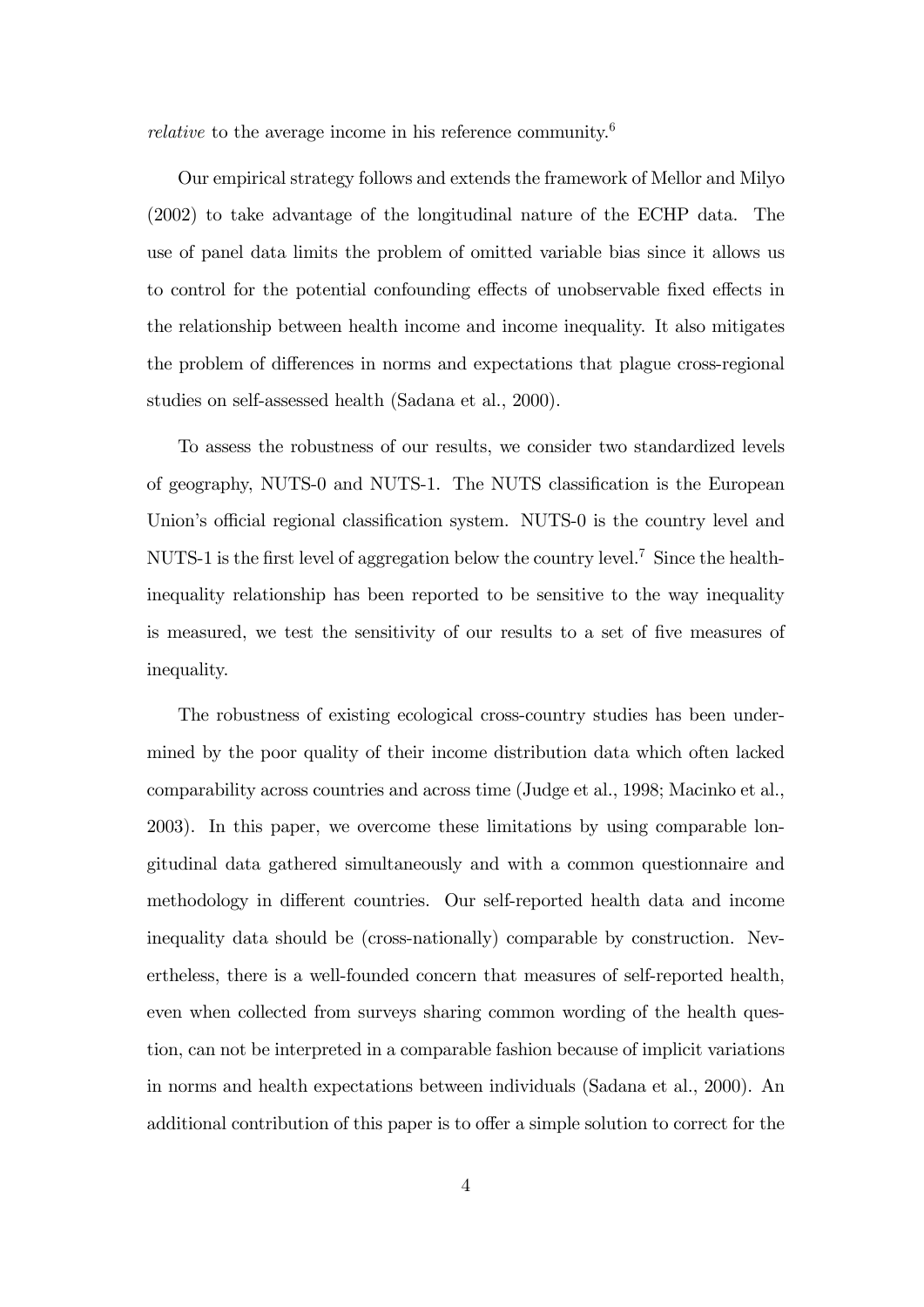potential bias arising from the lack of comparability of the self-rated variables in micro-level cross-country studies.

Distinguishing the effect by gender has been largely overlooked so far (Macintyre and Hunt, 1997). This is surprising since we know that life expectancy is shorter for males and that men's mortality has been found to be much more sensitive to deprivation than women's (McCarron et al., 1994; Raleigh and Kiri, 1997). In a macro-level international study of 13 OECD countries, McIsaac and Wilkinson (1997) did not find that the magnitude of the correlation between income inequality and mortality was significantly different across gender. Similar results from a within U.S. states study are reported by Kaplan et al. (1996). On the contrary, in a recent study, Regidor et al. (2003) found some evidence that female mortality in Spain might be more sensitive to income inequality than menís on 1980 data. However, they fail to confirm this finding on more recent data. We are not aware of any study using self-reported health status to explore the IIH separately on men and women.

To preview our results, unlike, e.g., Mellor and Milyo (2002), we find statistically significant evidence supporting the strong income inequality hypothesis regardless of gender, even after controlling for individual socioeconomic characteristics, income, and 'welfare state' regimes. Our results also support the idea that income inequality is more detrimental to low-income earners. However, we do not Önd support for a rigid interpretation of the weak IIH which stipulates that income inequality is *only* detrimental to the poorest. While we observe effects that are significantly different from zero in a statistical sense, the magnitude of the effect of inequality on health turns out to be small. The magnitude of the estimated gender differences is not overwhelming and is sensitive to model speci-Öcation. Evidence supporting the absolute and the relative income hypotheses is weak and sensitive to model specification, especially once we control for regional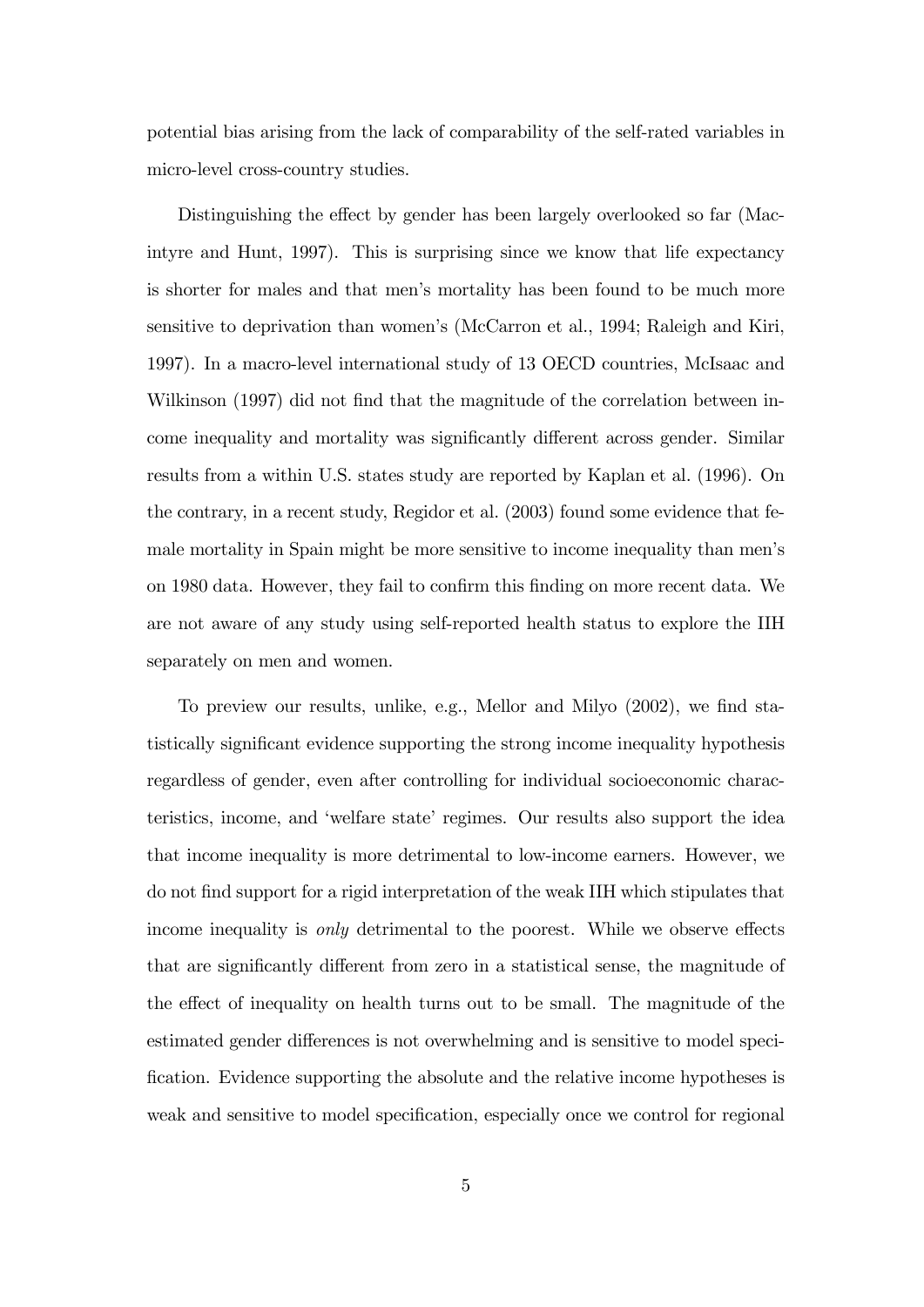differences in norms and individual fixed effects.

Data and methods used in this paper are outlined in the next section. Our empirical strategy and results are discussed in Section 3, followed by concluding remarks.

## 2 Data and Methods

#### 2.1 The European Community Household Panel Survey

This study draws on data from the public use file of the European Community Household Panel survey (ECHP). The ECHP is a standardized multi-purpose annual longitudinal survey providing comparable micro-data about living conditions in the European Union Member States. The December 2003 release of the ECHP data used in this paper includes eight waves spanning the  $1994-2001$  time period. Over 60,000 households and 130,000 adults across the European Union were interviewed at each wave. The first wave covered all EU-15 Member States with the exception of Austria, Finland and Sweden. Austria joined in the second wave, Finland in the third, and Sweden in the fourth. From 1994 to 1996, the ECHP ran parallel to existing similar panel surveys in Germany, Luxembourg and the United Kingdom.<sup>8</sup> From the fourth wave onwards, the ECHP samples were replaced by data harmonized  $ex$  post from these three existing surveys ('cloned' datasets). The topics covered in the survey include income, employment, housing, health, and education. An harmonized (E.U.-wide) questionnaire was designed at Eurostat, and the survey was implemented in each Members States by 'National Data Collection Units<sup>2</sup>. The public-use database is derived from the data collected in each of the Member States and is created, maintained and centrally distributed by Eurostat.<sup>9</sup> The attractive feature of the ECHP data for the purpose of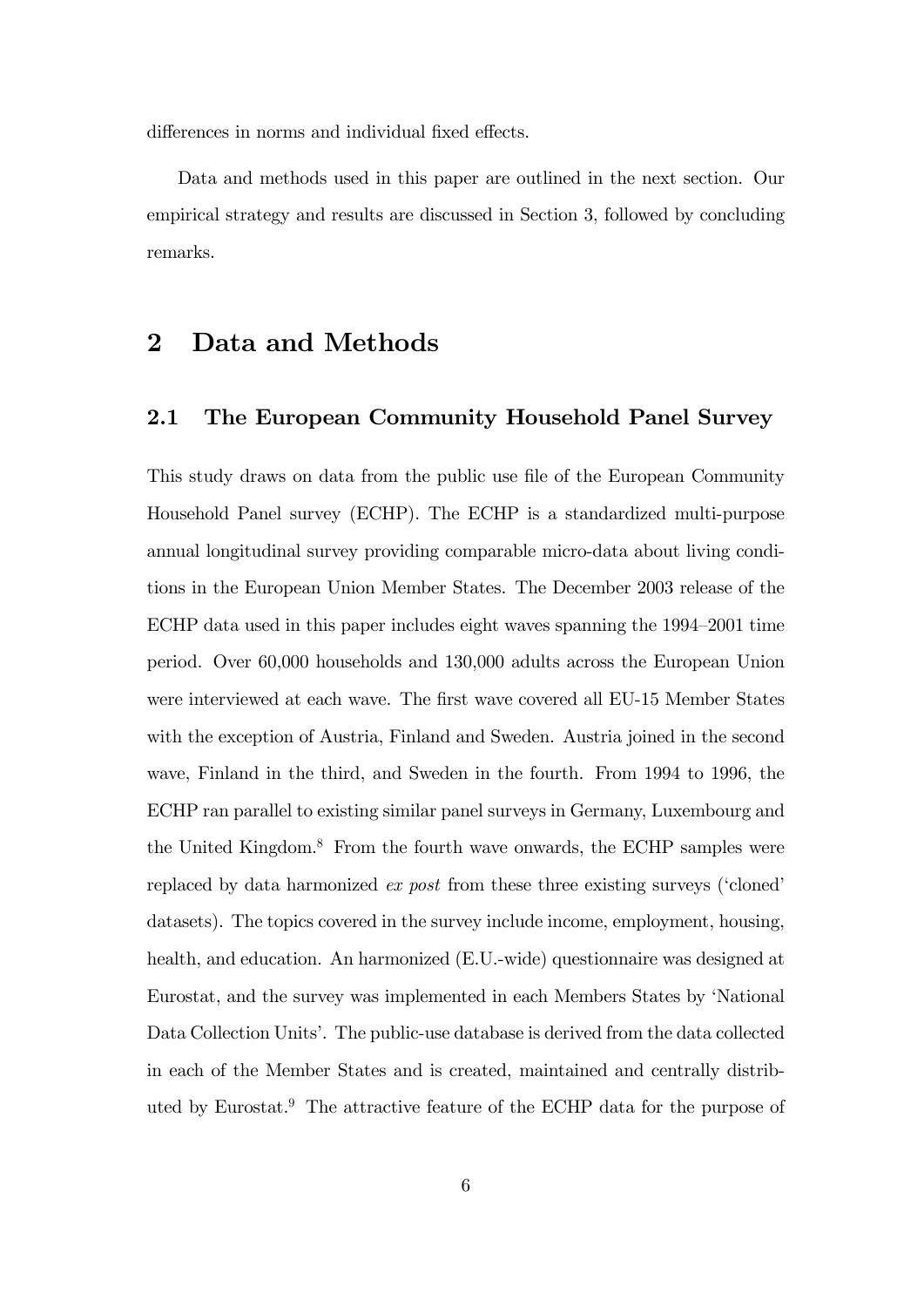this study is that it provides individual-level data on income and demographics including individual health which are comparable across countries and over time.

In principle, the design of the ECHP should allow us to cover all EU-15 Member States. However, because of exceptions to the general ECHP design rules and missing information, we had to restrict our analysis to a subset of countries including Austria, Belgium, Denmark, Finland, France, Greece, Italy, Ireland, Portugal, Spain and the United Kingdom. The German, Luxembourgish and UK original ECHP samples were not used because they only cover three survey years and are therefore not appropriate for the estimation of our panel data models. By the same token, the Swedish dataset was dropped because it does not share the longitudinal design. Data for the Netherlands were excluded because information on NUTS-1 region of residence are not available, whereas the Luxembourg PSELL 'cloned' dataset does not contain information on selfreported health status. Additionally, after closer scrutiny and preliminary data checks, we dropped all data from the German SOEP 'cloned' dataset as well as from wave 6 of the UK BHPS clone because of departures in the wording of the survey questions about self-reported health compared to the original survey questionnaire. These departures resulted in largely distorted distributions of selfreported health (see Table 1 *supra* for the case of Germany).<sup>10</sup>

For comparability with earlier studies, we follow Fiscella and Franks (1997) and Mellor and Milyo (2002) and limit our sample to individuals aged 25 to 74.

## 2.2 Regional Measures of Income Level and Income Inequality

The ECHP data identify the region of residence of respondents down to the NUTS-1 level. NUTS-0 is the country level and NUTS-1 is the first level of ag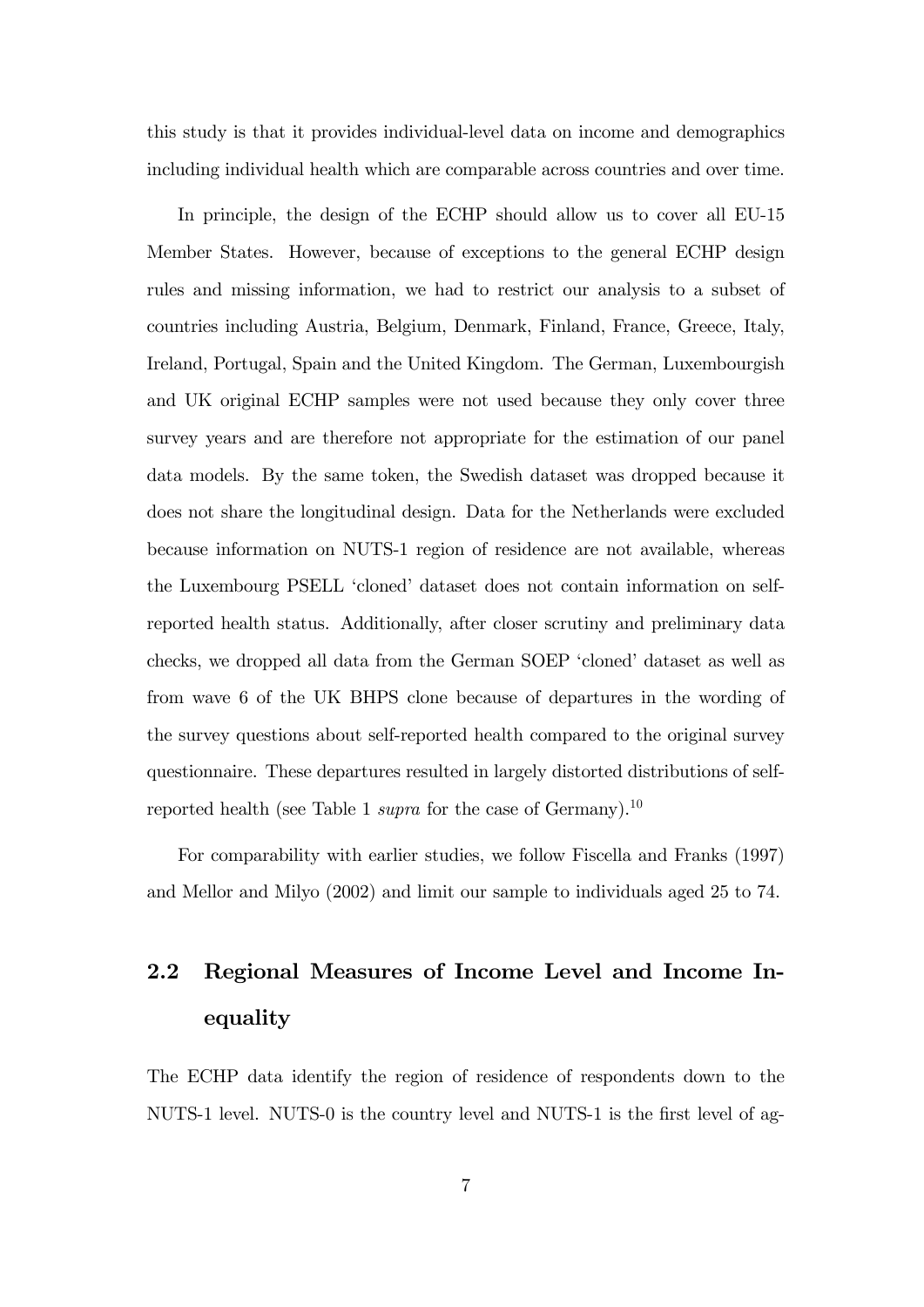gregation within countries. We are therefore able to consider the health-inequality relationship at these two levels of geography. The size of the regions defined by the NUTS-1 classification varies considerably across the European Union. However, since the NUTS is determined on the basis of population thresholds, it is reasonable to expect that these regions delimit relatively homogeneous territorial units.<sup>11</sup> Furthermore, the NUTS classification was precisely created to facilitate the collection, compiling and dissemination of comparable regional statistics in the European Union. This makes our analysis easily reproducible.

Concerns over the quality and comparability of existing international data on income distribution is one of the most severe drawback suffered by a majority of (aggregate-level) cross-national studies. Many studies relied on heterogeneous sources of income distribution data often collected at different points in time and/or failed to use an adequate measure of disposable income.<sup>12</sup> The ECHP survey allows us to circumvent these limitations since we are able to estimate our own regional income inequality measures across the E.U. using fully comparable individual-level income data.

The ECHP Users Database contains a measure of ëtotal net household income' expressed in national currency units. To make the household income data comparable across countries and over time, (i) all these data were expressed in 1995 prices using national consumer price indices, and (ii) cross-national differences in currency and price levels were normalized using the OECD purchasing power parity standards provided in the ECHP database.<sup>13</sup> In addition, in order to take economies of scale in household consumption and differences in needs between adults and children into account, we converted all household incomes into a 'single-adult equivalent household income' by applying the conventional modified-OECD equivalence scale (see, for example, the recommendations in Atkinson et al.,  $2002$ , p.99). In the sequel, we refer to respondents' 'single-adult equivalent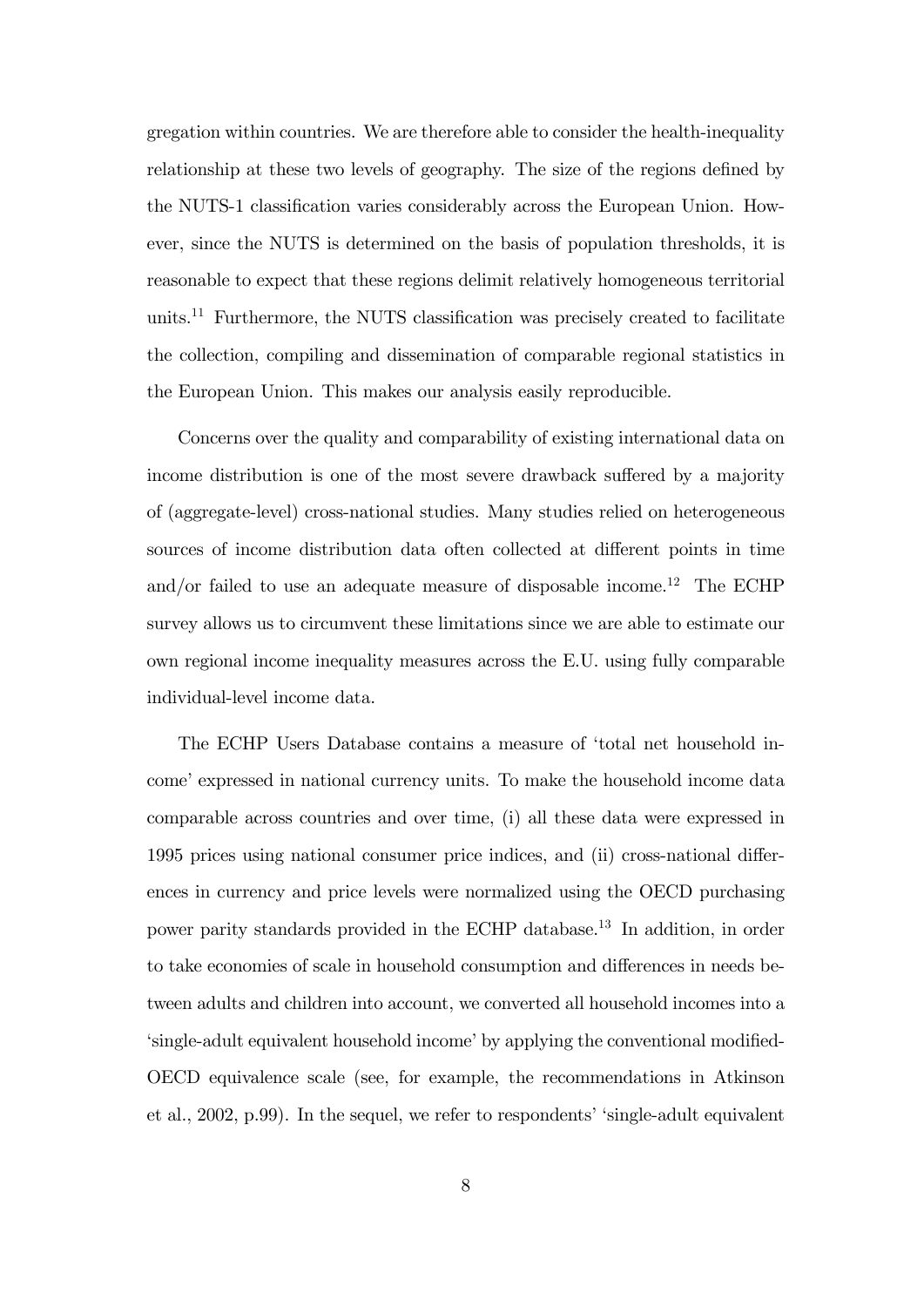household income' as to their household income for short.

In order to assess the sensitivity of our results to the choice of an inequality measure, we estimated a series of five measures: the Gini coefficient, two Generalized Entropy measures (the Theil index and the Mean Log-deviation index), the coefficient of variation, and the ratio of the 90th and 10th percentiles. All these widely-used measures of inequality are 'relative' in the sense that they are insensitive to changes in scale (equi-proportionate increases in everyone's income). The Gini and the percentile ratio are known to be relatively insensitive to extreme incomes.<sup>14</sup>

The indices were computed for all NUTS-0 and NUTS-1 regions and for all survey years for which we have sample data in the ECHP. The income variable used to estimate the indices was the 'single-adult equivalent income' and data for all individuals in the region were used regardless of age. To prevent estimates from being driven by a limited number of outlying observations, the top and bottom one percent of income observations were discarded in all regions. All sample observations were weighted using the cross-section sample weights provided in the database. We estimated mean income at the two NUTS level similarly. The number of households per region used for estimation at the NUTS-1 level ranges from 209 (East Anglia (UK) in wave 8) to 4055 (Finland in wave 3). In several countries, the estimated NUTS-1 level inequality measures in the first wave of the panel (1994) appeared to be at odds with the rest of the series (frequently substantially higher). In order to limit potential measurement error, we therefore decided not to include data from wave 1 in our models and restrict our estimation sample to data from waves 2 to  $8^{15}$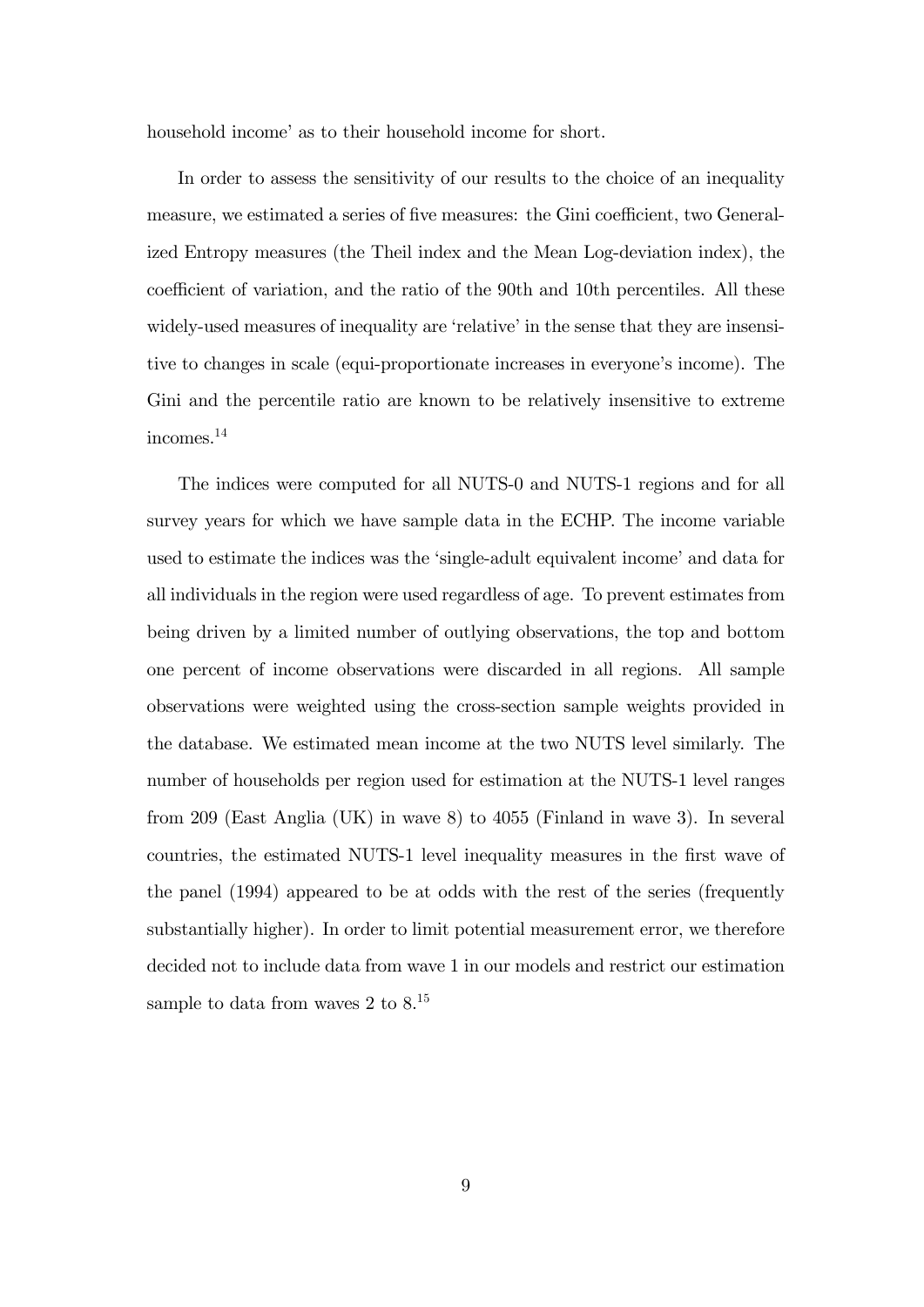#### 2.3 Health Indicators

The ECHP survey collects information on self-reported health status for all respondents older than 16. This subjective measure of non-fatal health is commonly used in the literature. It is measured on a standard 5-point scale labeled 'very goodí, ëgoodí, ëfairí, ëpooríand ëvery poorí. In this paper, we use this variable to derive two proxy measures of individual health. We first define a dummy indicator of poor health equal to one for the bottom two modes of this self-reported health status variable making our study comparable to Fiscella and Franks (1997, 2000), Soobadeer and LeClere (1999), Mellor and Milyo (2002) and Weich et al. (2002). This indicator has become increasingly popular in the health literature comforted by the consistent finding of a significant association between this proxy measure of poor health and mortality.<sup>16</sup>

Table 1 presents the distribution of self-reported health and our proxy measure of poor health by country and gender. In all countries but Ireland and Finland, a larger proportion of women report being in poor health. However, more so than gender differences, cross-country differences in the probability of reporting poor health hit the eye. The prevalence of poor health among men ranges from 3% in Ireland up to 18% in Portugal. We report similar results for women ranging from just below 4% in Ireland to almost 25% in Portugal. Aside from genuine differences in health status across countries, a plausible explanation for these cross-national differences is the sensitivity of self-reported health responses to systematic reporting biases across countries. Efforts to achieve cross-country comparability are mostly concentrated on eliminating one source of systematic bias, language, by producing comparable wording of questions. In this respect, the original ECHP data is comparable in the sense that careful wording of questions should largely eliminate bias due to differences in survey methodologies: the questions and response items are identical in all countries (except for cloned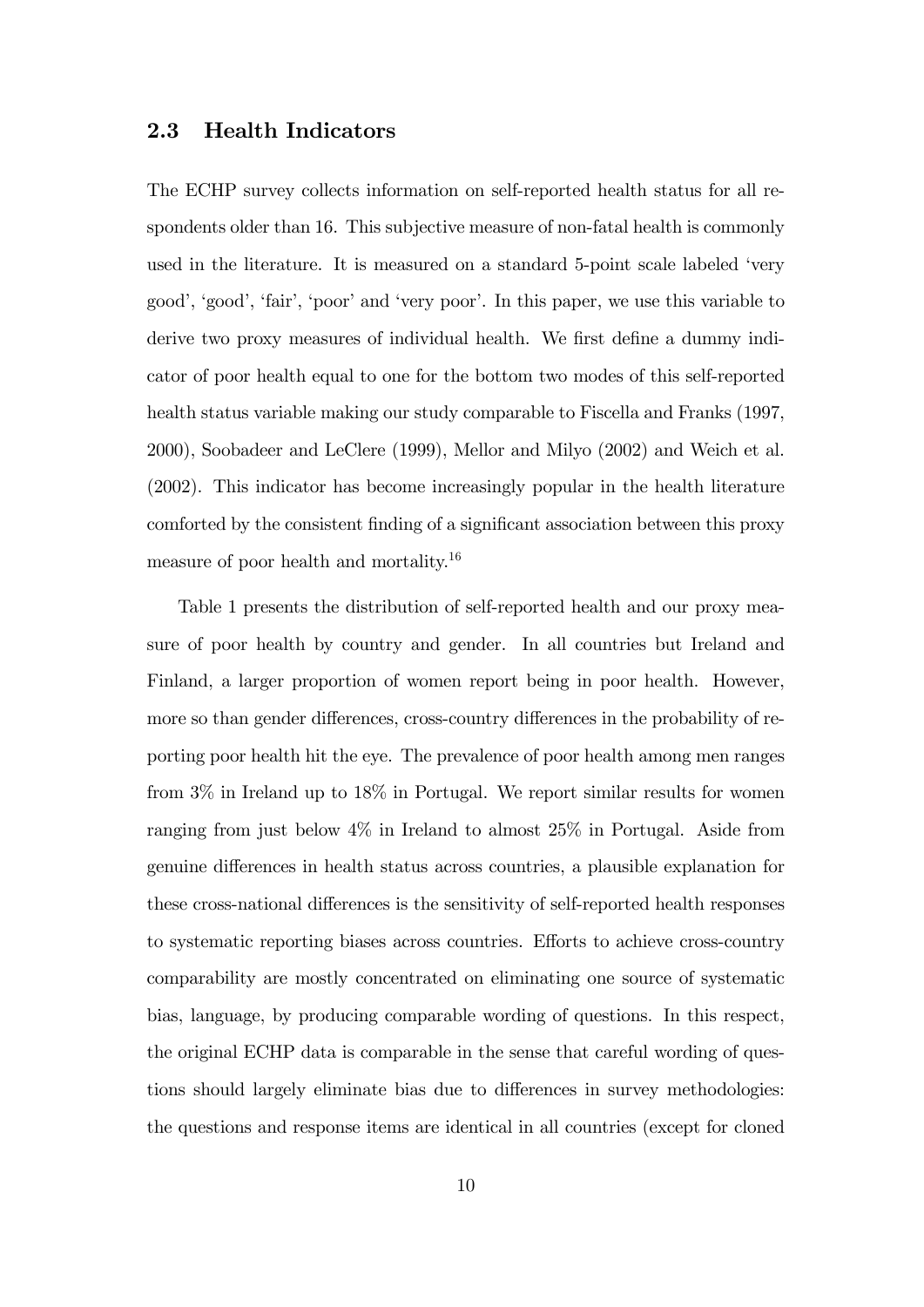surveys such as the German SOEP, see footnote 10). However, differences in the wording of questionnaires are not the only sources of systematic bias. Sadana et al. (2000) convincingly argue that reporting biases due to regional differences in norms and health expectations among individuals may be responsible for considerable variations in self-reported health across countries such as the one observed between Portugal and the Republic of Ireland. Differences in the prevalence of self-reported poor health may therefore not reflect genuine differences in 'absolute' levels of health.

To circumvent this potential problem, we consider an alternative proxy measure of health based on the 5-point scale self-reported health variable. This measure is a score of 'relative ill-health.' It does not attempt to measure an individual's 'absolute' level of health, but it reflects an individual's health level compared to people with similar characteristics. We define it specifically as the rank of the respondent in the distribution of health outcomes conditional on age, gender, education, marital status and, crucially, country of residence.

These scores of individual relative ill-health were calculated in several steps. For each country, we first ran an ordered probit model of the 5-point health scale on all seven waves of pooled data. The models were estimated separately for men and women with age entering in cubic form, and with dummy variables for marital status (single, married, divorced, separated, or widowed) and education (less than second stage of secondary level education, second stage of secondary level education, or third level education according to ISCED classifications) as well as with additional controls for the month of interview. We then used the coefficient estimates to predict for all respondents the (conditional) probability of reporting each of the Öve possible health outcomes. These probabilities were used to calculate, for each respondent, the cumulative probability of being in a better category than the one actually reported (plus half the probability of being in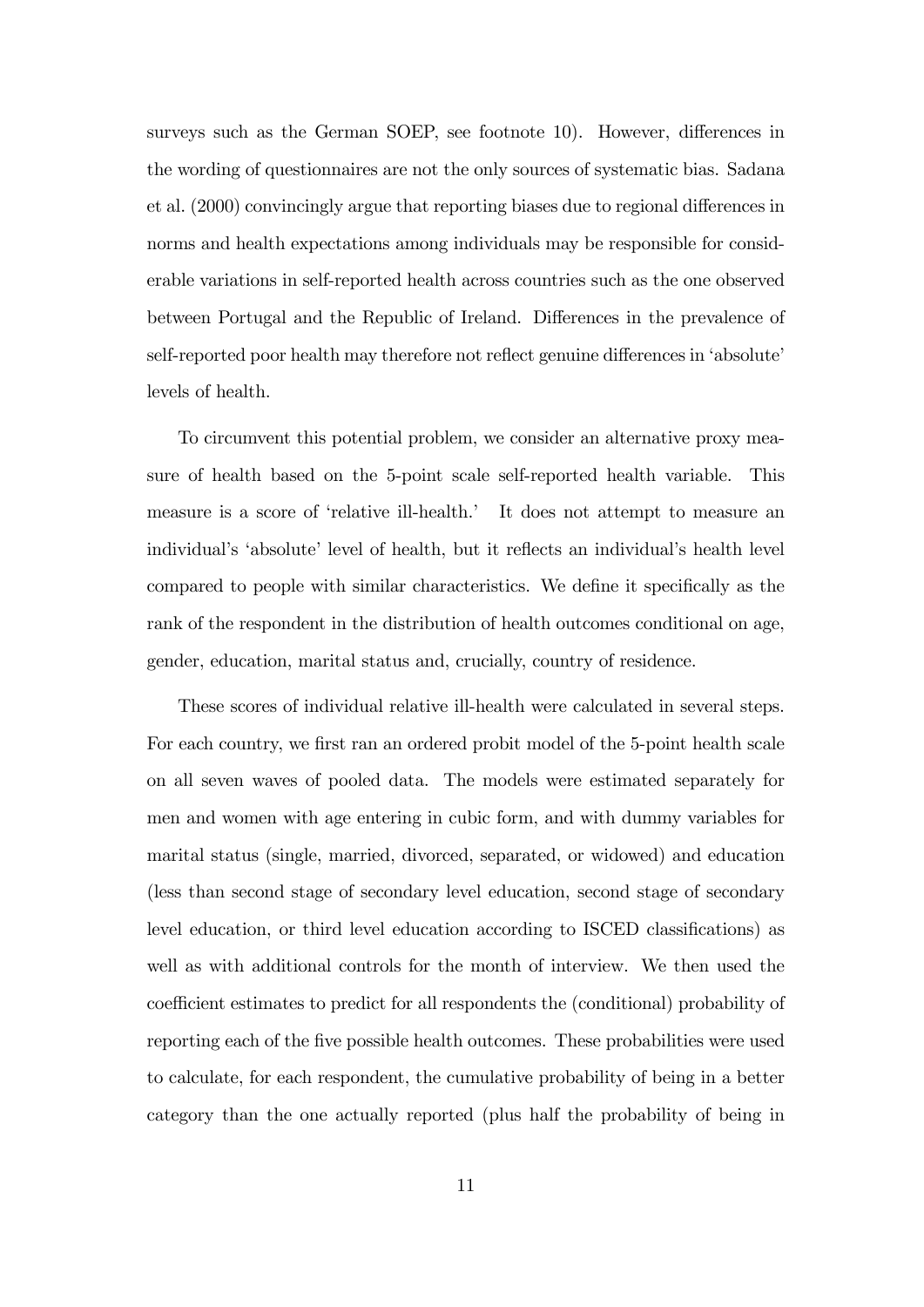the reported category). Finally, the cumulative probability, i.e. the rank order of respondents in the conditional distribution of health, was mapped to a continuous scale using a normalizing transform (inverse Gaussian transformation) to create our score of relative ill-health.

The cumulative probability reflects how badly the respondent fares compared to individuals from the same country and sharing the same gender, education, etc. The score is therefore a *relative* indicator of health purged from systematic differences in self-reported health due to country of residence, age, gender, education, marital status, and month of interview.<sup>17</sup> As the score of relative ill-health is a continuous variable and is free from systematic country differences, we no longer need to be concerned about the equivalence of cut-off points across countries nor do we need to arbitrarily decide which cut-off point best captures poor health.

## 3 Empirical Strategy and Results

To estimate the effect of income inequality on self-reported health, we first estimate a random effects probit model using the standard dichotomous measure of poor health as dependent variable. This approach is similar to Mellor and Milyo (2002) and implicitly assumes that self-reported health is not contaminated by cultural differences or norms across countries (or, if it is, that it is adequately controlled for by the random effects component). However, we argued earlier that in the context of a multi-country study this assumption may not hold. In particular, this approach may yield biased estimates if part of the observed crosscountry variations in the health responses originates from the above-mentioned non-health related factors.<sup>18</sup> In order to address this concern, we complement our analysis by estimating a fixed effects linear model using our score of individual relative ill-health as the dependent variable. The fixed effects specification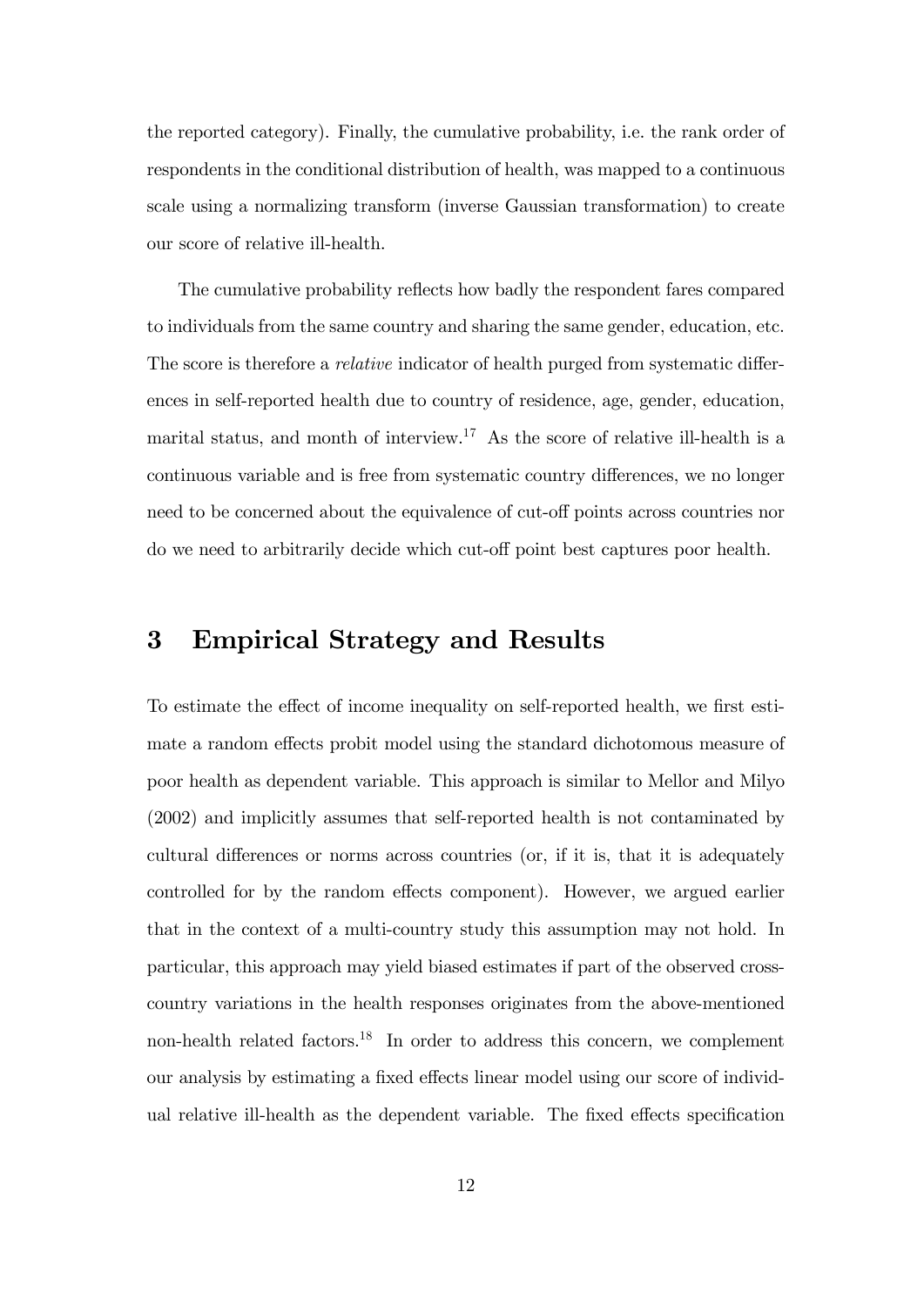comes with the additional benefit of eliminating the effect of unobserved timeconstant covariates that are associated with health. This includes, in particular, fixed regional characteristics, such as differences in norms and expectations, or differences in the public provision of health care. Coefficient estimates obtained with the fixed effects specification remain consistent even if these unobserved components are correlated with our explanatory variables.

Given the large discrepancy in the distribution of self-reported health between Portugal and the remaining European countries included in our estimation sample (see Table 1), and given the fact that Portugal is known as a high-inequality country, we also excluded Portuguese respondents from our final estimation sample. The rationale for this exclusion is to avoid the risk of biasing our results in favour of the income inequality hypothesis by the impact of a single idiosyncratic high inequality/very poor health country. Arguably, Ireland is an outlier in the distribution of self-assessed health too in comparison with the rest of the E.U. countries. But since Ireland combines good aggregate health indicators and high inequality, we adopted a 'conservative' position least favourable a priori to the income inequality hypothesis and kept the Irish respondents in our estimation sample.<sup>19</sup> The resulting estimation sample contains a total number of 455,351 observations including 234,953 females. As in Mellor and Milyo (2002), our econometric analysis is based on unweighted data. Unweighted descriptive statistics of all variables used in our analysis are presented separately for men and women in Table 2.

#### 3.1 Random Effects Probit Model Results

We base our analysis on three model specifications estimated using five different measures of income inequality. Given that each income inequality model yields comparable results, for expositional clarity, we restrict most of our discussion to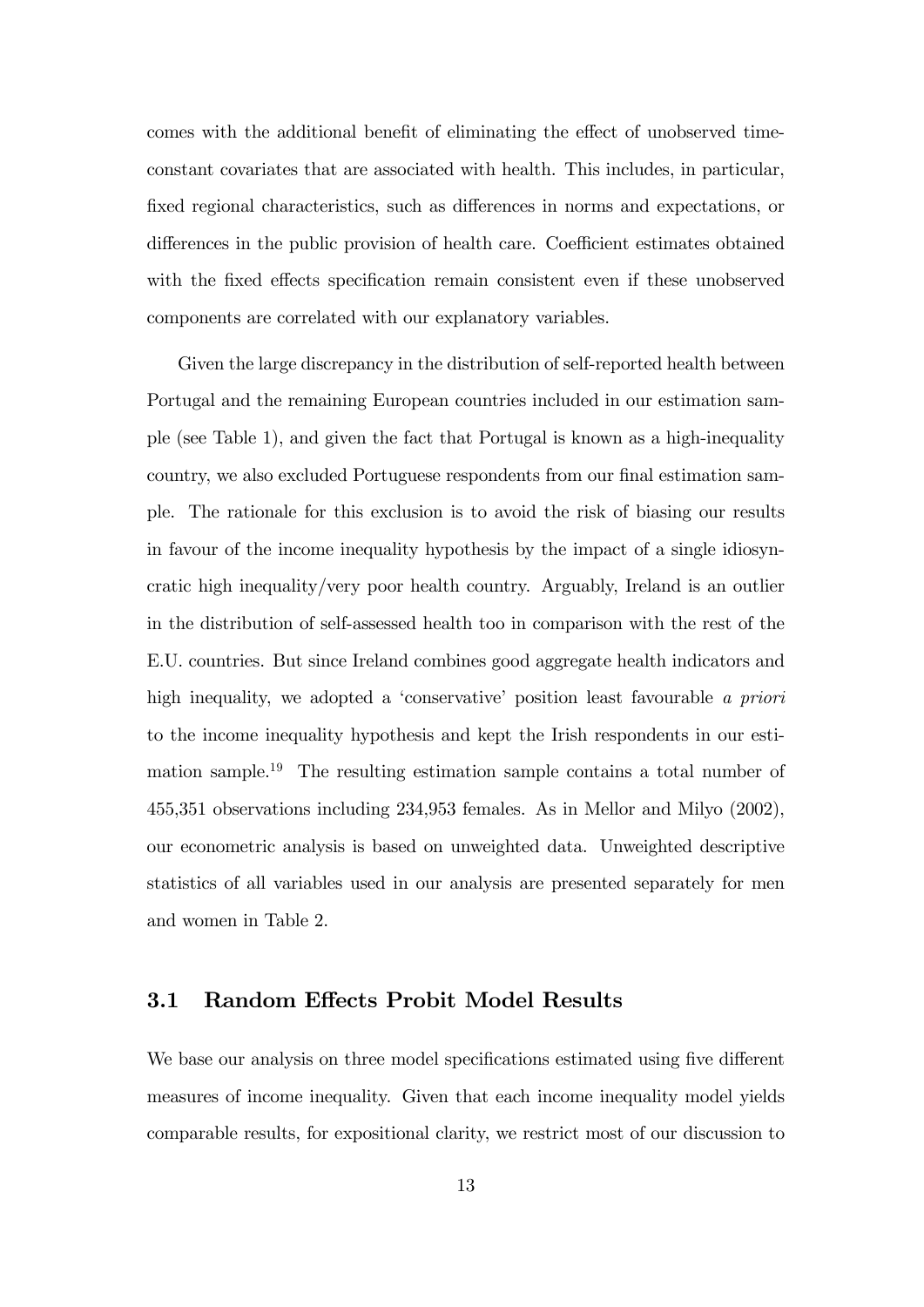commenting the estimation results of the 'Gini model.' To check the sensitivity of our results to the choice of geography, each model specification is estimated controlling for regional mean income and regional inequality measured at the NUTS-0 and the NUTS-1 levels respectively.

Our baseline specification explores the association between income inequality and self-reported health controlling for both the mean regional income and household income.<sup>20</sup> Our second specification is augmented by the addition of controls for individual characteristics (a cubic in age, dummies for highest level of education achieved and marital status dummies). Following Mellor and Milyo  $(2002)$ , we add to our last specification regional dummies to control for various determinants of health which cannot be directly measured in the ECHP but could have an important regional component. We choose to define regional dummies following the classification of welfare regimes of Esping-Andersen (1990) which we believe is appropriate to capture relevant regional variations in access to health care, health care practices and provisions or social norms between the countries included in our sample. Results for the strong IIH from our Gini model are reported in Table 3. The first six columns of the table reports the results of the men sample followed by those of the women sample in the last six.<sup>21</sup>

Most of the earlier studies that we are aware of report estimated marginal effects (or simply coefficient estimates) and discuss signs and significance levels. Unfortunately, marginal effects often do not provide clear information about the order of magnitudes of the effect of inequality on individual health, and are difficult to compare across measures of inequality because of differences in the range of variation of these measures. For this reason, in addition to coefficient estimates, we report predicted changes of our health outcome variables for discrete changes in explanatory variables. The latter are constructed as predicted changes in the probability of reporting poor health for an increase in an explana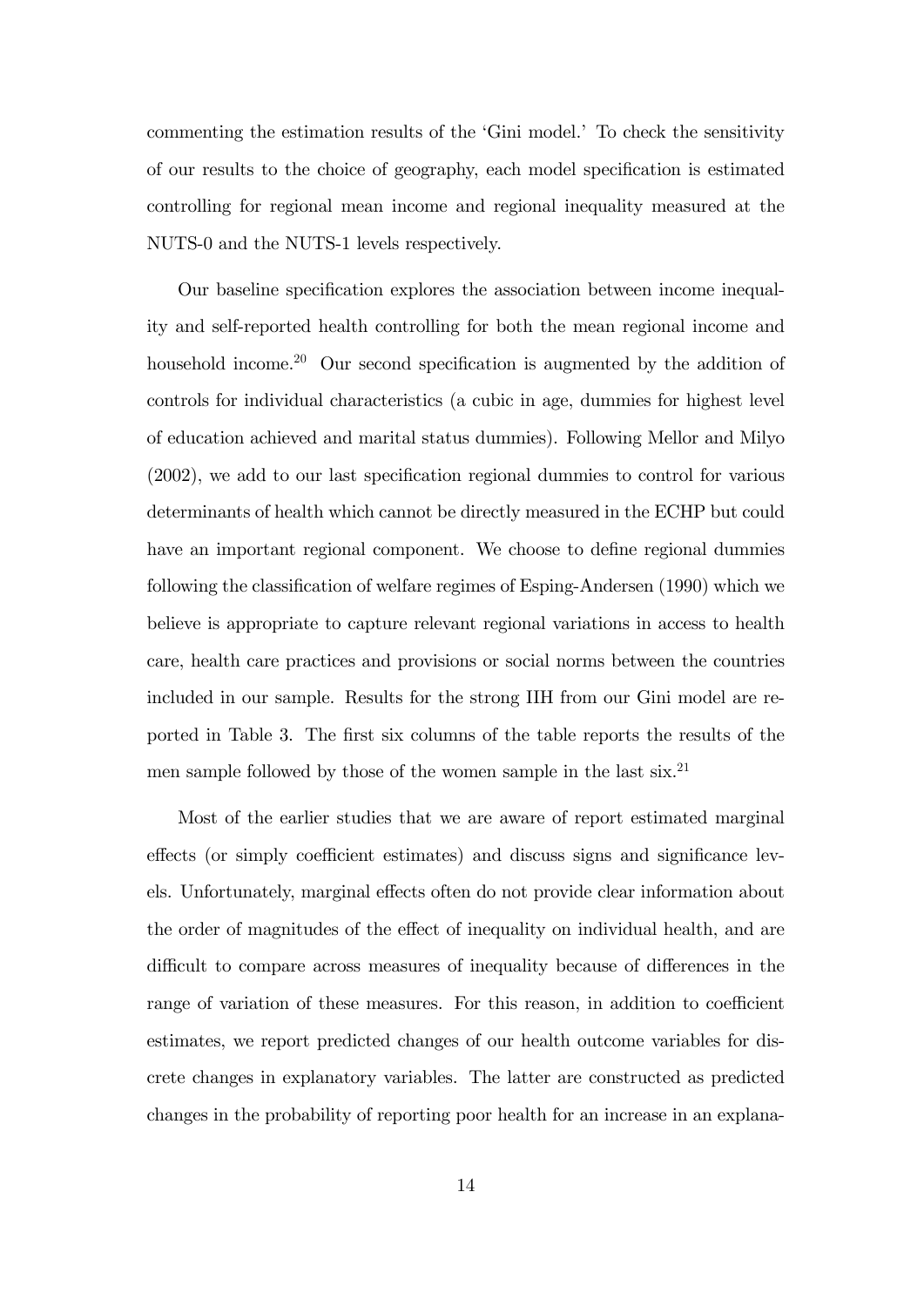tory variable from its 20th quantile to its 80th quantile in our sample (with all other explanatory variables set at their mean as in marginal effects estimation). These estimates are reported at the bottom of the tables. For example, we report in the Örst column of Table 3 that the predicted change in the probability that a European man reports being in poor health due to a change in income inequality (captured by the Gini coefficient in this case) is  $0.001$ . This indicates that the predicted difference in the probability of reporting poor health (according to our model), when comparing two individuals sharing identical characteristics but living in regions with either high or low inequality, is  $0.1$  percentage point.<sup>22</sup> A high (low) inequality region is defined as a region at the  $80th$  (20th) quantile of the distribution of regional inequality estimates. This example corresponds to a Gini of 0.302 (0.225) for NUTS-0 regions. Predicted changes due to household and regional income are similarly defined  $(-0.2 \text{ and } 0.1 \text{ percentage points respectively, }$ in the same example). A high (low) income recipient has a household income at the 80th (20th) quantile of the distribution of income in our sample. These quantiles are at 6,600 and 17,000. In the remaining sections of the text, we refer to these predicted changes as marginal effects.

The signs and statistical significance of household income reported in Table 3 confirm the hypothesis of a concave positive non-linear relationship between household income and individual health and are consistent with the absolute income hypothesis. Higher household income leads to better health outcomes. This finding is robust to alternative choice of controls, the level of geography and across gender. On the contrary, evidence in support of the relative income inequality hypothesis - higher mean regional income implies a higher 'reference' income and therefore a lower health outcome for a given (absolute) income level - is weak. Although we find robust evidence for the latter at the NUTS-0 level, this finding no longer holds at the NUTS-1 level.<sup>23</sup>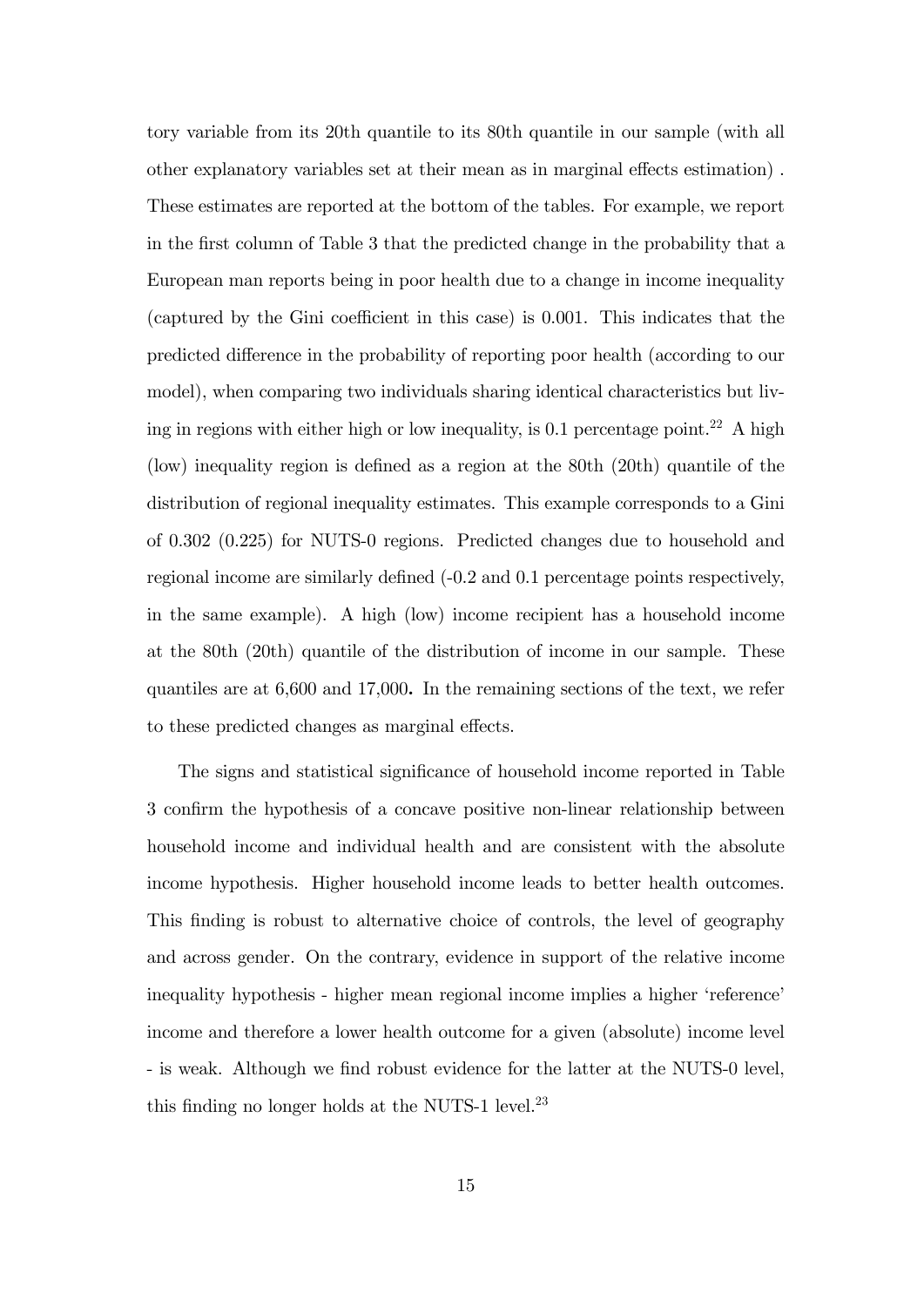Contrary to our prior expectations, the positive and significant coefficient on the Gini index reported in Table 3 are evidence in support for the strong IIH that an increase in income inequality is detrimental to all members of society. This finding is robust to model specifications, the level of geography and across gender. However, the small magnitude of their corresponding marginal effects, ranging from 0.1 to 0.5 percentage points (depending on model specifications, level of aggregration and gender) undermines the importance of this significant association. This observation is robust to the use of alternative income inequality measures. Their corresponding marginal effects are summarized in the upper portion of Table 5. Regardless of gender, the size of these marginal effects is further reduced, without losing their statistical significance, once income inequality is measured at the NUTS-1 level. This finding is in line with a number of US micro-level studies which found that the magnitude and significance of the detrimental effect of income inequality tends to disappear when it is measured at a lower level of aggregation than U.S. States. It would have been useful to investigate whether we would lose statistical significance when income inequality is measured at a lower level of geographical aggregation (such as NUTS-2). However, respondent's residence information at this level of geography is not available in the ECHP.

Following Mellor and Milyo (2002) and Gerdtham and Johannesson (2004), we explore whether income inequality is more detrimental to the least well-off in the society. To examine this weak version of the IIH, we allow the effect of income inequality to vary by the income level of the household as in Mellor and Milyo (2002). This is done by interacting our measure of inequality with a set of household income quintile group dummies. Quintile groups are defined within the income distribution for each separate country and year. The results of this exercise, reported in Table 4, indicate that these interaction terms are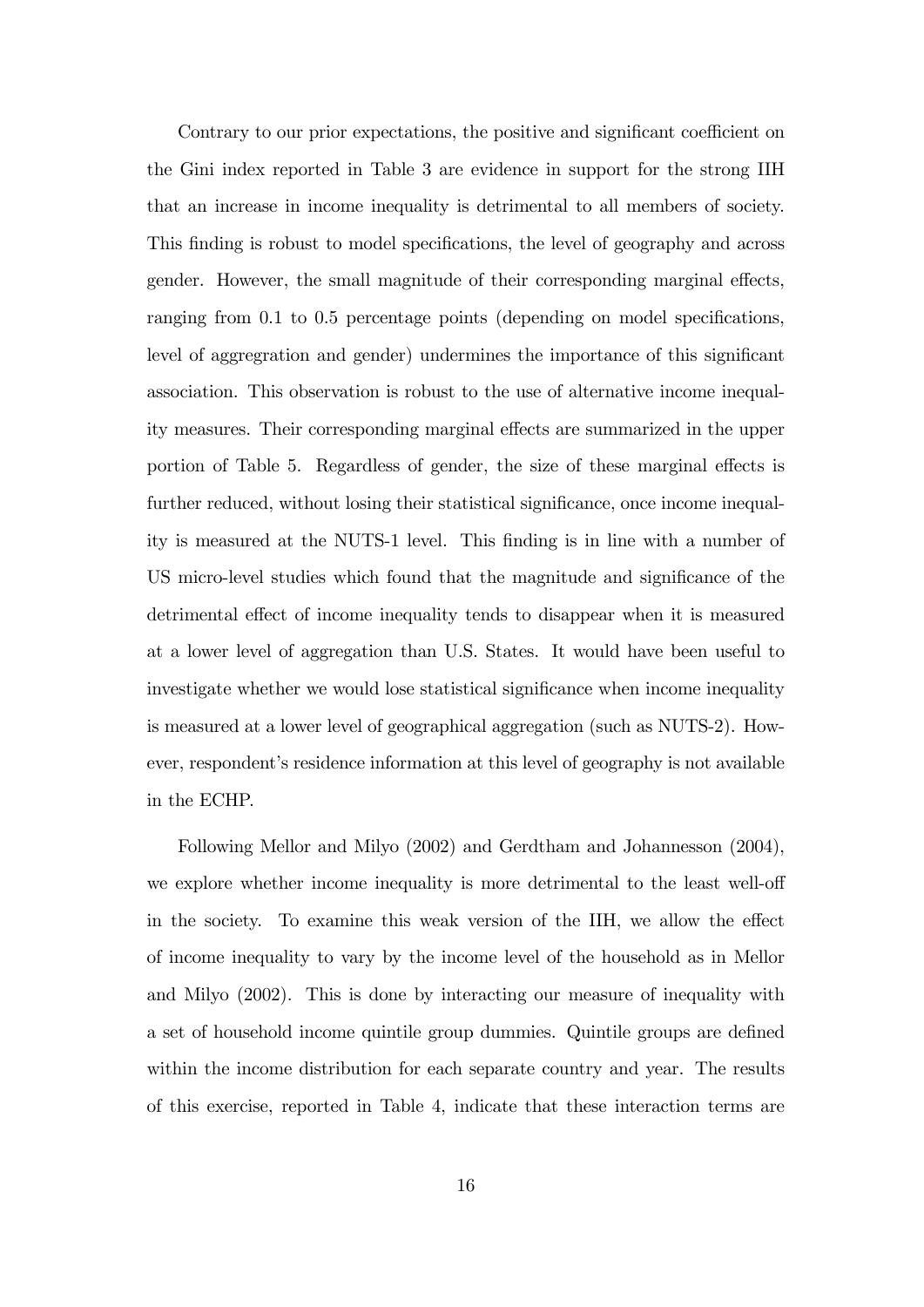decreasing in size and statistical significance as income quintile groups increase. This is consistent with the weak IIH. However, the relevance of this statistically significant observation must again be tempered by the small magnitude of their corresponding marginal effects. This result is robust to model specifications, the level of geography considered and across gender. The marginal effects obtained from alternative measures of inequality yield very similar results and are reported in Table 5.

It is worth noting that European females  $\overline{-}$  in particular those in the lower tail of the income distribution–appear to be more adversely affected than European men. This is surprising considering that mortality of women has been found to be less sensitive to deprivation than mortality of men and that self-reported health is considered a good predictor of mortality. Also, regardless of our choice of geography, we Önd that the addition of conditioning variables does not reduce the magnitude of the detrimental effect of income inequality. This finding is at odds with the Öndings of the previous above-mentioned micro-level studies.

As suggested earlier, the lack of genuine cross-country comparability in the self-reported health variable could potentially bias our random effects probit estimates. We address this issue empirically by re-estimating a linear fixed effects model of individual health scores.

#### 3.2 Fixed Effects Results

Fixed effects results of the Gini model are reported in Tables 6 and 7. In this model, the predicted changes (or marginal effects) measure the change in the rank-order of individuals in the (conditional) distribution of ill-health implied by a change in the explanatory variables of the fixed effects model (i.e. regional inequality, regional income, or household income). The rank-order is the proba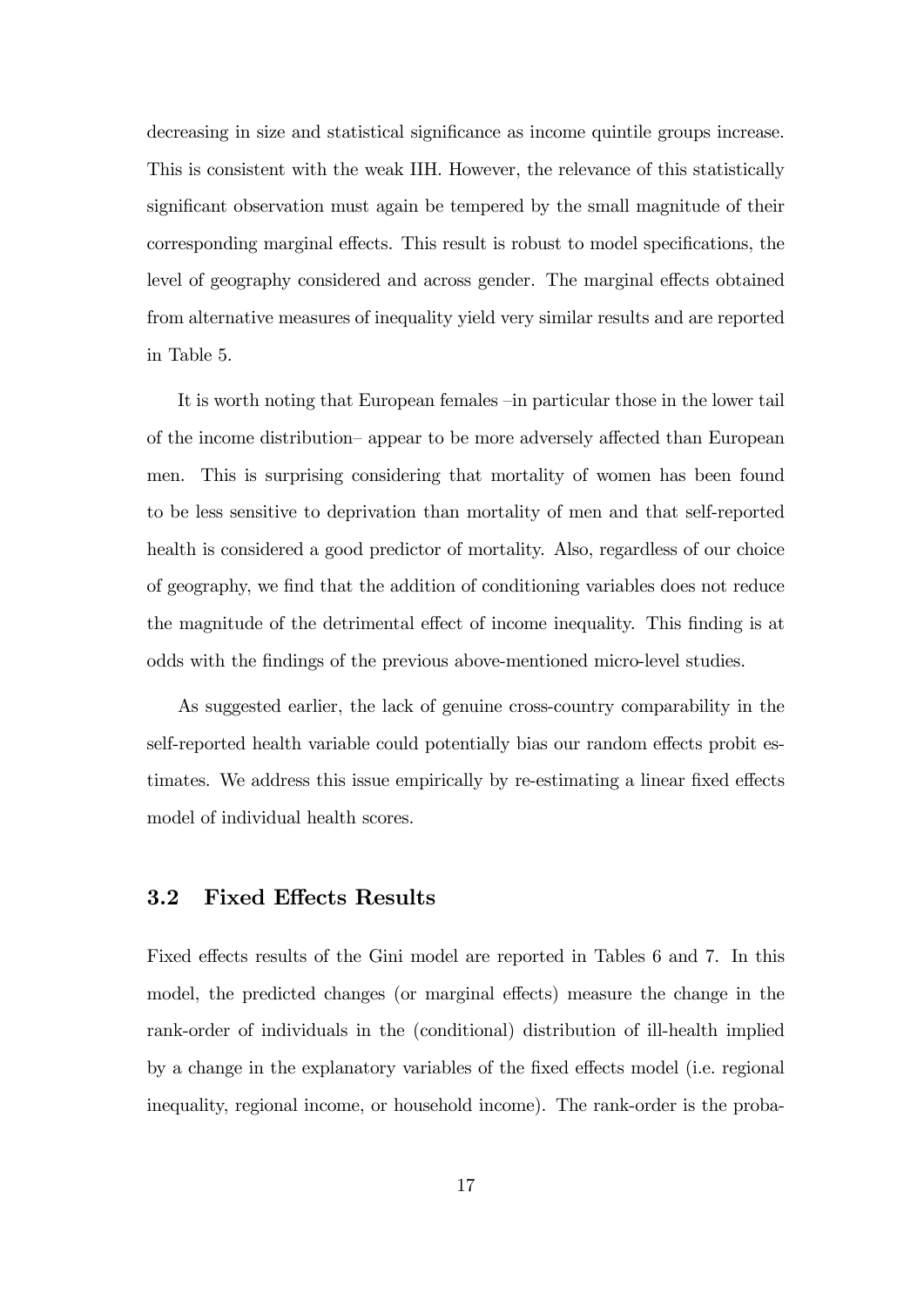bility that an individual with the same age, education, marital status and country of residence reports being in better health than the respondent.

We consider two model specifications. In our baseline model, we simply regress individual health score on regional mean income and a regional income inequality index. Our second model specification is augmented by a quadratic function of household income to capture the potential non-linear relationship between income and health. Note that we purposely limit the number of additional control variables since the estimated scores have already been adjusted to individual characteristics and country of residence.

The fixed effects estimates reported in Table 6 now support the relative income hypothesis among men whereas no statistically significant association is found among women. This is robust to model specifications and the level of geography. By contrast, we find no support for the absolute income hypothesis: individual income has no significant impact on the health score once we control for individual unobserved heterogeneity with this fixed effects model.

The results reported in Table 6 corroborate our earlier key finding of a significant detrimental effect of income inequality on the health of all individuals regardless of the level of geography considered. Likewise, the size of the marginal effects remains very small (ranging from 1.3 percentage points for women at the NUTS-1 level to 4.1 percentage points at the NUTS-0 level for men).<sup>24</sup> As reported in Table 8, we find comparable results across all inequality measures considered. We also confirm that the magnitude of this detrimental effect is significantly reduced, without losing its statistical significance however, when income inequality is measured at a lower level of geography (NUTS-1).

We re-explore the weak IIH and report the results in Table 7. Unlike in the random effects probit results, we only find statistically significant evidence that income inequality is more hazardous to the health of the least well-off men.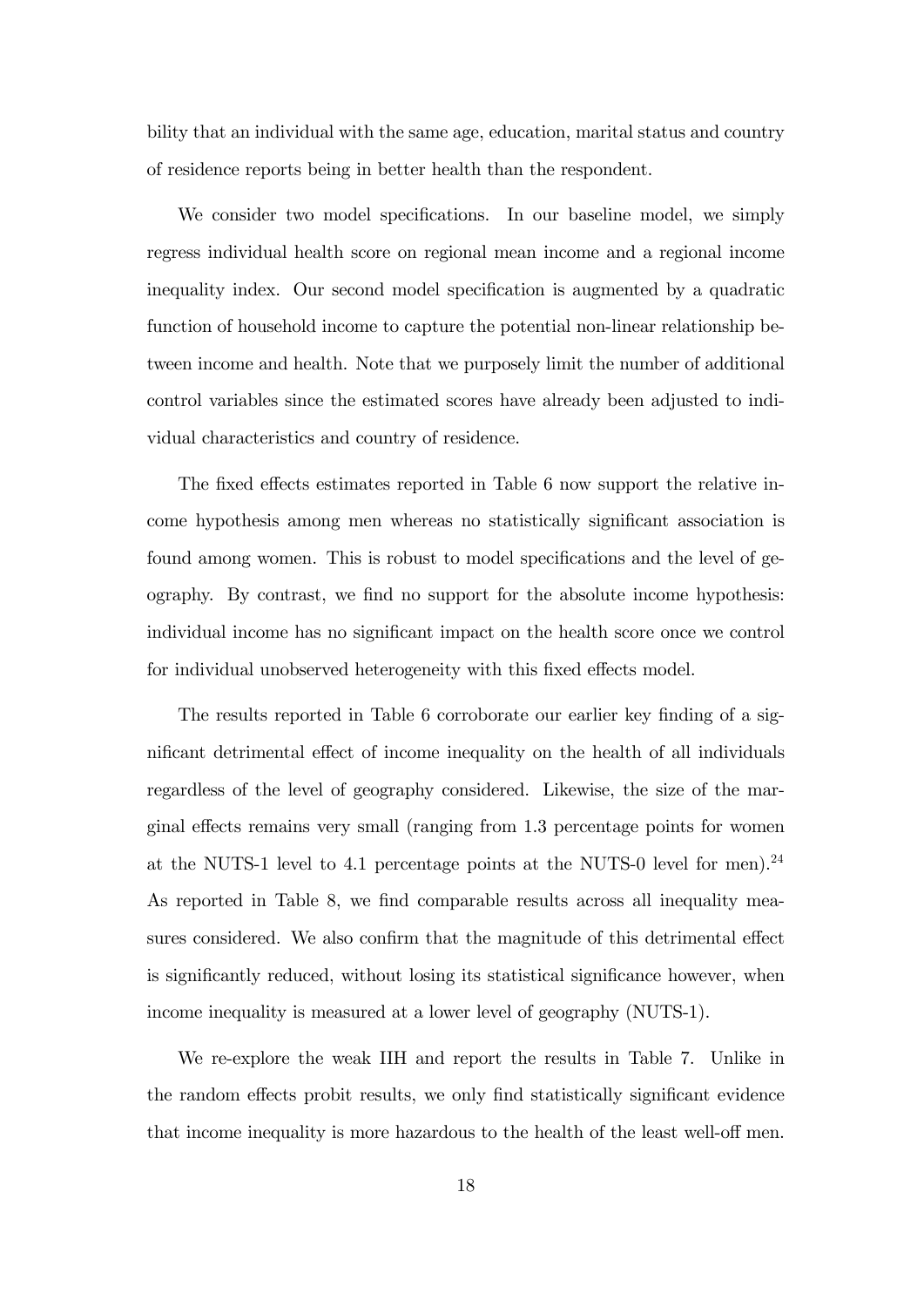Despite being statistically significant, the size of reported differences between the lower and the upper quintiles are also very small ranging from 0.3 to 0.4 percentage points.<sup>25</sup> No significant differences are observed among women who appear to be equally affected regardless of their household income. In contrast to earlier results, our fixed effect estimates suggest that men are more affected by inequality. The observed difference is small however and becomes negligible once income inequality is measured at the NUTS-1 level.

In sum, explicitly controlling for country specific fixed effects (such as responding bias) does not substantially alter our key finding of a statistically significant association between income inequality and individual health of negligible magnitude. This result is robust to model specifications, the level of geography and across gender. However, both models provide divergent evidence regarding the absolute and the relative income hypotheses and the effects across gender.

## 4 Conclusion

This is the first study which formally has explored, separately on men and women, the robustness of the income inequality hypothesis using individual multi-country data of Member States of the European Union. By carefully modelling the selfassessed health variable, and taking profit of both the large geographical coverage and the longitudinal nature of the European Community Household Panel survey, this paper avoids several pitfalls suffered by many earlier studies on the association between health and income inequality. In particular, the common design of the ECHP for all countries minimizes data comparability problems (of health outcomes, of income). The large coverage offers observation of heterogenous regions with substantial variation in inequality levels and the longitudinal nature of the data allow us to avoid bias due to time-invariant omitted variables (access to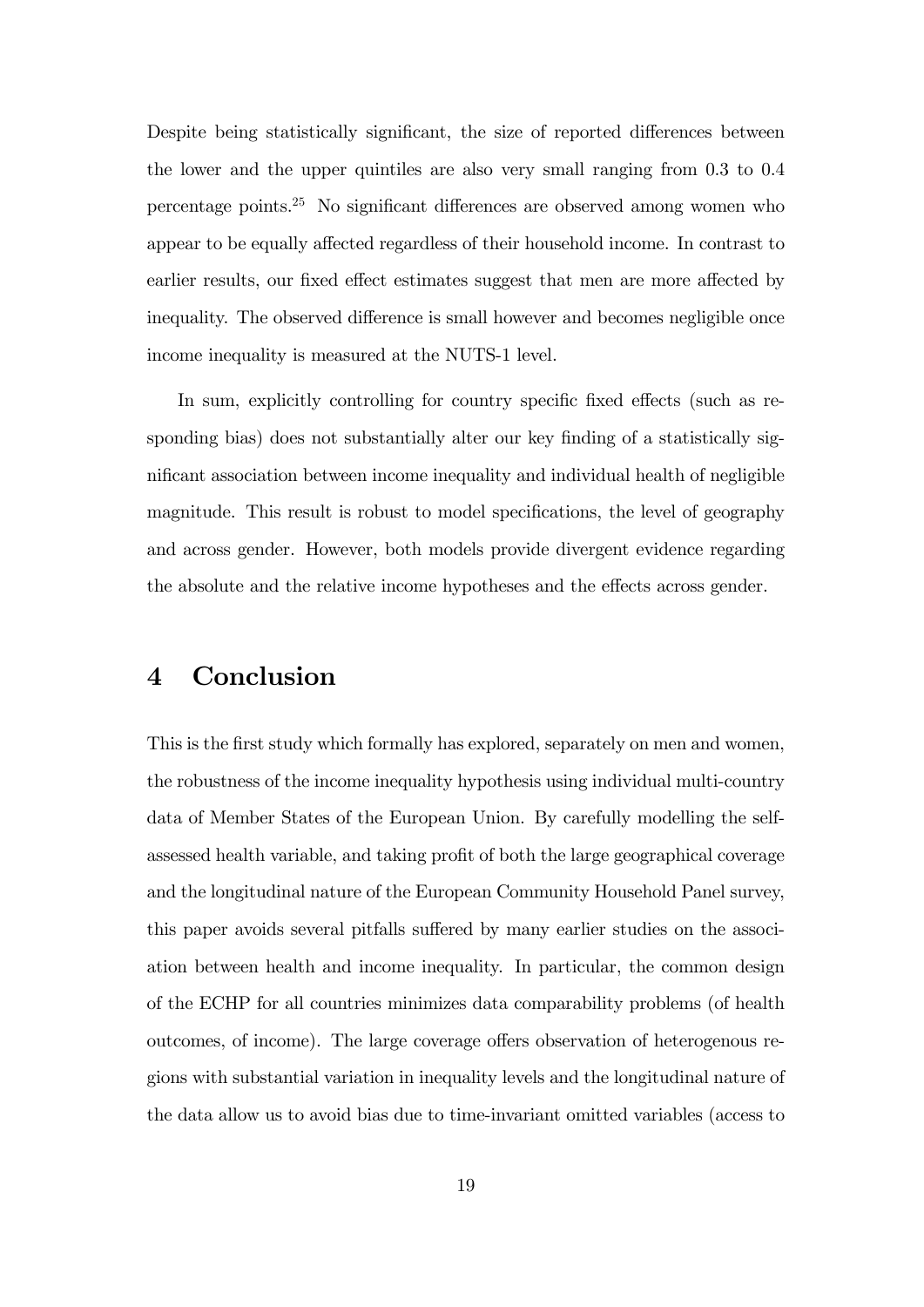health care facilities, social protection provision). Furthermore, we offer a simple solution to a major concern that is specific to individual multi-country studies using the self-reported health variable as proxy measure of health, namely that individual responses to self-reported health could be contaminated by systematic cross-country reporting biases due to differences in norms and expectations across countries.

Whether we control for potential reporting bias or not, we generally find significant support in favour of the strong version of the income inequality hypothesis for both men and women in our pooled sample of 10 E.U. countries. This finding is seemingly at odds with comparable recent within-country studies in the United States (Mellor and Milyo, 2002) and in Sweden (Gerdtham and Johannesson,  $2004$ ). However, we also find that the magnitude of this detrimental effect is small, despite its statistical significance. The existence of a robust and significant gender differential of inequality on health does not clearly emerge. Overall, our results suggest that the potential welfare gains from lower inequality in the form of improved health outcomes are likely to be of a very limited magnitude.

Given the complexity surrounding the interpretation of self-reported health status across countries, one should carefully consider the results reported in this study. For the reasons mentioned above, we are confident that many of the usual problems of similar studies have been avoided. But it remains that we are only able to assess the impact of inequality on 'relative' health, not on 'absolute' levels of health (such as indicated by mortality or morbidity indicators). Also, our panel data models do not fully control for potential omitted variables that are volatile over time. However, we do not think of confounding regional variables that would vary substantially in the short time dimension of our panel (seven years). The choice of an appropriate level of regional aggregation also remains an open question. The ECHP only allows fairly highly aggregated analysis. In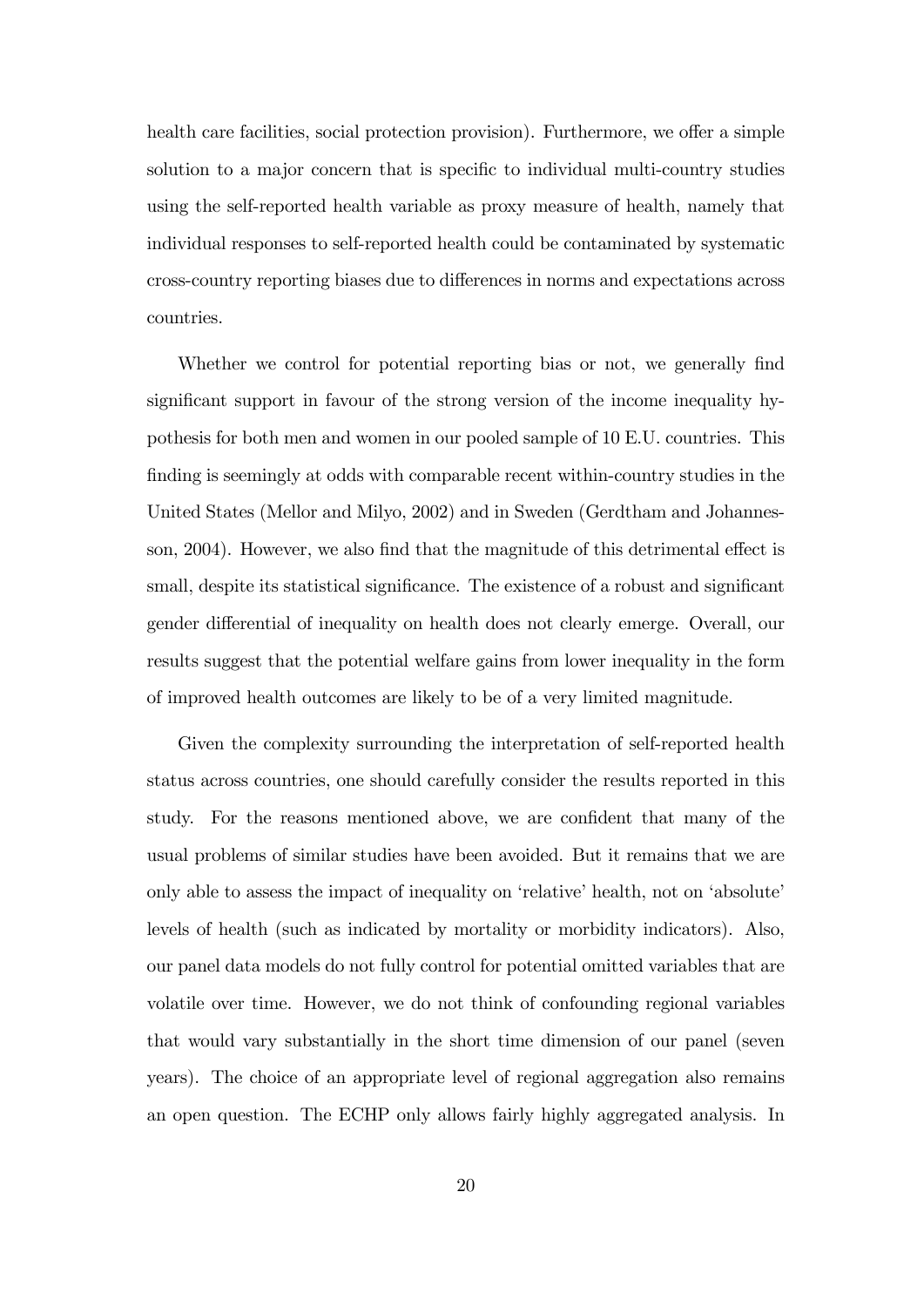the absence of convincing pathway mechanisms, additional studies are needed, preferably from other data sources, to completely convince ourselves that our results are not driven by omitted variable bias (inequality being a proxy for other unobserved factors) or that inequality is not more (or less) strongly associated with health at more disaggregated levels of geography. Possible extensions of this paper could also examine the sensitivity of its results to objective measures of health or to mortality. However, objective health variables available in the ECHP data are too limited while a rigorous mortality study would require a much longer panel such as in Gerdtham and Johannesson (2004).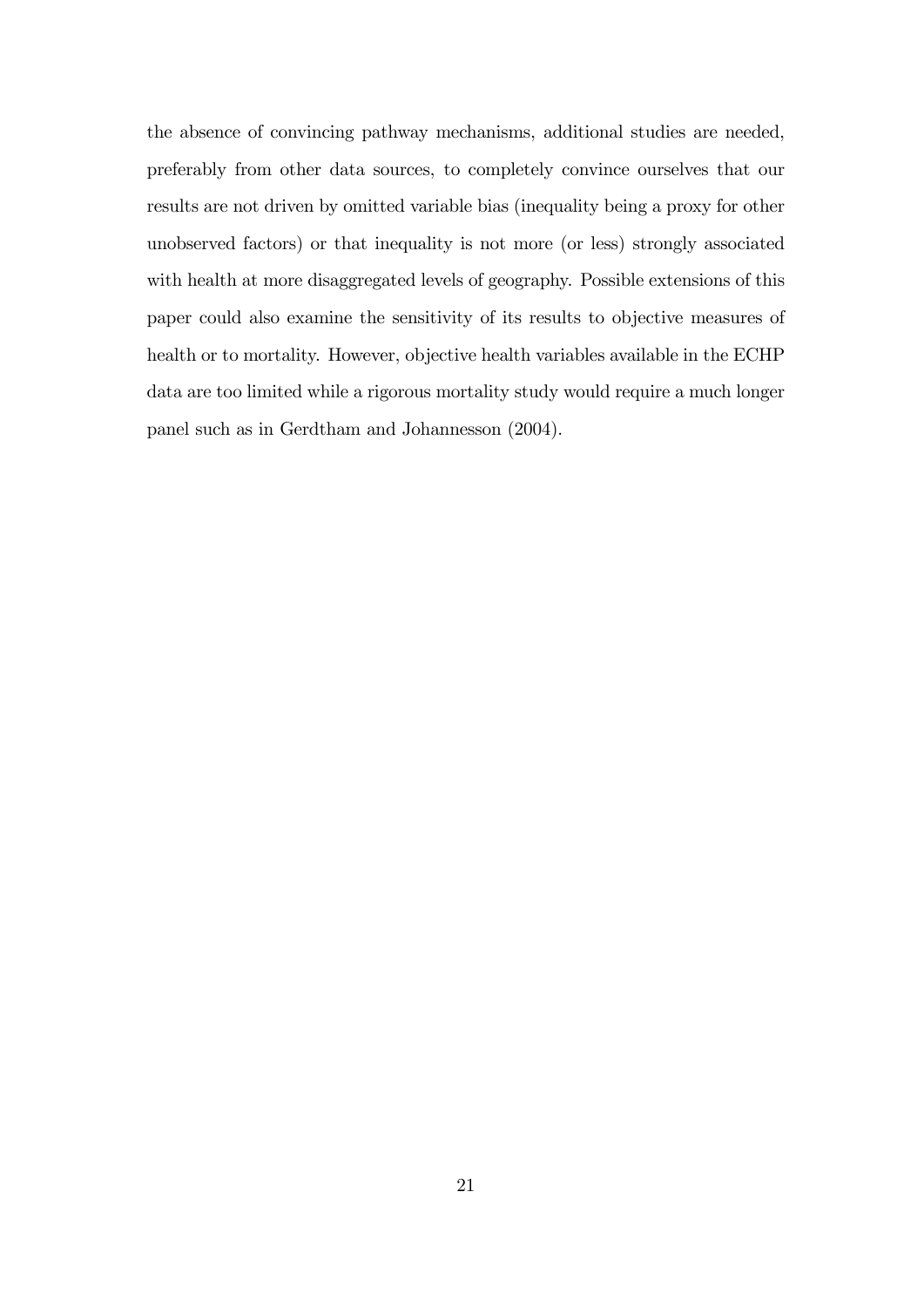## Notes

<sup>1</sup>An equally contentious issue is the characterization of the actual pathway by which greater income inequality translates into poor health. Many authors have hypothesized that inequality is a cause of some psycho-social stress detrimental to everyone's health in the society. See Deaton (2003) for a comprehensive review.

<sup>2</sup>Rodgers (1979) and Gravelle et al. (2002) show that, if a positive concave relationship between individual income and individual health exists, keeping average income constant, any increase in the dispersion of income must translate into poorer average population health.

<sup>3</sup>See Subramanian and Kawachi (2004) for a recent and detailed survey of existing individual-level studies.

<sup>4</sup>Similarly, Osler et al. (2002) did not find conclusive evidence supporting a robust relationship between income inequality measured at the *parish* level and various causes of mortality in a Danish study conducted in Copenhagen. However, this study only focuses on areas within Copenhagen and is therefore difficult to compare to within-country studies.

 $5$ None is referenced in the survey by Subramanian and Kawachi (2004).

6 Individual-level data permit to distinguish clearly the relative income hypothesis and the income inequality hypothesis. Interestingly, the distinction is not as sharp in most aggregate-level studies since macro-level data do not permit to identify the two effects separately. Early tests of the relationship between health and inequality were often actually interpreted as tests of the 'relative income hypothesis'. See Deaton (2003)or Subramanian and Kawachi (2004) for more details.

<sup>7</sup>NUTS stands for 'Nomenclature des Unités Territoriales Statistiques'. The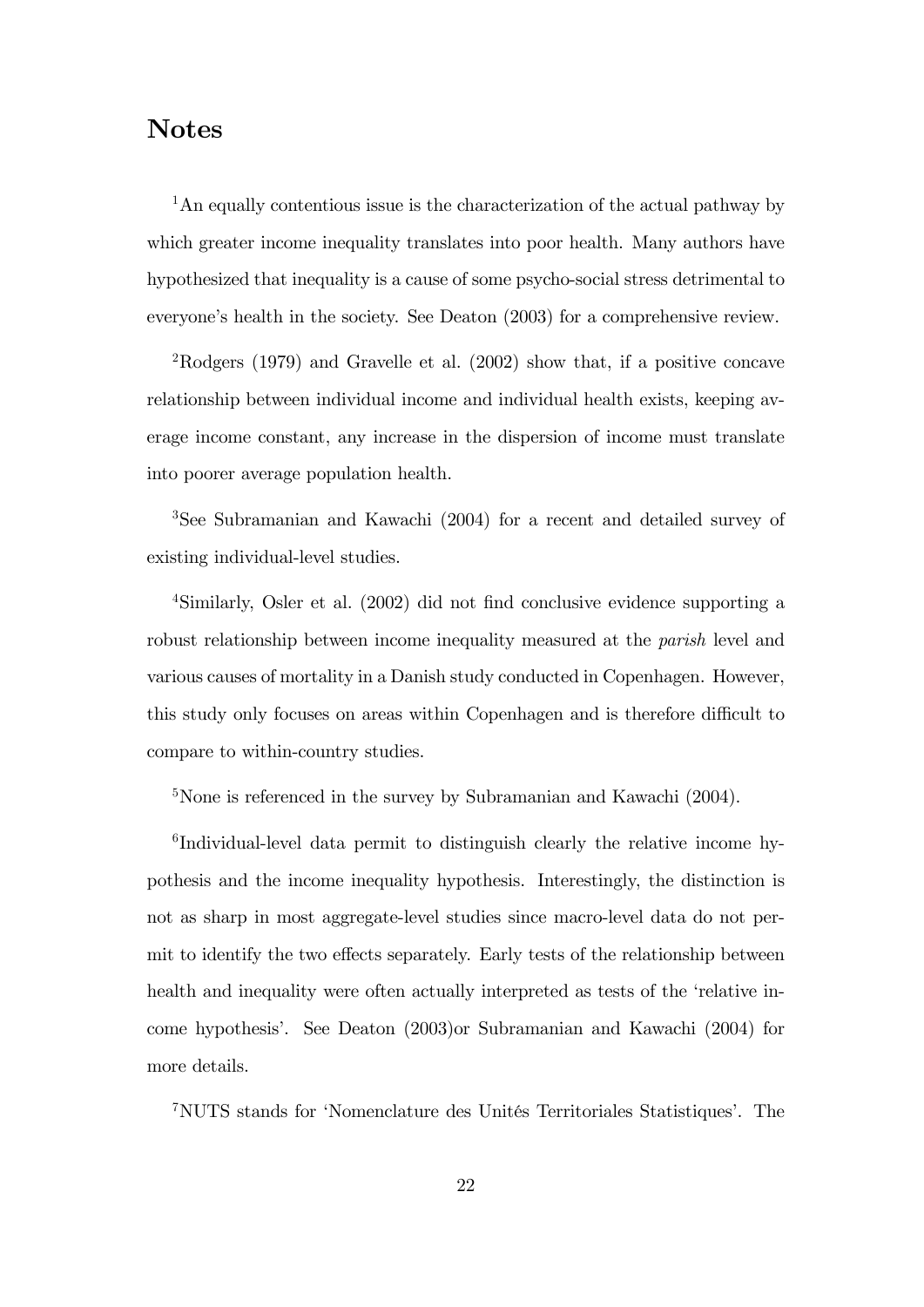number of NUTS-1 regions by country varies from 16 in Germany, 11 in Italy and the United Kingdom to only 1 in Denmark, Ireland, Sweden, and Luxembourg.

<sup>8</sup>The German Socio-Economic Panel (SOEP), the Luxembourg Socio-Economic Panel (PSELL), and the British Household Panel Survey (BHPS).

<sup>9</sup>See EUROSTAT (2003) or Lehmann and Wirtz (2003) for more information on the database, and Peracchi (2002) for an independent critical review.

 $10<sup>i</sup>$  The original ECHP questionnaire asks "How is your health in general?" ("Wie ist Ihr allgemeiner Gesundheitszustand?") whereas in the SOEP questionnaire respondents are asked "How would you describe your current health?" ("Wie würden Sie Ihren gegenwärtigen Gesundheitszustand beschreiben?"). In the SOEP questionnaire, respondents have the choice to rate their health as either "very good", "good", "satisfactory", "poor" or "bad" (in German, "sehr gut", "gut", "zufriedenstellend", "weniger gut" or "schlecht") whereas in the original ECHP questionnaire respondents could rate their health as either "very good", "good", "fair", "bad" or "very bad" (in German "sehr gut", "gut", "mäßig", "schlecht", "sehr schlecht"). The SOEP-clone's subjective health variable is evidently not strictly comparable to the original ECHP question. Similarly, in wave 6, the wording of the self-reported health question in the underlying BHPS was not consistent with the other waves (Taylor, 2003).

 $11$ The territorial units included at the NUTS-1 level are determined by a minimum population threshold of 3 million and a maximum of 7 million. As a consequence, NUTS-0 and NUTS-1 levels coincide in small countries such as Luxembourg, Ireland or Denmark.

<sup>12</sup>See Judge et al. (1998) and Macinko et al. (2003) for a comprehensive and critical review of these earlier cross-national studies.

 $13$ We did not find price indices at NUTS-1 for all regions so we were not able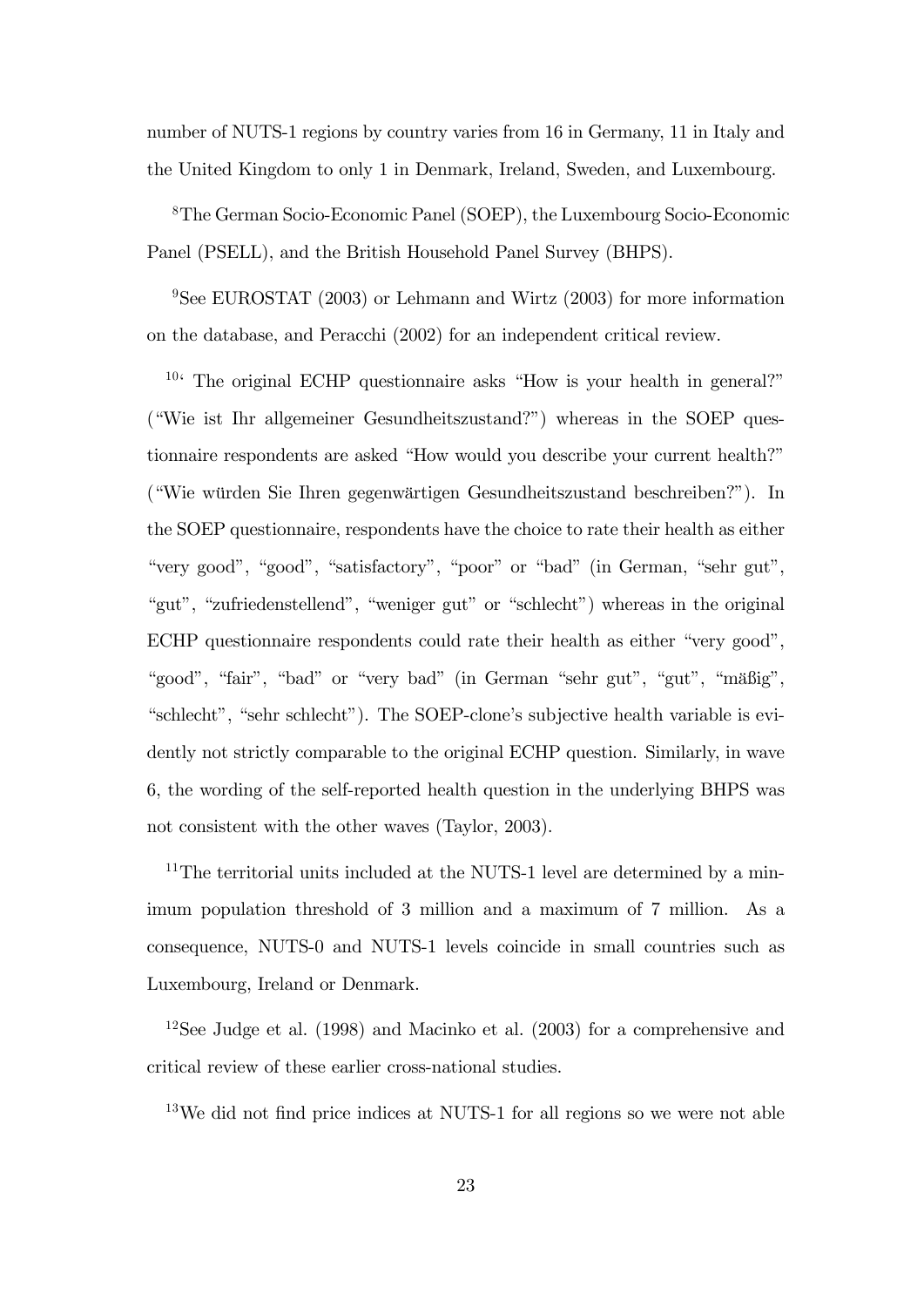to correct for within-country price differentials.

 $14$ See, for example, Cowell (1995) for a definition and detailed discussion of the properties of the inequality measures used in this paper.

<sup>15</sup>Information on the sample sizes by regions and waves, inequality indices estimates, as well as more detailed data checks are available from the authors upon request.

 $16$ See McCallum et al. (1994); Idler and Kasl (1995); Idler and Benyamini (1997); Strauss and Thomas (1998) among others.

<sup>17</sup>The relative ill-health score can also be understood as a residual from an ordered probit model on the 5-points self-reported health variable with flexible controls for gender, country of residence, and other demographic characteristics.

 $18$ In fact, even within-country studies, such as the one by Mellor and Milyo  $(2002)$ , could potentially be affected by reporting biases across States due to differences in norms and expectations.

<sup>19</sup>We tested the robustness of our results to the exclusion/inclusion of countries. We ran our models with and without Portugal and excluding both Ireland and Portugal. In fact, much of the effect is absorbed by the random/fixed effect component so that that the impact on the coefficient of the inequality is usually small. However, we prefer to report in the paper only the most 'conservative' results based on excluding the Portuguese sample.

 $20$ We considered several specifications for household income to allow for the non-linear relationship between income and health, including a spline function in income as in Mellor and Milyo  $(2002)$ . As it did not affect our results, we opted for a more parsimonious quadratic function.

 $21$ Tables of results derived from alternative income inequality measures are available in the appendix.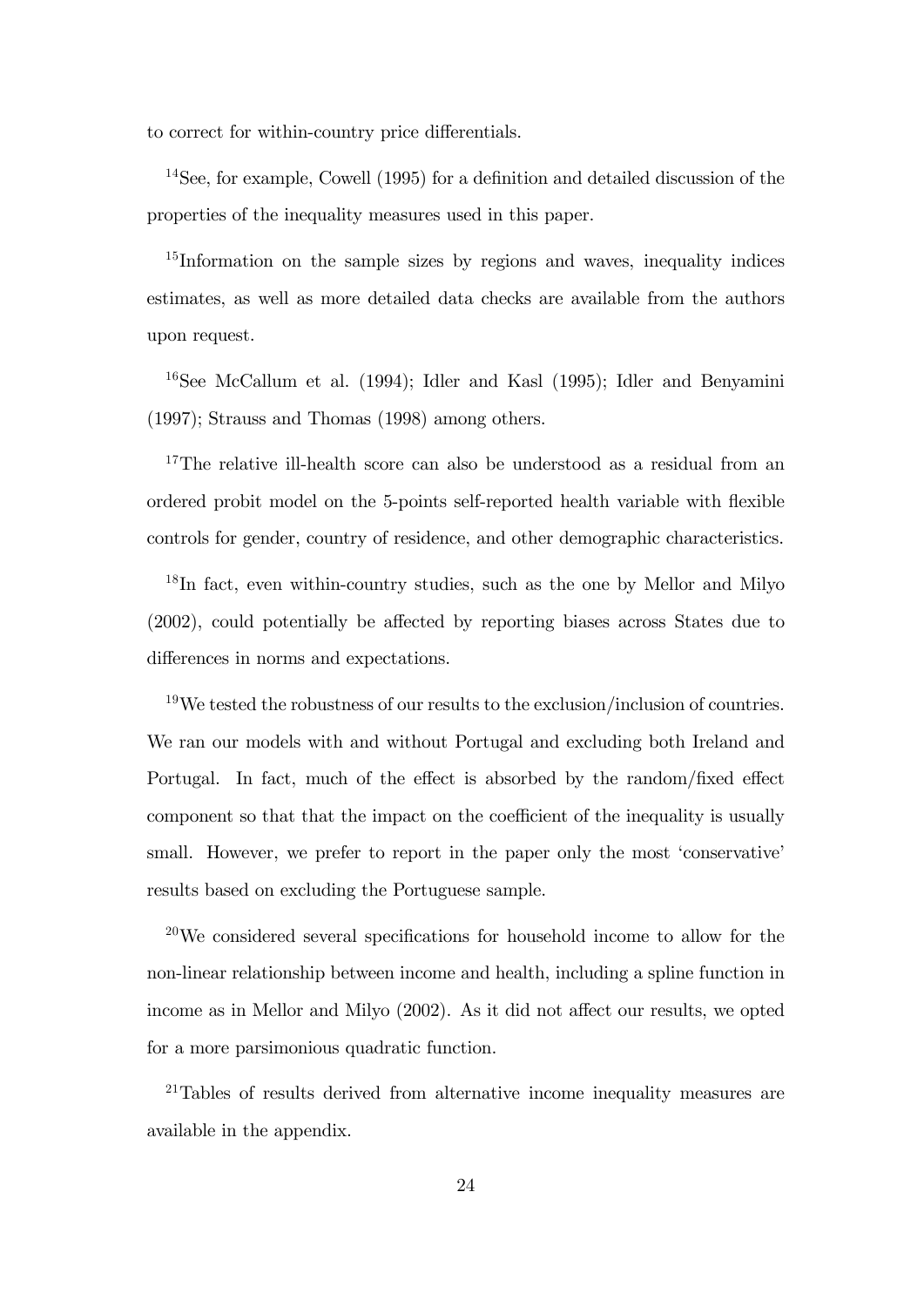$224$ <sup>22</sup> Identical individuals' share the same regional income environment, the same household income, etc.; all set at their sample means.

 $23$ Note that, as in Mellor and Milyo  $(2002)$  and Gerdtham and Johannesson (2004), our model implies that individuals belonging to the same NUTS-0/NUTS-1 region constitute the reference group. In the absence of clear theoretical foundations, it is difficult to assess which community level is the most relevant to test the validity of the relative income hypothesis. Also, Deaton (2003) for example argues that reference groups do not have to be limited to geography, and Deaton and Paxson (2001) suggest educational groups as another possibility.

 $24$ Note that these marginal effects are not comparable to those derived from the random effects probit model because of the different nature of the dependent variable.

 $25$  For all models, we reject the null hypothesis of an equal marginal effects between men in the lower and the upper income quintiles at standard confidence levels (p-values less than 0.001).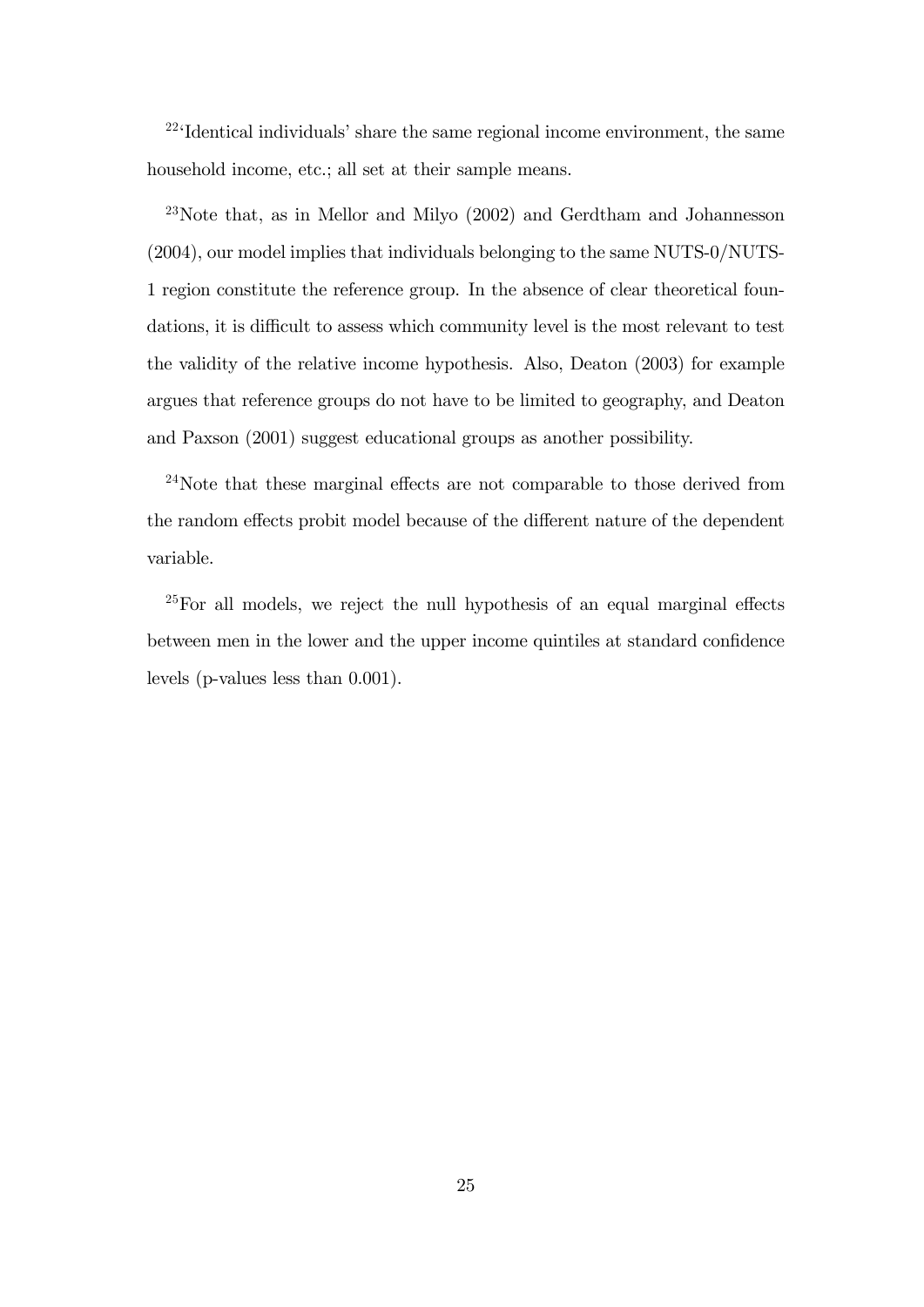## References

- Atkinson, A. B., Cantillon, B., Marlier, E. and Nolan, B. (2002), Social Indicators. The EU and Social Inclusion, Oxford University Press, Oxford, UK.
- Blakely, T. A., Lochner, K. and Kawachi, I. (2002), 'Metropolitan area income inequality and self-rated health-a multilevel study', Social Science and Medicine  $54(1), 65–77.$
- Cowell, F. A. (1995), Measuring Inequality, 2nd edn, Harvester Wheatsheaf, Hemel Hempstead,UK.
- Daly, M., Duncan, G., Kaplan, G. and Lynch, J. (1998), 'Macro-to-micro links in the relation between income inequality and mortality', The Milbank Quarterly  $76(3)$ , 315-339.
- Deaton, A. (2003), 'Health, inequality, and economic development', *Journal of* Economic Literature  $41(1)$ , 113–158.
- Deaton, A. and Paxson, C. (2001), Mortality, education, income inequality among American cohorts, in D. Wise, ed., Themes in the Economics of Aging', Chicago University Press for NBER.
- Esping-Andersen, G. (1990), The Three Worlds of Welfare Capitalism, Princeton University Press, Princeton, New Jersey.
- EUROSTAT (2003), DOC.PAN 168/2003-12: ECHP UDB manual, Waves 1 to 8, Eurostat, European Commission, Luxembourg.
- Fiscella, K. and Franks, P. (1997), ëPoverty or income inequality as predictor of mortality: Longitudinal cohort study', British Medical Journal 314(7096), 1724–1728.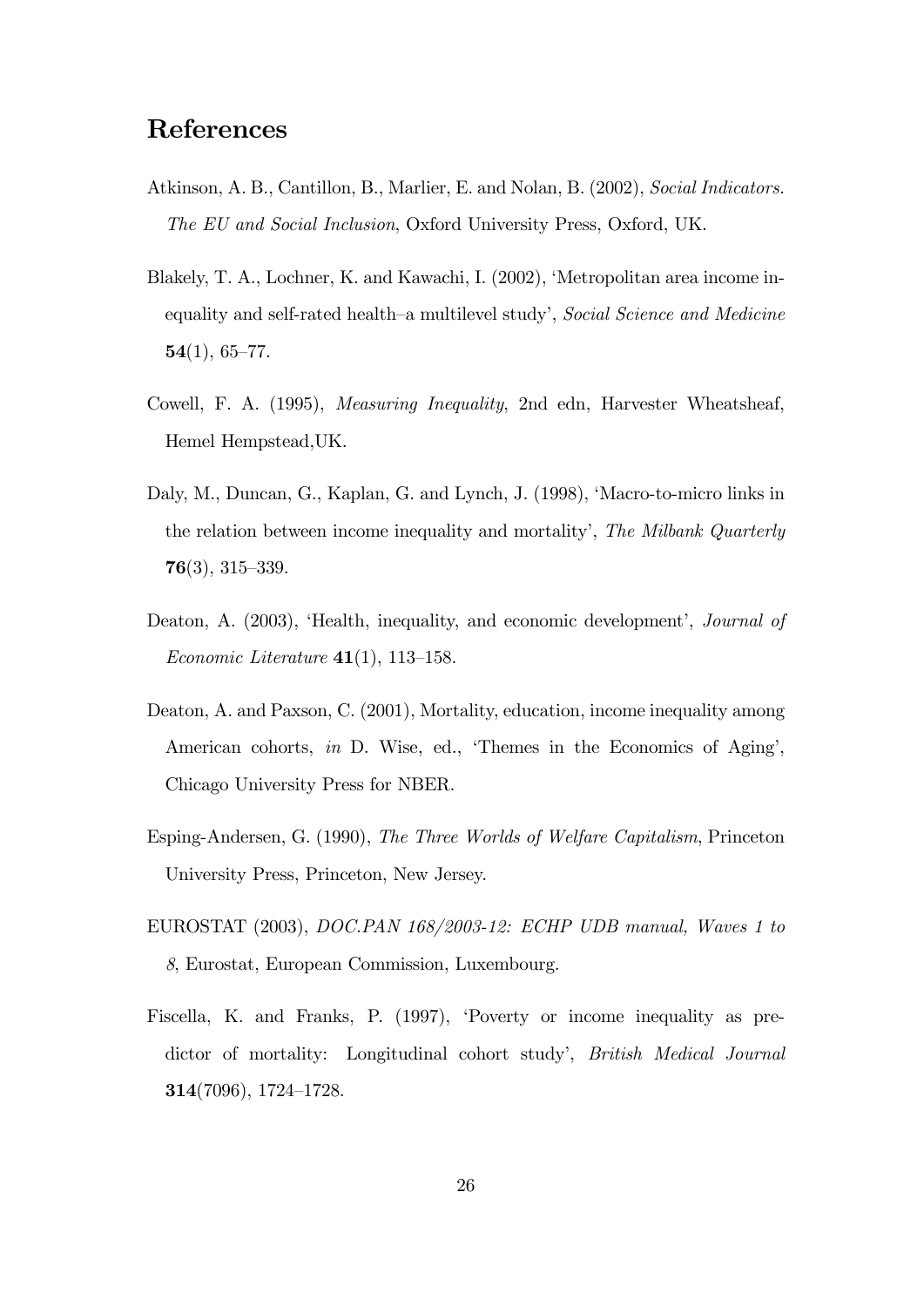- Fiscella, K. and Franks, P. (2000), ëIndividual income, income inequality, health and mortality: What are the relationships?', *Health Services Research*  $35(1), 307-318.$
- Gerdtham, U. and Johannesson, M. (2004), ëAbsolute income, relative income, income inequality and mortality', Journal of Human Resources  $39(1)$ , 229–247.
- Gravelle, H. (1998), ëHow much of the relation between population mortality and unequal distribution of income is a statistical artefact?', British Medical Journal 316 $(7128)$ , 382–385.
- Gravelle, H., Wildman, J. and Sutton, M. (2002), 'Income, income inequality and health: What can we learn from aggregate data?', Social Science and Medicine  $\mathbf{54}(4), 577 - 589.$
- Idler, E. L. and Benyamini, Y. (1997), 'Self-rated health and mortality: A review of twenty-seven community studies', Journal of Health and Social Behavior 38,  $21-37$ .
- Idler, E. L. and Kasl, S. V. (1995), 'Self-ratings of health: Do they also predict change in functional ability?', Journal of Gerontology 50B, S344–S353.
- Judge, K., Mulligan, J. and Benzeval, M. (1998), ëIncome inequality and population health', Social Science and Medicine  $46(4-5)$ , 567-579.
- Kaplan, G., Pamuk, E., Lynch, J., Cohen, R. and Balfour, J. (1996), 'Inequality in income and mortality in the United States: Analysis of mortality and potential pathways', *British Medical Journal* **312**, 999–1003.
- Kawachi, I. and Kennedy, B. P. (1997), ëHealth and social cohesion: Why care about income inequality?', *British Medical Journal* **314**, 1037–1040.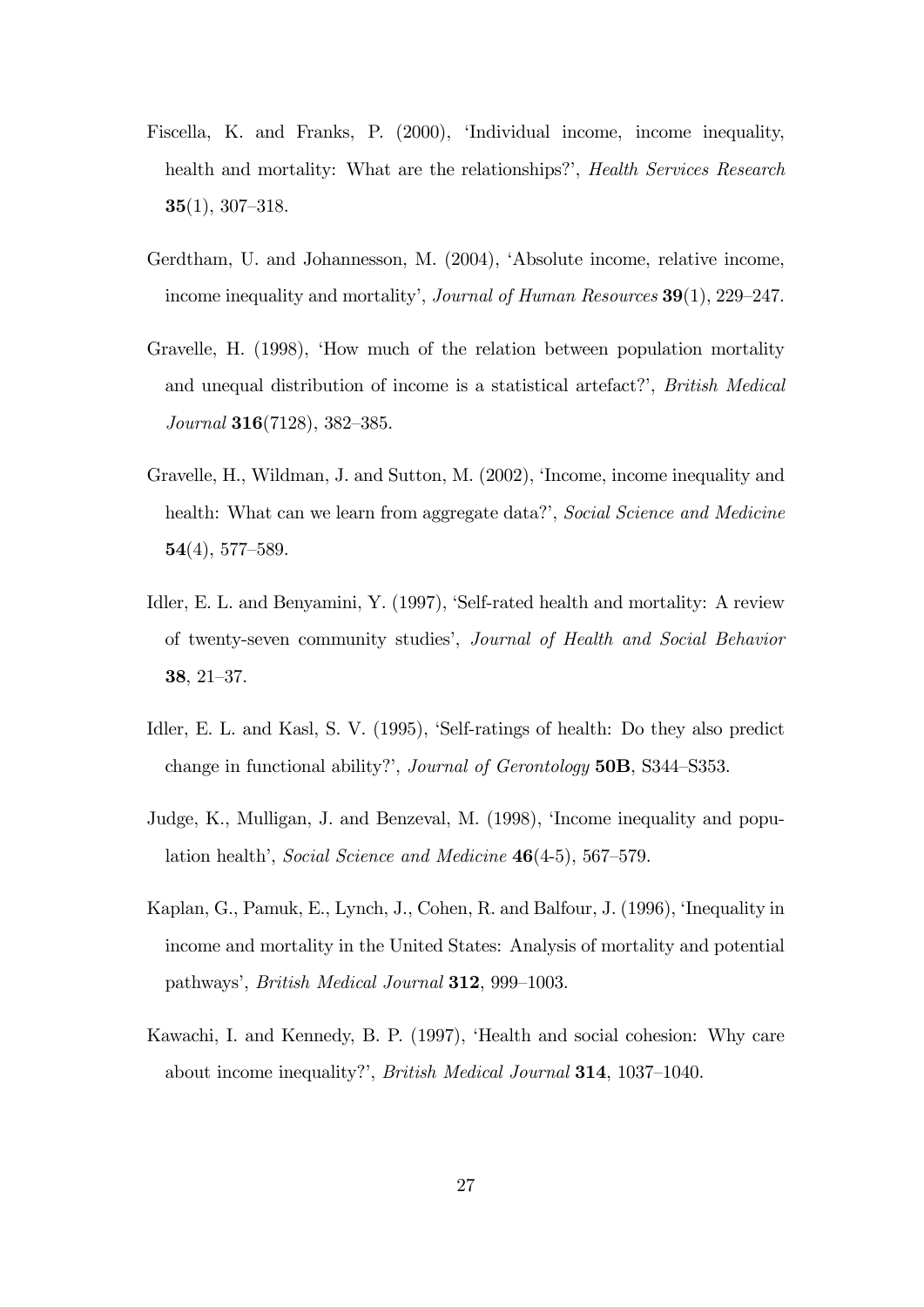- Kawachi, I., Kennedy, B. P., Lochner, K. and Prothrow-Stith, D. (1997), ëSocial capital, income inequality, and mortality', American Journal of Public Health 87, 1491–1498.
- Kennedy, B., Kawachi, I., Glass, R. and Prothrow-Stith, D. (1998), 'Income distribution, socioeconomic status, and self-rated health in the United States', British Medical Journal  $317(7163)$ , 917-921.
- Lehmann, P. and Wirtz, C. (2003), The EC Household Panel Newsletter  $(01/02)$ , Methods and Nomenclatures, Theme 3: Population and social conditions, Eurostat, European Commission, Luxembourg.
- Lynch, J., Kaplan, G., Pamuk, E., Cohen, R., Heck, K., Balfour, J. and Yen, I. (1998), ëIncome inequality and mortality in Metropolitan Areas of the United States', American Journal of Public Health  $88(7)$ , 1074–1080.
- Macinko, J., Shi, L., Starfield, B. and Wulu, J. (2003), 'Income inequality and health: A critical review of the literature', Medical Care Research and Review 60(4),  $407-452$ .
- Macintyre, S. and Hunt, K. (1997), 'Socio-economic position, gender and health: How do they interact?', Journal of Health Psychology  $2$ , 315–334.
- McCallum, J., Shadbolt, B. and Wang, D. (1994), 'Self-rated health and survival: a 7-year follow-up study of Australian elderly', American Journal of Public Health  $847, 1100-1105.$
- McCarron, P., Davey-Smith, G. and Womersley, J. (1994), ëDeprivation and mortality in Glasgow: Changes from 1980 to 1992', *British Medical Journal* 309, 1481-1482.
- McIsaac, S. and Wilkinson, R. G. (1997), 'Income distribution and cause-specific mortality', European Journal of Public Health 7, 45–53.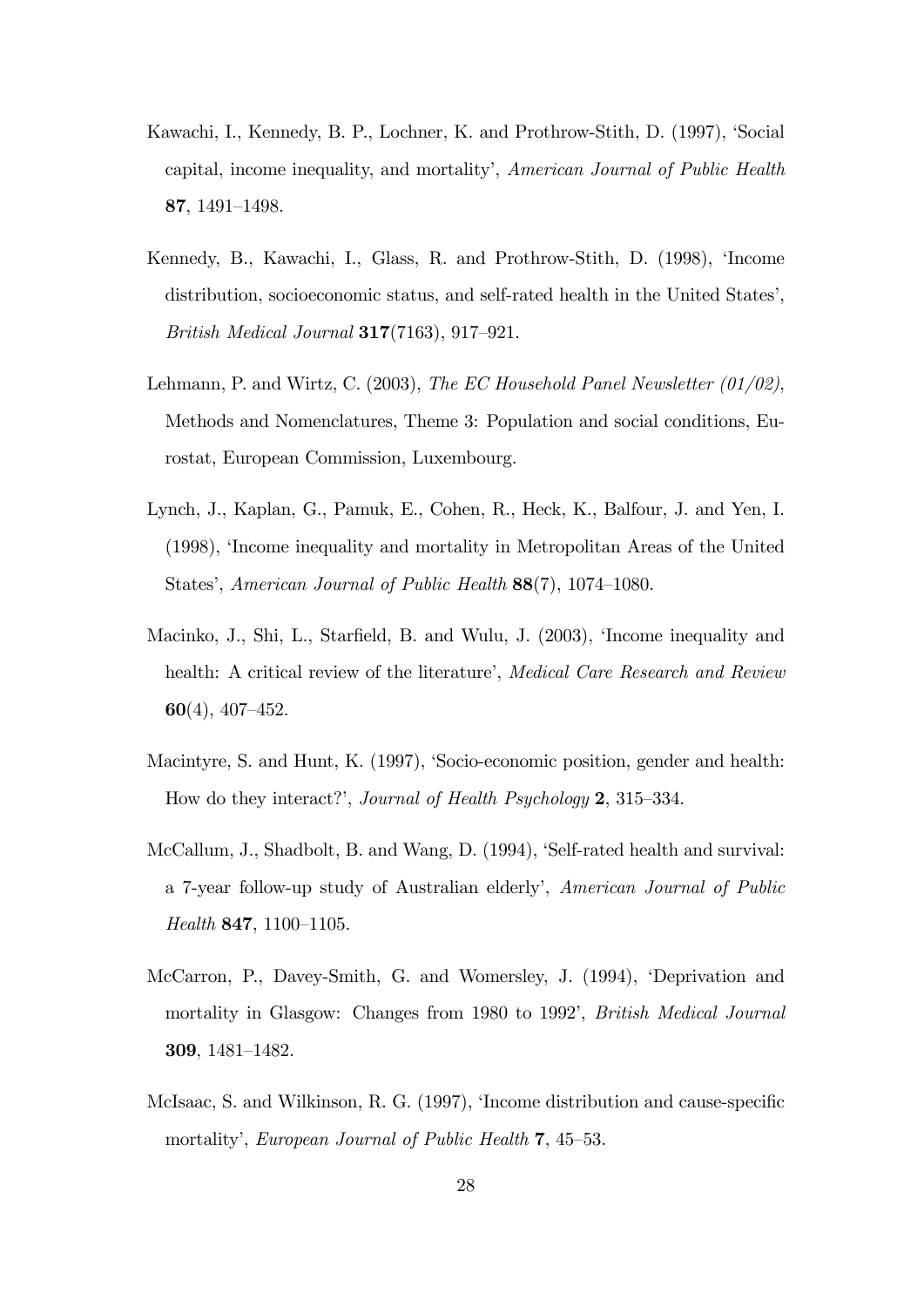- Mellor, J. M. and Milyo, J. (2001), ëRe-examining the ecological association between income inequality and health<sup>†</sup>, Journal of Health Politics, Policy and Law  $26(3)$ , 487–522.
- Mellor, J. M. and Milyo, J. (2002), ëIncome inequality and health status in the United States', Journal of Human Resources  $37(3)$ , 510–539.
- Osler, M., Prescott, E., Grönbäek, M., Christensen, U., Due, P. and Engholm, G. (2002), ëIncome inequality, individual income, and mortality in Danish adults: Analysis of pooled data from two cohort studies', *British Medical Journal*  $324(7328), 13-16.$
- Peracchi, F. (2002), 'The European Community Household Panel: A review',  $Empirical Economics$  27, 63–90.
- Raleigh, V. and Kiri, V. (1997), ëLife expectancy in England: Variations and trends by gender, health authority, and level of deprivation', *Journal of Epi*demiology and Community Health  $51,649-658$ .
- Regidor, E., Calle, M. E., Navarro, P. and Domínguez, V. (2003), 'Trends in the association between average income, poverty and income inequality and life expectancy in Spain<sup>'</sup>, Social Science and Medicine **56**, 961–971.
- Rodgers, G. B. (1979), 'Income and inequality as determinants of mortality: An international cross-section analysis', *Population Studies*  $33(2)$ ,  $343-351$ .
- Sadana, R., Mathers, C., Lopez, D., Murray, C. and Iburg, K. (2000), Comparative analysis of more than 50 household surveys on health status, GPE Discussion Paper Series 15, World Health Organization.
- Shibuya, K., Hashimoto, H. and Yano, E. (2002), 'Individual income, income distribution, and self rated health in Japan: Cross sectional analysis of nationally representative sample', *British Medical Journal*  $324(7328)$ , 16–19.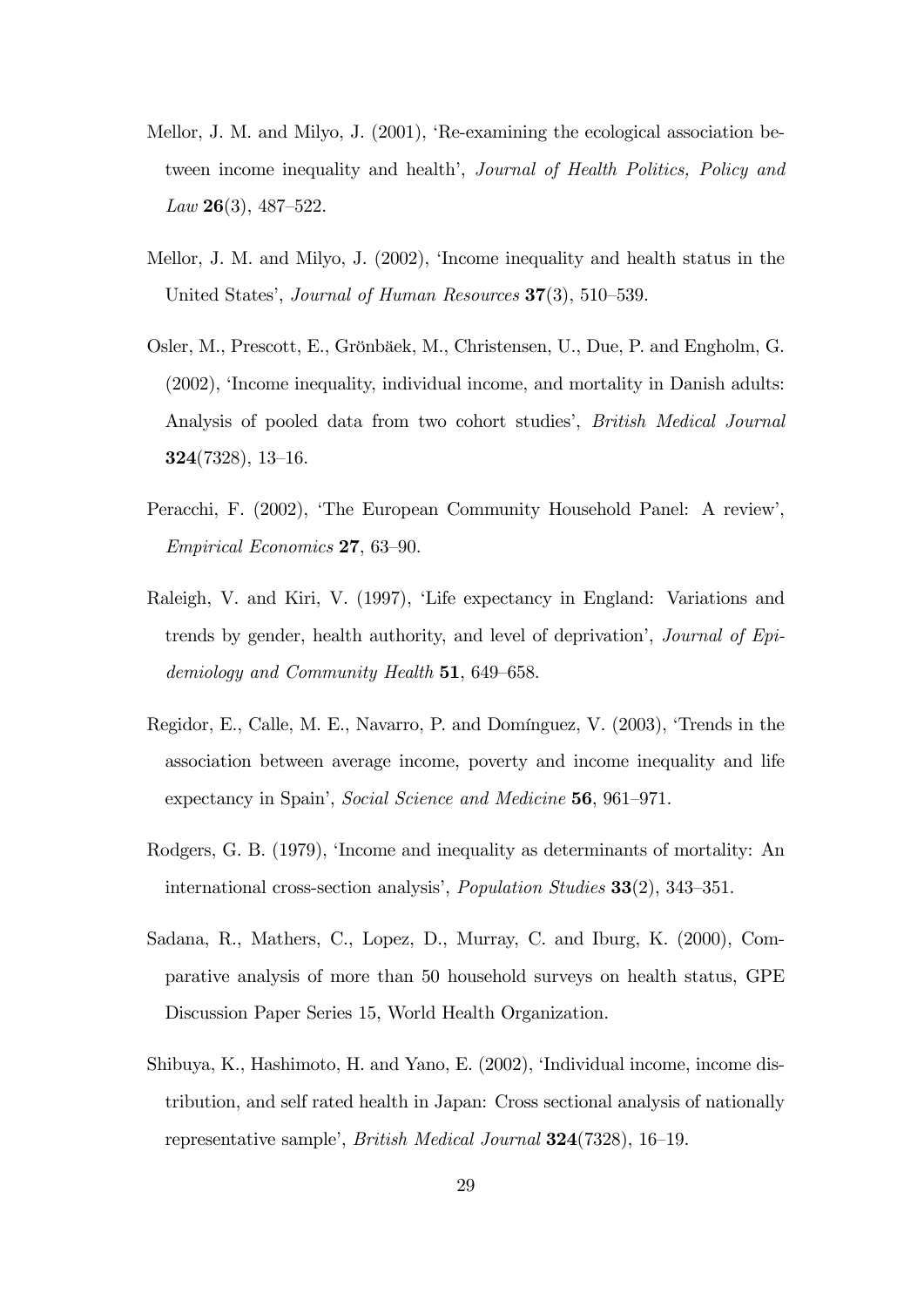- Soobadeer, M. and LeClere, F.  $(1999)$ , 'Aggregation and the measurement effects on morbidity', Social Science and Medicine  $46(6)$ , 733–744.
- Strauss, J. and Thomas, D. (1998), ëHealth, nutrition, and economic development', Journal of Economic Literature 36, 766-817.
- Subramanian, S. V. and Kawachi, I. (2004), ëIncome inequality and health: What have we learned so far?', Epidemiologic Reviews 26, 78–91.
- Taylor, M. F., ed. (2003), British Household Panel Survey User Manual, University of Essex, Colchester, UK.
- Weich, S., Lewis, G. and Jenkins, S. P. (2001), 'Income inequality and the prevalence of common mental disorders', British Journal of Psychiatry 178, 222-227.
- Weich, S., Lewis, G. and Jenkins, S. P. (2002), 'Income inequality and self rated health in Britain<sup>'</sup>, Journal of Epidemiology and Community Health 56, 436 441.
- Wilkinson, R. G. (1992), 'Income distribution and life expectancy', *British Med*ical Journal  $304, 165-168$ .
- Wilkinson, R. G. (1996), Unhealthy Societies: The Afflictions of Inequality, Routledge, London.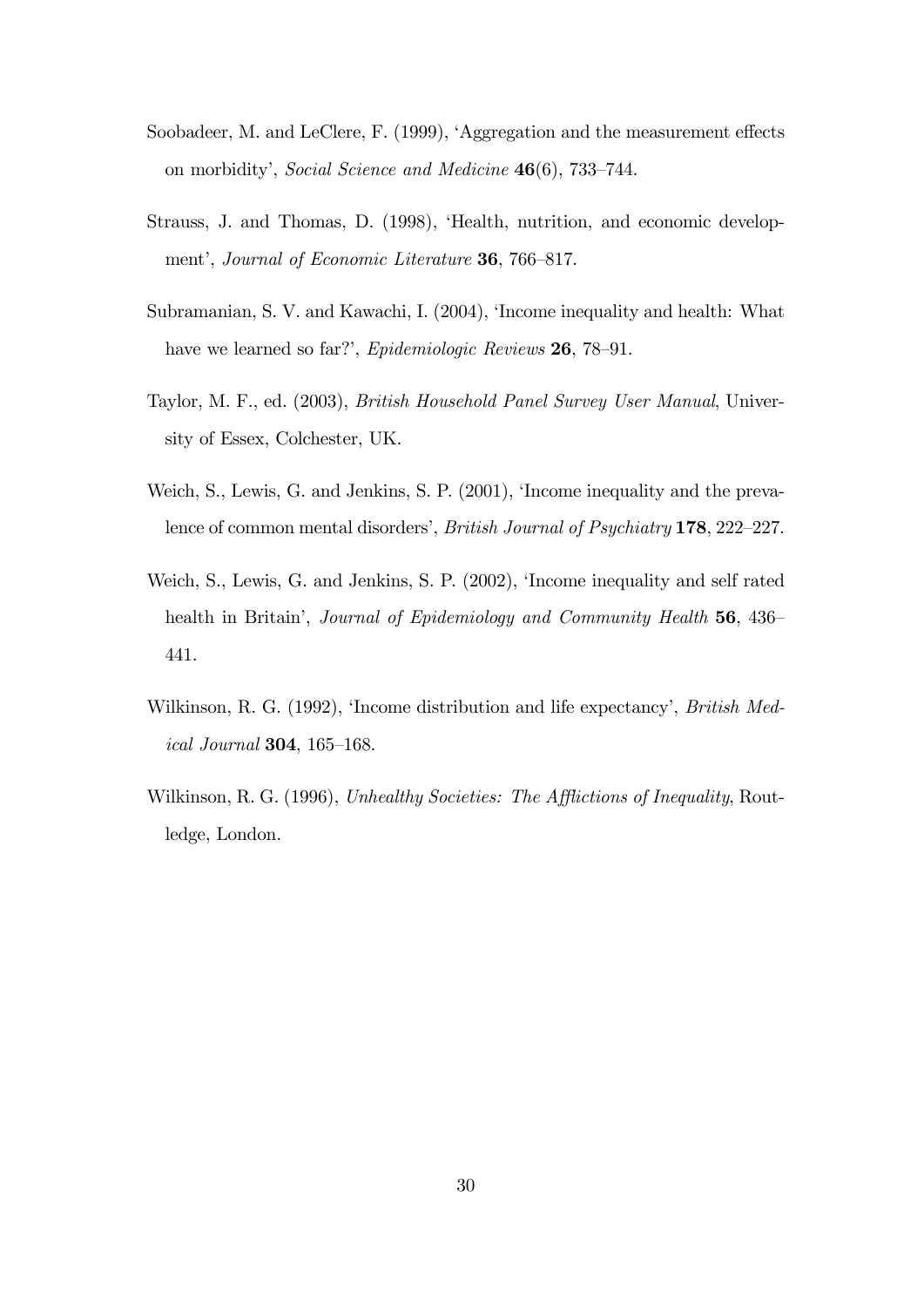# Tables and Regression Results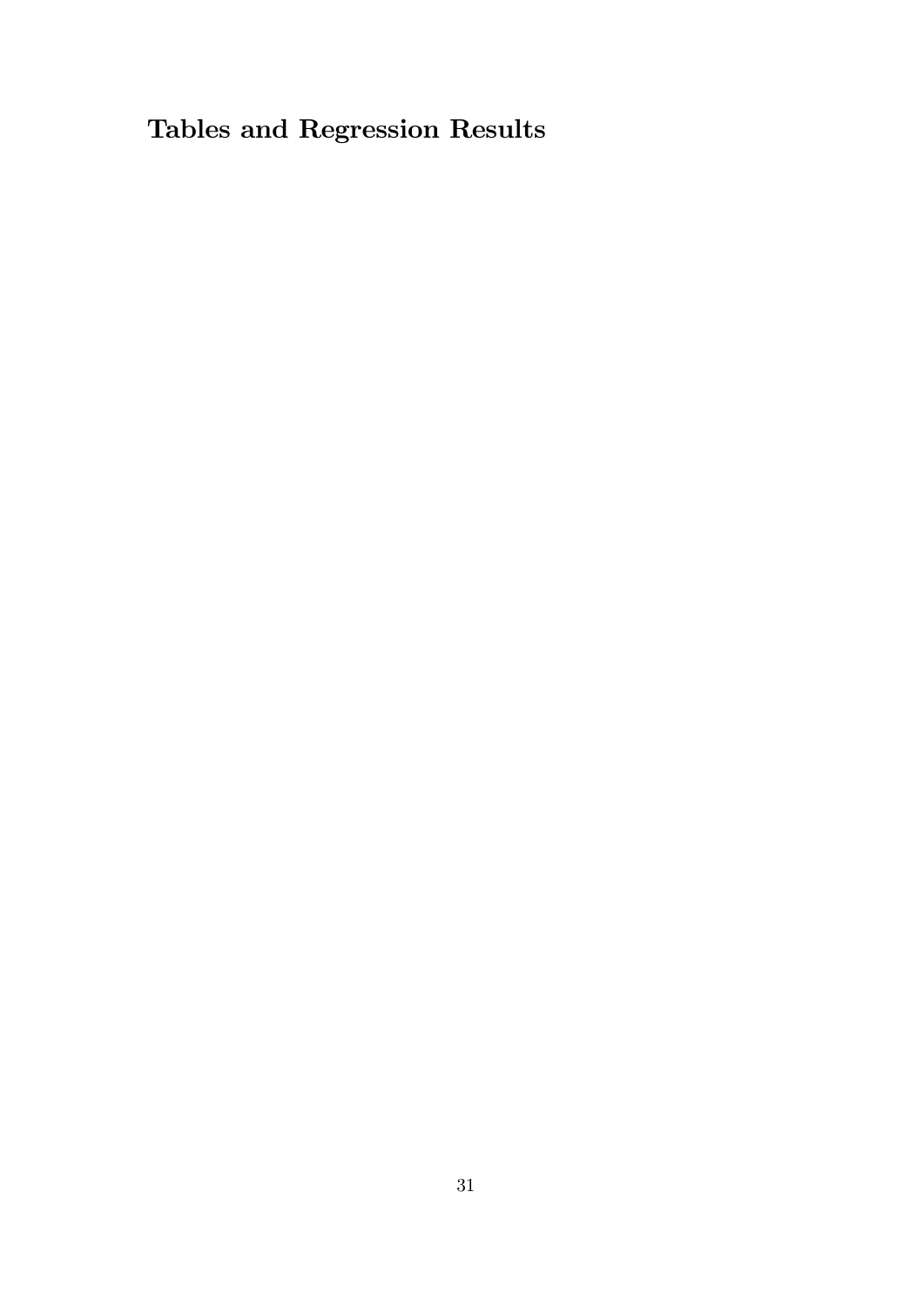|                   | Very              |          |                   |                         | Very             | Poor/     |
|-------------------|-------------------|----------|-------------------|-------------------------|------------------|-----------|
| Country           | good              | Good     | Fair              | Poor                    | poor             | Very poor |
|                   |                   |          |                   | $\overline{\text{Men}}$ |                  |           |
| Austria           | 31.3              | 43.0     | $\overline{19.6}$ | $5.0\,$                 | $1.0\,$          | $6.0\,$   |
| Belgium           | 24.6              | $53.2\,$ | 18.0              | 3.4                     | $0.7\,$          | $4.2\,$   |
| Denmark           | 47.3              | 32.7     | $15.5\,$          | 3.4                     | $1.1\,$          | $4.5\,$   |
| Finland           | 16.6              | 45.4     | 31.6              | 5.7                     | $0.8\,$          | $6.4\,$   |
| France            | $13.5\,$          | 49.0     | 30.8              | $3.2\,$                 | 3.4              | 6.7       |
| Germany (ECHP)    | 13.3              | 54.0     | $25.0\,$          | $6.1\,$                 | 1.6              | 7.7       |
| Germany (SOEP)    | $7.5\,$           | 41.4     | 34.8              | 12.7                    | 3.6              | 16.3      |
| <b>Ireland</b>    | 44.1              | 37.8     | 15.1              | $2.3\,$                 | 0.7              | $3.0\,$   |
| Greece            | 52.5              | 27.1     | $13.3\,$          | $5.2\,$                 | 1.9              | 7.1       |
| Italy             | 16.7              | 46.5     | 28.2              | 7.2                     | $1.5\,$          | 8.7       |
| Luxembourg (ECHP) | 25.3              | 45.2     | 23.2              | 4.8                     | $1.5\,$          | $6.3\,$   |
| Netherlands       | 20.3              | $56.5\,$ | 19.6              | 3.1                     | $0.5\,$          | $3.6\,$   |
| Portugal          | 4.1               | 46.4     | $31.9\,$          | 13.8                    | 3.7              | 17.6      |
| Spain             | 16.7              | 53.0     | 21.3              | 7.7                     | $1.3\,$          | 9.0       |
| Sweden            | 40.7              | $37.2\,$ | 16.6              | 4.4                     | $1.1\,$          | $5.4\,$   |
| UK (ECHP)         | 35.6              | 39.2     | 19.2              | 4.6                     | 1.4              | 6.0       |
| UK (BHPS)         | 25.5              | 46.6     | 19.8              | 6.4                     | 1.8              | $8.2\,$   |
|                   |                   |          |                   | Women                   |                  |           |
| Austria           | $\overline{28.2}$ | 44.2     | $\overline{21.0}$ | 5.4                     | $\overline{1.3}$ | 6.6       |
| Belgium           | 18.9              | 51.4     | 24.4              | 4.4                     | $\rm 0.9$        | $5.3\,$   |
| Denmark           | 43.1              | 32.5     | 18.1              | 4.8                     | $1.4\,$          | $6.3\,$   |
| Finland           | 14.9              | 45.9     | $32.1\,$          | 6.2                     | $\rm 0.9$        | $7.1\,$   |
| France            | 10.8              | 46.3     | 34.6              | 4.2                     | 4.2              | 8.3       |
| Germany (ECHP)    | $10.3\,$          | 50.7     | $29.1\,$          | 7.7                     | 2.2              | $\rm 9.9$ |
| Germany (SOEP)    | $6.1\,$           | 36.9     | 36.7              | 16.4                    | $\!.8$           | $20.2\,$  |
| Ireland           | 44.3              | 35.5     | 16.6              | $2.8\,$                 | 0.7              | $3.5\,$   |
| Greece            | 44.2              | 29.3     | 17.9              | $6.6\,$                 | $2.0\,$          | $8.6\,$   |
| Italy             | 11.5              | 43.3     | 33.7              | 9.8                     | 1.8              | $11.5\,$  |
| Luxembourg (ECHP) | 20.9              | 42.6     | 28.3              | 6.6                     | 1.6              | $8.2\,$   |
| Netherlands       | $15.5\,$          | 55.0     | 24.0              | 4.7                     | $0.8\,$          | $5.4\,$   |
| Portugal          | 2.0               | 36.4     | 36.9              | $20.6\,$                | $4.2\,$          | 24.7      |
| Spain             | 14.5              | 48.7     | 24.0              | 10.8                    | $2.0\,$          | 12.8      |
| Sweden            | 36.9              | $35.8\,$ | $20.6\,$          | $5.3\,$                 | $1.4\,$          | 6.7       |
| UK (ECHP)         | 32.3              | 38.8     | 22.2              | $5.2\,$                 | 1.6              | 6.8       |
| UK (BHPS)         | 20.2              | 48.1     | 21.9              | $7.5\,$                 | 2.3              | 9.8       |

Table 1: Distribution of self-reported health level (in percent)

Notes: All waves of data pooled (except UK (BHPS) wave 6). Individuals aged between 24 and 75. Sample weights used.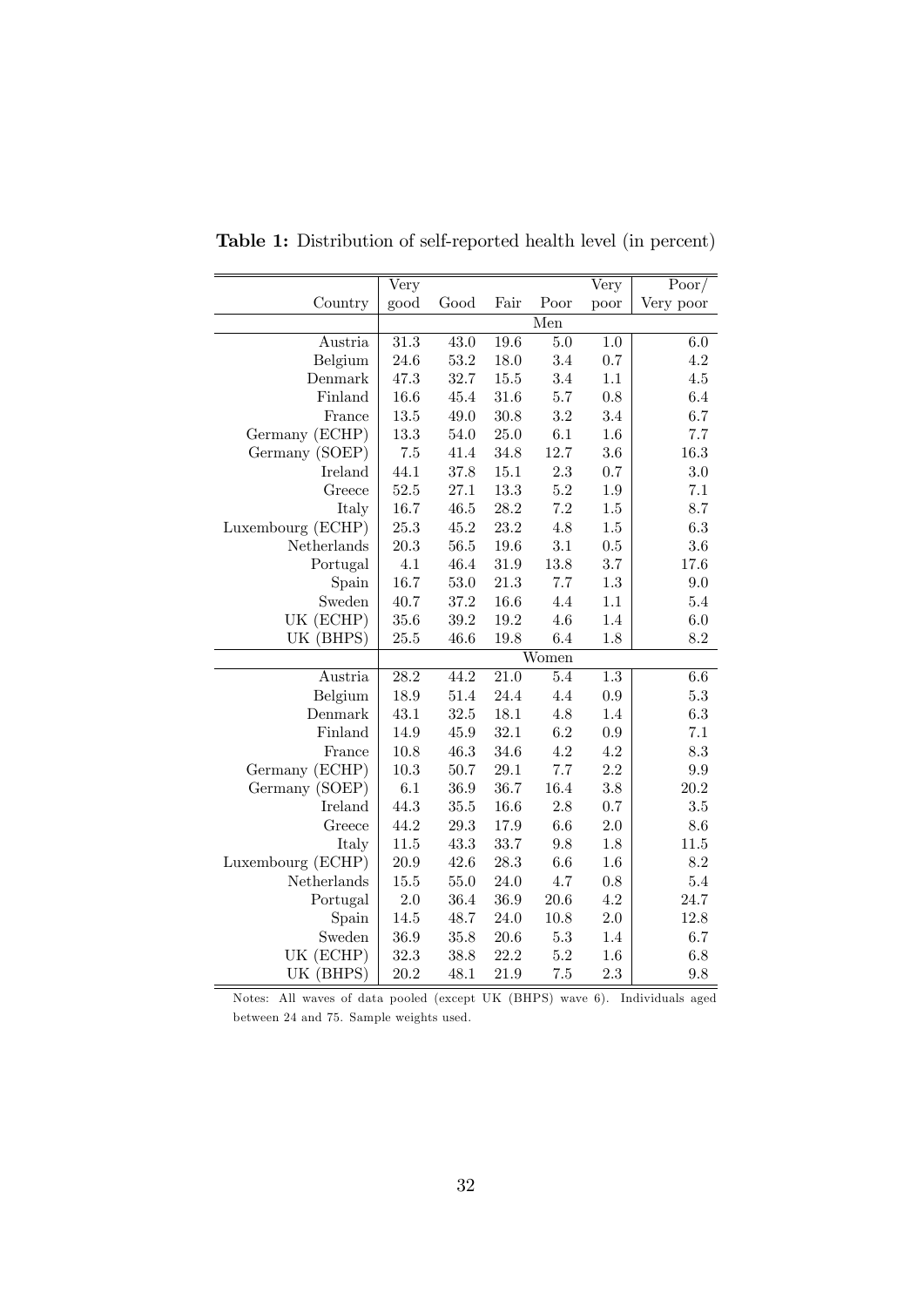| Variable                                              | Mean       | P25      | P75      | Min      | Max          |
|-------------------------------------------------------|------------|----------|----------|----------|--------------|
| Men                                                   |            |          |          |          |              |
| Poor health binary indicator                          | 0.07       | 0.00     | 0.00     | 0.00     | 1.00         |
| Score of relative ill-health (raw)                    | 0.50       | 0.29     | 0.70     | $0.01\,$ | 1.00         |
| Score of relative ill-health                          | 0.02       | $-0.54$  | 0.53     | $-2.50$  | 4.02         |
| Household income (in single-adult equivalent units)   | 12804.26   | 7504.23  | 15954.24 | 100.88   | $1.25e + 06$ |
| Age of individual                                     | 46.69      | 35.00    | 58.00    | 25.00    | 74.00        |
| Upper secondary education level (ISCED 3)             | 0.32       | 0.00     | 1.00     | 0.00     | 1.00         |
| Less than upper secondary education level (ISCED 0-2) | 0.47       | 0.00     | 1.00     | 0.00     | 1.00         |
| Separated                                             | 0.01       | 0.00     | 0.00     | 0.00     | 1.00         |
| Divorced                                              | 0.03       | 0.00     | 0.00     | 0.00     | 1.00         |
| Widowed                                               | 0.02       | 0.00     | 0.00     | 0.00     | 1.00         |
| Never married                                         | $\rm 0.21$ | 0.00     | 0.00     | 0.00     | 1.00         |
| Sample size                                           | 220 398    |          |          |          |              |
| Women                                                 |            |          |          |          |              |
| Poor health binary indicator                          | 0.08       | 0.00     | 0.00     | 0.00     | 1.00         |
| Score of relative ill-health (raw)                    | 0.50       | 0.29     | 0.71     | 0.00     | 1.00         |
| Score of relative ill-health                          | 0.02       | $-0.54$  | 0.56     | $-2.82$  | 3.85         |
| Household income (in single-adult equivalent units)   | 12350.84   | 7224.84  | 15440.92 | 103.28   | $1.25e + 06$ |
| Age of individual                                     | 47.09      | 35.00    | 58.00    | 25.00    | 74.00        |
| Upper secondary education level (ISCED 3)             | 0.28       | 0.00     | 1.00     | 0.00     | 1.00         |
| Less than upper secondary education level (ISCED 0-2) | 0.53       | 0.00     | 1.00     | 0.00     | 1.00         |
| Separated                                             | 0.02       | 0.00     | 0.00     | 0.00     | 1.00         |
| Divorced                                              | 0.05       | 0.00     | 0.00     | 0.00     | 1.00         |
| Widowed                                               | 0.08       | 0.00     | 0.00     | 0.00     | 1.00         |
| Never married                                         | 0.15       | 0.00     | 0.00     | 0.00     | 1.00         |
| Sample size                                           | 234 953    |          |          |          |              |
| Regional estimates                                    |            |          |          |          |              |
| Mean income at NUTS 0                                 | 11653.63   | 10091.68 | 13824.06 | 7570.57  | 15782.92     |
| Gini coefficient at NUTS 0                            | 0.27       | 0.25     | 0.30     | 0.19     | 0.33         |
| Ratio of 90th to 10th percentile at NUTS 0            | 3.76       | 3.29     | 4.34     | 2.42     | 5.12         |
| Mean Log Deviation index at NUTS 0                    | 0.13       | 0.11     | 0.16     | 0.06     | 0.19         |
| Theil index at NUTS 0                                 | 0.12       | 0.10     | 0.15     | 0.06     | 0.17         |
| Coefficient of variation at NUTS 0                    | 0.51       | 0.47     | 0.57     | 0.35     | 0.61         |
| Mean income at NUTS 1                                 | 11501.77   | 9256.23  | 13485.16 | 6383.69  | 18939.36     |
| Gini coefficient at NUTS 1                            | 0.27       | $0.24\,$ | 0.29     | 0.19     | 0.36         |
| Ratio of 90th to 10th percentile at NUTS 1            | 3.62       | 3.02     | 4.02     | 2.42     | 6.26         |
| Mean Log Deviation index at NUTS 1                    | $0.12\,$   | 0.09     | $0.15\,$ | 0.06     | 0.28         |
| Theil index at NUTS 1                                 | $0.12\,$   | 0.09     | $0.14\,$ | 0.06     | 0.22         |
| Coefficient of variation at NUTS 1                    | 0.50       | 0.45     | 0.55     | 0.35     | 0.75         |
| Conservative regime                                   | 0.27       | $0.00\,$ | 1.00     | 0.00     | $1.00\,$     |
| Social-Democratic regime                              | $0.12\,$   | $0.00\,$ | 0.00     | 0.00     | 1.00         |
| Southern regime                                       | $0.46\,$   | 0.00     | 1.00     | 0.00     | 1.00         |
| Total sample size                                     | 455 351    |          |          |          |              |
| Number of distinct NUTS 0 regions                     | 10         |          |          |          |              |
| Number of distinct NUTS 1 regions                     | 49         |          |          |          |              |

## Table 2: Descriptive statistics for estimation sample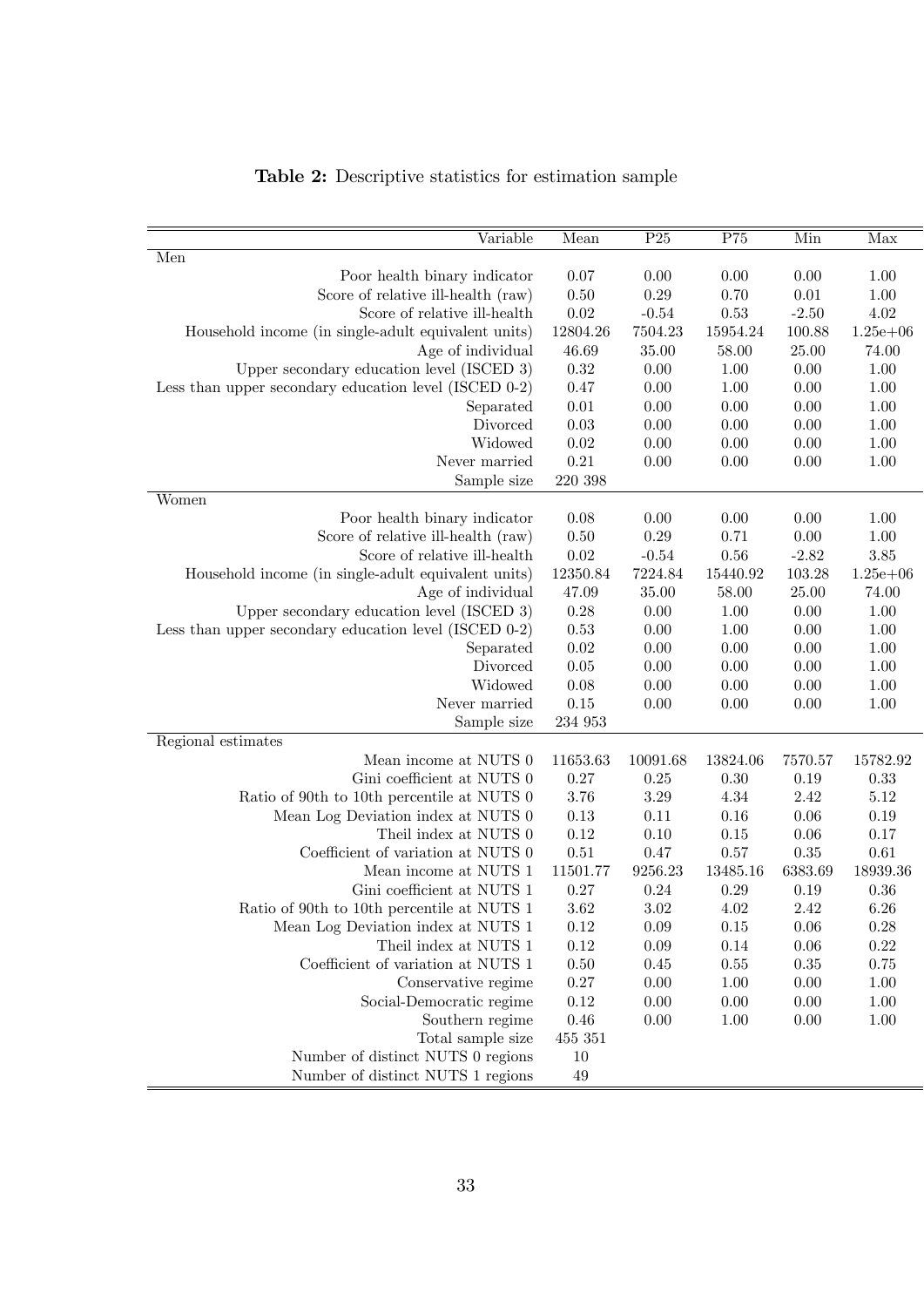|                                                |           |                                                                                      | Men                                                                       |                                                                                                                                                                                            |                                                                                |                                                                                                                                                                                |                                                                                                                     |                                                                                                      | Womer                                                                                          |                                                                                                              |                                                                                                          |                                                                                                                                                             |
|------------------------------------------------|-----------|--------------------------------------------------------------------------------------|---------------------------------------------------------------------------|--------------------------------------------------------------------------------------------------------------------------------------------------------------------------------------------|--------------------------------------------------------------------------------|--------------------------------------------------------------------------------------------------------------------------------------------------------------------------------|---------------------------------------------------------------------------------------------------------------------|------------------------------------------------------------------------------------------------------|------------------------------------------------------------------------------------------------|--------------------------------------------------------------------------------------------------------------|----------------------------------------------------------------------------------------------------------|-------------------------------------------------------------------------------------------------------------------------------------------------------------|
|                                                |           | NUTS 0                                                                               |                                                                           |                                                                                                                                                                                            | <b>NUTS</b>                                                                    |                                                                                                                                                                                |                                                                                                                     | NUTS <sub>0</sub>                                                                                    |                                                                                                |                                                                                                              | <b>NUTS</b>                                                                                              |                                                                                                                                                             |
| Coefficient estimates on                       |           |                                                                                      |                                                                           |                                                                                                                                                                                            |                                                                                |                                                                                                                                                                                |                                                                                                                     |                                                                                                      |                                                                                                |                                                                                                              |                                                                                                          |                                                                                                                                                             |
| Mean income in region                          | $4.60*$   | $6.14*$                                                                              |                                                                           |                                                                                                                                                                                            |                                                                                |                                                                                                                                                                                |                                                                                                                     |                                                                                                      |                                                                                                |                                                                                                              |                                                                                                          |                                                                                                                                                             |
|                                                | (6.07)    | $(8.16)$<br>4.48*                                                                    |                                                                           |                                                                                                                                                                                            |                                                                                |                                                                                                                                                                                |                                                                                                                     |                                                                                                      |                                                                                                |                                                                                                              |                                                                                                          |                                                                                                                                                             |
| Gini coefficient                               | $4.00*$   |                                                                                      |                                                                           |                                                                                                                                                                                            |                                                                                |                                                                                                                                                                                |                                                                                                                     |                                                                                                      |                                                                                                |                                                                                                              |                                                                                                          |                                                                                                                                                             |
|                                                | (8.58)    | $\begin{array}{c} (9.28) \\ -2.64^{*} \\ (17.00) \\ 0.21^{*} \\ (10.39) \end{array}$ |                                                                           |                                                                                                                                                                                            |                                                                                |                                                                                                                                                                                |                                                                                                                     |                                                                                                      |                                                                                                |                                                                                                              |                                                                                                          |                                                                                                                                                             |
| Household income                               | $-3.64*$  |                                                                                      |                                                                           |                                                                                                                                                                                            |                                                                                |                                                                                                                                                                                |                                                                                                                     |                                                                                                      |                                                                                                |                                                                                                              |                                                                                                          |                                                                                                                                                             |
|                                                | (23.12)   |                                                                                      |                                                                           |                                                                                                                                                                                            |                                                                                |                                                                                                                                                                                |                                                                                                                     |                                                                                                      |                                                                                                |                                                                                                              |                                                                                                          |                                                                                                                                                             |
| Household income squared                       | $0.30*$   |                                                                                      |                                                                           |                                                                                                                                                                                            |                                                                                |                                                                                                                                                                                |                                                                                                                     |                                                                                                      |                                                                                                |                                                                                                              |                                                                                                          |                                                                                                                                                             |
|                                                | (14.87)   |                                                                                      | 10.82*<br>(10.25)<br>6.81*<br>6.55)<br>(8.55)<br>10.40)<br>(10.40)<br>yes | $-0.30$<br>$(0.52)$<br>$1.12$ <sup>*</sup><br>$2.97$<br>$3.48$ <sup>*</sup><br>$(2.97)$<br>$2.9$ <sup>*</sup><br>$(2.9)$ <sup>*</sup><br>$(2.10)$<br>$1.2$ <sup>*</sup><br>$(14.09)$<br>no | 1.13†<br>(2.06)<br>1.72*<br>1.6.15)<br>(4.52)<br>(3.82)<br>9.82)<br>yes<br>yes | $\begin{array}{l} 1.67 \uparrow \\ (2.43) \\ 1.36^* \\ (2.87) \\ (2.81^*) \\ (1.614) \\ (1.614) \\ (9.85) \\ \text{yes} \\ \text{yes} \\ \text{yes} \\ \text{yes} \end{array}$ | $4.49^*$<br>$(6.55)$<br>$(6.55)$<br>$4.64^*$<br>$4.64^*$<br>$(10.67)$<br>$(20.87)$<br>$(20.27^*$<br>$(15.90)$<br>no | 4.69*<br>$(7.15)$<br>$(4.82^*$<br>$4.82^*$<br>$(11.25)$<br>$(13.12)$<br>$(13.12)$<br>$(9.98)$<br>yes | $12.02*$<br>$(12.95)$<br>$(0.98)$<br>$(0.98)$<br>$(1.77*)$<br>$(13.05)$<br>$(10.00)$<br>$y$ es | $-0.52$<br>$(1.04)$<br>$1.25^*$<br>$1.25^*$<br>$(3.66)$<br>$(2.0.35)$<br>$(2.0.35)$<br>$(15.17)$<br>no<br>no | 0.01<br>$(0.02)$<br>$1.81^*$<br>$1.67^*$<br>$1.67^*$<br>$1.67^*$<br>$1.67^*$<br>$0.16^*$<br>$0.9$<br>yes | 2.18*<br>$(3.62)$<br>$(1.23)$ *<br>$(2.95)$<br>$(1.67)$ *<br>$(1.67)$ *<br>$(1.63)$<br>$(1.63)$<br>$(1.63)$<br>$(1.63)$<br>$(1.63)$<br>$(1.63)$<br>$(1.63)$ |
| Control for individual char.                   | $\Xi$     | $y$ es                                                                               |                                                                           |                                                                                                                                                                                            |                                                                                |                                                                                                                                                                                |                                                                                                                     |                                                                                                      |                                                                                                |                                                                                                              |                                                                                                          |                                                                                                                                                             |
| Control for regime-type effects                | $\beta$   | $\overline{\Omega}$                                                                  |                                                                           |                                                                                                                                                                                            |                                                                                |                                                                                                                                                                                |                                                                                                                     |                                                                                                      |                                                                                                |                                                                                                              |                                                                                                          |                                                                                                                                                             |
| Predicted change in probability of poor health |           |                                                                                      |                                                                           |                                                                                                                                                                                            |                                                                                |                                                                                                                                                                                |                                                                                                                     |                                                                                                      |                                                                                                |                                                                                                              |                                                                                                          |                                                                                                                                                             |
| Mean income effect $0.001*$                    |           |                                                                                      |                                                                           |                                                                                                                                                                                            |                                                                                |                                                                                                                                                                                |                                                                                                                     |                                                                                                      |                                                                                                |                                                                                                              |                                                                                                          |                                                                                                                                                             |
| Inequality effect                              | $0.001*$  |                                                                                      | $0.002$ *<br>0.003*<br>0.001*                                             | $-0.000$<br>$0.000*$<br>$0.002*$                                                                                                                                                           | $0.000$ †<br>$0.001*$<br>$0.002*$                                              | $0.000^+$<br>$0.000^{*}$<br>$0.002^*$                                                                                                                                          |                                                                                                                     |                                                                                                      | $\begin{array}{c} 0.005^* \ 0.005^* \ 0.001^* \end{array}$                                     | $-0.000$<br>$0.001*$<br>$0.003*$                                                                             |                                                                                                          |                                                                                                                                                             |
| Household income effect                        | $-0.002*$ | $0.001*$<br>0.002*<br>0.002*                                                         |                                                                           |                                                                                                                                                                                            |                                                                                |                                                                                                                                                                                | $0.002$ *<br>0.004*<br>0.003*                                                                                       | $\begin{array}{c} 0.003^* \\ 0.005^* \\ 0.002^* \end{array}$                                         |                                                                                                |                                                                                                              | $0.000$<br>$0.001*$<br>$0.002*$                                                                          | $0.001*$<br>$0.001*$<br>$0.002*$                                                                                                                            |

Notes: Coefficient on mean regional income and household income multiplied by 100,000. Coefficient on squared household income multiplied by  $10e^{10}$ .  $\dagger$  and  $*$  indicate significance at 5% and 1% levels respectively. Absolute z-values in parentheses. See text for an explanation on the

Notes: Coefficient on mean regional income and household income multiplied by 100,000. Coefficient on squared household income multiplied<br>by 10e<sup>10</sup>. † and \* indicate significance at 5% and 1% levels respectively. Absolut

construction of predicted probability change.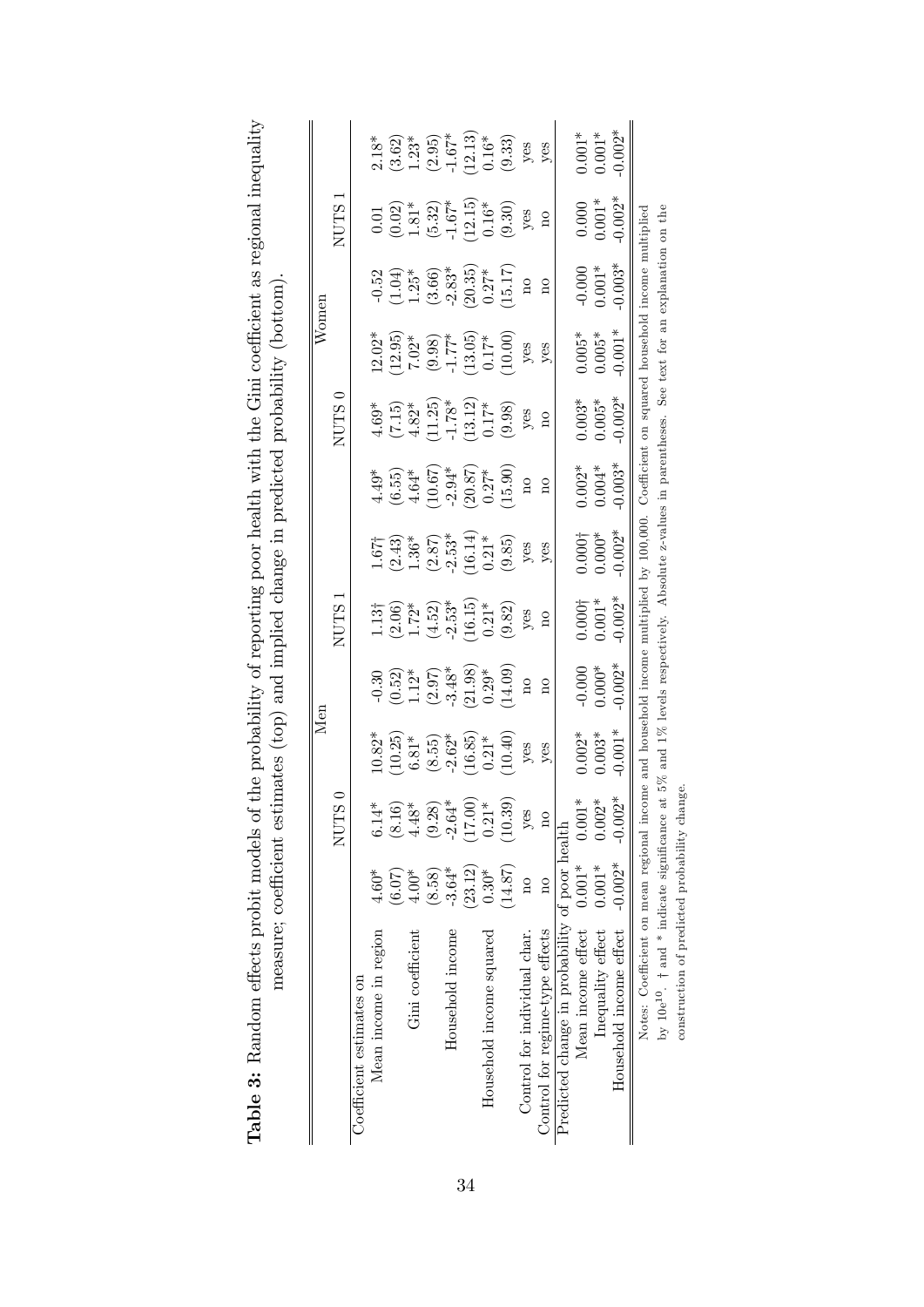|                                                                                        |                    |                                                                                         | Men                                                                                                                                                                                          |                                                                                                                                                                                                                                                                                              |                                                                                                                                                                                                                                                                                                               |                                                                                                                                                                                                                                                                                                               |                                                                                                                                                                                                                                                                                                |                                                                                                                                                                                                                                                                                                                        | Women                                                                                                                                                                                                                                                                                         |                                                                                                                                                                                                                                                                           |                                                                                                                                                                                                                                                                                              |                                                                                                                                                                                                                                                                                                                                      |
|----------------------------------------------------------------------------------------|--------------------|-----------------------------------------------------------------------------------------|----------------------------------------------------------------------------------------------------------------------------------------------------------------------------------------------|----------------------------------------------------------------------------------------------------------------------------------------------------------------------------------------------------------------------------------------------------------------------------------------------|---------------------------------------------------------------------------------------------------------------------------------------------------------------------------------------------------------------------------------------------------------------------------------------------------------------|---------------------------------------------------------------------------------------------------------------------------------------------------------------------------------------------------------------------------------------------------------------------------------------------------------------|------------------------------------------------------------------------------------------------------------------------------------------------------------------------------------------------------------------------------------------------------------------------------------------------|------------------------------------------------------------------------------------------------------------------------------------------------------------------------------------------------------------------------------------------------------------------------------------------------------------------------|-----------------------------------------------------------------------------------------------------------------------------------------------------------------------------------------------------------------------------------------------------------------------------------------------|---------------------------------------------------------------------------------------------------------------------------------------------------------------------------------------------------------------------------------------------------------------------------|----------------------------------------------------------------------------------------------------------------------------------------------------------------------------------------------------------------------------------------------------------------------------------------------|--------------------------------------------------------------------------------------------------------------------------------------------------------------------------------------------------------------------------------------------------------------------------------------------------------------------------------------|
| Explanatory variable                                                                   |                    | NUTS <sub>0</sub>                                                                       |                                                                                                                                                                                              |                                                                                                                                                                                                                                                                                              | ↽<br><b>NUTS</b>                                                                                                                                                                                                                                                                                              |                                                                                                                                                                                                                                                                                                               |                                                                                                                                                                                                                                                                                                | c<br><b>NUTS</b>                                                                                                                                                                                                                                                                                                       |                                                                                                                                                                                                                                                                                               |                                                                                                                                                                                                                                                                           | <b>NUTS</b>                                                                                                                                                                                                                                                                                  |                                                                                                                                                                                                                                                                                                                                      |
| Coefficient estimates on                                                               |                    |                                                                                         |                                                                                                                                                                                              |                                                                                                                                                                                                                                                                                              |                                                                                                                                                                                                                                                                                                               |                                                                                                                                                                                                                                                                                                               |                                                                                                                                                                                                                                                                                                |                                                                                                                                                                                                                                                                                                                        |                                                                                                                                                                                                                                                                                               |                                                                                                                                                                                                                                                                           |                                                                                                                                                                                                                                                                                              |                                                                                                                                                                                                                                                                                                                                      |
| Mean income in region                                                                  | $1.99*$            | $18*$                                                                                   | $8.92*$                                                                                                                                                                                      |                                                                                                                                                                                                                                                                                              |                                                                                                                                                                                                                                                                                                               |                                                                                                                                                                                                                                                                                                               |                                                                                                                                                                                                                                                                                                |                                                                                                                                                                                                                                                                                                                        |                                                                                                                                                                                                                                                                                               |                                                                                                                                                                                                                                                                           |                                                                                                                                                                                                                                                                                              |                                                                                                                                                                                                                                                                                                                                      |
|                                                                                        | (2.60)             |                                                                                         |                                                                                                                                                                                              |                                                                                                                                                                                                                                                                                              |                                                                                                                                                                                                                                                                                                               |                                                                                                                                                                                                                                                                                                               |                                                                                                                                                                                                                                                                                                |                                                                                                                                                                                                                                                                                                                        |                                                                                                                                                                                                                                                                                               |                                                                                                                                                                                                                                                                           |                                                                                                                                                                                                                                                                                              |                                                                                                                                                                                                                                                                                                                                      |
| Gini coefficient times lowest fifth                                                    | $5.17*$            |                                                                                         |                                                                                                                                                                                              |                                                                                                                                                                                                                                                                                              |                                                                                                                                                                                                                                                                                                               |                                                                                                                                                                                                                                                                                                               |                                                                                                                                                                                                                                                                                                |                                                                                                                                                                                                                                                                                                                        |                                                                                                                                                                                                                                                                                               |                                                                                                                                                                                                                                                                           |                                                                                                                                                                                                                                                                                              |                                                                                                                                                                                                                                                                                                                                      |
|                                                                                        | (10.94)            | $(5.40)$<br>$5.25*$<br>$(10.74)$<br>$4.89*$<br>$(10.06)$<br>$(10.06)$                   |                                                                                                                                                                                              |                                                                                                                                                                                                                                                                                              |                                                                                                                                                                                                                                                                                                               |                                                                                                                                                                                                                                                                                                               |                                                                                                                                                                                                                                                                                                |                                                                                                                                                                                                                                                                                                                        |                                                                                                                                                                                                                                                                                               |                                                                                                                                                                                                                                                                           |                                                                                                                                                                                                                                                                                              |                                                                                                                                                                                                                                                                                                                                      |
| Gini coefficient times second fifth                                                    | $4.70*$            |                                                                                         |                                                                                                                                                                                              |                                                                                                                                                                                                                                                                                              |                                                                                                                                                                                                                                                                                                               |                                                                                                                                                                                                                                                                                                               |                                                                                                                                                                                                                                                                                                |                                                                                                                                                                                                                                                                                                                        |                                                                                                                                                                                                                                                                                               |                                                                                                                                                                                                                                                                           |                                                                                                                                                                                                                                                                                              |                                                                                                                                                                                                                                                                                                                                      |
|                                                                                        | (9.99)             | $\Xi$                                                                                   |                                                                                                                                                                                              |                                                                                                                                                                                                                                                                                              |                                                                                                                                                                                                                                                                                                               |                                                                                                                                                                                                                                                                                                               |                                                                                                                                                                                                                                                                                                |                                                                                                                                                                                                                                                                                                                        |                                                                                                                                                                                                                                                                                               |                                                                                                                                                                                                                                                                           |                                                                                                                                                                                                                                                                                              |                                                                                                                                                                                                                                                                                                                                      |
| Gini coefficient times third fifth                                                     | $3.99*$            |                                                                                         |                                                                                                                                                                                              |                                                                                                                                                                                                                                                                                              |                                                                                                                                                                                                                                                                                                               |                                                                                                                                                                                                                                                                                                               |                                                                                                                                                                                                                                                                                                |                                                                                                                                                                                                                                                                                                                        |                                                                                                                                                                                                                                                                                               |                                                                                                                                                                                                                                                                           |                                                                                                                                                                                                                                                                                              |                                                                                                                                                                                                                                                                                                                                      |
|                                                                                        | (8.49)             |                                                                                         |                                                                                                                                                                                              |                                                                                                                                                                                                                                                                                              |                                                                                                                                                                                                                                                                                                               |                                                                                                                                                                                                                                                                                                               |                                                                                                                                                                                                                                                                                                |                                                                                                                                                                                                                                                                                                                        |                                                                                                                                                                                                                                                                                               |                                                                                                                                                                                                                                                                           |                                                                                                                                                                                                                                                                                              |                                                                                                                                                                                                                                                                                                                                      |
| Gini coefficient times fourth fifth                                                    | $3.44*$            |                                                                                         |                                                                                                                                                                                              |                                                                                                                                                                                                                                                                                              |                                                                                                                                                                                                                                                                                                               |                                                                                                                                                                                                                                                                                                               |                                                                                                                                                                                                                                                                                                |                                                                                                                                                                                                                                                                                                                        |                                                                                                                                                                                                                                                                                               |                                                                                                                                                                                                                                                                           |                                                                                                                                                                                                                                                                                              |                                                                                                                                                                                                                                                                                                                                      |
|                                                                                        | (7.30)             |                                                                                         |                                                                                                                                                                                              |                                                                                                                                                                                                                                                                                              |                                                                                                                                                                                                                                                                                                               |                                                                                                                                                                                                                                                                                                               |                                                                                                                                                                                                                                                                                                |                                                                                                                                                                                                                                                                                                                        |                                                                                                                                                                                                                                                                                               |                                                                                                                                                                                                                                                                           |                                                                                                                                                                                                                                                                                              |                                                                                                                                                                                                                                                                                                                                      |
| Gini coefficient times highest fifth                                                   | $2.70*$            |                                                                                         |                                                                                                                                                                                              |                                                                                                                                                                                                                                                                                              |                                                                                                                                                                                                                                                                                                               |                                                                                                                                                                                                                                                                                                               |                                                                                                                                                                                                                                                                                                |                                                                                                                                                                                                                                                                                                                        |                                                                                                                                                                                                                                                                                               |                                                                                                                                                                                                                                                                           |                                                                                                                                                                                                                                                                                              |                                                                                                                                                                                                                                                                                                                                      |
|                                                                                        | (5.63)             | $\begin{array}{c} (8.96) \\ 4.04^* \\ (8.31) \\ 3.50^* \\ (7.05) \\ (-1)^* \end{array}$ |                                                                                                                                                                                              |                                                                                                                                                                                                                                                                                              |                                                                                                                                                                                                                                                                                                               |                                                                                                                                                                                                                                                                                                               | $\begin{array}{l} 2.23^*\\[-1.2ex] 2.37^*\\[-1.2ex] 3.7^*\\[-1.2ex] -1.49^*\\[-1.2ex] -4.56^*\\[-1.2ex] -1.456^*\\[-1.2ex] -1.456^*\\[-1.2ex] -1.456^*\\[-1.2ex] -1.456^*\\[-1.2ex] -1.456^*\\[-1.2ex] -1.456^*\\[-1.2ex] -1.456^*\\[-1.2ex] -1.456^*\\[-1.2ex] -1.456^*\\[-1.2ex] -1.456^*\\$ |                                                                                                                                                                                                                                                                                                                        |                                                                                                                                                                                                                                                                                               | $\begin{array}{l} 1.61^*\\ 1.20\\ 2.80\\ 2.61\\ 2.70^*\\ 2.81\\ 2.81\\ 2.81\\ 2.81\\ 2.81\\ 2.81\\ 2.82\\ 2.83\\ 2.84\\ 2.81\\ 2.81\\ 2.82\\ 2.81\\ 2.81\\ 2.82\\ 2.83\\ 2.83\\ 2.84\\ 2.85\\ 2.83\\ 2.85\\ 2.87\\ 2.88\\ 2.89\\ 2.81\\ 2.83\\ 2.83\\ 2.83\\ 2.83\\ 2.83$ | $\begin{array}{l} 0.67 \\ -0.31^* \\ 2.31^* \\ 2.61^* \\ 2.70^* \\ 2.81^* \\ 2.81^* \\ 2.81^* \\ 2.81^* \\ 2.81^* \\ 2.81^* \\ 2.81^* \\ 2.81^* \\ 2.81^* \\ 2.81^* \\ 2.81^* \\ 2.81^* \\ 2.81^* \\ 2.81^* \\ 2.81^* \\ 2.81^* \\ 2.81^* \\ 2.81^* \\ 2.81^* \\ 2.81^* \\ 2.81^* \\ 2.81^*$ |                                                                                                                                                                                                                                                                                                                                      |
| Household income                                                                       | $-0.82*$           | $\overline{Q}$                                                                          |                                                                                                                                                                                              |                                                                                                                                                                                                                                                                                              |                                                                                                                                                                                                                                                                                                               |                                                                                                                                                                                                                                                                                                               |                                                                                                                                                                                                                                                                                                |                                                                                                                                                                                                                                                                                                                        |                                                                                                                                                                                                                                                                                               |                                                                                                                                                                                                                                                                           |                                                                                                                                                                                                                                                                                              |                                                                                                                                                                                                                                                                                                                                      |
|                                                                                        | (3.57)             | $\overleftrightarrow{B}$<br>್ರ ೦                                                        |                                                                                                                                                                                              |                                                                                                                                                                                                                                                                                              |                                                                                                                                                                                                                                                                                                               |                                                                                                                                                                                                                                                                                                               |                                                                                                                                                                                                                                                                                                |                                                                                                                                                                                                                                                                                                                        |                                                                                                                                                                                                                                                                                               |                                                                                                                                                                                                                                                                           |                                                                                                                                                                                                                                                                                              |                                                                                                                                                                                                                                                                                                                                      |
| Household income squared                                                               | $0.07\dagger$      |                                                                                         |                                                                                                                                                                                              |                                                                                                                                                                                                                                                                                              |                                                                                                                                                                                                                                                                                                               |                                                                                                                                                                                                                                                                                                               |                                                                                                                                                                                                                                                                                                |                                                                                                                                                                                                                                                                                                                        |                                                                                                                                                                                                                                                                                               |                                                                                                                                                                                                                                                                           |                                                                                                                                                                                                                                                                                              |                                                                                                                                                                                                                                                                                                                                      |
|                                                                                        | (2.22)             | $\overline{\mathcal{L}}$                                                                | $(8.37)$<br>$7.50$<br>$7.50$<br>$7.50$<br>$7.50$<br>$7.50$<br>$7.50$<br>$7.50$<br>$7.50$<br>$8.50$<br>$8.50$<br>$8.50$<br>$7.50$<br>$8.50$<br>$7.50$<br>$9.50$<br>$1.50$<br>$1.50$<br>$1.50$ | $\begin{array}{l} 7.75^* \\ -1.75^* \\ 2.27^* \\ 2.37^* \\ 3.80^* \\ 4.70^* \\ 5.80^* \\ 6.80^* \\ 7.80^* \\ 8.80^* \\ 9.80^* \\ 1.33^* \\ 1.33^* \\ 1.33^* \\ 1.33^* \\ 1.33^* \\ 1.33^* \\ 1.33^* \\ 1.33^* \\ 1.33^* \\ 1.33^* \\ 1.33^* \\ 1.33^* \\ 1.33^* \\ 1.33^* \\ 1.33^* \\ 1.33$ | $\begin{array}{l} 0.06 \\ 0.11 \\ 0.41 \\ 0.54 \\ 0.65 \\ 0.04 \\ 0.04 \\ 0.04 \\ 0.04 \\ 0.04 \\ 0.04 \\ 0.04 \\ 0.04 \\ 0.04 \\ 0.04 \\ 0.04 \\ 0.04 \\ 0.04 \\ 0.04 \\ 0.04 \\ 0.04 \\ 0.04 \\ 0.04 \\ 0.04 \\ 0.04 \\ 0.04 \\ 0.04 \\ 0.04 \\ 0.04 \\ 0.04 \\ 0.04 \\ 0.04 \\ 0.04 \\ 0.04 \\ 0.04 \\ 0.$ | $\begin{array}{l} 1.22 \\ 1.77 \\ 1.11 \\ 2.11 \\ 3.14 \\ 4.11 \\ 5.12 \\ 5.13 \\ 6.16 \\ 7.17 \\ 7.17 \\ 8.19 \\ 1.13 \\ 1.13 \\ 1.14 \\ 1.15 \\ 1.16 \\ 1.17 \\ 1.18 \\ 1.19 \\ 1.19 \\ 1.10 \\ 1.10 \\ 1.10 \\ 1.10 \\ 1.10 \\ 1.10 \\ 1.10 \\ 1.10 \\ 1.10 \\ 1.10 \\ 1.10 \\ 1.10 \\ 1.10 \\ 1.11 \\ 1.$ |                                                                                                                                                                                                                                                                                                | $\begin{array}{l} 3.34^{*} \\ (4.99) \\ 5.30^{*} \\ 5.06^{*} \\ (11.73) \\ 5.06^{*} \\ (11.10) \\ (11.10) \\ (11.11) \\ (11.12) \\ (11.13) \\ (11.14) \\ (11.15) \\ (11.16) \\ (10.11) \\ (10.11) \\ (10.10) \\ (10.10) \\ (10.10) \\ (10.10) \\ (10.10) \\ (11.10) \\ (12.11) \\ (12.12) \\ (12.13) \\ (12.14) \\ (1$ | $\begin{array}{l} 10.74* \\ 11.47) \\ 11.49* \\ 7.49* \\ 7.49* \\ 7.49* \\ 8.30* \\ 10.02* \\ 11.47) \\ 12.49* \\ 12.49* \\ 13.40* \\ 14.40* \\ 15.40* \\ 16.40* \\ 17.40* \\ 18.40* \\ 19.40* \\ 10.40* \\ 17.40* \\ 19.40* \\ 10.00* \\ 10.00* \\ 10.00* \\ 10.00* \\ 10.00* \\ 10.00* \\ $ |                                                                                                                                                                                                                                                                           | (2.95)                                                                                                                                                                                                                                                                                       | $\begin{array}{l} (3.18)\\[-1.72^{*}$\\[-1.72^{*}$\\[-1.46^{*}$\\[-1.46^{*}$\\[-1.46^{*}$\\[-1.46^{*}$\\[-1.46^{*}$\\[-1.46^{*}$\\[-1.46^{*}$\\[-1.46^{*}$\\[-1.46^{*}$\\[-1.46^{*}$\\[-1.46^{*}$\\[-1.46^{*}$\\[-1.46^{*}$\\[-1.46^{*}$\\[-1.46^{*}$\\[-1.46^{*}$\\[-1.46^{*}$\\[-1.46^{*}$\\[-1.46^{*}$\\[-1.46^{*}$\\[-1.46^{*}$$ |
| Control for individual char.                                                           | $\overline{\rm n}$ | 89                                                                                      | yes                                                                                                                                                                                          | $\rm ^{o}$                                                                                                                                                                                                                                                                                   | $_{\rm {res}}^{\rm {ves}}$                                                                                                                                                                                                                                                                                    | $y$ es                                                                                                                                                                                                                                                                                                        | $\rm ^{10}$                                                                                                                                                                                                                                                                                    | yes                                                                                                                                                                                                                                                                                                                    | yes                                                                                                                                                                                                                                                                                           | $_{\rm no}$                                                                                                                                                                                                                                                               | yes                                                                                                                                                                                                                                                                                          | yes                                                                                                                                                                                                                                                                                                                                  |
| Control for regime-type effects                                                        | $\overline{a}$     | $\overline{a}$                                                                          | yes                                                                                                                                                                                          | $\overline{\mathbf{n}}$                                                                                                                                                                                                                                                                      |                                                                                                                                                                                                                                                                                                               | yes                                                                                                                                                                                                                                                                                                           | $\overline{\mathbf{n}}$                                                                                                                                                                                                                                                                        | $\overline{\mathbf{n}}$                                                                                                                                                                                                                                                                                                | yes                                                                                                                                                                                                                                                                                           | $\overline{\mathrm{n}}$                                                                                                                                                                                                                                                   | $\overline{\mathbf{n}}$                                                                                                                                                                                                                                                                      | yes                                                                                                                                                                                                                                                                                                                                  |
| Predicted change in probability of poor health                                         |                    |                                                                                         |                                                                                                                                                                                              |                                                                                                                                                                                                                                                                                              |                                                                                                                                                                                                                                                                                                               |                                                                                                                                                                                                                                                                                                               |                                                                                                                                                                                                                                                                                                |                                                                                                                                                                                                                                                                                                                        |                                                                                                                                                                                                                                                                                               |                                                                                                                                                                                                                                                                           |                                                                                                                                                                                                                                                                                              |                                                                                                                                                                                                                                                                                                                                      |
| Mean income effect                                                                     | 0.0001             | $0.001*$                                                                                | $0.002*$                                                                                                                                                                                     | $-0.000*$                                                                                                                                                                                                                                                                                    | $0.000$<br>$0.002*$                                                                                                                                                                                                                                                                                           | $0.000$<br>$0.001*$                                                                                                                                                                                                                                                                                           |                                                                                                                                                                                                                                                                                                | $0.002*$                                                                                                                                                                                                                                                                                                               |                                                                                                                                                                                                                                                                                               |                                                                                                                                                                                                                                                                           |                                                                                                                                                                                                                                                                                              |                                                                                                                                                                                                                                                                                                                                      |
| Inequality effect (lower quintile)                                                     | $0.004*$           | $304*$<br>$\overline{0}$ .                                                              | $0.005*$                                                                                                                                                                                     |                                                                                                                                                                                                                                                                                              |                                                                                                                                                                                                                                                                                                               |                                                                                                                                                                                                                                                                                                               | $\begin{array}{c} 0.001^{*} \\ 0.008^{*} \\ 0.001^{*} \end{array}$                                                                                                                                                                                                                             | $0.007*$<br>0.003*                                                                                                                                                                                                                                                                                                     | $0.004$ *<br>$0.007$ *<br>$0.002$ *                                                                                                                                                                                                                                                           | $0.001*000000$                                                                                                                                                                                                                                                            | $-0.001$<br>$0.003*$<br>$0.001*$                                                                                                                                                                                                                                                             | $0.001*$<br>$0.001*$<br>$0.000$                                                                                                                                                                                                                                                                                                      |
| Inequality effect (upper quintile)                                                     | $0.000*$           | $0.001*$                                                                                | $0.001*$                                                                                                                                                                                     | $-0.000$                                                                                                                                                                                                                                                                                     | $0.000$                                                                                                                                                                                                                                                                                                       | $0.000\,$                                                                                                                                                                                                                                                                                                     |                                                                                                                                                                                                                                                                                                |                                                                                                                                                                                                                                                                                                                        |                                                                                                                                                                                                                                                                                               | 0.000                                                                                                                                                                                                                                                                     |                                                                                                                                                                                                                                                                                              |                                                                                                                                                                                                                                                                                                                                      |
| Household income effect                                                                | $-0.000*$          | $-0.000*$                                                                               | $0.000*$                                                                                                                                                                                     | $-0.000*$                                                                                                                                                                                                                                                                                    | $-0.000$                                                                                                                                                                                                                                                                                                      | $-0.000$                                                                                                                                                                                                                                                                                                      | $-0.001*$                                                                                                                                                                                                                                                                                      | $0.001*$                                                                                                                                                                                                                                                                                                               | $0.000*$                                                                                                                                                                                                                                                                                      | $0.001*$                                                                                                                                                                                                                                                                  | $0.001\dagger$                                                                                                                                                                                                                                                                               | 0.000                                                                                                                                                                                                                                                                                                                                |
| Notes: Coefficient on mean regional income and household income multiplied by 100,000. |                    |                                                                                         |                                                                                                                                                                                              |                                                                                                                                                                                                                                                                                              |                                                                                                                                                                                                                                                                                                               |                                                                                                                                                                                                                                                                                                               |                                                                                                                                                                                                                                                                                                |                                                                                                                                                                                                                                                                                                                        | Coefficient on squared household income multiplied                                                                                                                                                                                                                                            |                                                                                                                                                                                                                                                                           |                                                                                                                                                                                                                                                                                              |                                                                                                                                                                                                                                                                                                                                      |
| by 10 $e^{10}$ . $\dagger$ and $*$ indicate significance at                            |                    |                                                                                         |                                                                                                                                                                                              |                                                                                                                                                                                                                                                                                              |                                                                                                                                                                                                                                                                                                               |                                                                                                                                                                                                                                                                                                               |                                                                                                                                                                                                                                                                                                |                                                                                                                                                                                                                                                                                                                        | 5% and 1% levels respectively. Absolute z-values in parentheses. See text for an explanation on the                                                                                                                                                                                           |                                                                                                                                                                                                                                                                           |                                                                                                                                                                                                                                                                                              |                                                                                                                                                                                                                                                                                                                                      |
|                                                                                        |                    |                                                                                         |                                                                                                                                                                                              |                                                                                                                                                                                                                                                                                              |                                                                                                                                                                                                                                                                                                               |                                                                                                                                                                                                                                                                                                               |                                                                                                                                                                                                                                                                                                |                                                                                                                                                                                                                                                                                                                        |                                                                                                                                                                                                                                                                                               |                                                                                                                                                                                                                                                                           |                                                                                                                                                                                                                                                                                              |                                                                                                                                                                                                                                                                                                                                      |
| construction of predicted probability change.                                          |                    |                                                                                         |                                                                                                                                                                                              |                                                                                                                                                                                                                                                                                              |                                                                                                                                                                                                                                                                                                               |                                                                                                                                                                                                                                                                                                               |                                                                                                                                                                                                                                                                                                |                                                                                                                                                                                                                                                                                                                        |                                                                                                                                                                                                                                                                                               |                                                                                                                                                                                                                                                                           |                                                                                                                                                                                                                                                                                              |                                                                                                                                                                                                                                                                                                                                      |

measure and interaction effects with income quintile groups; coefficient estimates (top) and implied change in predicted probability Table 4: Random effects probit models of the probability of reporting poor health with the Gini coefficient as regional inequality **Table 4:** Random effects probit models of the probability of reporting poor health with the Gini coefficient as regional inequality measure and interaction effects with income quintile groups; coefficient estimates (top) and implied change in predicted probability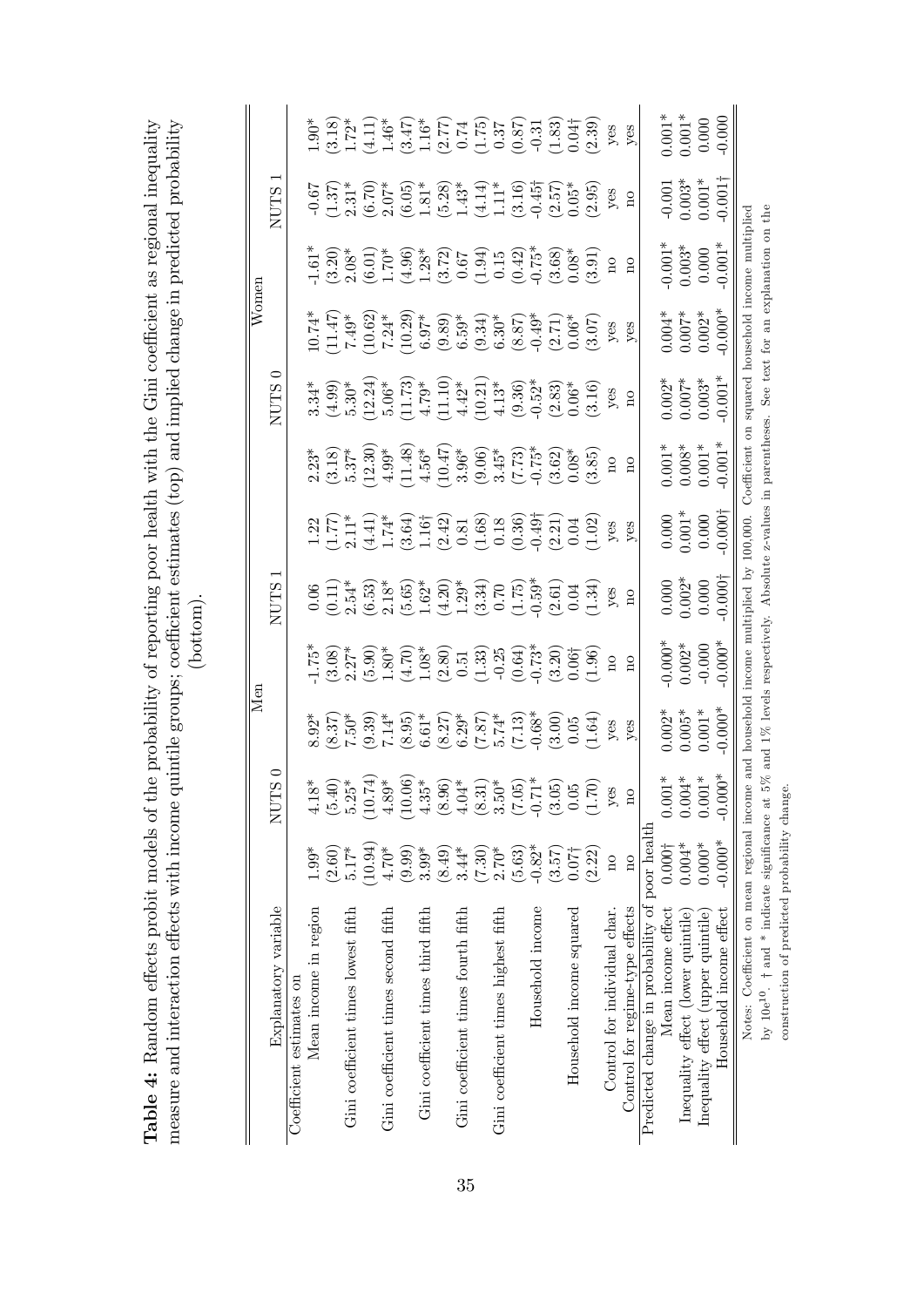| Table 5: Random Effect Probit Model: Predicted change in probability of poor health using alternative income inequality<br>neasures | $N$ omen<br>Men | NUTS <sub>1</sub><br>NUTS <sub>0</sub><br>NUTS <sub>1</sub><br>NUTS <sub>0</sub> |            |
|-------------------------------------------------------------------------------------------------------------------------------------|-----------------|----------------------------------------------------------------------------------|------------|
|                                                                                                                                     |                 |                                                                                  | Strong IIH |

|                                                           |                 | $\subset$<br><b>NUTS</b> |                      | NЫ                                                                       | <b>NUTS</b>                                |                             |                                  | ⊂<br><b>NUTS</b>                 | məurom                                 |                                  | <b>NUTS</b>                      |                                                          |
|-----------------------------------------------------------|-----------------|--------------------------|----------------------|--------------------------------------------------------------------------|--------------------------------------------|-----------------------------|----------------------------------|----------------------------------|----------------------------------------|----------------------------------|----------------------------------|----------------------------------------------------------|
| Strong IIIH                                               |                 |                          |                      |                                                                          |                                            |                             |                                  |                                  |                                        |                                  |                                  |                                                          |
| Gini coefficient                                          | $0.001*$        | $0.002*$                 | $0.003*$             | $0.000*$                                                                 | $0.001*$                                   | $0.000*$                    | $0.004*$                         | $0.005*$                         |                                        | $0.001*$                         | $0.001*$                         | $0.001*$                                                 |
| Ratio of 90th to 10th percentile                          | $0.001*$        | $0.001*$                 | $0.001*$             |                                                                          |                                            |                             |                                  |                                  |                                        |                                  |                                  |                                                          |
| Theil Index                                               | $0.001*$        | $0.002*$                 | $0.002*$             | $0.000*0.000*0.000*0.000*$                                               | $0.000$ <sup>*</sup><br>0.001 <sup>*</sup> | $0.000\substack{+\\0.001*}$ | $0.004*$<br>$0.004*$<br>$0.004*$ | $0.004*$<br>$0.005*$<br>$0.005*$ | $0.005*$<br>0.002*<br>0.004*<br>0.004* | $0.001*$<br>$0.001*$<br>$0.001*$ | $0.001*$<br>$0.002*$<br>$0.002*$ | $\begin{array}{c} 0.000 \\ 0.001* \\ 0.001* \end{array}$ |
| Mean Log Deviation index                                  | $0.001*$        | $0.002*$                 | $0.002*$             |                                                                          |                                            |                             |                                  |                                  |                                        |                                  |                                  |                                                          |
| Coefficient of variation                                  | $0.001*$        | $0.002*$                 | $0.002*$             | $0.000*$                                                                 | $0.001*$                                   | $0.000*$                    | $0.003*$                         | $0.004*$                         | $0.004*$                               | $0.001*$                         | $0.001*$                         | $0.001*$                                                 |
| Weak IIH                                                  |                 |                          |                      |                                                                          |                                            |                             |                                  |                                  |                                        |                                  |                                  |                                                          |
| Gini coefficient (lower quintile)                         | $0.004*$        | $0.004*$                 | $0.005*$<br>$0.001*$ | $0.002*$                                                                 | $0.002*$                                   | $0.001*$                    | $0.008*$<br>0.001*               | $0.007*$<br>0.003*               | $0.007*$                               | $0.003*$                         | $0.003*$                         | $0.001*$                                                 |
| Gini coefficient (upper quintile)                         | $0.000*$        | $0.001*$                 |                      |                                                                          |                                            |                             |                                  |                                  |                                        |                                  |                                  |                                                          |
|                                                           | $0.004*$        |                          |                      |                                                                          |                                            | $0.001*$                    |                                  |                                  |                                        |                                  | $0.002*$                         |                                                          |
| Ratio of 90th to 10th percentile (lower quintile)         |                 | $0.000*$<br>$0.003*$     | $0.002*$             | $0.001*$<br>$-0.000*$                                                    | $0.001*$<br>$-0.000$                       | $-0.000\dagger$             | $0.007*$<br>0.001*               | $0.006*$<br>$0.002*$             | $0.003*$                               | $-0.000\dagger$<br>$0.002*$      | 0.000                            | $0.001*$                                                 |
| Ratio of 90th to 10th percentile (upper quintile)         | $0.000*$        |                          | 0.000                |                                                                          |                                            |                             |                                  |                                  |                                        |                                  |                                  | $-0.000$                                                 |
| Theil Index (lower quintile)                              | $0.005*$        | $0.004*$                 | $0.005*$             | $0.002*$                                                                 | $0.002*$                                   | $0.001*$                    |                                  | $0.008*$                         |                                        | $0.003*$                         | $0.003*$                         | $0.002*$                                                 |
| Theil Index (upper quintile)                              | $0.000*$        | $0.001*$                 | $0.001*$             | $-0.000*$                                                                | $-0.000$                                   | $-0.000$                    | $0.008*$<br>$0.001*$             | $0.002*$                         | $0.007*$<br>0.002*                     | $-0.000$ †                       | 0.000                            | $-0.000$                                                 |
|                                                           |                 |                          |                      |                                                                          |                                            |                             |                                  |                                  |                                        |                                  |                                  |                                                          |
| Mean Log Deviation index (lower quintile)                 | $0.005*$        | $0.005*$                 | $0.005*$             | $0.002*$                                                                 | $0.002*$                                   | $0.002*$                    | $0.008*$<br>0.001*               | $0.008*$<br>0.003*               | $0.006*$                               | $0.003*$                         | $0.003*$                         | $0.002*$                                                 |
| Mean Log Deviation index (upper quintile)                 | $0.000 \dagger$ | $0.001*$                 | $0.001*$             | $-0.000*$                                                                | $0.000\,$                                  | $-0.000$                    |                                  |                                  | $0.002*$                               | $0.000*$                         | 0.000                            | 0.000                                                    |
|                                                           |                 |                          |                      |                                                                          |                                            |                             |                                  |                                  |                                        |                                  |                                  |                                                          |
| Coefficient of variation (lower quintile)                 | $0.004*$        | $0.004*$                 | $0.004*$             | $0.001*$                                                                 | $0.002*$                                   | $0.001*$                    | $0.007*$<br>0.001*               | $0.007*$                         | $0.006*$<br>$0.002*$                   | $0.003*$                         | $0.003*$                         | $0.002*$                                                 |
| Coefficient of variation (upper quintile)                 | $0.000*$        | $0.001*$                 | $0.001*$             |                                                                          | 0.000                                      | 0.000                       |                                  | $0.002*$                         |                                        | 0.000                            | $0.001*$                         | 0.000                                                    |
|                                                           |                 |                          |                      |                                                                          |                                            |                             |                                  |                                  |                                        |                                  |                                  |                                                          |
| Notes: $\dagger$ and * indicate significance at 5% and 1% |                 | levels respectively.     |                      | See text for an explanation on the construction of predicted probability |                                            |                             |                                  |                                  |                                        |                                  |                                  |                                                          |
|                                                           |                 |                          |                      |                                                                          |                                            |                             |                                  |                                  |                                        |                                  |                                  |                                                          |
| change.                                                   |                 |                          |                      |                                                                          |                                            |                             |                                  |                                  |                                        |                                  |                                  |                                                          |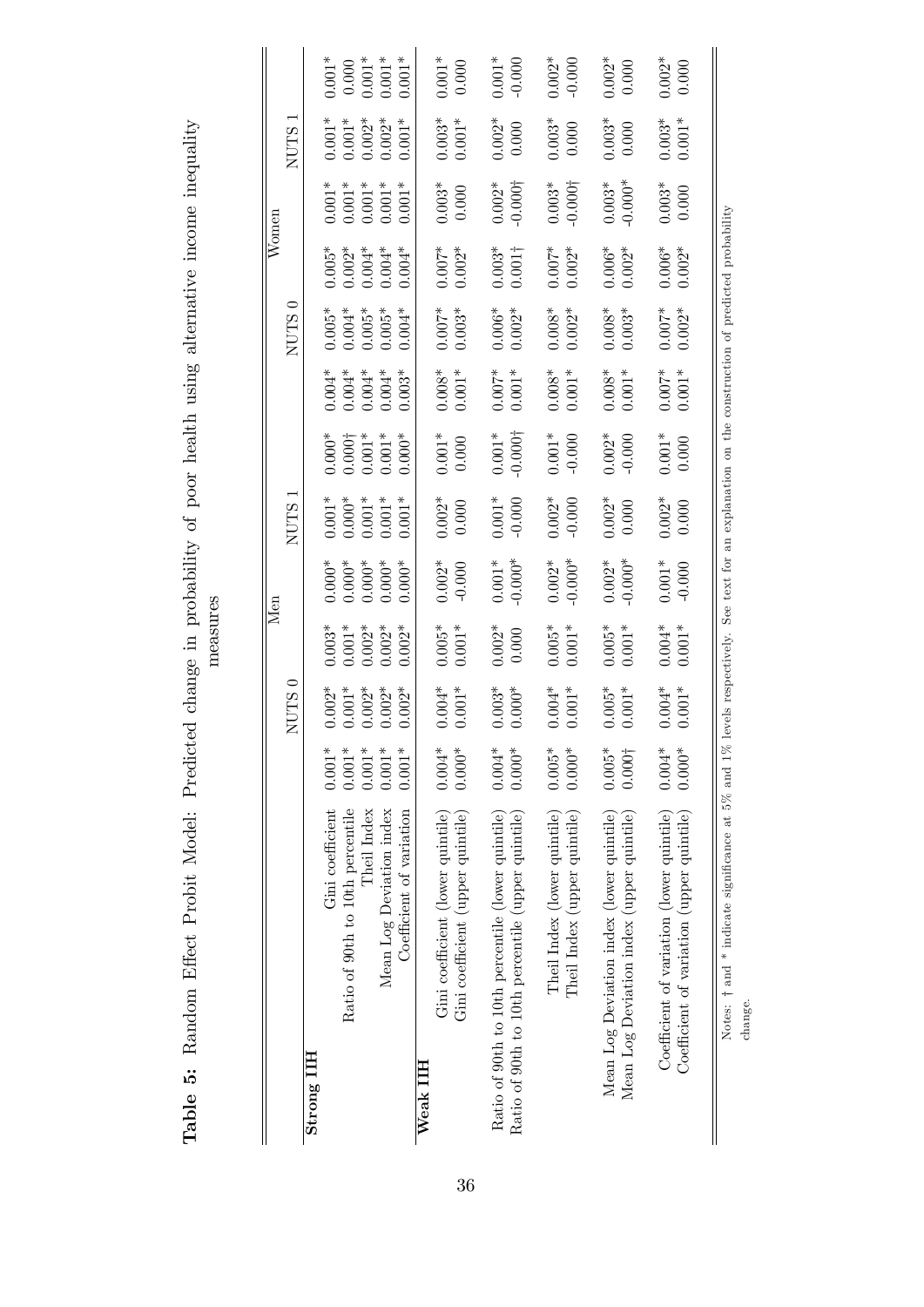| the relative ill-health score with the Gini coefficient as regional inequality meas | mates (top) and implied change in predicted raph (hot-<br>/ WIRTHOUT JAN (AND LAND IS NOT LAND IN CHAIRD IN LAND IS NOT LAND IN LAND IS NOT LAND IN LAND IS NOT LAND IN LAND IS NOT LAND IN LAND IN LAND IS NOT LAND IN LAND IN LAND IN LAND IS NOT LAND IN LAND IN LAND IN LAND IS NOT |
|-------------------------------------------------------------------------------------|-----------------------------------------------------------------------------------------------------------------------------------------------------------------------------------------------------------------------------------------------------------------------------------------|
| no attacti stoch a                                                                  |                                                                                                                                                                                                                                                                                         |
| ri i<br>able 6:                                                                     |                                                                                                                                                                                                                                                                                         |

|                                                                                                                                                      |                   |          | Men          |                     |                     |          | $\rm{Women}$        |                                                                                                                                                                                                                                                                                                                                                            |  |
|------------------------------------------------------------------------------------------------------------------------------------------------------|-------------------|----------|--------------|---------------------|---------------------|----------|---------------------|------------------------------------------------------------------------------------------------------------------------------------------------------------------------------------------------------------------------------------------------------------------------------------------------------------------------------------------------------------|--|
| Explanatory variable                                                                                                                                 | NUTS <sub>0</sub> |          | $\rm NUTS$ 1 |                     |                     | $NUTS$ 0 |                     | NUTS <sub>1</sub>                                                                                                                                                                                                                                                                                                                                          |  |
| Coefficient estimates on                                                                                                                             |                   |          |              |                     |                     |          |                     |                                                                                                                                                                                                                                                                                                                                                            |  |
| Mean income in region                                                                                                                                | $1.95*$           | $1.99*$  | 1.16*        | $1.20*$             | 0.36                | 0.40     | $0.25\,$            | 0.29                                                                                                                                                                                                                                                                                                                                                       |  |
|                                                                                                                                                      | (6.94)            | (7.06)   | (4.80)       | $(4.93)$<br>$0.56*$ | $(1.33)$<br>$0.94*$ | (1.49)   | $(1.06)$<br>$0.55*$ | (1.24)                                                                                                                                                                                                                                                                                                                                                     |  |
| Gini coefficient                                                                                                                                     | $1.35*$           | $1.35*$  | $0.56*$      |                     |                     | $0.94*$  |                     | $0.55*$                                                                                                                                                                                                                                                                                                                                                    |  |
|                                                                                                                                                      | (6.96)            | $(6.97)$ | (4.11)       | $(4.12)$<br>-0.04   | (4.95)              | (4.97)   | (4.14)              |                                                                                                                                                                                                                                                                                                                                                            |  |
| Household income                                                                                                                                     |                   | $-0.04$  |              |                     |                     | $-0.05$  |                     |                                                                                                                                                                                                                                                                                                                                                            |  |
|                                                                                                                                                      |                   | (1.29)   |              | (1.19)              |                     | (1.69)   |                     | $\begin{array}{c} (4.14) \\[-4pt] (-0.06) \\[-4pt] (-0.07) \\[-4pt] (-0.07) \\[-4pt] (-0.01) \\[-4pt] (-0.01) \\[-4pt] (-0.01) \\[-4pt] (-0.01) \\[-4pt] (-0.01) \\[-4pt] (-0.01) \\[-4pt] (-0.01) \\[-4pt] (-0.01) \\[-4pt] (-0.01) \\[-4pt] (-0.01) \\[-4pt] (-0.01) \\[-4pt] (-0.01) \\[-4pt] (-0.01) \\[-4pt] (-0.01) \\[-4pt] (-0.01) \\[-4pt] (-0.0$ |  |
| Household income squared                                                                                                                             |                   | $-0.00$  |              | $-0.00$             |                     | $0.01*$  |                     |                                                                                                                                                                                                                                                                                                                                                            |  |
|                                                                                                                                                      |                   | (0.37)   |              | (0.43)              |                     | (3.08)   |                     | (3.12)                                                                                                                                                                                                                                                                                                                                                     |  |
| Predicted change in ill-health (conditional) rank                                                                                                    |                   |          |              |                     |                     |          |                     |                                                                                                                                                                                                                                                                                                                                                            |  |
| Mean income effect $0.033*$                                                                                                                          |                   | $0.034*$ | $0.025*$     | $0.026*$            | 0.006               | 0.007    |                     | 0.006                                                                                                                                                                                                                                                                                                                                                      |  |
| nequality effect                                                                                                                                     | $0.041*$          | $0.041*$ | $0.013*$     | $0.013*$            | $0.029*$            | $0.029*$ | $0.005$<br>$0.013*$ | $0.013*$                                                                                                                                                                                                                                                                                                                                                   |  |
| Household income effect                                                                                                                              |                   | $-0.002$ |              | $-0.002$            |                     | $-0.002$ |                     | $-0.002$                                                                                                                                                                                                                                                                                                                                                   |  |
| Notes: Coefficient on mean regional income and household income multiplied by 100,000. Coefficient on squared household income multiplied            |                   |          |              |                     |                     |          |                     |                                                                                                                                                                                                                                                                                                                                                            |  |
| by $10e^{10}$ . † and * indicate significance at 5% and 1% levels respectively. Absolute z-values in parentheses. See text for an explanation on the |                   |          |              |                     |                     |          |                     |                                                                                                                                                                                                                                                                                                                                                            |  |
| predicted ill-health rank.<br>construction of change in                                                                                              |                   |          |              |                     |                     |          |                     |                                                                                                                                                                                                                                                                                                                                                            |  |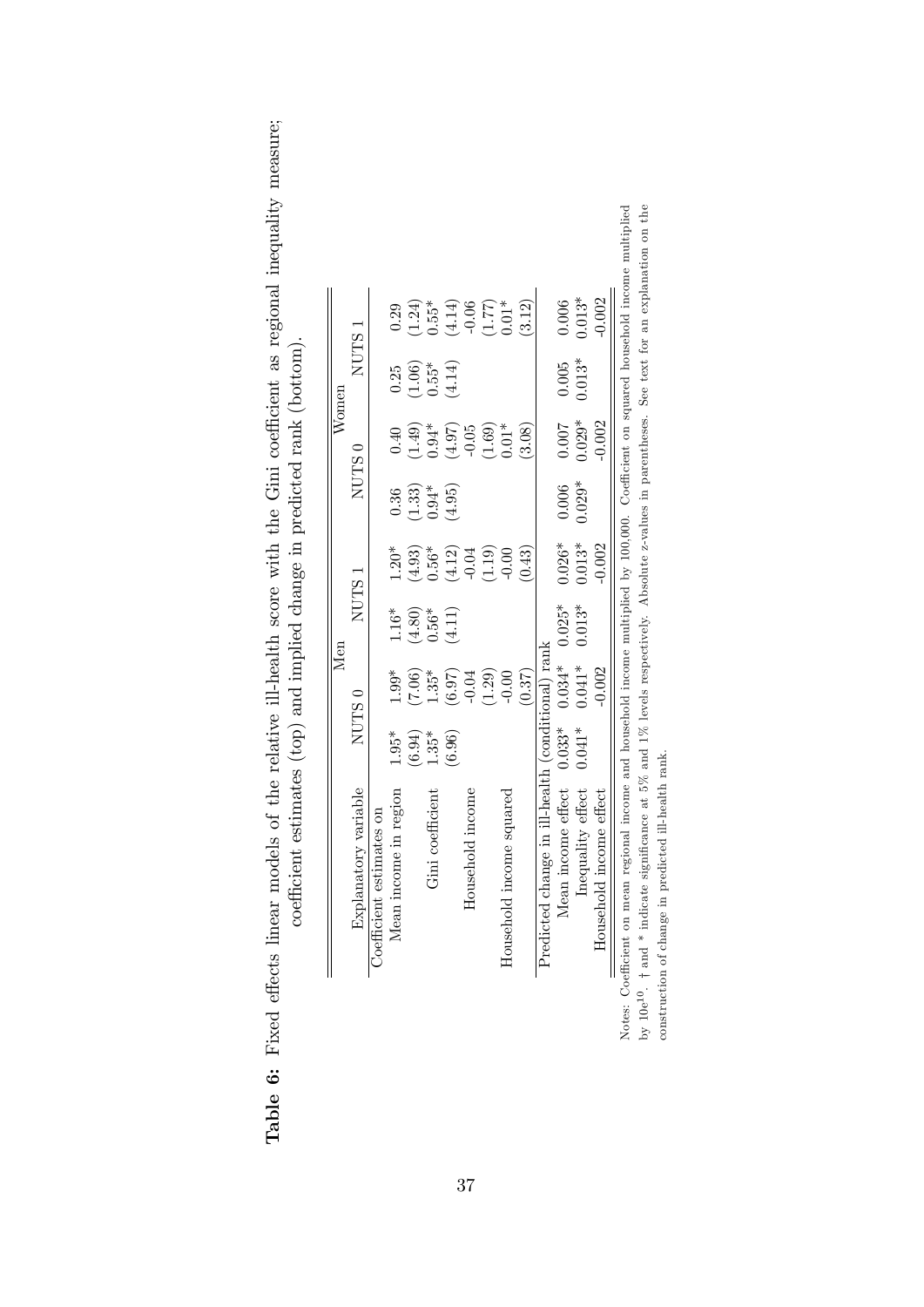| us auresment utilen<br>$5 - 2$<br>e ill-health score with the Gini coefficient as regional ineor-<br>$-1$ | to (too) and implied change in predicted rank (bottom)<br>$-1.24$<br>ì<br>$\sum_{i=1}^{n}$ |
|-----------------------------------------------------------------------------------------------------------|--------------------------------------------------------------------------------------------|
|                                                                                                           |                                                                                            |
|                                                                                                           |                                                                                            |
|                                                                                                           |                                                                                            |
|                                                                                                           |                                                                                            |
| اصد صما<br>י<br>ל                                                                                         | こ こくこくし<br>ことり しし                                                                          |
|                                                                                                           |                                                                                            |
| : Fixed effects linear models of the                                                                      | action affacts with income quint<br>j                                                      |
|                                                                                                           |                                                                                            |
|                                                                                                           |                                                                                            |
| Table 7:                                                                                                  |                                                                                            |

|                                             |                   |                                                                                                                            | Men                                                    |                                                                                                                        |                                                       |          | $\rm{Women}$                                                                                  |                                                                                                                                                                                                                                                                                           |
|---------------------------------------------|-------------------|----------------------------------------------------------------------------------------------------------------------------|--------------------------------------------------------|------------------------------------------------------------------------------------------------------------------------|-------------------------------------------------------|----------|-----------------------------------------------------------------------------------------------|-------------------------------------------------------------------------------------------------------------------------------------------------------------------------------------------------------------------------------------------------------------------------------------------|
| Explanatory variable                        |                   | NUTS <sub>0</sub>                                                                                                          | NUTS:                                                  |                                                                                                                        | NUTS <sub>0</sub>                                     |          | <b>NUTS</b>                                                                                   |                                                                                                                                                                                                                                                                                           |
| Coefficient estimates or                    |                   |                                                                                                                            |                                                        |                                                                                                                        |                                                       |          |                                                                                               |                                                                                                                                                                                                                                                                                           |
| Mean income in region                       | $1.93*$           | $1.89*$                                                                                                                    |                                                        | $1.13*$                                                                                                                | 0.35                                                  |          | 0.25                                                                                          | 0.30                                                                                                                                                                                                                                                                                      |
|                                             |                   |                                                                                                                            | $1.16^*$<br>$(4.79)$<br>$0.64^*$                       | $(1.60)$<br>0.65*                                                                                                      |                                                       |          |                                                                                               | $1.27$<br>$0.55*$                                                                                                                                                                                                                                                                         |
| Gini coefficient times lowest fifth         | $(6.89)$<br>1.43* |                                                                                                                            |                                                        |                                                                                                                        | $\binom{1.31}{0.96^*}$                                |          | $1.06$ )<br>$.56*$                                                                            |                                                                                                                                                                                                                                                                                           |
|                                             |                   | $(6.67)$<br>$1.44$ $(7.49)$<br>$1.36$ $(7.02)$<br>$1.35$ $(7.02)$<br>$1.35$ $(6.79)$<br>$1.30$ $(6.68)$<br>$1.30$ $(6.68)$ |                                                        | $(4.72)$<br>0.57*                                                                                                      |                                                       |          |                                                                                               |                                                                                                                                                                                                                                                                                           |
| Gini coefficient times second fifth         | $(7.37)$<br>1.36* |                                                                                                                            |                                                        |                                                                                                                        |                                                       |          |                                                                                               |                                                                                                                                                                                                                                                                                           |
|                                             | $(7.01)$<br>1.35* |                                                                                                                            | $(4.66)$<br>0.56*<br>0.56*<br>0.56*<br>(4.08)<br>0.53* |                                                                                                                        |                                                       |          |                                                                                               |                                                                                                                                                                                                                                                                                           |
| Gini coefficient times third fifth          |                   |                                                                                                                            |                                                        |                                                                                                                        |                                                       |          |                                                                                               |                                                                                                                                                                                                                                                                                           |
|                                             | (6.96)            |                                                                                                                            |                                                        |                                                                                                                        |                                                       |          |                                                                                               |                                                                                                                                                                                                                                                                                           |
| Gini coefficient times fourth fifth         |                   |                                                                                                                            |                                                        |                                                                                                                        |                                                       |          |                                                                                               |                                                                                                                                                                                                                                                                                           |
|                                             | $1.32*$<br>(6.81) |                                                                                                                            | $(3.87)$<br>0.52*                                      | $\begin{array}{l} (4.17)\\0.56^{*}\\ 0.63^{*}\\ 0.53^{*}\\ 0.53^{*}\\ 0.51^{*}\\ 0.51^{*}\\ (3.70)\\ 0.04 \end{array}$ | $(5.03)$<br>0.93*<br>0.95*<br>0.93*<br>0.93*<br>0.93* |          | $\begin{array}{l} (4.23)\\0.53^*\\0.63^*\\0.56^*\\0.56^*\\0.53^*\\0.53^*\\0.54^* \end{array}$ | $\begin{array}{l} (4.11)\\[-4.5em] 0.53^*\\[-4.5em] 0.56^*\\[-4.5em] 0.56^*\\[-4.5em] 0.54^*\\[-4.5em] 0.56^*\\[-4.5em] 0.56^*\\[-4.5em] 0.56^*\\[-4.5em] 0.07\\[-4.5em] 0.07\\[-4.5em] 0.07\\[-4.5em] 0.07\\[-4.5em] 0.07\\[-4.5em] 0.07\\[-4.5em] 0.07\\[-4.5em] 0.07\\[-4.5em] 0.07\\$ |
| Gini coefficient times highest fifth        | $1.31*$           |                                                                                                                            |                                                        |                                                                                                                        |                                                       |          |                                                                                               |                                                                                                                                                                                                                                                                                           |
|                                             | (6.76)            |                                                                                                                            | (3.80)                                                 |                                                                                                                        | (684)                                                 |          | (4.05)                                                                                        |                                                                                                                                                                                                                                                                                           |
| Household income                            |                   |                                                                                                                            |                                                        |                                                                                                                        |                                                       |          |                                                                                               |                                                                                                                                                                                                                                                                                           |
|                                             |                   | (1.01)                                                                                                                     |                                                        | (1.00)                                                                                                                 |                                                       | (1.45)   |                                                                                               | $1.65$ )<br>0.01*                                                                                                                                                                                                                                                                         |
| Household income squared                    |                   |                                                                                                                            |                                                        | $-0.01$                                                                                                                |                                                       | $0.01*$  |                                                                                               |                                                                                                                                                                                                                                                                                           |
|                                             |                   | (1.71)                                                                                                                     |                                                        | 1.71                                                                                                                   |                                                       | (2.88)   |                                                                                               | (3.01)                                                                                                                                                                                                                                                                                    |
| Predicted change in ill-health (conditional |                   | rank                                                                                                                       |                                                        |                                                                                                                        |                                                       |          |                                                                                               |                                                                                                                                                                                                                                                                                           |
| Mean income effect                          | $0.033*$          | $0.032*$                                                                                                                   | $0.025*$                                               | $0.024*$                                                                                                               |                                                       | $0.007$  |                                                                                               | 0.006                                                                                                                                                                                                                                                                                     |
| Inequality effect (lower quintile)          | $0.044*$          | $0.044*$                                                                                                                   | $0.015*$                                               | $0.015*$                                                                                                               | $0.006$<br>$0.029*$                                   | $0.029*$ | $0.005$<br>$0.013*$                                                                           | $0.013*$                                                                                                                                                                                                                                                                                  |
| Inequality effect (upper quintile)          | $0.040*$          | $0.040*$                                                                                                                   | $0.012*$                                               | $0.012*$                                                                                                               | $0.028*$                                              | $0.029*$ | $0.013*$                                                                                      | $0.013*$                                                                                                                                                                                                                                                                                  |
| Household income effect                     |                   | 0.002                                                                                                                      |                                                        | 0.002                                                                                                                  |                                                       | 0.002    |                                                                                               | 0.003                                                                                                                                                                                                                                                                                     |

Notes: Coefficient on mean regional income and household income multiplied by 100,000. Coefficient on squared household income multiplied<br>by 10e<sup>10</sup>. † and \* indicate significance at 5% and 1% levels respectively. Absolut Notes: Coefficient on mean regional income and household income multiplied by 100,000. Coefficient on squared household income multiplied by  $10e^{10}$ .  $\dagger$  and  $*$  indicate significance at 5% and 1% levels respectively. Absolute z-values in parentheses. See text for an explanation on the construction of change in predicted ill-health rank.  $\frac{1}{\text{Notes: Co}}$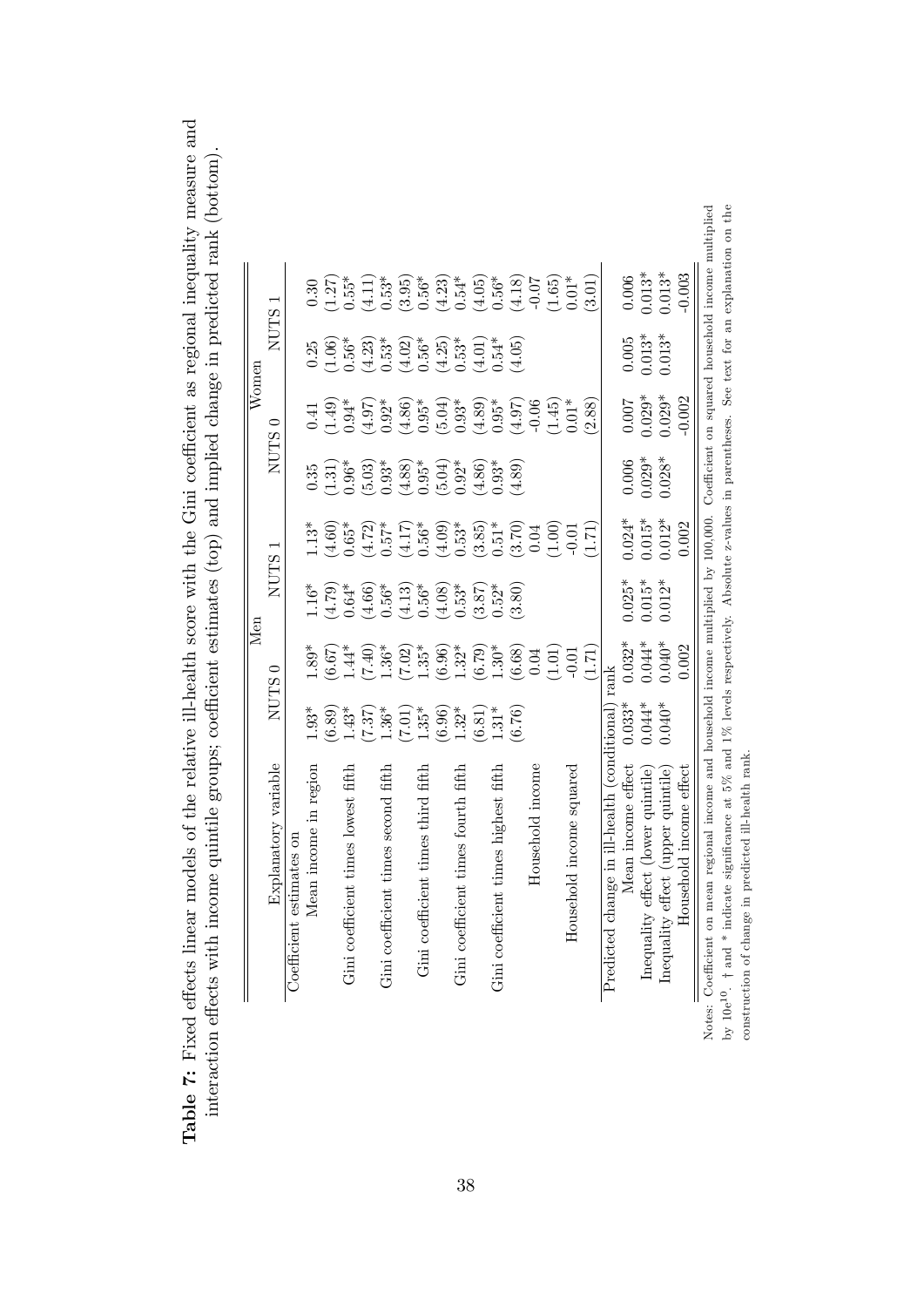Table 8: Fixed effects linear models: Predicted change in ill-health (conditional) rank using alternative income inequality measures Table 8: Fixed effects linear models: Predicted change in ill-health (conditional) rank using alternative income inequality measures

|                                                                                   |             |          | Men         |                          |                | $\rm{Women}$       |             |                                                                        |
|-----------------------------------------------------------------------------------|-------------|----------|-------------|--------------------------|----------------|--------------------|-------------|------------------------------------------------------------------------|
| Explanatory variable                                                              | <b>NUTS</b> | ⊂        | <b>NUTS</b> | $\overline{\phantom{0}}$ | <b>NUTS</b>    | $\circ$            | <b>NUTS</b> |                                                                        |
| Strong IIH                                                                        |             |          |             |                          |                |                    |             |                                                                        |
| Gini coefficient                                                                  | $0.041*$    | $0.041*$ | $0.013*$    | $0.013*$                 | $0.029*$       | $0.029*$           | $0.013*$    | $0.013*$                                                               |
| of 90th to 10th percentile<br>Ratio                                               | $0.026*$    | $0.026*$ | $0.008*$    | $0.008*$                 | $0.012\dagger$ | $0.012\dagger$     | $0.008*$    | $0.008*$                                                               |
| Theil index                                                                       | $0.038*$    | $0.038*$ | $0.012*$    | $0.012*$                 | $0.028*$       | $0.028*$           | $0.011*$    | $0.011*$                                                               |
| Mean Log Deviation index                                                          | $0.032*$    | $0.032*$ | $0.011*$    | $0.011*$                 | $0.021*$       | $0.021*$           | $0.010*$    | $0.010*$                                                               |
| Coefficient of variation                                                          | $0.036*$    | $0.036*$ | $0.010*$    | $0.010^{*}$              | $0.028*$       | $0.028*$           | $0.011*$    | $0.011*$                                                               |
| Weak IIH                                                                          |             |          |             |                          |                |                    |             |                                                                        |
| coefficient (lower quintile)<br>$\dim$                                            | $0.044*$    | $0.044*$ | $0.015*$    | $0.015*$                 | $0.029*$       | $0.029*$           | $0.013*$    | $0.013*$                                                               |
| coefficient (upper quintile<br>$\dim$                                             | $0.040*$    | $0.040*$ | $0.012*$    | $0.012*$                 | $0.028*$       | $0.029*$           | $0.013*$    | $0.013*$                                                               |
|                                                                                   |             |          |             |                          |                |                    |             |                                                                        |
| Ratio of 90th to 10th percentile (lower quintile)                                 | $0.029*$    | $0.030*$ | $0.010*$    | $0.010*$                 | $0.013\dagger$ | 0.013 <sup>†</sup> | $0.009*$    | $0.008*$                                                               |
| percentile(upper quintile)<br>Ratio of 90th to 10th                               | $0.024*$    | $0.024*$ | $0.007*$    | $0.006\dagger$           | $0.012\dagger$ | $0.013\dagger$     | $0.008*$    | $0.009*$                                                               |
|                                                                                   |             |          |             |                          |                |                    |             |                                                                        |
| [heil index (lower quintile)                                                      | $0.043*$    | $0.043*$ | $0.015*$    | $0.016^{\ast}$           | $0.029*$       | $0.029*$           | $0.012*$    | $0.012*$                                                               |
| Theil index (upper quintile)                                                      | $0.035*$    | $0.035*$ | $0.010*$    | $0.010*$                 | $0.027*$       | $0.028*$           | $0.011*$    | $0.012*$                                                               |
|                                                                                   |             |          |             |                          |                |                    |             |                                                                        |
| Mean Log Deviation index (lower quintile)                                         | $0.038*$    | $0.038*$ | $0.014*$    | $0.015*$                 | $0.023*$       | $0.022*$           | $0.010*$    | $0.010*$                                                               |
| Mean Log Deviation index (upper quintile                                          | $0.030*$    | $0.029*$ | $0.009*$    | $0.008*$                 | $0.020*$       | $0.021*$           | $0.009*$    | $0.010*$                                                               |
|                                                                                   |             |          |             |                          |                |                    |             |                                                                        |
| Coefficient of variation (lower quintile)                                         | $0.038*$    | $0.039*$ | $0.012*$    | $0.012*$                 | $0.028*$       | $0.028*$           | $0.011*$    | $0.011*$                                                               |
| variation (upper quintile)<br>Coefficient of                                      | $0.035*$    | $0.034*$ | $0.009*$    | $0.009*$                 | $0.028*$       | $0.028*$           | $0.011*$    | $0.011*$                                                               |
|                                                                                   |             |          |             |                          |                |                    |             |                                                                        |
| significance at 5% and 1% levels respectively.<br>Notes: $\dagger$ and * indicate |             |          |             |                          |                |                    |             | See text for an explanation on the construction of change in predicted |
| ill-health rank.                                                                  |             |          |             |                          |                |                    |             |                                                                        |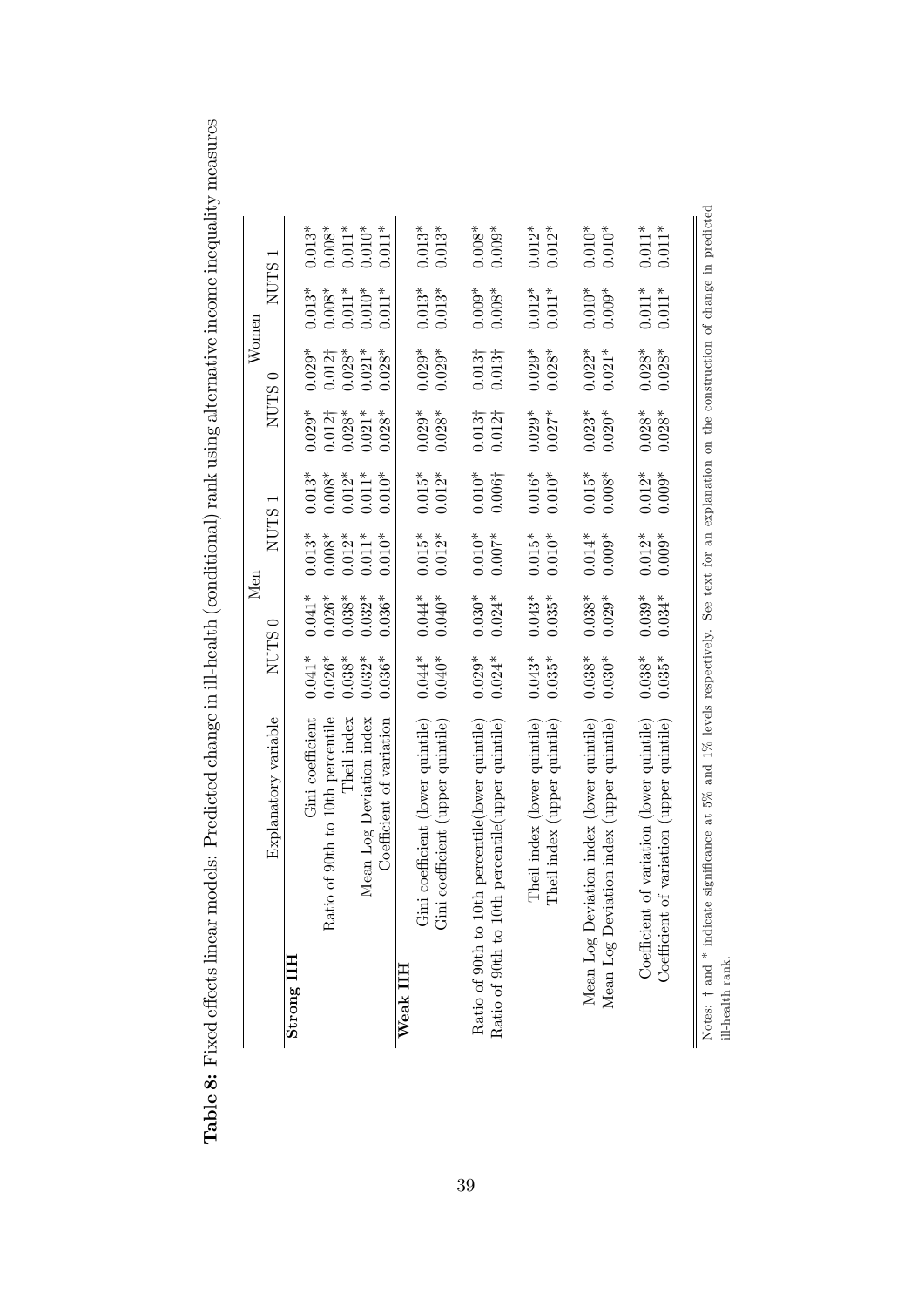# 5 Tables Appendix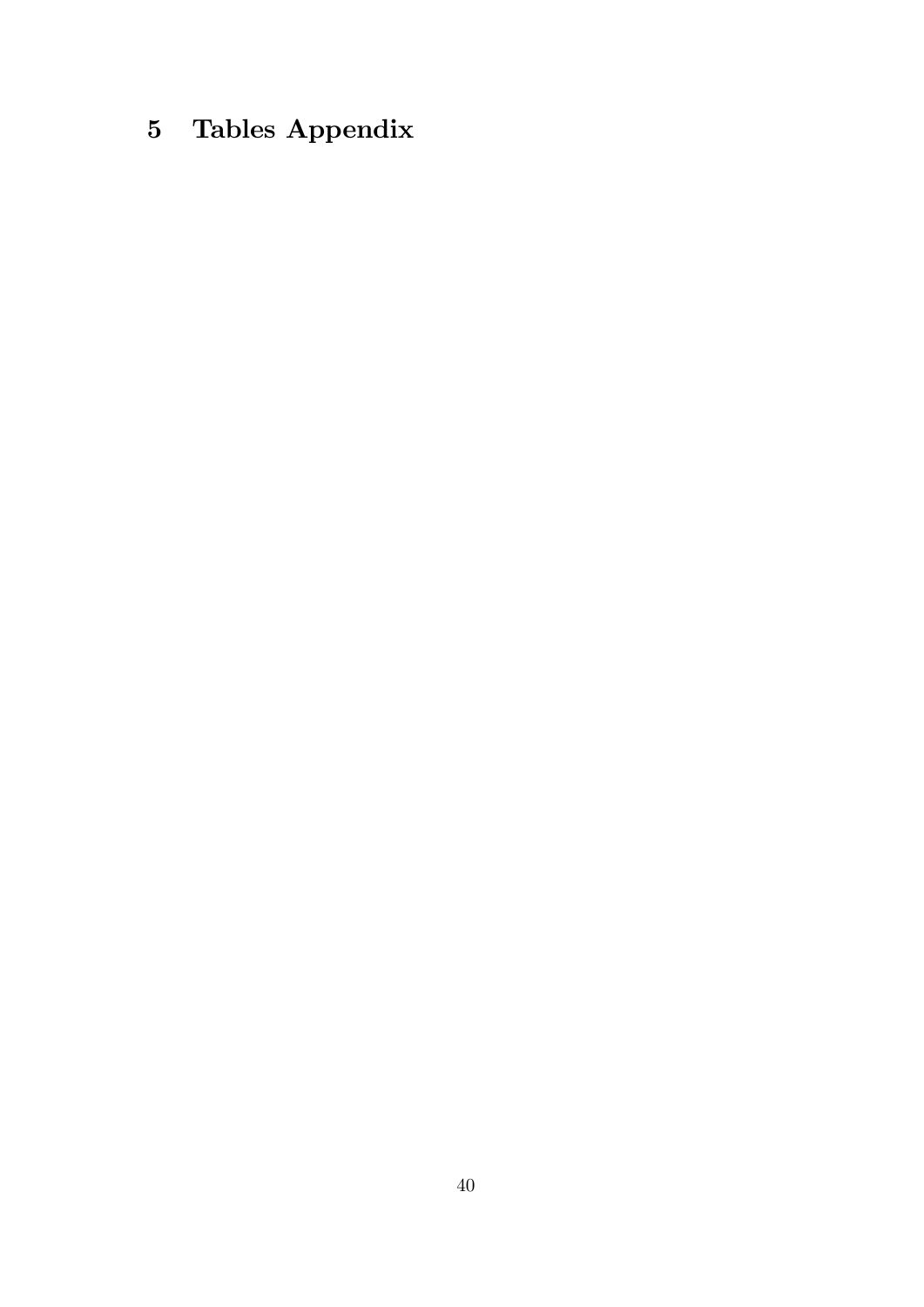| 'els of the probability of reporting poor health with the 90th to 10th percentile ratio as |                                                                          |
|--------------------------------------------------------------------------------------------|--------------------------------------------------------------------------|
|                                                                                            | $\cdots$ $\cdots$                                                        |
|                                                                                            |                                                                          |
|                                                                                            |                                                                          |
|                                                                                            |                                                                          |
|                                                                                            |                                                                          |
|                                                                                            |                                                                          |
|                                                                                            |                                                                          |
|                                                                                            |                                                                          |
|                                                                                            | efficient estimates (top) and implied change in predicted probability (r |
|                                                                                            |                                                                          |
|                                                                                            | .<br>.                                                                   |
|                                                                                            |                                                                          |
| )<br>1                                                                                     |                                                                          |
| andom offorte mobit mi<br>j<br>$\sim$ $\sim$ $\sim$ $\sim$ $\sim$ $\sim$                   | COCCEPTED THE CHARGE TO SECT                                             |
|                                                                                            |                                                                          |
| Ę                                                                                          |                                                                          |

|                                                                                                                                                                 |                         |                                                                       | $\mathbb{N}^{\text{en}}$                                           |                                                                      |                                                                                                         |                                                                                                                                         |                                                                                    |                                                                                                                                | Womer                                                                                                                |                                                                                   |                                                                                                                                                                                  |                                                                                                      |
|-----------------------------------------------------------------------------------------------------------------------------------------------------------------|-------------------------|-----------------------------------------------------------------------|--------------------------------------------------------------------|----------------------------------------------------------------------|---------------------------------------------------------------------------------------------------------|-----------------------------------------------------------------------------------------------------------------------------------------|------------------------------------------------------------------------------------|--------------------------------------------------------------------------------------------------------------------------------|----------------------------------------------------------------------------------------------------------------------|-----------------------------------------------------------------------------------|----------------------------------------------------------------------------------------------------------------------------------------------------------------------------------|------------------------------------------------------------------------------------------------------|
|                                                                                                                                                                 |                         | NUTS <sub>0</sub>                                                     |                                                                    |                                                                      | <b>NUTS</b>                                                                                             |                                                                                                                                         |                                                                                    | NUTS <sub>0</sub>                                                                                                              |                                                                                                                      |                                                                                   | <b>NUTS</b>                                                                                                                                                                      |                                                                                                      |
| Coefficient estimates on                                                                                                                                        |                         |                                                                       |                                                                    |                                                                      |                                                                                                         |                                                                                                                                         |                                                                                    |                                                                                                                                |                                                                                                                      |                                                                                   |                                                                                                                                                                                  |                                                                                                      |
| Mean income in region                                                                                                                                           | $4.97*$                 | $5.43*$                                                               | $7.85*$                                                            |                                                                      |                                                                                                         |                                                                                                                                         |                                                                                    |                                                                                                                                |                                                                                                                      |                                                                                   |                                                                                                                                                                                  | $1.85*$                                                                                              |
|                                                                                                                                                                 | (6.30)                  | $(6.90)$<br>$0.19*$                                                   |                                                                    | $-0.28$<br>$(0.50)$<br>$0.05*$<br>$-3.48*$<br>$-3.494)$<br>$-3.194)$ |                                                                                                         |                                                                                                                                         |                                                                                    |                                                                                                                                |                                                                                                                      |                                                                                   |                                                                                                                                                                                  |                                                                                                      |
| Ratio of 90th to 10th percentile                                                                                                                                | $0.21*$                 |                                                                       |                                                                    |                                                                      |                                                                                                         |                                                                                                                                         |                                                                                    |                                                                                                                                |                                                                                                                      |                                                                                   |                                                                                                                                                                                  |                                                                                                      |
|                                                                                                                                                                 | $(6+8)$                 | $\begin{array}{c} (7.23) \\ -2.63^* \\ (16.93) \\ 0.21^* \end{array}$ |                                                                    |                                                                      |                                                                                                         |                                                                                                                                         |                                                                                    |                                                                                                                                |                                                                                                                      |                                                                                   |                                                                                                                                                                                  |                                                                                                      |
| Household income                                                                                                                                                | $-3.62*$                |                                                                       |                                                                    |                                                                      |                                                                                                         |                                                                                                                                         |                                                                                    |                                                                                                                                |                                                                                                                      |                                                                                   |                                                                                                                                                                                  |                                                                                                      |
|                                                                                                                                                                 | (23.03)                 |                                                                       |                                                                    |                                                                      |                                                                                                         |                                                                                                                                         |                                                                                    |                                                                                                                                |                                                                                                                      |                                                                                   |                                                                                                                                                                                  |                                                                                                      |
| Household income squared                                                                                                                                        | $0.30*$                 |                                                                       |                                                                    |                                                                      |                                                                                                         |                                                                                                                                         |                                                                                    |                                                                                                                                |                                                                                                                      |                                                                                   |                                                                                                                                                                                  |                                                                                                      |
|                                                                                                                                                                 | (14.80)                 | (10.38)                                                               | $(7.75)$<br>0.16*<br>0.16*<br>(4.06)<br>-2.63*<br>10.42)<br>10.42) | $\frac{14.08}{\text{no}}$                                            | 0.89<br>$(1.63)$<br>$0.07^*$<br>$(3.79)$<br>$-2.53^*$<br>$(16.15)$<br>$(16.15)$<br>$(9.85)$<br>$(9.85)$ | $\begin{array}{l} 1.46 \dagger \\ (2.15) \\ (0.05 \dagger \\ (2.36) \\ (2.36) \\ (16.15) \\ (0.21^* \\ (0.87) \\ (9.87) \\ \end{array}$ | $(6.35)$<br>$(6.35)$<br>$(9.94)$<br>$(9.94)$<br>$-2.93*$<br>$(20.72)$<br>$(15.84)$ | $\begin{array}{l} 3.93^* \\ (5.72) \\ (0.20^* \\ (8.73) \\ (-1.77^* \\ (13.01) \\ (-9.94) \\ (9.94) \\ \text{yes} \end{array}$ | 8.59*<br>$(9.66)$<br>$(0.13*)$<br>$(1.17*)$<br>$(1.03)$<br>$(1.03)$<br>$(1.03)$<br>$(0.17*)$<br>$(0.05)$<br>$(0.05)$ | $-0.75$<br>$(1.52)$<br>$0.05*$<br>$(2.93)$<br>$-2.83*$<br>$(2.0.32)$<br>$(15.19)$ | $\begin{array}{c} -0.39 \\ (0.80) \\ 0.06^* \\ 0.06^* \\ (3.89) \\ -1.67^* \\ 1.2.13 \end{array}$<br>$\begin{array}{c} -0.39 \\ (0.80) \\ -1.67^* \\ 0.16^* \\ 0.31 \end{array}$ | $\begin{array}{c} (3.11) \\ 0.03 \\ (1.84) \\ -1.67^* \\ 12.14) \\ (9.35) \\ \text{yes} \end{array}$ |
| Control for individual char.                                                                                                                                    | $\overline{\mathbf{u}}$ | yes                                                                   |                                                                    |                                                                      |                                                                                                         |                                                                                                                                         |                                                                                    |                                                                                                                                |                                                                                                                      |                                                                                   |                                                                                                                                                                                  |                                                                                                      |
| Control for regime-type effects                                                                                                                                 | $\overline{\mathbf{a}}$ | $\overline{\Omega}$                                                   | yes                                                                | $\overline{\Omega}$                                                  | $\mathbf{a}$                                                                                            | yes                                                                                                                                     | $\mathbf{a}$                                                                       | $\frac{1}{2}$                                                                                                                  | yeg                                                                                                                  | $\frac{1}{2}$                                                                     | $\overline{\mathbf{n}}$                                                                                                                                                          | yes                                                                                                  |
| Predicted change in probability of poor health                                                                                                                  |                         |                                                                       |                                                                    |                                                                      |                                                                                                         |                                                                                                                                         |                                                                                    |                                                                                                                                |                                                                                                                      |                                                                                   |                                                                                                                                                                                  |                                                                                                      |
| Mean income effect $0.001*$                                                                                                                                     |                         |                                                                       | $0.002*$                                                           |                                                                      |                                                                                                         |                                                                                                                                         |                                                                                    |                                                                                                                                | $0.003*$                                                                                                             | $-0.000$                                                                          |                                                                                                                                                                                  | $0.001*$                                                                                             |
| Inequality effect                                                                                                                                               | $0.001*$                | $0.001*$<br>$0.001*$<br>$-0.002*$                                     | $0.001*$                                                           | $-0.000*000*000*$                                                    | $0.000$<br>$0.000*$                                                                                     | $0.0001$<br>$0.0001$                                                                                                                    | $0.002*$<br>0.004*                                                                 | $0.002*$<br>0.004*                                                                                                             | $0.002*$                                                                                                             | $0.001*$                                                                          | $-0.000$<br>$0.001*$                                                                                                                                                             | $0.000\,$                                                                                            |
| Household income effect                                                                                                                                         | $-0.002*$               |                                                                       | $0.001*$                                                           | $0.002*$                                                             | $0.002*$                                                                                                | $-0.002*$                                                                                                                               | $0.003*$                                                                           | $-0.002*$                                                                                                                      | $0.002*$                                                                                                             | $0.003*$                                                                          | $0.002*$                                                                                                                                                                         | $0.002*$                                                                                             |
| Notes: Coefficient on mean regional income and household income multiplied by 100,000. Coefficient on squared household income multiplied                       |                         |                                                                       |                                                                    |                                                                      |                                                                                                         |                                                                                                                                         |                                                                                    |                                                                                                                                |                                                                                                                      |                                                                                   |                                                                                                                                                                                  |                                                                                                      |
|                                                                                                                                                                 |                         |                                                                       |                                                                    |                                                                      |                                                                                                         |                                                                                                                                         |                                                                                    |                                                                                                                                |                                                                                                                      |                                                                                   |                                                                                                                                                                                  |                                                                                                      |
| by $10e^{10}$ . $\uparrow$ and $*$ indicate significance at 5% and 1% levels respectively. Absolute z-values in parentheses. See text for an explanation on the |                         |                                                                       |                                                                    |                                                                      |                                                                                                         |                                                                                                                                         |                                                                                    |                                                                                                                                |                                                                                                                      |                                                                                   |                                                                                                                                                                                  |                                                                                                      |

construction of predicted probability change. construction of predicted probability change.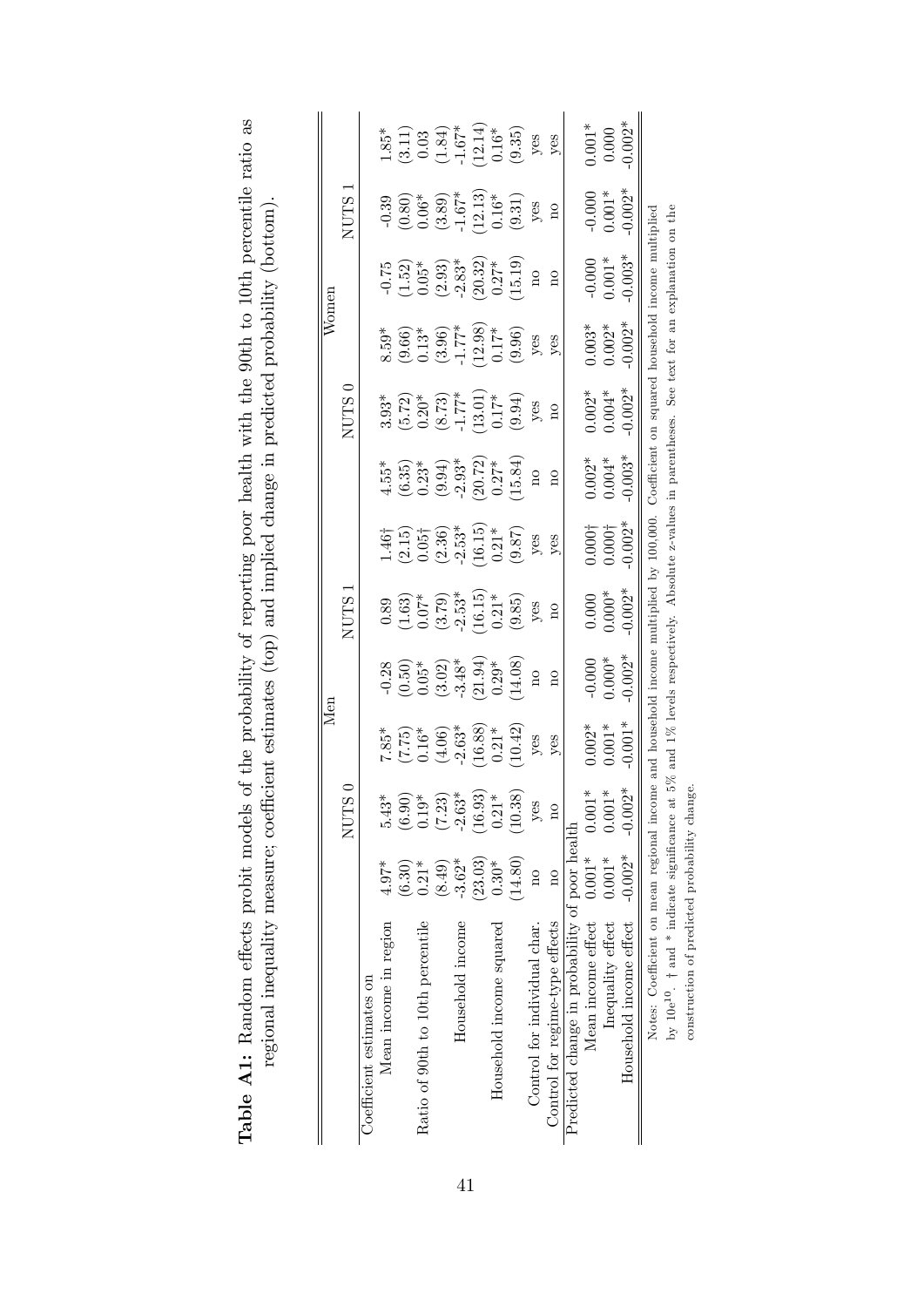| measure; coefficient estimates (top) and implied change in predicted probability (bottom).<br>Table A2: Random effects probit models |          |          | Men                                                                              |                                                                                                        |                                                                      |                                                                                 |                                                                                  | of the probability of reporting poor health with the Theil index as regional inequality | Womer                                                                             |                                                                                 |                                                                                 |                                                                                 |
|--------------------------------------------------------------------------------------------------------------------------------------|----------|----------|----------------------------------------------------------------------------------|--------------------------------------------------------------------------------------------------------|----------------------------------------------------------------------|---------------------------------------------------------------------------------|----------------------------------------------------------------------------------|-----------------------------------------------------------------------------------------|-----------------------------------------------------------------------------------|---------------------------------------------------------------------------------|---------------------------------------------------------------------------------|---------------------------------------------------------------------------------|
|                                                                                                                                      |          | NUTS 0   |                                                                                  |                                                                                                        | <b>NUTS</b>                                                          |                                                                                 |                                                                                  | NUTS <sub>0</sub>                                                                       |                                                                                   |                                                                                 | <b>NUTS</b>                                                                     |                                                                                 |
| Coefficient estimates on                                                                                                             |          |          |                                                                                  |                                                                                                        |                                                                      |                                                                                 |                                                                                  |                                                                                         |                                                                                   |                                                                                 |                                                                                 |                                                                                 |
| Mean income in region                                                                                                                | $4.67*$  | $6.69*$  | $10.66*$                                                                         |                                                                                                        |                                                                      | $1.80*$                                                                         | $4.65*$                                                                          | $5.25*$                                                                                 | $11.83*$                                                                          | $-0.51$                                                                         | 0.16                                                                            | $2.31*$                                                                         |
|                                                                                                                                      | (6.05)   | (8.70)   |                                                                                  |                                                                                                        |                                                                      |                                                                                 |                                                                                  |                                                                                         |                                                                                   |                                                                                 |                                                                                 |                                                                                 |
| Theil index                                                                                                                          | $4.59*$  | $5.61*$  |                                                                                  |                                                                                                        |                                                                      |                                                                                 |                                                                                  |                                                                                         |                                                                                   |                                                                                 |                                                                                 |                                                                                 |
|                                                                                                                                      | (8.34)   | (9.89)   | $\begin{array}{c} (10.29) \\ 7.30^* \\ (8.81) \\ -2.62^* \\ (16.86) \end{array}$ | $-0.32$<br>$(0.56)$<br>$1.22$ <sup>*</sup><br>$(2.88)$<br>$-3.48$ <sup>*</sup><br>$-3.49$ <sup>*</sup> | $1.28$ <sup>†</sup><br>$(2.31)$<br>$2.11$ *<br>$(4.96)$<br>$(16.14)$ | $\begin{array}{c} (2.65) \\ 1.76^* \\ (3.51) \\ -2.53^* \\ (16.13) \end{array}$ | $\begin{array}{c} (6.66) \\ 5.38^* \\ (10.58) \\ -2.94^* \\ (20.88) \end{array}$ | $(7.84)$<br>$5.99*$<br>$(11.94)$<br>$-1.78*$<br>$(13.12)$                               | $\begin{array}{l} (12.97) \\ 7.43^* \\ (10.18) \\ -1.77^* \\ (13.04) \end{array}$ | $\begin{array}{c} (1.01) \\ 1.41^* \\ (3.71) \\ -2.83^* \\ (20.35) \end{array}$ | $\begin{array}{c} (0.33) \\ 2.22^* \\ (5.86) \\ -1.67^* \\ (12.15) \end{array}$ | $\begin{array}{c} (3.88) \\ 1.61^* \\ (3.66) \\ -1.67^* \\ (12.13) \end{array}$ |
| Household income                                                                                                                     | $-3.64*$ | $-2.63*$ |                                                                                  |                                                                                                        |                                                                      |                                                                                 |                                                                                  |                                                                                         |                                                                                   |                                                                                 |                                                                                 |                                                                                 |
|                                                                                                                                      | (23.12)  | (16.98)  |                                                                                  |                                                                                                        |                                                                      |                                                                                 |                                                                                  |                                                                                         |                                                                                   |                                                                                 |                                                                                 |                                                                                 |

|                                                                                                                                           |               | $NUTS$ 0                |                                                                                    |                                                                                                  | NUTS 1                                                                                                                                                                                                                                                                                      |                                                                                |                                                                                                               | NUTS 0                                                                                                                  |                                                                                           |                                                                                                 | NUTS 1                                                                                                                                                                           |                                                                                                                                                 |
|-------------------------------------------------------------------------------------------------------------------------------------------|---------------|-------------------------|------------------------------------------------------------------------------------|--------------------------------------------------------------------------------------------------|---------------------------------------------------------------------------------------------------------------------------------------------------------------------------------------------------------------------------------------------------------------------------------------------|--------------------------------------------------------------------------------|---------------------------------------------------------------------------------------------------------------|-------------------------------------------------------------------------------------------------------------------------|-------------------------------------------------------------------------------------------|-------------------------------------------------------------------------------------------------|----------------------------------------------------------------------------------------------------------------------------------------------------------------------------------|-------------------------------------------------------------------------------------------------------------------------------------------------|
| Coefficient estimates on                                                                                                                  |               |                         |                                                                                    |                                                                                                  |                                                                                                                                                                                                                                                                                             |                                                                                |                                                                                                               |                                                                                                                         |                                                                                           |                                                                                                 |                                                                                                                                                                                  |                                                                                                                                                 |
| Mean income in region                                                                                                                     | $4.67*$       | $6.69*$                 |                                                                                    |                                                                                                  |                                                                                                                                                                                                                                                                                             |                                                                                |                                                                                                               |                                                                                                                         | $11.83*$                                                                                  |                                                                                                 |                                                                                                                                                                                  |                                                                                                                                                 |
|                                                                                                                                           | (6.05)        | (8.70)                  |                                                                                    |                                                                                                  |                                                                                                                                                                                                                                                                                             |                                                                                |                                                                                                               |                                                                                                                         |                                                                                           |                                                                                                 |                                                                                                                                                                                  |                                                                                                                                                 |
| Theil index                                                                                                                               | $4.59*$       | $5.61*$                 |                                                                                    |                                                                                                  |                                                                                                                                                                                                                                                                                             |                                                                                |                                                                                                               |                                                                                                                         |                                                                                           |                                                                                                 |                                                                                                                                                                                  |                                                                                                                                                 |
|                                                                                                                                           | (8.34)        | (9.89)                  |                                                                                    |                                                                                                  |                                                                                                                                                                                                                                                                                             |                                                                                |                                                                                                               |                                                                                                                         |                                                                                           |                                                                                                 |                                                                                                                                                                                  |                                                                                                                                                 |
| Household income                                                                                                                          | $-3.64*$      | $-2.63*$                |                                                                                    |                                                                                                  |                                                                                                                                                                                                                                                                                             |                                                                                |                                                                                                               |                                                                                                                         |                                                                                           |                                                                                                 |                                                                                                                                                                                  |                                                                                                                                                 |
|                                                                                                                                           | (23.12)       | (16.98)                 |                                                                                    |                                                                                                  |                                                                                                                                                                                                                                                                                             |                                                                                |                                                                                                               |                                                                                                                         |                                                                                           |                                                                                                 |                                                                                                                                                                                  |                                                                                                                                                 |
| Household income squared                                                                                                                  | $0.30*$       | $0.21*$                 |                                                                                    |                                                                                                  |                                                                                                                                                                                                                                                                                             |                                                                                |                                                                                                               |                                                                                                                         |                                                                                           |                                                                                                 |                                                                                                                                                                                  |                                                                                                                                                 |
|                                                                                                                                           | (14.89)       | (10.39)                 | 10.66*<br>(10.29)<br>(7.30*<br>(8.81)<br>(8.86)<br>-2.62*<br>(10.40)<br>yes<br>yes | $-0.32$<br>$(0.56)$<br>$1.22^*$<br>$(2.88)$<br>$(3.1.97)$<br>$(3.1.97)$<br>$(14.09)$<br>no<br>no | 1.28†<br>(2.31)*<br>2.11*<br>2.53*<br>(3.61)<br>(3.81)<br>5 %<br>7.621*<br>7.831)<br>7.831<br>7.831<br>7.831<br>7.831<br>7.831<br>7.831<br>7.841<br>7.841<br>7.841<br>7.841<br>7.841<br>7.841<br>7.841<br>7.841<br>7.841<br>7.841<br>7.841<br>7.841<br>7.841<br>7.841<br>7.841<br>7.841<br> | 1.80*<br>(2.65)<br>1.76*<br>1.76*<br>(3.51)<br>(16.13*<br>(9.84)<br>yes<br>yes | $4.65^*$<br>$(6.66)$<br>$5.38^*$<br>$5.38^*$<br>$-2.94^*$<br>$(20.88)$<br>$(20.84)$<br>$(20.27^*$<br>$15.92)$ | 5.25*<br>$(7.84)$<br>5.99*<br>5.941.941<br>5.941.78*<br>5.98<br>7.78*<br>7.78*<br>7.98<br>7.98<br>7.98<br>7.98<br>7.99* | $(12.97)$<br>$7.43*$<br>$(10.18)$<br>$1.77*$<br>$(13.04)$<br>$(13.04)$<br>$(9.99)$<br>yes | $-0.51$<br>$(1.01)$<br>$1.41^*$<br>$(3.71)$<br>$2.83^*$<br>$(20.35)^*$<br>$(15.17)$<br>no<br>no | 0.16<br>$(0.33)$<br>$2.22$ <sup>*</sup><br>$1.67$ <sup>*</sup><br>$(1.67)$ <sup>*</sup><br>$(1.67)$ <sup>*</sup><br>$(1.67)$ <sup>*</sup><br>$(0.16)$ <sup>*</sup><br>yes<br>yes | 2.31*<br>(3.88)<br>1.61*<br>1.67*<br>1.67*<br>1.67*<br>1.67*<br>1.67*<br>1.622)<br>1.82<br>1.82<br>1.82<br>1.82<br>1.82<br>1.82<br>1.82<br>1.83 |
| Control for individual char.                                                                                                              |               | yes                     |                                                                                    |                                                                                                  |                                                                                                                                                                                                                                                                                             |                                                                                |                                                                                                               |                                                                                                                         |                                                                                           |                                                                                                 |                                                                                                                                                                                  |                                                                                                                                                 |
| Control for regime-type effects                                                                                                           | $\frac{1}{2}$ | $\overline{\mathrm{a}}$ |                                                                                    |                                                                                                  |                                                                                                                                                                                                                                                                                             |                                                                                |                                                                                                               |                                                                                                                         |                                                                                           |                                                                                                 |                                                                                                                                                                                  |                                                                                                                                                 |
| Predicted change in probability of poor health                                                                                            |               |                         |                                                                                    |                                                                                                  |                                                                                                                                                                                                                                                                                             |                                                                                |                                                                                                               |                                                                                                                         |                                                                                           |                                                                                                 |                                                                                                                                                                                  |                                                                                                                                                 |
| Mean income effect $0.001*$ 0.002*                                                                                                        |               |                         |                                                                                    |                                                                                                  |                                                                                                                                                                                                                                                                                             |                                                                                |                                                                                                               |                                                                                                                         |                                                                                           |                                                                                                 |                                                                                                                                                                                  |                                                                                                                                                 |
| Inequality effect                                                                                                                         | $0.001*$      | $0.002*$                | $0.002$ *<br>0.002*<br>0.001*                                                      | $-0.000*000*000*$                                                                                | $0.000^+$<br>$0.001^*$<br>$0.002^*$                                                                                                                                                                                                                                                         | $0.001*$<br>$0.001*$<br>$0.002*$                                               | $0.002$ *<br>$0.004$ *<br>$0.003$ *                                                                           | $\begin{array}{c} 0.003^* \\ 0.005^* \\ 0.002^* \end{array}$                                                            | $0.005*$<br>$0.004*$<br>$0.002*$                                                          | $-0.000$<br>$0.001*$<br>$0.003*$                                                                | $0.000$<br>$0.002*$<br>$0.002*$                                                                                                                                                  | $0.001*$<br>$0.001*$<br>$0.002*$                                                                                                                |
| Household income effect -0.002*                                                                                                           |               | $-0.002*$               |                                                                                    | $0.002*$                                                                                         |                                                                                                                                                                                                                                                                                             |                                                                                |                                                                                                               |                                                                                                                         |                                                                                           |                                                                                                 |                                                                                                                                                                                  |                                                                                                                                                 |
| Notes: Coefficient on mean regional income and household income multiplied by 100,000. Coefficient on squared household income multiplied |               |                         |                                                                                    |                                                                                                  |                                                                                                                                                                                                                                                                                             |                                                                                |                                                                                                               |                                                                                                                         |                                                                                           |                                                                                                 |                                                                                                                                                                                  |                                                                                                                                                 |
| by 10e <sup>10</sup> . $\dagger$ and * indicate significance at 5% and 1% levels respectively. Absolute z-values in parentheses.          |               |                         |                                                                                    |                                                                                                  |                                                                                                                                                                                                                                                                                             |                                                                                |                                                                                                               |                                                                                                                         | See text for an explanation on the                                                        |                                                                                                 |                                                                                                                                                                                  |                                                                                                                                                 |

 $\frac{5}{16}$ by Lue  $\cdot$  T and  $\cdot$  mutcate significance at  $3\%$  construction of predicted probability change. construction of predicted probability change.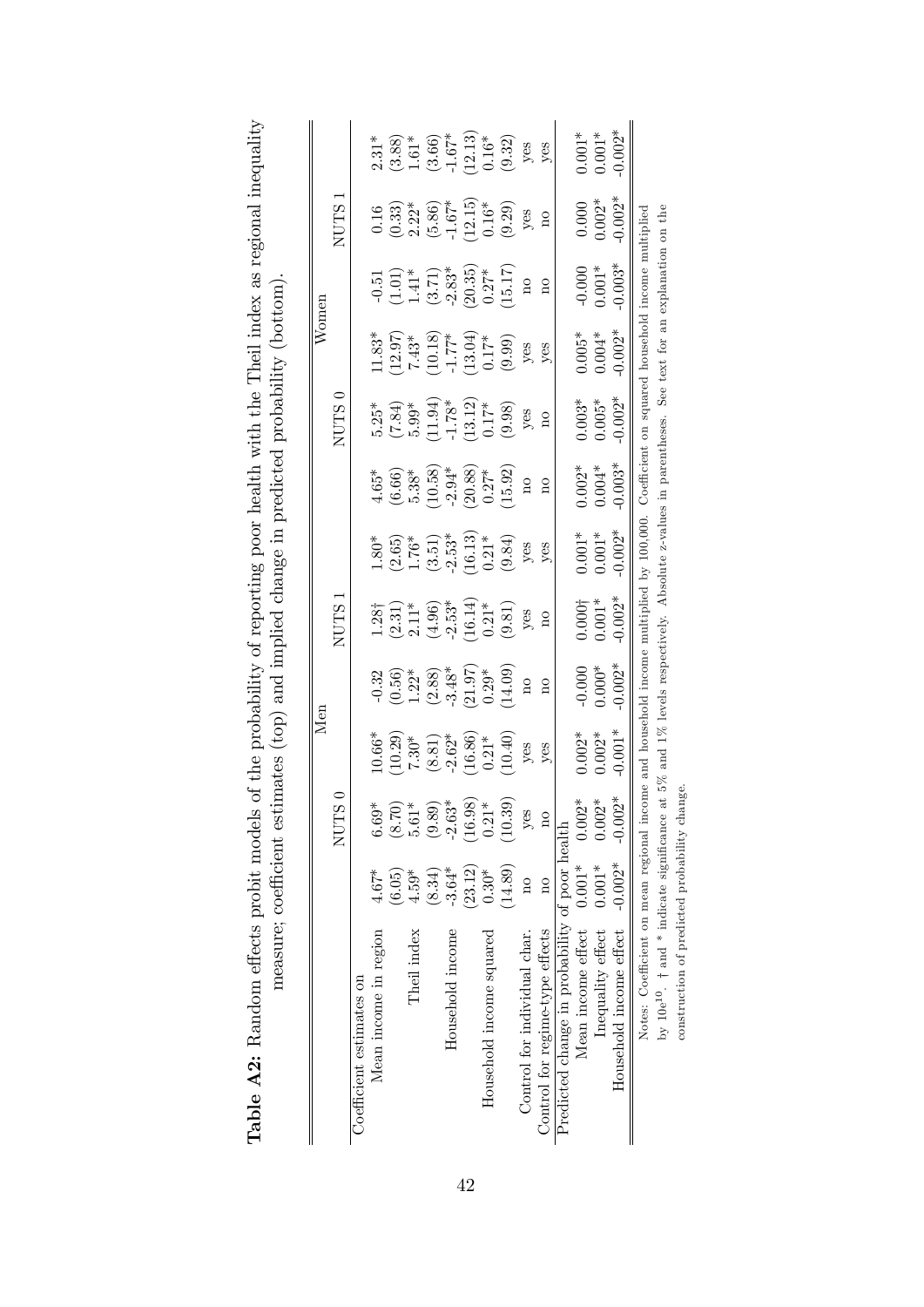|                                                                                                                                           |                         |                      |                      | Men                          |                     |                      |                       |                      |                                                                       | $\rm{Wonen}$                                                                                           |                                                 |                                                                      |
|-------------------------------------------------------------------------------------------------------------------------------------------|-------------------------|----------------------|----------------------|------------------------------|---------------------|----------------------|-----------------------|----------------------|-----------------------------------------------------------------------|--------------------------------------------------------------------------------------------------------|-------------------------------------------------|----------------------------------------------------------------------|
|                                                                                                                                           |                         | NUTS 0               |                      |                              | <b>NUTS</b>         |                      |                       | NUTS <sub>0</sub>    |                                                                       |                                                                                                        | NUTS <sub>1</sub>                               |                                                                      |
| Coefficient estimates on                                                                                                                  |                         |                      |                      |                              |                     |                      |                       |                      |                                                                       |                                                                                                        |                                                 |                                                                      |
| Mean income in region                                                                                                                     | $4.85*$                 | $7.06*$              | $9.91*$              | $-0.18$                      | $1.61*$             | $2.12*$              | $4.73*$               | $5.51*$              | $10.81*$                                                              | $-0.44$                                                                                                | 0.39                                            | $2.53*$                                                              |
|                                                                                                                                           | (6.27)                  |                      |                      |                              |                     | $(3.15)$<br>$1.92*$  |                       | $(8.19)$<br>$5.35*$  |                                                                       | (0.88)                                                                                                 |                                                 |                                                                      |
| Mean Log Deviation index                                                                                                                  | $4.07*$                 | $(9.14)$<br>$5.12*$  | $(9.97)$<br>$6.04*$  | $\left(0.32\right)$ $1.17^*$ | $(2.92)$<br>$2.16*$ |                      | $(6.76)$<br>4.68*     |                      | $(12.33)$<br>5.74*                                                    | $1.26*$                                                                                                | $\begin{array}{c} (0.81) \\ 2.12^* \end{array}$ |                                                                      |
|                                                                                                                                           | (8.61)                  | $(10.49)$<br>-2.64*  | $(8.79)$<br>$-2.63*$ | $(3.33)$<br>$-3.48*$         | $(6.12)$<br>-2.52*  | $(4.82)$<br>$-2.53*$ | $(10.71)$<br>$-2.94*$ | $(12.39)$<br>-1.79*  | $\begin{array}{c} (9.46) \\ -1.78^* \\ (13.06) \\ 0.17^* \end{array}$ | $(4.01)$<br>-2.83*                                                                                     | $(6.74)$<br>-1.67*                              | $\begin{array}{c} (4.27) \\ 1.66^* \\ (4.71) \\ -1.67^* \end{array}$ |
| Household income                                                                                                                          | $-3.63*$                |                      |                      |                              |                     |                      |                       |                      |                                                                       |                                                                                                        |                                                 |                                                                      |
|                                                                                                                                           | (23.08)                 | $(16.98)$<br>$0.21*$ | $(16.89)$<br>0.22*   | $(21.96)$<br>0.29*           | $(16.12)$<br>0.21*  | $(16.10)$<br>$0.21*$ | $(20.82)$<br>$0.27*$  | $(13.14)$<br>$0.17*$ |                                                                       | $(20.34)$<br>$0.27*$                                                                                   | $(12.14)$<br>0.16*                              | $(12.12)$<br>0.16*                                                   |
| Household income squared                                                                                                                  | $0.30*$                 |                      |                      |                              |                     |                      |                       |                      |                                                                       |                                                                                                        |                                                 |                                                                      |
|                                                                                                                                           | (14.88)                 | (10.42)              | (10.45)              | (14.09)                      | (9.80)              | (9.83)               | (15.93)               | (10.01)              | (10.02)                                                               | (15.16)                                                                                                | (9.30)                                          | (9.32)                                                               |
| Control for individual char.                                                                                                              | $\overline{a}$          | $y$ es               | yes                  | $\overline{\Omega}$          | yes                 | yes                  | $\overline{\Omega}$   | yes                  | $y$ es                                                                | $\overline{a}$                                                                                         | $y$ es                                          | yes                                                                  |
| Control for regime-type effects                                                                                                           | $\overline{\mathrm{a}}$ | $\frac{1}{2}$        | yes                  | $\overline{\mathbf{a}}$      | $\alpha$            | yes                  | $\frac{1}{2}$         | $\Omega$             | $y$ es                                                                | $\mathbf{a}$                                                                                           | $\overline{\mathbf{n}}$                         | yes                                                                  |
| Predicted change in probability of poor health                                                                                            |                         |                      |                      |                              |                     |                      |                       |                      |                                                                       |                                                                                                        |                                                 |                                                                      |
| Mean income effect                                                                                                                        | $0.001*$                | ¥<br>0.002           | $0.002*$             | $-0.000$                     | $0.000*$            | $0.001^{*}$          | $0.002*$              | $0.003*$             | $0.004*$                                                              | $-0.000$                                                                                               | 0.000                                           | $0.001*$                                                             |
| Inequality effect                                                                                                                         | $0.001*$                | $0.002*$             | $0.002*$             | $0.000*$                     | $0.001*$            | $0.001*$             | $0.004*$              | $0.005*$             | $0.004*$                                                              | $0.001*$                                                                                               | $0.002*$                                        | $0.001*$                                                             |
| Household income effect                                                                                                                   | $-0.002*$               | $-0.002*$            | $-0.001*$            | $-0.002*$                    | $-0.002*$           | $-0.002*$            | $-0.003*$             | $-0.002*$            | $-0.002*$                                                             | $-0.003*$                                                                                              | $0.002*$                                        | $0.002*$                                                             |
| Notes: Coefficient on mean regional income and household income multiplied by 100,000. Coefficient on squared household income multiplied |                         |                      |                      |                              |                     |                      |                       |                      |                                                                       |                                                                                                        |                                                 |                                                                      |
| by $10e^{10}$ . $\dagger$ and * indicate significance                                                                                     |                         |                      |                      |                              |                     |                      |                       |                      |                                                                       | at 5% and 1% levels respectively. Absolute z-values in parentheses. See text for an explanation on the |                                                 |                                                                      |
| construction of predicted probability change                                                                                              |                         |                      |                      |                              |                     |                      |                       |                      |                                                                       |                                                                                                        |                                                 |                                                                      |

| els of the probability of reporting poor health with the Mean Log-deviation index as<br>CONTRIBING AND SAFT DITO THAT AT A THE THANGET TOOL                                                                                                                                                                         | $1 - 11 - 1$                                                                                                                                                                                                                   |
|---------------------------------------------------------------------------------------------------------------------------------------------------------------------------------------------------------------------------------------------------------------------------------------------------------------------|--------------------------------------------------------------------------------------------------------------------------------------------------------------------------------------------------------------------------------|
|                                                                                                                                                                                                                                                                                                                     |                                                                                                                                                                                                                                |
|                                                                                                                                                                                                                                                                                                                     |                                                                                                                                                                                                                                |
|                                                                                                                                                                                                                                                                                                                     |                                                                                                                                                                                                                                |
|                                                                                                                                                                                                                                                                                                                     | and monumental in dimension money of the contract of the contract of the contract of the contract of the contract of the contract of the contract of the contract of the contract of the contract of the contract of the contr |
|                                                                                                                                                                                                                                                                                                                     |                                                                                                                                                                                                                                |
|                                                                                                                                                                                                                                                                                                                     |                                                                                                                                                                                                                                |
|                                                                                                                                                                                                                                                                                                                     |                                                                                                                                                                                                                                |
|                                                                                                                                                                                                                                                                                                                     |                                                                                                                                                                                                                                |
|                                                                                                                                                                                                                                                                                                                     |                                                                                                                                                                                                                                |
|                                                                                                                                                                                                                                                                                                                     |                                                                                                                                                                                                                                |
|                                                                                                                                                                                                                                                                                                                     | t actimates (tem) and implied change in prodicted probat                                                                                                                                                                       |
|                                                                                                                                                                                                                                                                                                                     | CONTINUES AND ALLEY                                                                                                                                                                                                            |
|                                                                                                                                                                                                                                                                                                                     | ۶                                                                                                                                                                                                                              |
| $\frac{1}{2}$ $\frac{1}{2}$ $\frac{1}{2}$ $\frac{1}{2}$ $\frac{1}{2}$ $\frac{1}{2}$ $\frac{1}{2}$ $\frac{1}{2}$ $\frac{1}{2}$ $\frac{1}{2}$ $\frac{1}{2}$ $\frac{1}{2}$ $\frac{1}{2}$ $\frac{1}{2}$ $\frac{1}{2}$ $\frac{1}{2}$ $\frac{1}{2}$ $\frac{1}{2}$ $\frac{1}{2}$ $\frac{1}{2}$ $\frac{1}{2}$ $\frac{1}{2}$ |                                                                                                                                                                                                                                |
| )<br>1111 - 1112                                                                                                                                                                                                                                                                                                    |                                                                                                                                                                                                                                |
| ·· Random effects probit moder<br>$\overline{\phantom{aa}}$                                                                                                                                                                                                                                                         | <b>ARTICLES CAR - 1978 - 1979 - 1979 - 1979 - 1979 - 1979 - 1979 - 1979 - 1979 - 1979 - 1979 - 1979 - 1979 - 197</b>                                                                                                           |
|                                                                                                                                                                                                                                                                                                                     |                                                                                                                                                                                                                                |
|                                                                                                                                                                                                                                                                                                                     |                                                                                                                                                                                                                                |
| Table $_{\pm}$                                                                                                                                                                                                                                                                                                      |                                                                                                                                                                                                                                |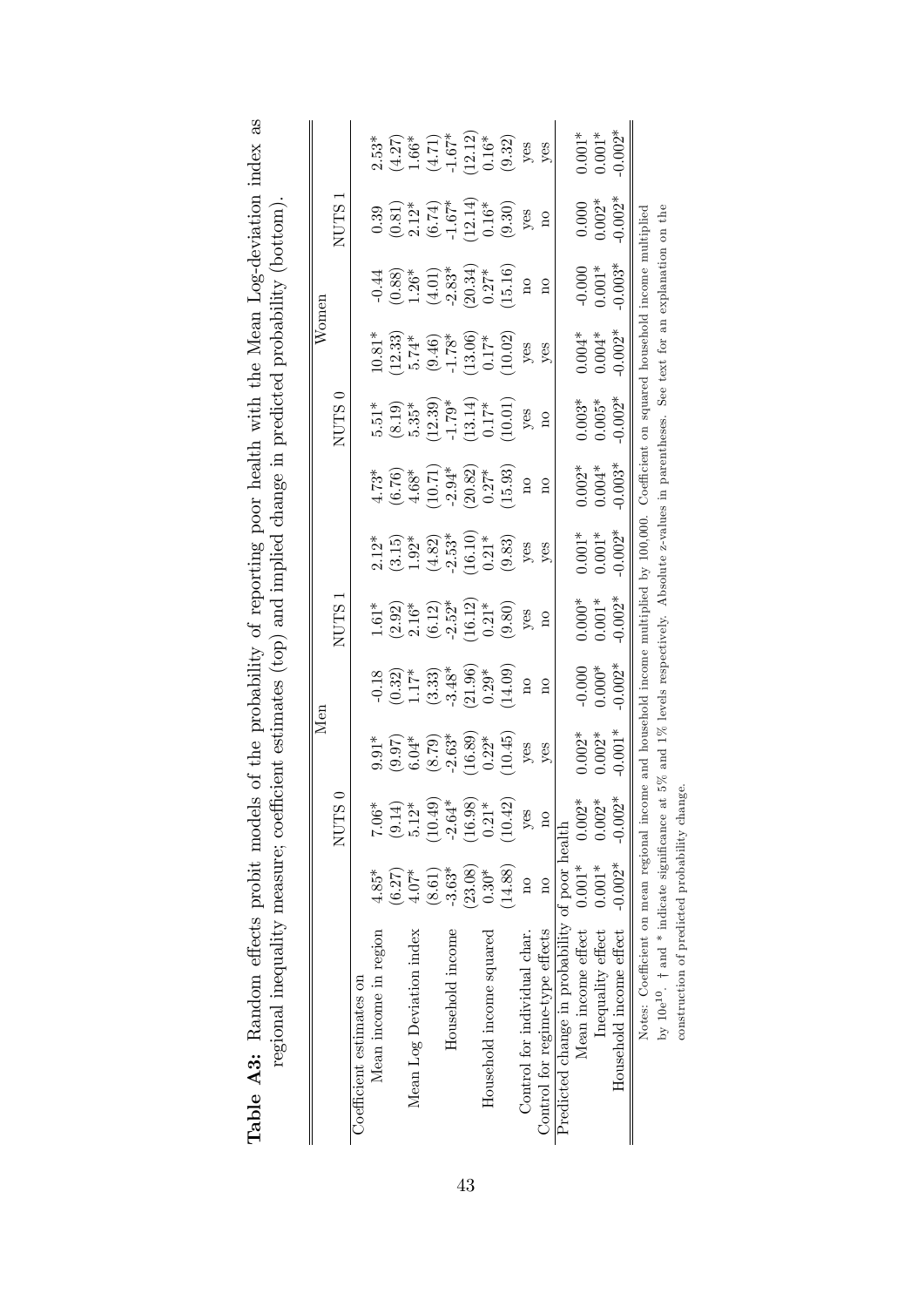|                                                                                                                                           |                         |                                                                                                                                 | Men                                                                                                          |                                                                                                |                                                                                                                    |                                                                                                                                        |                                                                                                                                 |                                                                                                           | Womer                                                                       |                                                                                  |                                                                                                                   |                                                                                                                                                                    |
|-------------------------------------------------------------------------------------------------------------------------------------------|-------------------------|---------------------------------------------------------------------------------------------------------------------------------|--------------------------------------------------------------------------------------------------------------|------------------------------------------------------------------------------------------------|--------------------------------------------------------------------------------------------------------------------|----------------------------------------------------------------------------------------------------------------------------------------|---------------------------------------------------------------------------------------------------------------------------------|-----------------------------------------------------------------------------------------------------------|-----------------------------------------------------------------------------|----------------------------------------------------------------------------------|-------------------------------------------------------------------------------------------------------------------|--------------------------------------------------------------------------------------------------------------------------------------------------------------------|
|                                                                                                                                           |                         | $\tilde{\mathbf{s}}$<br>NUT                                                                                                     |                                                                                                              |                                                                                                | NUTS.                                                                                                              |                                                                                                                                        |                                                                                                                                 | NUTS <sub>0</sub>                                                                                         |                                                                             |                                                                                  | <b>NUTS</b>                                                                                                       |                                                                                                                                                                    |
| Coefficient estimates on                                                                                                                  |                         |                                                                                                                                 |                                                                                                              |                                                                                                |                                                                                                                    |                                                                                                                                        |                                                                                                                                 |                                                                                                           |                                                                             |                                                                                  |                                                                                                                   |                                                                                                                                                                    |
| Mean income in region                                                                                                                     | $4.10*$                 |                                                                                                                                 | $10.65*$                                                                                                     |                                                                                                |                                                                                                                    |                                                                                                                                        |                                                                                                                                 |                                                                                                           |                                                                             |                                                                                  |                                                                                                                   |                                                                                                                                                                    |
|                                                                                                                                           | (5.52)                  |                                                                                                                                 |                                                                                                              |                                                                                                |                                                                                                                    |                                                                                                                                        |                                                                                                                                 |                                                                                                           |                                                                             |                                                                                  |                                                                                                                   |                                                                                                                                                                    |
| Coefficient of variation                                                                                                                  | $1.86*$                 |                                                                                                                                 |                                                                                                              |                                                                                                |                                                                                                                    |                                                                                                                                        |                                                                                                                                 |                                                                                                           |                                                                             |                                                                                  |                                                                                                                   |                                                                                                                                                                    |
|                                                                                                                                           | (7.94)                  |                                                                                                                                 |                                                                                                              |                                                                                                |                                                                                                                    |                                                                                                                                        |                                                                                                                                 |                                                                                                           |                                                                             |                                                                                  |                                                                                                                   |                                                                                                                                                                    |
| Household income                                                                                                                          | $-3.64*$                |                                                                                                                                 |                                                                                                              |                                                                                                |                                                                                                                    |                                                                                                                                        |                                                                                                                                 |                                                                                                           |                                                                             |                                                                                  |                                                                                                                   |                                                                                                                                                                    |
|                                                                                                                                           | (23.13)                 |                                                                                                                                 |                                                                                                              |                                                                                                |                                                                                                                    |                                                                                                                                        |                                                                                                                                 |                                                                                                           |                                                                             |                                                                                  |                                                                                                                   |                                                                                                                                                                    |
| Household income squared                                                                                                                  | $0.30*$                 |                                                                                                                                 |                                                                                                              |                                                                                                |                                                                                                                    |                                                                                                                                        |                                                                                                                                 |                                                                                                           |                                                                             |                                                                                  |                                                                                                                   |                                                                                                                                                                    |
|                                                                                                                                           | (14.89)                 | $\begin{array}{l} 5.95^* \\ (8.09) \\ 2.26^* \\ (9.37) \\ -2.64^* \\ (17.01) \\ (17.01) \\ (10.39) \\ \textrm{yes} \end{array}$ | $(10.24)$<br>$3.17$ *<br>$(8.68)$<br>$(16.87)$<br>$(16.87)$<br>$(10.39)$<br>yes                              | $-0.38$<br>$(0.69)$<br>$0.53^*$<br>$(2.89)$<br>$-3.48^*$<br>$(21.98)$<br>$0.29^*$<br>$(14.10)$ | $\begin{array}{l} 1.09\dagger\\ (2.01)\\ 0.86^*\\ (4.68)\\ \hline 1.6\,16)\\ (1.16)\\ (9.82)\\ \hline \end{array}$ | $\begin{array}{l} 1.621 \\ (2.41) \\ 0.68^* \\ (3.10) \\ (3.10) \\ (16.14) \\ (16.14) \\ (9.85) \\ (9.85) \\ \textrm{yes} \end{array}$ | $\begin{array}{l} 3.88^* \\ (5.80) \\ 2.15^* \\ (9.88) \\ (2.95^*) \\ (20.95^*) \\ (20.38) \\ (15.93) \\ \text{no} \end{array}$ | $4.41*$<br>$(6.86)$<br>$2.39*$<br>$2.114)$<br>$(11.14)$<br>$(13.12)$<br>$(13.12)$<br>$(9.96)$<br>$(9.96)$ | 11.83*<br>(12.94)<br>3.26*<br>3.26*<br>(10.10)<br>(15.05)<br>(9.97)<br>9.98 | $-0.52$<br>$(1.06)$<br>$0.65*$<br>$(3.95)$<br>$-2.83*$<br>$(20.38)$<br>$(15.16)$ | $\begin{array}{c} 0.01 \\ (0.03) \\ (5.75) \\ (-1.67^*) \\ (12.16) \\ (9.29) \\ (9.29) \\ \text{yes} \end{array}$ | 2.19*<br>$(3.72)$<br>$(3.46)$<br>$(3.46)$<br>$(3.46)$<br>$(3.46)$<br>$(3.46)$<br>$(3.46)$<br>$(3.46)$<br>$(1.67*)$<br>$(1.67)$<br>$(1.67)$<br>$(1.67)$<br>$(1.67)$ |
| Control for individual char.                                                                                                              | $\beta$                 |                                                                                                                                 |                                                                                                              |                                                                                                |                                                                                                                    |                                                                                                                                        |                                                                                                                                 |                                                                                                           |                                                                             |                                                                                  |                                                                                                                   |                                                                                                                                                                    |
| Control for regime-type effects                                                                                                           | $\overline{\mathrm{a}}$ |                                                                                                                                 | yes                                                                                                          | $\overline{\mathbf{n}}$                                                                        | $\overline{\mathbf{n}}$                                                                                            | yes                                                                                                                                    | $\overline{n}$                                                                                                                  | $\overline{\mathbf{n}}$                                                                                   | $y$ es                                                                      | $\overline{\mathrm{m}}$                                                          | $_{\rm n}$                                                                                                        |                                                                                                                                                                    |
| Predicted change in probability of poor health                                                                                            |                         |                                                                                                                                 |                                                                                                              |                                                                                                |                                                                                                                    |                                                                                                                                        |                                                                                                                                 |                                                                                                           |                                                                             |                                                                                  |                                                                                                                   |                                                                                                                                                                    |
| Mean income effect $0.001*$                                                                                                               |                         |                                                                                                                                 |                                                                                                              |                                                                                                |                                                                                                                    |                                                                                                                                        |                                                                                                                                 |                                                                                                           |                                                                             |                                                                                  |                                                                                                                   | $0.001*$                                                                                                                                                           |
| Inequality effect                                                                                                                         | $0.001*$                | $0.001*$<br>0.002*<br>0.002*                                                                                                    | $0.002*$                                                                                                     | $-0.000*$<br>$0.000*$<br>$0.002*$                                                              | $0.000^+$<br>$0.001^*$<br>$0.002^*$                                                                                |                                                                                                                                        | $0.002$ *<br>0.003*<br>0.004*                                                                                                   | $0.002$ *<br>$0.004$ *<br>$0.002$ *                                                                       | $0.004*$<br>$0.004*$<br>$0.001*$                                            | $-0.000$<br>$0.001*$<br>$0.003*$                                                 | $0.000$<br>$0.001*$<br>$0.002*$                                                                                   | $0.001*$<br>$0.002*$                                                                                                                                               |
| Household income effect -0.002*                                                                                                           |                         |                                                                                                                                 | $0.001*$                                                                                                     |                                                                                                |                                                                                                                    | $0.000^+$<br>$0.000^*$<br>$0.002^*$                                                                                                    |                                                                                                                                 |                                                                                                           |                                                                             |                                                                                  |                                                                                                                   |                                                                                                                                                                    |
| Notes: Coefficient on mean regional income and household income multiplied by 100,000. Coefficient on squared household income multiplied |                         |                                                                                                                                 |                                                                                                              |                                                                                                |                                                                                                                    |                                                                                                                                        |                                                                                                                                 |                                                                                                           |                                                                             |                                                                                  |                                                                                                                   |                                                                                                                                                                    |
| by 10e <sup>10</sup> . † and * indicate significance                                                                                      |                         |                                                                                                                                 | at $5\%$ and $1\%$ levels respectively. Absolute z-values in parentheses. See text for an explanation on the |                                                                                                |                                                                                                                    |                                                                                                                                        |                                                                                                                                 |                                                                                                           |                                                                             |                                                                                  |                                                                                                                   |                                                                                                                                                                    |
| construction of predicted probability ch                                                                                                  |                         | lange                                                                                                                           |                                                                                                              |                                                                                                |                                                                                                                    |                                                                                                                                        |                                                                                                                                 |                                                                                                           |                                                                             |                                                                                  |                                                                                                                   |                                                                                                                                                                    |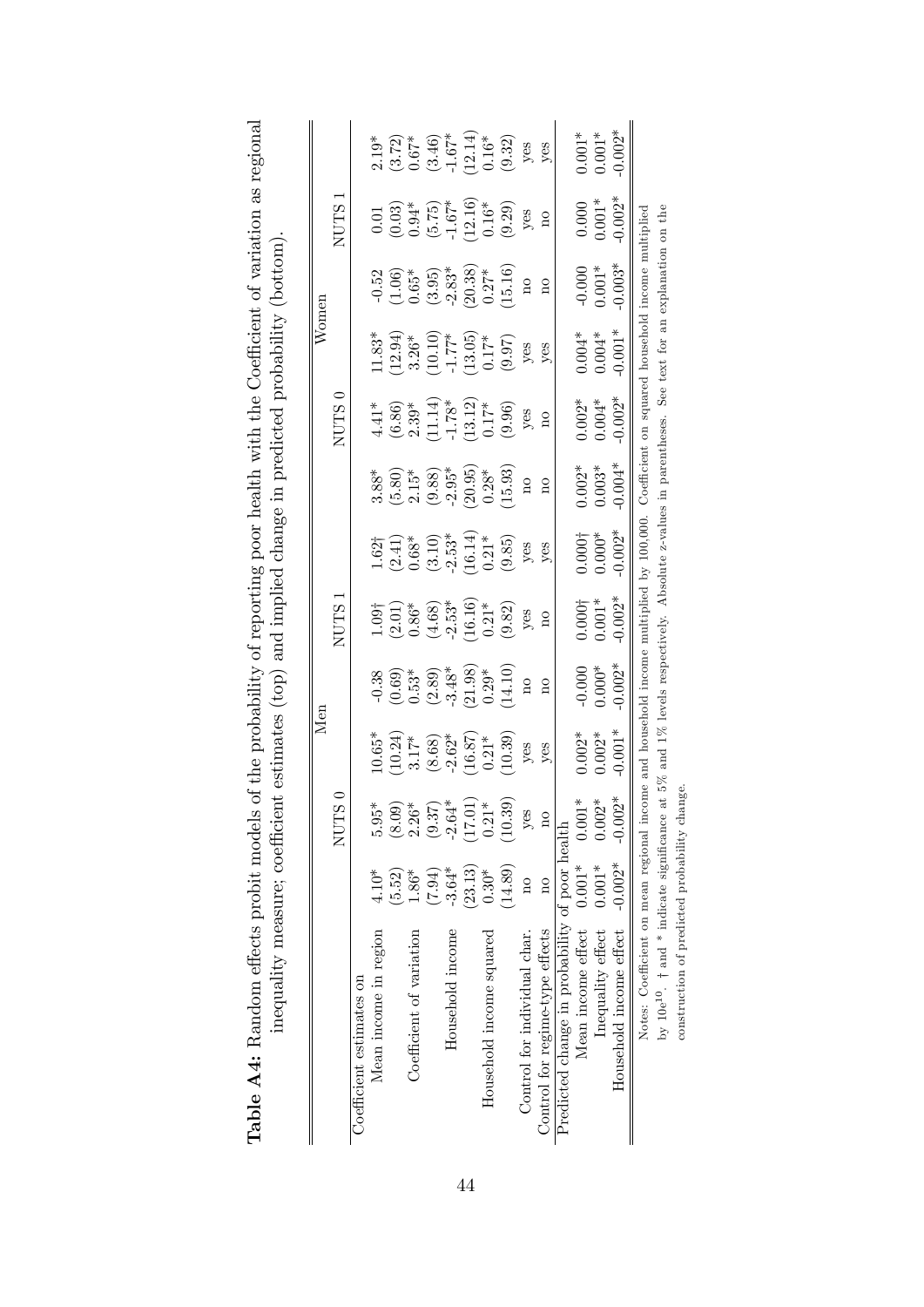| 0<br>Σ<br>$3.54*$                                                                                                                                                                                                                                                                                                                                           |                                             |                                  |                                                                                                                                                                                                                                                                                                                                                                                                  |                                                                                                                                                                                                                                                                                                                                                                                        |                                                                                                                                                                                                                                        |                                                                      | Women                                                                                                                                                                                                                                                                                     |                                                                                                                                                                                                                                                                                                                             |                                                                                                                                                                                                                                                                                                                                                                                                                                                                                                                                                                                                                                                |
|-------------------------------------------------------------------------------------------------------------------------------------------------------------------------------------------------------------------------------------------------------------------------------------------------------------------------------------------------------------|---------------------------------------------|----------------------------------|--------------------------------------------------------------------------------------------------------------------------------------------------------------------------------------------------------------------------------------------------------------------------------------------------------------------------------------------------------------------------------------------------|----------------------------------------------------------------------------------------------------------------------------------------------------------------------------------------------------------------------------------------------------------------------------------------------------------------------------------------------------------------------------------------|----------------------------------------------------------------------------------------------------------------------------------------------------------------------------------------------------------------------------------------|----------------------------------------------------------------------|-------------------------------------------------------------------------------------------------------------------------------------------------------------------------------------------------------------------------------------------------------------------------------------------|-----------------------------------------------------------------------------------------------------------------------------------------------------------------------------------------------------------------------------------------------------------------------------------------------------------------------------|------------------------------------------------------------------------------------------------------------------------------------------------------------------------------------------------------------------------------------------------------------------------------------------------------------------------------------------------------------------------------------------------------------------------------------------------------------------------------------------------------------------------------------------------------------------------------------------------------------------------------------------------|
|                                                                                                                                                                                                                                                                                                                                                             |                                             | <b>NUTS</b>                      |                                                                                                                                                                                                                                                                                                                                                                                                  |                                                                                                                                                                                                                                                                                                                                                                                        | 0<br><b>NUTS</b>                                                                                                                                                                                                                       |                                                                      |                                                                                                                                                                                                                                                                                           | <b>NUTS</b>                                                                                                                                                                                                                                                                                                                 |                                                                                                                                                                                                                                                                                                                                                                                                                                                                                                                                                                                                                                                |
|                                                                                                                                                                                                                                                                                                                                                             |                                             |                                  |                                                                                                                                                                                                                                                                                                                                                                                                  |                                                                                                                                                                                                                                                                                                                                                                                        |                                                                                                                                                                                                                                        |                                                                      |                                                                                                                                                                                                                                                                                           |                                                                                                                                                                                                                                                                                                                             |                                                                                                                                                                                                                                                                                                                                                                                                                                                                                                                                                                                                                                                |
|                                                                                                                                                                                                                                                                                                                                                             |                                             |                                  |                                                                                                                                                                                                                                                                                                                                                                                                  |                                                                                                                                                                                                                                                                                                                                                                                        |                                                                                                                                                                                                                                        |                                                                      |                                                                                                                                                                                                                                                                                           |                                                                                                                                                                                                                                                                                                                             |                                                                                                                                                                                                                                                                                                                                                                                                                                                                                                                                                                                                                                                |
|                                                                                                                                                                                                                                                                                                                                                             |                                             |                                  |                                                                                                                                                                                                                                                                                                                                                                                                  |                                                                                                                                                                                                                                                                                                                                                                                        |                                                                                                                                                                                                                                        |                                                                      |                                                                                                                                                                                                                                                                                           |                                                                                                                                                                                                                                                                                                                             |                                                                                                                                                                                                                                                                                                                                                                                                                                                                                                                                                                                                                                                |
|                                                                                                                                                                                                                                                                                                                                                             |                                             |                                  |                                                                                                                                                                                                                                                                                                                                                                                                  |                                                                                                                                                                                                                                                                                                                                                                                        |                                                                                                                                                                                                                                        |                                                                      |                                                                                                                                                                                                                                                                                           |                                                                                                                                                                                                                                                                                                                             |                                                                                                                                                                                                                                                                                                                                                                                                                                                                                                                                                                                                                                                |
|                                                                                                                                                                                                                                                                                                                                                             |                                             |                                  |                                                                                                                                                                                                                                                                                                                                                                                                  |                                                                                                                                                                                                                                                                                                                                                                                        |                                                                                                                                                                                                                                        |                                                                      |                                                                                                                                                                                                                                                                                           |                                                                                                                                                                                                                                                                                                                             |                                                                                                                                                                                                                                                                                                                                                                                                                                                                                                                                                                                                                                                |
|                                                                                                                                                                                                                                                                                                                                                             |                                             |                                  |                                                                                                                                                                                                                                                                                                                                                                                                  |                                                                                                                                                                                                                                                                                                                                                                                        |                                                                                                                                                                                                                                        |                                                                      |                                                                                                                                                                                                                                                                                           |                                                                                                                                                                                                                                                                                                                             |                                                                                                                                                                                                                                                                                                                                                                                                                                                                                                                                                                                                                                                |
|                                                                                                                                                                                                                                                                                                                                                             |                                             |                                  |                                                                                                                                                                                                                                                                                                                                                                                                  |                                                                                                                                                                                                                                                                                                                                                                                        |                                                                                                                                                                                                                                        |                                                                      |                                                                                                                                                                                                                                                                                           |                                                                                                                                                                                                                                                                                                                             | $\begin{array}{l} 1.53^*\\ 1.69^*\\ 2.69^*\\ 3.69^*\\ 2.42\\ 2.50\\ 2.42\\ 2.51\\ 2.52\\ 2.53\\ 2.54\\ 2.55\\ 2.56\\ 2.57\\ 2.57\\ 2.57\\ 2.57\\ 2.57\\ 2.57\\ 2.57\\ 2.57\\ 2.57\\ 2.59\\ 2.59\\ 2.59\\ 2.59\\ 2.58\\ 2.59\\ 2.59\\ 2.59\\ 2.59\\ 2.59\\ 2.59\\ 2.59\\ $                                                                                                                                                                                                                                                                                                                                                                      |
|                                                                                                                                                                                                                                                                                                                                                             |                                             |                                  |                                                                                                                                                                                                                                                                                                                                                                                                  |                                                                                                                                                                                                                                                                                                                                                                                        |                                                                                                                                                                                                                                        |                                                                      |                                                                                                                                                                                                                                                                                           |                                                                                                                                                                                                                                                                                                                             |                                                                                                                                                                                                                                                                                                                                                                                                                                                                                                                                                                                                                                                |
|                                                                                                                                                                                                                                                                                                                                                             |                                             |                                  |                                                                                                                                                                                                                                                                                                                                                                                                  |                                                                                                                                                                                                                                                                                                                                                                                        |                                                                                                                                                                                                                                        |                                                                      |                                                                                                                                                                                                                                                                                           |                                                                                                                                                                                                                                                                                                                             |                                                                                                                                                                                                                                                                                                                                                                                                                                                                                                                                                                                                                                                |
|                                                                                                                                                                                                                                                                                                                                                             |                                             |                                  |                                                                                                                                                                                                                                                                                                                                                                                                  |                                                                                                                                                                                                                                                                                                                                                                                        |                                                                                                                                                                                                                                        |                                                                      |                                                                                                                                                                                                                                                                                           |                                                                                                                                                                                                                                                                                                                             |                                                                                                                                                                                                                                                                                                                                                                                                                                                                                                                                                                                                                                                |
|                                                                                                                                                                                                                                                                                                                                                             |                                             |                                  |                                                                                                                                                                                                                                                                                                                                                                                                  |                                                                                                                                                                                                                                                                                                                                                                                        |                                                                                                                                                                                                                                        |                                                                      |                                                                                                                                                                                                                                                                                           |                                                                                                                                                                                                                                                                                                                             |                                                                                                                                                                                                                                                                                                                                                                                                                                                                                                                                                                                                                                                |
|                                                                                                                                                                                                                                                                                                                                                             |                                             |                                  |                                                                                                                                                                                                                                                                                                                                                                                                  |                                                                                                                                                                                                                                                                                                                                                                                        |                                                                                                                                                                                                                                        |                                                                      |                                                                                                                                                                                                                                                                                           |                                                                                                                                                                                                                                                                                                                             |                                                                                                                                                                                                                                                                                                                                                                                                                                                                                                                                                                                                                                                |
|                                                                                                                                                                                                                                                                                                                                                             |                                             |                                  |                                                                                                                                                                                                                                                                                                                                                                                                  |                                                                                                                                                                                                                                                                                                                                                                                        |                                                                                                                                                                                                                                        |                                                                      |                                                                                                                                                                                                                                                                                           |                                                                                                                                                                                                                                                                                                                             |                                                                                                                                                                                                                                                                                                                                                                                                                                                                                                                                                                                                                                                |
|                                                                                                                                                                                                                                                                                                                                                             |                                             |                                  |                                                                                                                                                                                                                                                                                                                                                                                                  |                                                                                                                                                                                                                                                                                                                                                                                        |                                                                                                                                                                                                                                        |                                                                      |                                                                                                                                                                                                                                                                                           |                                                                                                                                                                                                                                                                                                                             |                                                                                                                                                                                                                                                                                                                                                                                                                                                                                                                                                                                                                                                |
|                                                                                                                                                                                                                                                                                                                                                             |                                             |                                  |                                                                                                                                                                                                                                                                                                                                                                                                  |                                                                                                                                                                                                                                                                                                                                                                                        |                                                                                                                                                                                                                                        |                                                                      |                                                                                                                                                                                                                                                                                           |                                                                                                                                                                                                                                                                                                                             |                                                                                                                                                                                                                                                                                                                                                                                                                                                                                                                                                                                                                                                |
|                                                                                                                                                                                                                                                                                                                                                             |                                             |                                  |                                                                                                                                                                                                                                                                                                                                                                                                  |                                                                                                                                                                                                                                                                                                                                                                                        |                                                                                                                                                                                                                                        |                                                                      |                                                                                                                                                                                                                                                                                           |                                                                                                                                                                                                                                                                                                                             |                                                                                                                                                                                                                                                                                                                                                                                                                                                                                                                                                                                                                                                |
|                                                                                                                                                                                                                                                                                                                                                             |                                             |                                  |                                                                                                                                                                                                                                                                                                                                                                                                  |                                                                                                                                                                                                                                                                                                                                                                                        |                                                                                                                                                                                                                                        |                                                                      |                                                                                                                                                                                                                                                                                           |                                                                                                                                                                                                                                                                                                                             |                                                                                                                                                                                                                                                                                                                                                                                                                                                                                                                                                                                                                                                |
|                                                                                                                                                                                                                                                                                                                                                             | $\mathbf{u}$                                |                                  | yes                                                                                                                                                                                                                                                                                                                                                                                              |                                                                                                                                                                                                                                                                                                                                                                                        |                                                                                                                                                                                                                                        |                                                                      | $\rm ^2$                                                                                                                                                                                                                                                                                  | yes                                                                                                                                                                                                                                                                                                                         |                                                                                                                                                                                                                                                                                                                                                                                                                                                                                                                                                                                                                                                |
| yes<br>$\rm ^{10}$                                                                                                                                                                                                                                                                                                                                          | $\overline{\mathrm{n}}$                     | $\mathbf{a}$                     | yes                                                                                                                                                                                                                                                                                                                                                                                              | $\overline{\mathbf{n}}$                                                                                                                                                                                                                                                                                                                                                                |                                                                                                                                                                                                                                        | yes                                                                  | $\overline{\mathbf{n}}$                                                                                                                                                                                                                                                                   | $\overline{\mathbf{n}}$                                                                                                                                                                                                                                                                                                     |                                                                                                                                                                                                                                                                                                                                                                                                                                                                                                                                                                                                                                                |
|                                                                                                                                                                                                                                                                                                                                                             |                                             |                                  |                                                                                                                                                                                                                                                                                                                                                                                                  |                                                                                                                                                                                                                                                                                                                                                                                        |                                                                                                                                                                                                                                        |                                                                      |                                                                                                                                                                                                                                                                                           |                                                                                                                                                                                                                                                                                                                             |                                                                                                                                                                                                                                                                                                                                                                                                                                                                                                                                                                                                                                                |
|                                                                                                                                                                                                                                                                                                                                                             |                                             |                                  |                                                                                                                                                                                                                                                                                                                                                                                                  |                                                                                                                                                                                                                                                                                                                                                                                        |                                                                                                                                                                                                                                        |                                                                      |                                                                                                                                                                                                                                                                                           |                                                                                                                                                                                                                                                                                                                             |                                                                                                                                                                                                                                                                                                                                                                                                                                                                                                                                                                                                                                                |
|                                                                                                                                                                                                                                                                                                                                                             |                                             |                                  |                                                                                                                                                                                                                                                                                                                                                                                                  |                                                                                                                                                                                                                                                                                                                                                                                        |                                                                                                                                                                                                                                        |                                                                      |                                                                                                                                                                                                                                                                                           |                                                                                                                                                                                                                                                                                                                             |                                                                                                                                                                                                                                                                                                                                                                                                                                                                                                                                                                                                                                                |
|                                                                                                                                                                                                                                                                                                                                                             |                                             |                                  |                                                                                                                                                                                                                                                                                                                                                                                                  |                                                                                                                                                                                                                                                                                                                                                                                        |                                                                                                                                                                                                                                        |                                                                      |                                                                                                                                                                                                                                                                                           |                                                                                                                                                                                                                                                                                                                             |                                                                                                                                                                                                                                                                                                                                                                                                                                                                                                                                                                                                                                                |
|                                                                                                                                                                                                                                                                                                                                                             |                                             |                                  |                                                                                                                                                                                                                                                                                                                                                                                                  |                                                                                                                                                                                                                                                                                                                                                                                        |                                                                                                                                                                                                                                        |                                                                      |                                                                                                                                                                                                                                                                                           |                                                                                                                                                                                                                                                                                                                             |                                                                                                                                                                                                                                                                                                                                                                                                                                                                                                                                                                                                                                                |
|                                                                                                                                                                                                                                                                                                                                                             |                                             |                                  |                                                                                                                                                                                                                                                                                                                                                                                                  |                                                                                                                                                                                                                                                                                                                                                                                        |                                                                                                                                                                                                                                        |                                                                      |                                                                                                                                                                                                                                                                                           |                                                                                                                                                                                                                                                                                                                             |                                                                                                                                                                                                                                                                                                                                                                                                                                                                                                                                                                                                                                                |
| $-0.000*$<br>$\begin{matrix} 0.001^{*} \\ 0.003^{*} \\ 0.000^{*} \end{matrix}$<br>$(1,3)\\(1,2)\\(1,0)\\(1,0)\\(1,0)\\(1,0)\\(1,0)\\(1,0)\\(1,0)\\(1,0)\\(1,0)\\(1,0)\\(1,0)\\(1,0)\\(1,0)\\(1,0)\\(1,0)\\(1,0)\\(1,0)\\(1,0)\\(1,0)\\(1,0)\\(1,0)\\(1,0)\\(1,0)\\(1,0)\\(1,0)\\(1,0)\\(1,0)\\(1,0)\\(1,0)\\(1,0)\\(1,0)\\(1,0)\\(1,0)\\(1,0)\\(1,0$<br>yes | $0.000*$<br>$0.001*$<br>$0.002*$<br>$0.000$ | $-0.000*$<br>$-0.000*$<br>0.001* | $0.000*$<br>$-0.000$<br>$0.001*$<br>$-0.000$<br>$\begin{array}{l} 28 \\ -0.33 \\ -0.53 \\ -0.53 \\ -0.53 \\ -0.53 \\ -0.53 \\ -0.53 \\ -0.53 \\ -0.53 \\ -0.53 \\ -0.53 \\ -0.53 \\ -0.53 \\ -0.53 \\ -0.53 \\ -0.53 \\ -0.53 \\ -0.53 \\ -0.53 \\ -0.53 \\ -0.53 \\ -0.53 \\ -0.53 \\ -0.53 \\ -0.53 \\ -0.53 \\ -0.53 \\ -0.53 \\ -0.53 \\ -0.53 \\ -0.53 \\ -0.53 \\ -0.53 \\ -0.53 \\ -0.53$ | $\begin{array}{c} 0.000 \\ 0.001^* \\ 0.000^+ \\ 0.000^* \end{array}$<br>$\begin{array}{l} 0.95 \\ 0.40 \\ 0.63 \\ 0.64 \\ 0.65 \\ 0.75 \\ 0.87 \\ 0.99 \\ 0.99 \\ 0.90 \\ 0.90 \\ 0.90 \\ 0.90 \\ 0.90 \\ 0.90 \\ 0.90 \\ 0.90 \\ 0.90 \\ 0.90 \\ 0.90 \\ 0.90 \\ 0.90 \\ 0.90 \\ 0.90 \\ 0.90 \\ 0.90 \\ 0.90 \\ 0.90 \\ 0.90 \\ 0.90 \\ 0.90 \\ 0.90 \\ 0.90 \\ 0.90 \\ 0.90 \\ 0.$ | $0.001*$<br>$0.001$ *<br>$0.007$ *<br>$0.001$ *<br>$2.39*\n2.260\n3.28*\n3.29*\n3.200\n3.200\n3.21*\n3.22*\n3.23*\n3.24*\n3.25*\n3.260\n3.27*\n3.29*\n3.200\n3.200\n3.21*\n3.22*\n3.23*\n3.24*\n3.25*\n3.260\n3.27*\n3.28*\n3.29*\n3.$ | $0.001*$<br>$0.001*$<br>$0.006*$<br>$0.002*$<br>$_{\rm 10}^{\rm 50}$ | $0.003$ *<br>$0.003$ *<br>$0.001$ †<br>$0.000$ *<br>$7.32^*$ $7.5^*$ $7.5^*$ $7.5^*$ $7.5^*$ $7.5^*$ $7.5^*$ $7.5^*$ $7.5^*$ $7.5^*$ $7.5^*$ $7.5^*$ $7.5^*$ $7.5^*$ $7.5^*$ $7.5^*$ $7.5^*$ $7.5^*$ $7.5^*$ $7.5^*$ $7.5^*$ $7.5^*$ $7.5^*$ $7.5^*$ $7.5^*$ $7.5^*$ $7.5^*$ $7.5$<br>yes | $0.001*$<br>$0.002*$<br>$0.0001*$<br>$0.001*$<br>$\begin{array}{l} 1.84\\ 1.96\\ 0.99\\ 0.99\\ 0.99\\ 0.99\\ 0.99\\ 0.99\\ 0.99\\ 0.99\\ 0.99\\ 0.99\\ 0.99\\ 0.99\\ 0.99\\ 0.99\\ 0.99\\ 0.99\\ 0.99\\ 0.99\\ 0.99\\ 0.99\\ 0.99\\ 0.99\\ 0.99\\ 0.99\\ 0.99\\ 0.99\\ 0.99\\ 0.99\\ 0.99\\ 0.99\\ 0.99\\ 0.99\\ 0.99\\ 0.$ | $\begin{array}{l} 0.001 \\ 0.002^* \\ 0.000 \\ 0.001^* \end{array}$<br>$\begin{array}{l} 1.071 \\ 1.21) \\ 2.68 \\ 3.69 \\ 4.61 \\ 5.71 \\ 6.62 \\ 7.72 \\ 7.73 \\ 7.74 \\ 7.75 \\ 7.79 \\ 7.79 \\ 7.79 \\ 7.79 \\ 7.79 \\ 7.79 \\ 7.79 \\ 7.79 \\ 7.79 \\ 7.79 \\ 7.79 \\ 7.79 \\ 7.79 \\ 7.79 \\ 7.79 \\ 7.79 \\ 7.79 \\ 7.79 \\ 7.79 \\ 7.79 \\ 7.79 \\ 7.79 \\ 7.79 \\ 7.79 \\ $<br>by $10e^{10}$ . † and * indicate significance at 5% and 1% levels respectively. Absolute z-values in parentheses. See text for an explanation on the<br>and household income multiplied by 100,000. Coefficient on squared household income multiplied |

construction of predicted probability change.

regional inequality measure and interaction effects with income quintile groups; coefficient estimates (top) and implied change in<br>predicted probability (bottom). Table A5: Random effects probit models of the probability of reporting poor health with the 90th to 10th percentile ratio as Table A5: Random effects probit models of the probability of reporting poor health with the 90th to 10th percentile ratio as regional inequality measure and interaction effects with income quintile groups; coefficient estimates (top) and implied change in predicted probability (bottom).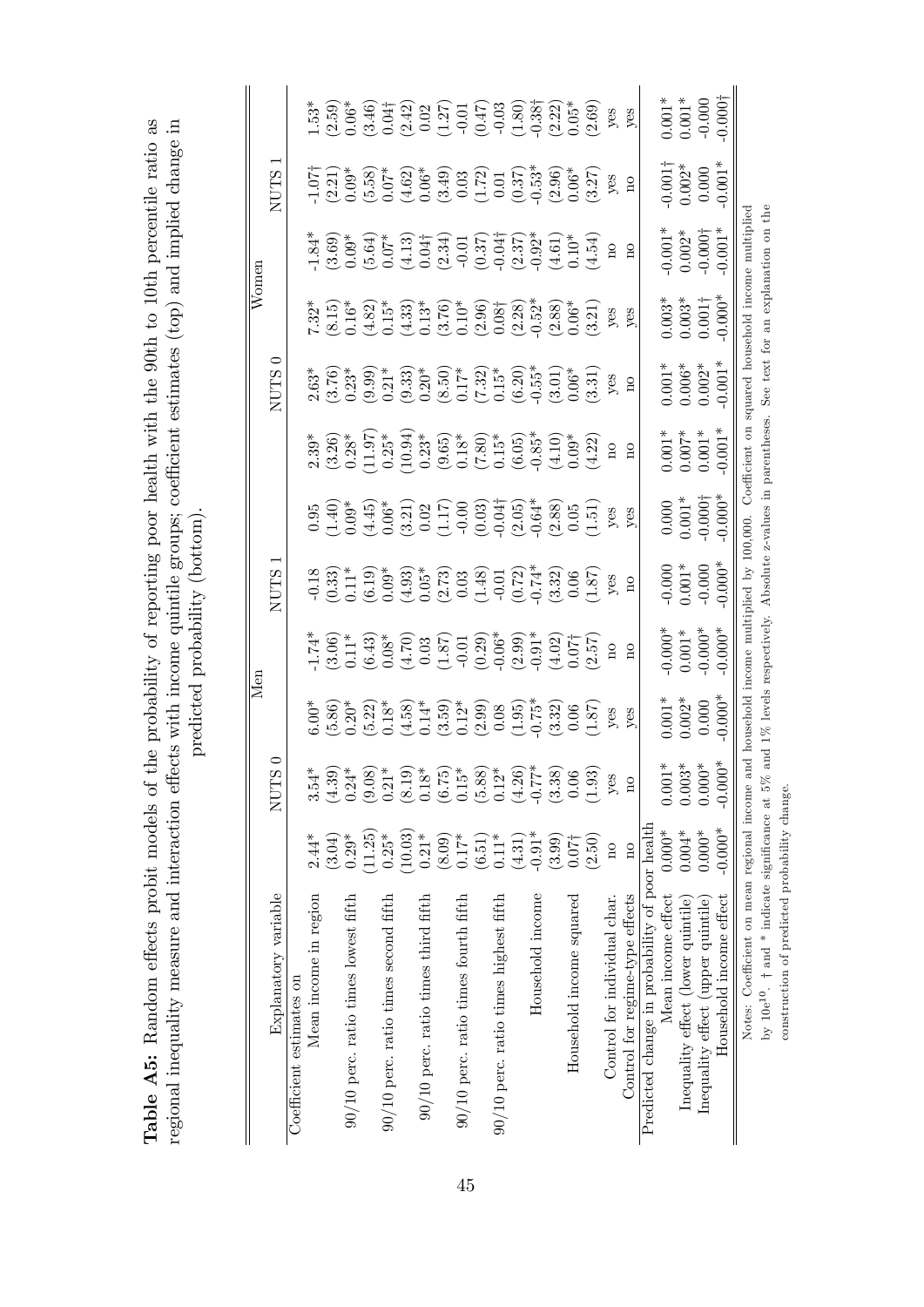|                                                                                                                                                                                                                                                                                    | Women | T CHILL<br>$\overline{C}$ |
|------------------------------------------------------------------------------------------------------------------------------------------------------------------------------------------------------------------------------------------------------------------------------------|-------|---------------------------|
| Table A6: Random effects probit models of the probability of reporting poor health with the Theil index as regional inequality<br>measure and interaction effects with income quintile groups; coefficient estimates (top) and implied change in predicted probability<br>bottom). |       | NTTTFC<br>$\overline{C}$  |
|                                                                                                                                                                                                                                                                                    |       |                           |

|                                                                                        |                         |                                                                                | Men                                                                                                                                                                                                              |                                                                                                                                                                                                                                                                                                                                                             |                                                                                                                                                                                                                                                                                                     |                                                                                                                                                                                                                                                      |                                                                                                                                                                                                                                                                                             |                                                                                                                                                                                                                                                                                                     | W <sub>onen</sub>                                                                                                                                                                                                                                              |                                                                                                                                                                                                                                                                                                               |                      |                                                                                                                                                                                                                                                                                          |
|----------------------------------------------------------------------------------------|-------------------------|--------------------------------------------------------------------------------|------------------------------------------------------------------------------------------------------------------------------------------------------------------------------------------------------------------|-------------------------------------------------------------------------------------------------------------------------------------------------------------------------------------------------------------------------------------------------------------------------------------------------------------------------------------------------------------|-----------------------------------------------------------------------------------------------------------------------------------------------------------------------------------------------------------------------------------------------------------------------------------------------------|------------------------------------------------------------------------------------------------------------------------------------------------------------------------------------------------------------------------------------------------------|---------------------------------------------------------------------------------------------------------------------------------------------------------------------------------------------------------------------------------------------------------------------------------------------|-----------------------------------------------------------------------------------------------------------------------------------------------------------------------------------------------------------------------------------------------------------------------------------------------------|----------------------------------------------------------------------------------------------------------------------------------------------------------------------------------------------------------------------------------------------------------------|---------------------------------------------------------------------------------------------------------------------------------------------------------------------------------------------------------------------------------------------------------------------------------------------------------------|----------------------|------------------------------------------------------------------------------------------------------------------------------------------------------------------------------------------------------------------------------------------------------------------------------------------|
| Explanatory variable                                                                   |                         | ¢<br>S<br>NUT                                                                  |                                                                                                                                                                                                                  |                                                                                                                                                                                                                                                                                                                                                             | <b>NUTS</b>                                                                                                                                                                                                                                                                                         |                                                                                                                                                                                                                                                      |                                                                                                                                                                                                                                                                                             | <b>NUTS</b>                                                                                                                                                                                                                                                                                         |                                                                                                                                                                                                                                                                |                                                                                                                                                                                                                                                                                                               | <b>NUTS</b>          |                                                                                                                                                                                                                                                                                          |
| Coefficient estimates on                                                               |                         |                                                                                |                                                                                                                                                                                                                  |                                                                                                                                                                                                                                                                                                                                                             |                                                                                                                                                                                                                                                                                                     |                                                                                                                                                                                                                                                      |                                                                                                                                                                                                                                                                                             |                                                                                                                                                                                                                                                                                                     |                                                                                                                                                                                                                                                                |                                                                                                                                                                                                                                                                                                               |                      |                                                                                                                                                                                                                                                                                          |
| Mean income in region                                                                  | $2.36*$                 | ⋇<br>4.91                                                                      | $8.95*$                                                                                                                                                                                                          |                                                                                                                                                                                                                                                                                                                                                             |                                                                                                                                                                                                                                                                                                     |                                                                                                                                                                                                                                                      |                                                                                                                                                                                                                                                                                             |                                                                                                                                                                                                                                                                                                     |                                                                                                                                                                                                                                                                |                                                                                                                                                                                                                                                                                                               |                      |                                                                                                                                                                                                                                                                                          |
|                                                                                        | (3.03)                  | $(6.24)$<br>7.18*                                                              |                                                                                                                                                                                                                  |                                                                                                                                                                                                                                                                                                                                                             |                                                                                                                                                                                                                                                                                                     |                                                                                                                                                                                                                                                      |                                                                                                                                                                                                                                                                                             |                                                                                                                                                                                                                                                                                                     |                                                                                                                                                                                                                                                                |                                                                                                                                                                                                                                                                                                               |                      |                                                                                                                                                                                                                                                                                          |
| Theil index times lowest fifth                                                         | $6.86*$                 |                                                                                |                                                                                                                                                                                                                  |                                                                                                                                                                                                                                                                                                                                                             |                                                                                                                                                                                                                                                                                                     |                                                                                                                                                                                                                                                      |                                                                                                                                                                                                                                                                                             |                                                                                                                                                                                                                                                                                                     |                                                                                                                                                                                                                                                                |                                                                                                                                                                                                                                                                                                               |                      |                                                                                                                                                                                                                                                                                          |
|                                                                                        | (12.02)                 | $(12.22)$<br>6.43*                                                             |                                                                                                                                                                                                                  |                                                                                                                                                                                                                                                                                                                                                             |                                                                                                                                                                                                                                                                                                     |                                                                                                                                                                                                                                                      |                                                                                                                                                                                                                                                                                             |                                                                                                                                                                                                                                                                                                     |                                                                                                                                                                                                                                                                |                                                                                                                                                                                                                                                                                                               |                      |                                                                                                                                                                                                                                                                                          |
| Theil index times second fifth                                                         | $5.90*$                 | 6.43                                                                           |                                                                                                                                                                                                                  |                                                                                                                                                                                                                                                                                                                                                             |                                                                                                                                                                                                                                                                                                     |                                                                                                                                                                                                                                                      |                                                                                                                                                                                                                                                                                             |                                                                                                                                                                                                                                                                                                     |                                                                                                                                                                                                                                                                |                                                                                                                                                                                                                                                                                                               |                      |                                                                                                                                                                                                                                                                                          |
|                                                                                        | 10.51)                  | $\overline{+}$ *<br>(11.1)                                                     |                                                                                                                                                                                                                  |                                                                                                                                                                                                                                                                                                                                                             |                                                                                                                                                                                                                                                                                                     |                                                                                                                                                                                                                                                      |                                                                                                                                                                                                                                                                                             |                                                                                                                                                                                                                                                                                                     |                                                                                                                                                                                                                                                                |                                                                                                                                                                                                                                                                                                               |                      |                                                                                                                                                                                                                                                                                          |
| Theil index times third fifth                                                          | $4.49*$                 | 5.35                                                                           |                                                                                                                                                                                                                  |                                                                                                                                                                                                                                                                                                                                                             |                                                                                                                                                                                                                                                                                                     |                                                                                                                                                                                                                                                      |                                                                                                                                                                                                                                                                                             |                                                                                                                                                                                                                                                                                                     |                                                                                                                                                                                                                                                                |                                                                                                                                                                                                                                                                                                               |                      |                                                                                                                                                                                                                                                                                          |
|                                                                                        | (8.00)                  | $(9.25)$<br>$4.69*$                                                            |                                                                                                                                                                                                                  |                                                                                                                                                                                                                                                                                                                                                             |                                                                                                                                                                                                                                                                                                     |                                                                                                                                                                                                                                                      |                                                                                                                                                                                                                                                                                             |                                                                                                                                                                                                                                                                                                     |                                                                                                                                                                                                                                                                |                                                                                                                                                                                                                                                                                                               |                      |                                                                                                                                                                                                                                                                                          |
| Theil index times fourth fifth                                                         | $3.33*$                 |                                                                                |                                                                                                                                                                                                                  |                                                                                                                                                                                                                                                                                                                                                             |                                                                                                                                                                                                                                                                                                     |                                                                                                                                                                                                                                                      |                                                                                                                                                                                                                                                                                             |                                                                                                                                                                                                                                                                                                     |                                                                                                                                                                                                                                                                |                                                                                                                                                                                                                                                                                                               |                      |                                                                                                                                                                                                                                                                                          |
|                                                                                        | (5.90)                  | $(8.05)$<br>3.57*                                                              |                                                                                                                                                                                                                  |                                                                                                                                                                                                                                                                                                                                                             |                                                                                                                                                                                                                                                                                                     |                                                                                                                                                                                                                                                      |                                                                                                                                                                                                                                                                                             |                                                                                                                                                                                                                                                                                                     |                                                                                                                                                                                                                                                                |                                                                                                                                                                                                                                                                                                               |                      |                                                                                                                                                                                                                                                                                          |
| Theil index times highest fifth                                                        | $1.80*$                 |                                                                                |                                                                                                                                                                                                                  |                                                                                                                                                                                                                                                                                                                                                             |                                                                                                                                                                                                                                                                                                     |                                                                                                                                                                                                                                                      |                                                                                                                                                                                                                                                                                             |                                                                                                                                                                                                                                                                                                     |                                                                                                                                                                                                                                                                |                                                                                                                                                                                                                                                                                                               |                      |                                                                                                                                                                                                                                                                                          |
|                                                                                        | (3.01)                  |                                                                                |                                                                                                                                                                                                                  |                                                                                                                                                                                                                                                                                                                                                             |                                                                                                                                                                                                                                                                                                     |                                                                                                                                                                                                                                                      |                                                                                                                                                                                                                                                                                             |                                                                                                                                                                                                                                                                                                     |                                                                                                                                                                                                                                                                |                                                                                                                                                                                                                                                                                                               |                      |                                                                                                                                                                                                                                                                                          |
| Household income                                                                       | $-1.03*$                |                                                                                |                                                                                                                                                                                                                  |                                                                                                                                                                                                                                                                                                                                                             |                                                                                                                                                                                                                                                                                                     |                                                                                                                                                                                                                                                      |                                                                                                                                                                                                                                                                                             |                                                                                                                                                                                                                                                                                                     |                                                                                                                                                                                                                                                                |                                                                                                                                                                                                                                                                                                               |                      |                                                                                                                                                                                                                                                                                          |
|                                                                                        | (4.61)                  |                                                                                |                                                                                                                                                                                                                  |                                                                                                                                                                                                                                                                                                                                                             |                                                                                                                                                                                                                                                                                                     |                                                                                                                                                                                                                                                      |                                                                                                                                                                                                                                                                                             |                                                                                                                                                                                                                                                                                                     |                                                                                                                                                                                                                                                                |                                                                                                                                                                                                                                                                                                               |                      |                                                                                                                                                                                                                                                                                          |
| Household income squared                                                               | $0.08*$                 |                                                                                |                                                                                                                                                                                                                  |                                                                                                                                                                                                                                                                                                                                                             |                                                                                                                                                                                                                                                                                                     |                                                                                                                                                                                                                                                      |                                                                                                                                                                                                                                                                                             |                                                                                                                                                                                                                                                                                                     |                                                                                                                                                                                                                                                                |                                                                                                                                                                                                                                                                                                               |                      |                                                                                                                                                                                                                                                                                          |
|                                                                                        | (2.94)                  | $(5.76)$<br>$(1.64)$<br>$(3.73)$<br>$(0.06)$<br>$(2.14)$                       | $(8.56)$<br>$8.76$<br>$8.02$<br>$8.02$<br>$8.02$<br>$8.02$<br>$8.02$<br>$8.02$<br>$8.02$<br>$8.02$<br>$8.02$<br>$8.02$<br>$8.02$<br>$8.02$<br>$8.02$<br>$8.02$<br>$8.02$<br>$8.02$<br>$8.02$<br>$8.02$<br>$8.02$ | $\begin{array}{l} \text{5.57} \\[-2.0ex] \text{7.27} \\[-2.0ex] \text{8.33} \\[-2.0ex] \text{9.33} \\[-2.0ex] \text{9.33} \\[-2.0ex] \text{1.33} \\[-2.0ex] \text{1.33} \\[-2.0ex] \text{1.33} \\[-2.0ex] \text{1.33} \\[-2.0ex] \text{1.33} \\[-2.0ex] \text{1.33} \\[-2.0ex] \text{1.33} \\[-2.0ex] \text{1.33} \\[-2.0ex] \text{1.33} \\[-2.0ex] \text{$ | $\begin{array}{l} 0.336 \\ 0.600 \\ 0.600 \\ 0.77 \\ 0.800 \\ 0.000 \\ 0.000 \\ 0.000 \\ 0.000 \\ 0.000 \\ 0.000 \\ 0.000 \\ 0.000 \\ 0.000 \\ 0.000 \\ 0.000 \\ 0.000 \\ 0.000 \\ 0.000 \\ 0.000 \\ 0.000 \\ 0.000 \\ 0.000 \\ 0.000 \\ 0.000 \\ 0.000 \\ 0.000 \\ 0.000 \\ 0.000 \\ 0.000 \\ 0.0$ | $1.39_{1}^{+}$ $2.1^{+}$ $3.1^{+}$ $3.1^{+}$ $3.1^{+}$ $3.1^{+}$ $3.1^{+}$ $3.1^{+}$ $3.1^{+}$ $3.1^{+}$ $3.1^{+}$ $3.1^{+}$ $3.1^{+}$ $3.1^{+}$ $3.1^{+}$ $3.1^{+}$ $3.1^{+}$ $3.1^{+}$ $3.1^{+}$ $3.1^{+}$ $3.1^{+}$ $3.1^{+}$ $3.1^{+}$ $3.1^{+}$ | 2.73*<br>3.837*<br>5.34*<br>5.34*<br>5.34*<br>5.34*<br>5.30*<br>5.00*<br>5.00*<br>7.10*<br>5.00*<br>7.10*<br>7.20*<br>7.327<br>9.10*<br>7.327<br>9.10*<br>7.327<br>9.10*<br>9.10*<br>9.10*<br>9.10*<br>9.10*<br>9.10*<br>9.10*<br>9.10*<br>9.10*<br>9.10*<br>9.10*<br>9.10*<br>9.10*<br>9.1 | $\begin{array}{l} 4.03^* \\ 4.03^* \\ 6.91 \\ 6.95^* \\ 6.48^* \\ 6.48^* \\ 6.48^* \\ 1.62^* \\ 6.94^* \\ 1.62^* \\ 1.61^* \\ 1.62^* \\ 1.63^* \\ 1.65^* \\ 6.33 \\ 6.66^* \\ 6.32 \\ 6.53^* \\ 6.52 \\ 6.52 \\ 6.53 \\ 6.54 \\ 6.54 \\ 6.55 \\ 6.56 \\ 6.57 \\ 6.58 \\ 6.59 \\ 6.52 \\ 6.54 \\ 6.$ | $\begin{array}{l} 10.63^*\\ 11.62^*\\ 8.39^*\\ 10.79^*\\ 11.39^*\\ 11.39^*\\ 12.50^*\\ 13.50^*\\ 14.50^*\\ 15.57^*\\ 16.57^*\\ 17.50^*\\ 18.50^*\\ 19.50^*\\ 10.50^*\\ 10.50^*\\ 11.50^*\\ 12.50^*\\ 13.50^*\\ 14.50^*\\ 15.50^*\\ 16.50^*\\ 17.50^*\\ 18.50^$ | $\begin{array}{l} 39\\ 7\\ 2\\ 2\\ 3\\ 4\\ 5\\ 6\\ 7\\ 8\\ 6\\ 1\\ 2\\ 1\\ 2\\ 6\\ 1\\ 2\\ 6\\ 1\\ 2\\ 6\\ 1\\ 2\\ 6\\ 1\\ 2\\ 6\\ 1\\ 2\\ 6\\ 1\\ 2\\ 3\\ 4\\ 1\\ 3\\ 4\\ 1\\ 3\\ 5\\ 4\\ 1\\ 2\\ 3\\ 1\\ 3\\ 4\\ 1\\ 3\\ 4\\ 1\\ 3\\ 1\\ 4\\ 1\\ 3\\ 1\\ 4\\ 1\\ 2\\ 3\\ 1\\ 3\\ 4\\ 1\\ 4\\ 1\\ 3\\ 1\\ 4$ |                      | $2.65^{*}$<br>$2.69^{*}$<br>$2.51^{*}$<br>$2.69^{*}$<br>$2.79^{*}$<br>$2.79^{*}$<br>$2.79^{*}$<br>$2.79^{*}$<br>$2.79^{*}$<br>$2.79^{*}$<br>$2.79^{*}$<br>$2.79^{*}$<br>$2.79^{*}$<br>$2.79^{*}$<br>$2.79^{*}$<br>$2.79^{*}$<br>$2.79^{*}$<br>$2.79^{*}$<br>$2.79^{*}$<br>$2.79^{*}$<br> |
| Control for individual char.                                                           | $\overline{\mathbf{n}}$ | yes                                                                            | $y$ es                                                                                                                                                                                                           |                                                                                                                                                                                                                                                                                                                                                             |                                                                                                                                                                                                                                                                                                     |                                                                                                                                                                                                                                                      |                                                                                                                                                                                                                                                                                             |                                                                                                                                                                                                                                                                                                     |                                                                                                                                                                                                                                                                |                                                                                                                                                                                                                                                                                                               |                      |                                                                                                                                                                                                                                                                                          |
| Control for regime-type effects                                                        | $\overline{\mathbf{n}}$ | $_{\rm n}$                                                                     | yes                                                                                                                                                                                                              | $\overline{\mathrm{n}}$                                                                                                                                                                                                                                                                                                                                     |                                                                                                                                                                                                                                                                                                     |                                                                                                                                                                                                                                                      |                                                                                                                                                                                                                                                                                             |                                                                                                                                                                                                                                                                                                     |                                                                                                                                                                                                                                                                | $\overline{\rm n}$                                                                                                                                                                                                                                                                                            |                      |                                                                                                                                                                                                                                                                                          |
| Predicted change in probability of poor health                                         |                         |                                                                                |                                                                                                                                                                                                                  |                                                                                                                                                                                                                                                                                                                                                             |                                                                                                                                                                                                                                                                                                     |                                                                                                                                                                                                                                                      |                                                                                                                                                                                                                                                                                             |                                                                                                                                                                                                                                                                                                     |                                                                                                                                                                                                                                                                |                                                                                                                                                                                                                                                                                                               |                      |                                                                                                                                                                                                                                                                                          |
| Mean income effect                                                                     | $0.000*$                |                                                                                |                                                                                                                                                                                                                  |                                                                                                                                                                                                                                                                                                                                                             |                                                                                                                                                                                                                                                                                                     |                                                                                                                                                                                                                                                      |                                                                                                                                                                                                                                                                                             |                                                                                                                                                                                                                                                                                                     |                                                                                                                                                                                                                                                                |                                                                                                                                                                                                                                                                                                               |                      |                                                                                                                                                                                                                                                                                          |
| Inequality effect (lower quintile)                                                     | $0.005*$                | $\begin{array}{c} 0.001^{*}\\ 0.004^{*}\\ 0.001^{*}\\ 0.000^{*}\\ \end{array}$ | $0.002*$<br>$0.005*$<br>$0.001*$                                                                                                                                                                                 | $-0.000*$<br>$0.002*$                                                                                                                                                                                                                                                                                                                                       | $0.000$<br>$0.002$ *<br>$-0.000$                                                                                                                                                                                                                                                                    | $0.000$ <sup>+</sup><br>0.001*<br>-0.000                                                                                                                                                                                                             | $0.001$ *<br>$0.008$ *<br>$0.001$ *                                                                                                                                                                                                                                                         | $\begin{array}{l} 0.002^{*} \\ 0.008^{*} \\ 0.002^{*} \\ 0.001^{*} \end{array}$                                                                                                                                                                                                                     | $0.004$ *<br>0.007*<br>0.002*                                                                                                                                                                                                                                  | $-0.001*$<br>$0.003*$<br>$0.0000+$<br>$0.001*$                                                                                                                                                                                                                                                                | $-0.000$<br>$0.003*$ | $0.001*$<br>$0.002*$                                                                                                                                                                                                                                                                     |
| Inequality effect (upper quintile)                                                     | $0.000*$                |                                                                                |                                                                                                                                                                                                                  |                                                                                                                                                                                                                                                                                                                                                             |                                                                                                                                                                                                                                                                                                     |                                                                                                                                                                                                                                                      |                                                                                                                                                                                                                                                                                             |                                                                                                                                                                                                                                                                                                     |                                                                                                                                                                                                                                                                |                                                                                                                                                                                                                                                                                                               |                      |                                                                                                                                                                                                                                                                                          |
| Household income effect                                                                | $-0.000*$               |                                                                                | $0.000*$                                                                                                                                                                                                         | $-0.000*$                                                                                                                                                                                                                                                                                                                                                   | $0.000*$                                                                                                                                                                                                                                                                                            | $0.000*$                                                                                                                                                                                                                                             | $0.001*$                                                                                                                                                                                                                                                                                    |                                                                                                                                                                                                                                                                                                     | $0.000*$                                                                                                                                                                                                                                                       |                                                                                                                                                                                                                                                                                                               | $0.001*$             | 0.0001                                                                                                                                                                                                                                                                                   |
| Notes: Coefficient on mean regional income and household income multiplied by 100,000. |                         |                                                                                |                                                                                                                                                                                                                  |                                                                                                                                                                                                                                                                                                                                                             |                                                                                                                                                                                                                                                                                                     |                                                                                                                                                                                                                                                      |                                                                                                                                                                                                                                                                                             |                                                                                                                                                                                                                                                                                                     |                                                                                                                                                                                                                                                                | Coefficient on squared household income multiplied                                                                                                                                                                                                                                                            |                      |                                                                                                                                                                                                                                                                                          |
| by $10e^{10}$ . $\dagger$ and * indicate significance at                               |                         |                                                                                |                                                                                                                                                                                                                  |                                                                                                                                                                                                                                                                                                                                                             | 5% and 1% levels respectively. Absolute z-values in parentheses.                                                                                                                                                                                                                                    |                                                                                                                                                                                                                                                      |                                                                                                                                                                                                                                                                                             |                                                                                                                                                                                                                                                                                                     |                                                                                                                                                                                                                                                                | See text for an explanation on the                                                                                                                                                                                                                                                                            |                      |                                                                                                                                                                                                                                                                                          |
| construction of predicted probability change                                           |                         |                                                                                |                                                                                                                                                                                                                  |                                                                                                                                                                                                                                                                                                                                                             |                                                                                                                                                                                                                                                                                                     |                                                                                                                                                                                                                                                      |                                                                                                                                                                                                                                                                                             |                                                                                                                                                                                                                                                                                                     |                                                                                                                                                                                                                                                                |                                                                                                                                                                                                                                                                                                               |                      |                                                                                                                                                                                                                                                                                          |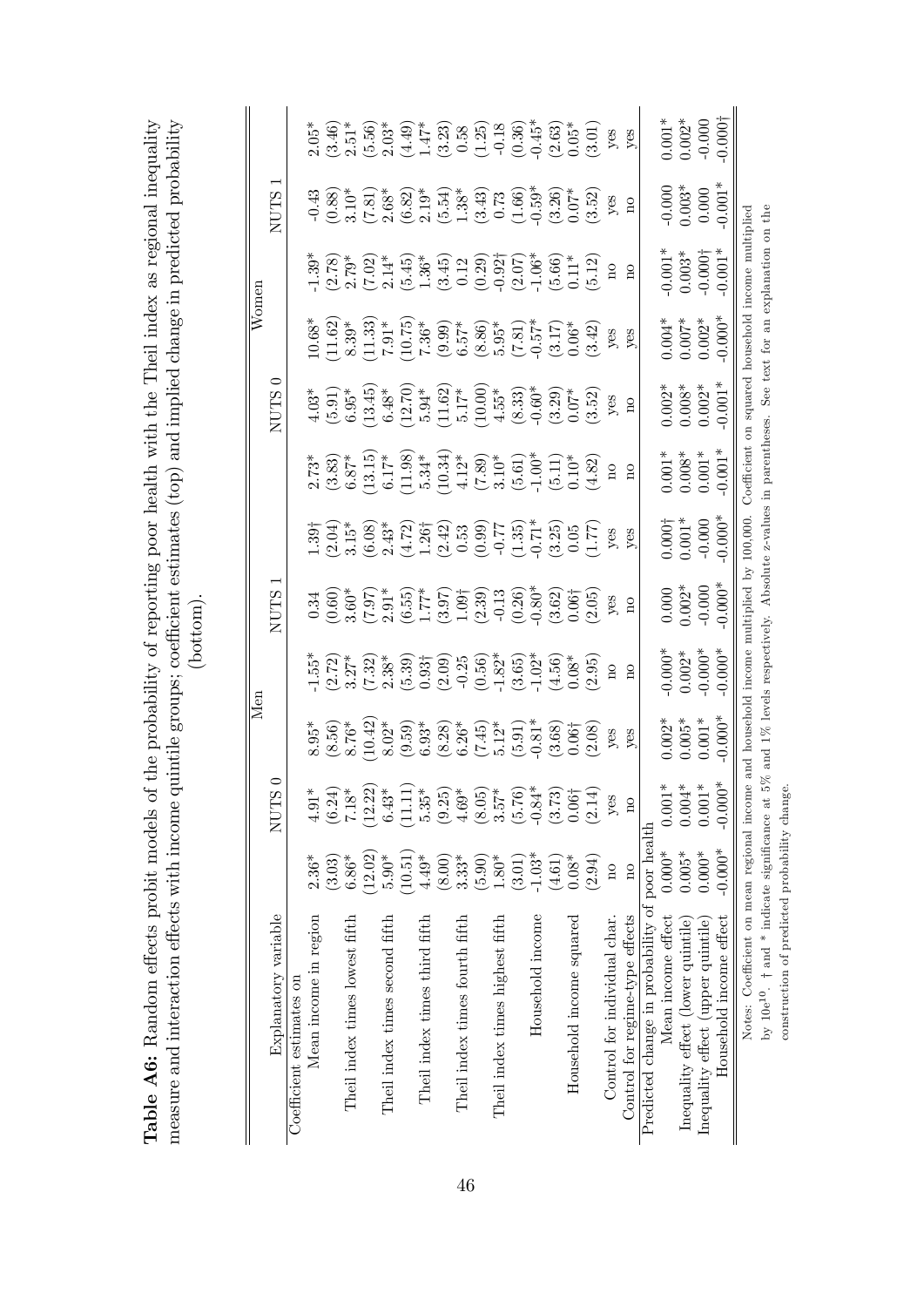|                                                                                        |                         |                                                                                                                                                                                                                                                                                           | Men                                                                                                                                             |                                                                                                                                                                                     |                                                     |                                                                                                                                                                                                                                                                                                   |                                                                                                                                                                                                       |                                                                                                                                                                                                                                                                                            | Women                                                                                                                                                                                                                                                                                                   |                                                                                                                                                                                                                                                                                                      |                                                                                                                                                                                                                                                                                                                             |                                                                              |
|----------------------------------------------------------------------------------------|-------------------------|-------------------------------------------------------------------------------------------------------------------------------------------------------------------------------------------------------------------------------------------------------------------------------------------|-------------------------------------------------------------------------------------------------------------------------------------------------|-------------------------------------------------------------------------------------------------------------------------------------------------------------------------------------|-----------------------------------------------------|---------------------------------------------------------------------------------------------------------------------------------------------------------------------------------------------------------------------------------------------------------------------------------------------------|-------------------------------------------------------------------------------------------------------------------------------------------------------------------------------------------------------|--------------------------------------------------------------------------------------------------------------------------------------------------------------------------------------------------------------------------------------------------------------------------------------------|---------------------------------------------------------------------------------------------------------------------------------------------------------------------------------------------------------------------------------------------------------------------------------------------------------|------------------------------------------------------------------------------------------------------------------------------------------------------------------------------------------------------------------------------------------------------------------------------------------------------|-----------------------------------------------------------------------------------------------------------------------------------------------------------------------------------------------------------------------------------------------------------------------------------------------------------------------------|------------------------------------------------------------------------------|
| Explanatory variable                                                                   |                         | $\circ$<br>$\Omega$<br>NUI                                                                                                                                                                                                                                                                |                                                                                                                                                 |                                                                                                                                                                                     | <b>NUTS</b>                                         |                                                                                                                                                                                                                                                                                                   |                                                                                                                                                                                                       | $\subset$<br><b>NUTS</b>                                                                                                                                                                                                                                                                   |                                                                                                                                                                                                                                                                                                         |                                                                                                                                                                                                                                                                                                      | <b>NUTS</b>                                                                                                                                                                                                                                                                                                                 |                                                                              |
| Coefficient estimates on                                                               |                         |                                                                                                                                                                                                                                                                                           |                                                                                                                                                 |                                                                                                                                                                                     |                                                     |                                                                                                                                                                                                                                                                                                   |                                                                                                                                                                                                       |                                                                                                                                                                                                                                                                                            |                                                                                                                                                                                                                                                                                                         |                                                                                                                                                                                                                                                                                                      |                                                                                                                                                                                                                                                                                                                             |                                                                              |
| Mean income in region                                                                  | $2.61*$                 | $5.35*$                                                                                                                                                                                                                                                                                   | $8.27*$                                                                                                                                         |                                                                                                                                                                                     |                                                     |                                                                                                                                                                                                                                                                                                   | $2.88*$                                                                                                                                                                                               | $4.33*$                                                                                                                                                                                                                                                                                    |                                                                                                                                                                                                                                                                                                         |                                                                                                                                                                                                                                                                                                      |                                                                                                                                                                                                                                                                                                                             | $2.25*$                                                                      |
|                                                                                        | (3.34)                  |                                                                                                                                                                                                                                                                                           | $(8.25)$<br>7.38*                                                                                                                               | $-1.42$<br>$(2.50)$<br>$2.83*$                                                                                                                                                      | $\begin{array}{c} 0.67 \\ 1.20 \\ 3.38 \end{array}$ | $\frac{1.67}{(2.48)}$<br>3.06*                                                                                                                                                                                                                                                                    |                                                                                                                                                                                                       | $(6.33)$<br>$6.24*$                                                                                                                                                                                                                                                                        |                                                                                                                                                                                                                                                                                                         | $\frac{1.34}{2.37}$                                                                                                                                                                                                                                                                                  |                                                                                                                                                                                                                                                                                                                             |                                                                              |
| MLD times lowest fifth                                                                 | $6.08*$                 |                                                                                                                                                                                                                                                                                           |                                                                                                                                                 |                                                                                                                                                                                     |                                                     |                                                                                                                                                                                                                                                                                                   |                                                                                                                                                                                                       |                                                                                                                                                                                                                                                                                            |                                                                                                                                                                                                                                                                                                         |                                                                                                                                                                                                                                                                                                      |                                                                                                                                                                                                                                                                                                                             |                                                                              |
|                                                                                        | (12.35)                 |                                                                                                                                                                                                                                                                                           | (10.55)                                                                                                                                         |                                                                                                                                                                                     |                                                     |                                                                                                                                                                                                                                                                                                   |                                                                                                                                                                                                       |                                                                                                                                                                                                                                                                                            |                                                                                                                                                                                                                                                                                                         |                                                                                                                                                                                                                                                                                                      |                                                                                                                                                                                                                                                                                                                             |                                                                              |
| MLD times second fifth                                                                 | $5.23*$                 |                                                                                                                                                                                                                                                                                           | $6.70*$                                                                                                                                         |                                                                                                                                                                                     |                                                     |                                                                                                                                                                                                                                                                                                   |                                                                                                                                                                                                       |                                                                                                                                                                                                                                                                                            |                                                                                                                                                                                                                                                                                                         |                                                                                                                                                                                                                                                                                                      |                                                                                                                                                                                                                                                                                                                             |                                                                              |
|                                                                                        | (10.80)                 |                                                                                                                                                                                                                                                                                           |                                                                                                                                                 |                                                                                                                                                                                     |                                                     |                                                                                                                                                                                                                                                                                                   |                                                                                                                                                                                                       |                                                                                                                                                                                                                                                                                            |                                                                                                                                                                                                                                                                                                         |                                                                                                                                                                                                                                                                                                      |                                                                                                                                                                                                                                                                                                                             |                                                                              |
| MLD times third fifth                                                                  | $3.95*$                 |                                                                                                                                                                                                                                                                                           |                                                                                                                                                 |                                                                                                                                                                                     |                                                     |                                                                                                                                                                                                                                                                                                   |                                                                                                                                                                                                       |                                                                                                                                                                                                                                                                                            |                                                                                                                                                                                                                                                                                                         |                                                                                                                                                                                                                                                                                                      |                                                                                                                                                                                                                                                                                                                             |                                                                              |
|                                                                                        | (8.15)                  |                                                                                                                                                                                                                                                                                           |                                                                                                                                                 |                                                                                                                                                                                     |                                                     |                                                                                                                                                                                                                                                                                                   |                                                                                                                                                                                                       |                                                                                                                                                                                                                                                                                            |                                                                                                                                                                                                                                                                                                         |                                                                                                                                                                                                                                                                                                      |                                                                                                                                                                                                                                                                                                                             |                                                                              |
| MLD times fourth fifth                                                                 | $2.91*$                 |                                                                                                                                                                                                                                                                                           |                                                                                                                                                 |                                                                                                                                                                                     |                                                     |                                                                                                                                                                                                                                                                                                   |                                                                                                                                                                                                       |                                                                                                                                                                                                                                                                                            |                                                                                                                                                                                                                                                                                                         |                                                                                                                                                                                                                                                                                                      |                                                                                                                                                                                                                                                                                                                             |                                                                              |
|                                                                                        | (5.94)                  |                                                                                                                                                                                                                                                                                           |                                                                                                                                                 | $(7.63)$ $(3.63)$ $(5.63)$ $(5.67)$ $(7.67)$ $(8.67)$ $(9.67)$ $(9.67)$ $(9.67)$ $(9.67)$ $(9.67)$ $(9.67)$ $(9.67)$ $(9.67)$ $(9.67)$ $(9.67)$ $(9.67)$ $(9.67)$ $(9.67)$ $(9.67)$ |                                                     | $\begin{array}{l} (7.34)\\ 2.43^*\\ 2.38^*\\ 2.38^*\\ (5.30)\\ (3.31)\\ (7.2)\\ (9.31)\\ (1.32)\\ (1.33)\\ (1.34)\\ (1.35)\\ (1.36)\\ (1.37)\\ (1.38)\\ (1.30)\\ (1.30)\\ (1.30)\\ (1.30)\\ (1.30)\\ (1.30)\\ (1.30)\\ (1.30)\\ (1.30)\\ (1.30)\\ (1.30)\\ (1.30)\\ (1.30)\\ (1.30)\\ (1.30)\\ ($ | $(4.05)$ (4.05)<br>$(12.15)$<br>$(12.15)$<br>$(12.15)$<br>$(12.15)$<br>$(10.45)$<br>$(10.45)$<br>$(10.35)$<br>$(10.48)$<br>$(10.62)$<br>$(10.15)$<br>$(10.15)$<br>$(10.15)$<br>$(10.15)$<br>$(10.15)$ | $\begin{array}{l} (13.95)\\ 5.81^*\\ 5.32^*\\ (13.17)\\ 5.32^*\\ (12.04)\\ (12.05)\\ (12.09)\\ (10.29)\\ (10.29)\\ (10.30)\\ (10.31)\\ (10.32)\\ (10.33)\\ (12.07)^*\\ (12.01)\\ (12.01)\\ (12.02)\\ (12.03)\\ (12.04)\\ (12.05)\\ (12.05)\\ (12.06)\\ (12.07)\\ (12.08)\\ (12.09)\\ (12.$ | $\begin{array}{l} 9.69^{*} \\ 9.097^{*} \\ 10.07^{*} \\ 6.18^{*} \\ 7.10^{*} \\ 9.00^{*} \\ 10.00^{*} \\ 10.00^{*} \\ 10.00^{*} \\ 10.00^{*} \\ 10.00^{*} \\ 10.00^{*} \\ 10.00^{*} \\ 10.00^{*} \\ 10.00^{*} \\ 10.00^{*} \\ 10.00^{*} \\ 10.00^{*} \\ 10.00^{*} \\ 10.00^{*} \\ 10.00^{*} \\ 10.00^{$ | $\begin{array}{l} (7.19)\\ (7.181)\\ (1.31)\\ (1.13)\\ (1.13)\\ (2.12)\\ (3.42)\\ (4.21)\\ (5.13)\\ (6.12)\\ (7.13)\\ (8.13)\\ (9.13)\\ (1.13)\\ (1.13)\\ (1.13)\\ (1.13)\\ (1.13)\\ (1.13)\\ (1.13)\\ (1.13)\\ (1.13)\\ (1.13)\\ (1.13)\\ (1.13)\\ (1.13)\\ (1.13)\\ (1.13)\\ (1.13)\\ (1.13)\\ (1$ |                                                                                                                                                                                                                                                                                                                             | $(3.82) \\ 2.41* \\ 2.60\\  3.9* \\ 3.44* \\ 4.61\\ 3.7\\ 3.8\\ 3.8\\ 3.21)$ |
| MLD times highest fifth                                                                | $1.53*$                 |                                                                                                                                                                                                                                                                                           |                                                                                                                                                 |                                                                                                                                                                                     |                                                     |                                                                                                                                                                                                                                                                                                   |                                                                                                                                                                                                       |                                                                                                                                                                                                                                                                                            |                                                                                                                                                                                                                                                                                                         |                                                                                                                                                                                                                                                                                                      |                                                                                                                                                                                                                                                                                                                             |                                                                              |
|                                                                                        | (2.93)                  |                                                                                                                                                                                                                                                                                           |                                                                                                                                                 |                                                                                                                                                                                     |                                                     |                                                                                                                                                                                                                                                                                                   |                                                                                                                                                                                                       |                                                                                                                                                                                                                                                                                            |                                                                                                                                                                                                                                                                                                         |                                                                                                                                                                                                                                                                                                      |                                                                                                                                                                                                                                                                                                                             |                                                                              |
| Household income                                                                       | $-1.12*$                |                                                                                                                                                                                                                                                                                           |                                                                                                                                                 |                                                                                                                                                                                     |                                                     |                                                                                                                                                                                                                                                                                                   |                                                                                                                                                                                                       |                                                                                                                                                                                                                                                                                            |                                                                                                                                                                                                                                                                                                         |                                                                                                                                                                                                                                                                                                      |                                                                                                                                                                                                                                                                                                                             |                                                                              |
|                                                                                        | (5.03)                  |                                                                                                                                                                                                                                                                                           |                                                                                                                                                 |                                                                                                                                                                                     |                                                     |                                                                                                                                                                                                                                                                                                   |                                                                                                                                                                                                       |                                                                                                                                                                                                                                                                                            |                                                                                                                                                                                                                                                                                                         |                                                                                                                                                                                                                                                                                                      |                                                                                                                                                                                                                                                                                                                             |                                                                              |
| Household income squared                                                               | $0.09*$                 |                                                                                                                                                                                                                                                                                           |                                                                                                                                                 |                                                                                                                                                                                     |                                                     |                                                                                                                                                                                                                                                                                                   |                                                                                                                                                                                                       |                                                                                                                                                                                                                                                                                            |                                                                                                                                                                                                                                                                                                         |                                                                                                                                                                                                                                                                                                      |                                                                                                                                                                                                                                                                                                                             |                                                                              |
|                                                                                        | (3.24)                  | $\begin{array}{l} (6.79)\\ 6.56^*\\ 0.2.9)\\ 1.76^*\\ (12.76)\\ (11.76)\\ (14.89^*\\ (9.80)\\ (9.81)\\ (13.30^*\\ (14.89^*\\ (15.30)\\ (16.00)\\ (16.00)\\ (16.00)\\ (16.00)\\ (16.00)\\ (16.00)\\ (16.00)\\ (16.00)\\ (16.00)\\ (16.00)\\ (16.00)\\ (16.00)\\ (16.00)\\ (16.00)\\ (16.0$ | $(9.66)$ $(9.32)$ $(5.10)$ $(7.30)$ $(7.30)$ $(7.30)$ $(7.30)$ $(7.30)$ $(7.30)$ $(7.30)$ $(7.30)$ $(7.30)$ $(7.30)$ $(7.30)$ $(7.30)$ $(7.30)$ |                                                                                                                                                                                     |                                                     | (2.09)                                                                                                                                                                                                                                                                                            |                                                                                                                                                                                                       |                                                                                                                                                                                                                                                                                            |                                                                                                                                                                                                                                                                                                         |                                                                                                                                                                                                                                                                                                      | $\begin{array}{l} 0.20 \\[-4pt] 0.41 \\[-4pt] 0.41 \\[-4pt] 0.83 \\[-4pt] 0.83 \\[-4pt] 0.83 \\[-4pt] 0.83 \\[-4pt] 0.83 \\[-4pt] 0.83 \\[-4pt] 0.83 \\[-4pt] 0.83 \\[-4pt] 0.83 \\[-4pt] 0.83 \\[-4pt] 0.83 \\[-4pt] 0.83 \\[-4pt] 0.83 \\[-4pt] 0.83 \\[-4pt] 0.83 \\[-4pt] 0.83 \\[-4pt] 0.83 \\[-4pt] 0.83 \\[-4pt] 0.$ |                                                                              |
| Control for individual char.                                                           | $\overline{\mathrm{n}}$ |                                                                                                                                                                                                                                                                                           |                                                                                                                                                 | $_{\rm n}$                                                                                                                                                                          | $y$ es                                              | yes                                                                                                                                                                                                                                                                                               | $\overline{\mathbf{n}}$                                                                                                                                                                               | yes                                                                                                                                                                                                                                                                                        |                                                                                                                                                                                                                                                                                                         | $_{\rm n}$                                                                                                                                                                                                                                                                                           | yeg                                                                                                                                                                                                                                                                                                                         | $y$ es                                                                       |
| Control for regime-type effects                                                        | $\overline{\mathbf{n}}$ |                                                                                                                                                                                                                                                                                           | $\frac{1}{2}$                                                                                                                                   | $\overline{\mathbf{n}}$                                                                                                                                                             | $\overline{\mathbf{n}}$                             | yes                                                                                                                                                                                                                                                                                               | $\overline{\mathbf{n}}$                                                                                                                                                                               | $\overline{\mathbf{n}}$                                                                                                                                                                                                                                                                    | $y$ es                                                                                                                                                                                                                                                                                                  | $\overline{\mathbf{n}}$                                                                                                                                                                                                                                                                              | $_{\rm n}$                                                                                                                                                                                                                                                                                                                  | yes                                                                          |
| Predicted change in probability of poor health                                         |                         |                                                                                                                                                                                                                                                                                           |                                                                                                                                                 |                                                                                                                                                                                     |                                                     |                                                                                                                                                                                                                                                                                                   |                                                                                                                                                                                                       |                                                                                                                                                                                                                                                                                            |                                                                                                                                                                                                                                                                                                         |                                                                                                                                                                                                                                                                                                      |                                                                                                                                                                                                                                                                                                                             |                                                                              |
| Mean income effect                                                                     | $0.001*$                | $0.001*$<br>$0.005*$<br>$0.001*$                                                                                                                                                                                                                                                          | $0.002*$                                                                                                                                        | $-0.000\dagger$                                                                                                                                                                     | $0.000\,$                                           | $0.000*$                                                                                                                                                                                                                                                                                          | $0.001*$<br>0.008*                                                                                                                                                                                    | $0.002*$                                                                                                                                                                                                                                                                                   | $0.004*0000*00000*$                                                                                                                                                                                                                                                                                     | $-0.001*$<br>0.003*                                                                                                                                                                                                                                                                                  | $-0.000$                                                                                                                                                                                                                                                                                                                    | $0.001*$                                                                     |
| Inequality effect (lower quintile)                                                     | $0.005*$                |                                                                                                                                                                                                                                                                                           | $0.005*$                                                                                                                                        | $0.002*$                                                                                                                                                                            | $0.002*$                                            | $0.002*$                                                                                                                                                                                                                                                                                          |                                                                                                                                                                                                       |                                                                                                                                                                                                                                                                                            |                                                                                                                                                                                                                                                                                                         |                                                                                                                                                                                                                                                                                                      | $0.003*$                                                                                                                                                                                                                                                                                                                    | $0.002*$                                                                     |
| Inequality effect (upper quintile)                                                     | 0.0001                  |                                                                                                                                                                                                                                                                                           | $0.001*$                                                                                                                                        | $-0.000*$                                                                                                                                                                           | 0.000                                               | $-0.000$                                                                                                                                                                                                                                                                                          | $0.001*$                                                                                                                                                                                              | $0.003*$                                                                                                                                                                                                                                                                                   | $0.002*$                                                                                                                                                                                                                                                                                                | $-0.000*$                                                                                                                                                                                                                                                                                            | $0.000\,$                                                                                                                                                                                                                                                                                                                   | $0.000\,$                                                                    |
| Household income effect                                                                | $-0.001*$               | $-0.000*$                                                                                                                                                                                                                                                                                 | $-0.000*$                                                                                                                                       | $-0.001*$                                                                                                                                                                           | $-0.000*$                                           | $-0.000*$                                                                                                                                                                                                                                                                                         | $-0.001*$                                                                                                                                                                                             | $-0.001*$                                                                                                                                                                                                                                                                                  | $0.001*$                                                                                                                                                                                                                                                                                                | $-0.001*$                                                                                                                                                                                                                                                                                            | $-0.001*$                                                                                                                                                                                                                                                                                                                   | $0.001*$                                                                     |
| Notes: Coefficient on mean regional income and household income multiplied by 100,000. |                         |                                                                                                                                                                                                                                                                                           |                                                                                                                                                 |                                                                                                                                                                                     |                                                     |                                                                                                                                                                                                                                                                                                   | Coefficient on squared household income multiplied                                                                                                                                                    |                                                                                                                                                                                                                                                                                            |                                                                                                                                                                                                                                                                                                         |                                                                                                                                                                                                                                                                                                      |                                                                                                                                                                                                                                                                                                                             |                                                                              |
| by $10e^{10}$ . $\dagger$ and $*$ indicate significance at                             |                         |                                                                                                                                                                                                                                                                                           |                                                                                                                                                 |                                                                                                                                                                                     |                                                     |                                                                                                                                                                                                                                                                                                   | $5\%$ and $1\%$ levels respectively. Absolute z-values in parentheses. See text for an explanation on the                                                                                             |                                                                                                                                                                                                                                                                                            |                                                                                                                                                                                                                                                                                                         |                                                                                                                                                                                                                                                                                                      |                                                                                                                                                                                                                                                                                                                             |                                                                              |
| construction of predicted probability change.                                          |                         |                                                                                                                                                                                                                                                                                           |                                                                                                                                                 |                                                                                                                                                                                     |                                                     |                                                                                                                                                                                                                                                                                                   |                                                                                                                                                                                                       |                                                                                                                                                                                                                                                                                            |                                                                                                                                                                                                                                                                                                         |                                                                                                                                                                                                                                                                                                      |                                                                                                                                                                                                                                                                                                                             |                                                                              |
|                                                                                        |                         |                                                                                                                                                                                                                                                                                           |                                                                                                                                                 |                                                                                                                                                                                     |                                                     |                                                                                                                                                                                                                                                                                                   |                                                                                                                                                                                                       |                                                                                                                                                                                                                                                                                            |                                                                                                                                                                                                                                                                                                         |                                                                                                                                                                                                                                                                                                      |                                                                                                                                                                                                                                                                                                                             |                                                                              |

regional inequality measure and interaction effects with income quintile groups; coefficient estimates (top) and implied change in Table A7: Random effects probit models of the probability of reporting poor health with the Mean Log-deviation index as Table A7: Random effects probit models of the probability of reporting poor health with the Mean Log-deviation index as regional inequality measure and interaction effects with income quintile groups; coefficient estimates (top) and implied change in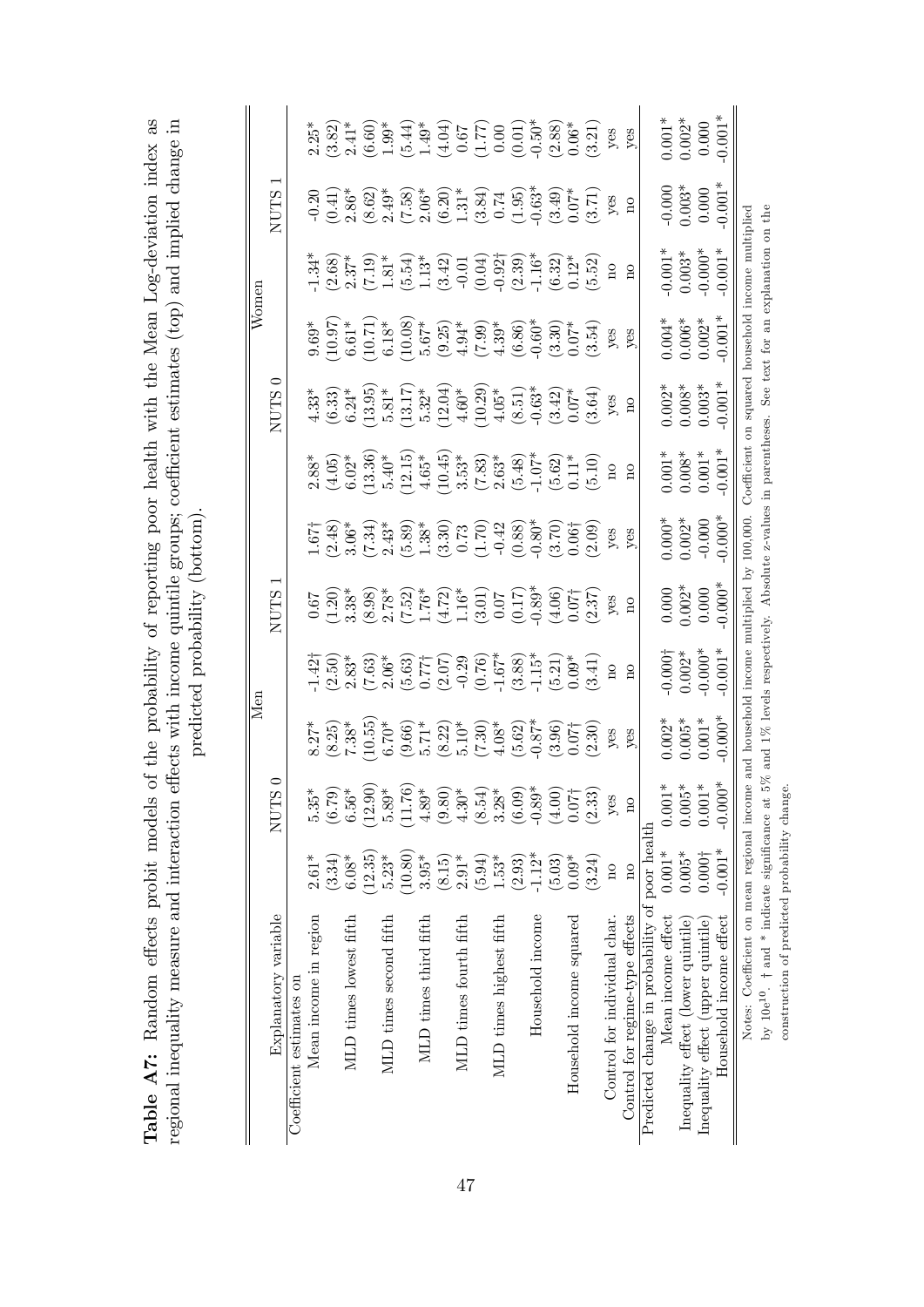|                                                                        |                         |                                                                                                                                                                                                                                                                                                                                |                                                                                           | Men                                                                                                                                                                             |                                                     |                                                                                                                                        |                                                                                                                                                                                                                                                                                          |                                                                                                                                                                                                                                                                                                                                | Women                                                                                                                                                                                                                                                             |                                                                                                                                                                                                                                                                          |                                                                                                                                                                                                                                                                                                                                  |                                                                                                                                                                                                                                                                                                               |
|------------------------------------------------------------------------|-------------------------|--------------------------------------------------------------------------------------------------------------------------------------------------------------------------------------------------------------------------------------------------------------------------------------------------------------------------------|-------------------------------------------------------------------------------------------|---------------------------------------------------------------------------------------------------------------------------------------------------------------------------------|-----------------------------------------------------|----------------------------------------------------------------------------------------------------------------------------------------|------------------------------------------------------------------------------------------------------------------------------------------------------------------------------------------------------------------------------------------------------------------------------------------|--------------------------------------------------------------------------------------------------------------------------------------------------------------------------------------------------------------------------------------------------------------------------------------------------------------------------------|-------------------------------------------------------------------------------------------------------------------------------------------------------------------------------------------------------------------------------------------------------------------|--------------------------------------------------------------------------------------------------------------------------------------------------------------------------------------------------------------------------------------------------------------------------|----------------------------------------------------------------------------------------------------------------------------------------------------------------------------------------------------------------------------------------------------------------------------------------------------------------------------------|---------------------------------------------------------------------------------------------------------------------------------------------------------------------------------------------------------------------------------------------------------------------------------------------------------------|
| Explanatory variable                                                   |                         | 0<br>SJ<br>NUT                                                                                                                                                                                                                                                                                                                 |                                                                                           |                                                                                                                                                                                 | <b>NUTS</b>                                         |                                                                                                                                        |                                                                                                                                                                                                                                                                                          | ⊂<br><b>NUTS</b>                                                                                                                                                                                                                                                                                                               |                                                                                                                                                                                                                                                                   |                                                                                                                                                                                                                                                                          | −<br><b>NUTS</b>                                                                                                                                                                                                                                                                                                                 |                                                                                                                                                                                                                                                                                                               |
| Coefficient estimates on                                               |                         |                                                                                                                                                                                                                                                                                                                                |                                                                                           |                                                                                                                                                                                 |                                                     |                                                                                                                                        |                                                                                                                                                                                                                                                                                          |                                                                                                                                                                                                                                                                                                                                |                                                                                                                                                                                                                                                                   |                                                                                                                                                                                                                                                                          |                                                                                                                                                                                                                                                                                                                                  |                                                                                                                                                                                                                                                                                                               |
| Mean income in region                                                  | 1.49 <sup>†</sup>       |                                                                                                                                                                                                                                                                                                                                | $8.75*$                                                                                   |                                                                                                                                                                                 |                                                     |                                                                                                                                        |                                                                                                                                                                                                                                                                                          | $3.06*$                                                                                                                                                                                                                                                                                                                        |                                                                                                                                                                                                                                                                   |                                                                                                                                                                                                                                                                          |                                                                                                                                                                                                                                                                                                                                  |                                                                                                                                                                                                                                                                                                               |
|                                                                        | (1.98)                  |                                                                                                                                                                                                                                                                                                                                | $(8.33)$<br>3.55*                                                                         | $\frac{33}{1}$<br>$\frac{33}{11}$<br>$\frac{3}{11}$                                                                                                                             | $\begin{array}{c} 0.01 \\ 0.03 \\ 1.29 \end{array}$ | $1.16$<br>$(1.73)$                                                                                                                     | $1.64\dagger$<br>$(2.39)\n2.55*$                                                                                                                                                                                                                                                         |                                                                                                                                                                                                                                                                                                                                |                                                                                                                                                                                                                                                                   |                                                                                                                                                                                                                                                                          |                                                                                                                                                                                                                                                                                                                                  |                                                                                                                                                                                                                                                                                                               |
| Coefficient of variation times lowest fifth                            | $2.49*$                 |                                                                                                                                                                                                                                                                                                                                |                                                                                           |                                                                                                                                                                                 |                                                     | $1.08*$                                                                                                                                |                                                                                                                                                                                                                                                                                          |                                                                                                                                                                                                                                                                                                                                |                                                                                                                                                                                                                                                                   |                                                                                                                                                                                                                                                                          | $\frac{-0.66}{(1.39)}$<br>1.20*                                                                                                                                                                                                                                                                                                  |                                                                                                                                                                                                                                                                                                               |
|                                                                        | (10.46)                 | $\begin{array}{l} 3.97^* \\ (5.25) \\ (10.91) \\ (10.10) \\ (10.10) \\ (10.10) \\ (2.10^* \\ (3.00) \\ (4.00) \\ (5.00) \\ (5.00) \\ (6.00) \\ (7.00) \\ (9.00) \\ (1.00) \\ (1.00) \\ (1.00) \\ (1.00) \\ (1.00) \\ (1.00) \\ (1.00) \\ (1.00) \\ (1.00) \\ (1.00) \\ (1.00) \\ (1.00) \\ (1.00) \\ (1.00) \\ (1.00) \\ (1.0$ | $\begin{array}{l} (9.66) \\ 3.35^* \\ (9.15) \\ 3.07^* \\ (8.36) \\ (8.36)^* \end{array}$ | $(6.08)\n0.88*\n0.50*\n0.50*\n0.20*\n0.30*\n0.31*\n0.31*\n0.32*\n0.33*\n0.34*\n0.35*\n0.36*\n0.37*\n0.39*\n0.30*\n0.30*\n0.31*\n0.32*\n0.33*\n0.34*\n0.35*\n0.36*\n0.37*\n0.38$ | $(6.87)$<br>1.10*<br>5.90)<br>5.039)<br>(4.29)      | $(4.84)$ $(3.88)$ $(3.96)$ $(3.57)$ $(3.56)$ $(3.50)$ $(3.50)$ $(3.50)$ $(3.50)$ $(3.50)$ $(3.50)$ $(3.50)$ $(3.50)$ $(3.50)$ $(3.50)$ | $\begin{array}{l} (1.66)\\2.34^{*}\\2.11^{*}\\2.11^{*}\\(2.107)\\2.11^{*}\\(3.11^{*})\\(4.19)\\-1.63^{*}\\(5.19)\\-1.65^{*}\\(6.10)\\-1.65^{*}\\(7)\\-1.65^{*}\\(8.30)\\-1.65^{*}\\(9.387)\\(1.31)\\(2.31)\\(3.327)\\(3.337)\\(3.337)\\(3.337)\\(3.337)\\(3.337)\\(3.337)\\(3.337)\\(3.$ | $\begin{array}{l} (4.67)\\2.65^{*}\\2.52^{*}\\2.52^{*}\\2.10^{*}\\2.11.64)\\2.17^{*}\\2.17^{*}\\2.17^{*}\\2.10^{*}\\2.10^{*}\\2.10^{*}\\2.10^{*}\\2.10^{*}\\2.10^{*}\\2.10^{*}\\2.10^{*}\\2.10^{*}\\2.10^{*}\\2.10^{*}\\2.10^{*}\\2.10^{*}\\2.10^{*}\\2.10^{*}\\2.10^{*}\\2.10^{*}\\2.10^{*}\\2.10^{*}\\2.10^{*}\\2.10^{*}\\2$ | $\begin{array}{l} 10.55^*\\ 11.41^*\\ 13.51^*\\ 3.38^*\\ 3.38^*\\ 3.24^*\\ 3.24^*\\ 3.24^*\\ 3.03^*\\ 3.03^*\\ 3.03^*\\ 3.03^*\\ 3.03^*\\ 3.03^*\\ 3.03^*\\ 3.03^*\\ 3.03^*\\ 3.03^*\\ 3.03^*\\ 3.03^*\\ 3.03^*\\ 3.03^*\\ 3.03^*\\ 3.03^*\\ 3.03^*\\ 3.03^*\\ 3$ | $-1.60*$<br>$-1.68*$<br>$-1.68*$<br>$-1.68*$<br>$-1.68*$<br>$-1.68*$<br>$-1.68*$<br>$-1.68*$<br>$-1.68*$<br>$-1.68*$<br>$-1.68*$<br>$-1.68*$<br>$-1.68*$<br>$-1.68*$<br>$-1.68*$<br>$-1.68*$<br>$-1.68*$<br>$-1.68*$<br>$-1.68*$<br>$-1.68*$<br>$-1.68*$<br>$-1.68*$<br> | $\begin{array}{l} (7.23)\\[-1.2mm] (-1.08\%\\[-1.2mm] (-5.52)\%\\[-1.2mm] (-5.57)\%\\[-1.2mm] (-5.57)\%\\[-1.2mm] (-5.57)\%\\[-1.2mm] (-5.57)\%\\[-1.2mm] (-5.57)\%\\[-1.2mm] (-5.57)\%\\[-1.2mm] (-5.57)\%\\[-1.2mm] (-5.57)\%\\[-1.2mm] (-5.57)\%\\[-1.2mm] (-5.57)\%\\[-1.2mm] (-5.57)\%\\[-1.2mm] (-5.57)\%\\[-1.2mm] (-5.5$ | $\begin{array}{l} 1.91^* \\ 1.27 \\ 2.37 \\ 3.47 \\ 4.57 \\ 5.67 \\ 5.63 \\ 6.37 \\ 6.37 \\ 6.37 \\ 6.37 \\ 6.37 \\ 6.37 \\ 6.37 \\ 6.37 \\ 6.37 \\ 6.37 \\ 6.37 \\ 6.37 \\ 6.37 \\ 6.37 \\ 6.37 \\ 6.37 \\ 6.37 \\ 6.37 \\ 6.37 \\ 6.37 \\ 6.37 \\ 6.37 \\ 6.37 \\ 6.37 \\ 6.37 \\ 6.37 \\ 6.37 \\ 6.37 \\ $ |
| Coefficient of variation times second fifth                            | $2.24*$                 |                                                                                                                                                                                                                                                                                                                                |                                                                                           |                                                                                                                                                                                 |                                                     |                                                                                                                                        |                                                                                                                                                                                                                                                                                          |                                                                                                                                                                                                                                                                                                                                |                                                                                                                                                                                                                                                                   |                                                                                                                                                                                                                                                                          |                                                                                                                                                                                                                                                                                                                                  |                                                                                                                                                                                                                                                                                                               |
|                                                                        | (9.45)                  |                                                                                                                                                                                                                                                                                                                                |                                                                                           |                                                                                                                                                                                 |                                                     |                                                                                                                                        |                                                                                                                                                                                                                                                                                          |                                                                                                                                                                                                                                                                                                                                |                                                                                                                                                                                                                                                                   |                                                                                                                                                                                                                                                                          |                                                                                                                                                                                                                                                                                                                                  |                                                                                                                                                                                                                                                                                                               |
| Coefficient of variation times third fifth                             | $1.86*$                 |                                                                                                                                                                                                                                                                                                                                |                                                                                           |                                                                                                                                                                                 |                                                     |                                                                                                                                        |                                                                                                                                                                                                                                                                                          |                                                                                                                                                                                                                                                                                                                                |                                                                                                                                                                                                                                                                   |                                                                                                                                                                                                                                                                          |                                                                                                                                                                                                                                                                                                                                  |                                                                                                                                                                                                                                                                                                               |
|                                                                        | (7.86)                  |                                                                                                                                                                                                                                                                                                                                |                                                                                           |                                                                                                                                                                                 |                                                     |                                                                                                                                        |                                                                                                                                                                                                                                                                                          |                                                                                                                                                                                                                                                                                                                                |                                                                                                                                                                                                                                                                   |                                                                                                                                                                                                                                                                          |                                                                                                                                                                                                                                                                                                                                  |                                                                                                                                                                                                                                                                                                               |
| Coefficient of variation times fourth fifth                            | $1.56*$                 |                                                                                                                                                                                                                                                                                                                                |                                                                                           |                                                                                                                                                                                 |                                                     |                                                                                                                                        |                                                                                                                                                                                                                                                                                          |                                                                                                                                                                                                                                                                                                                                |                                                                                                                                                                                                                                                                   |                                                                                                                                                                                                                                                                          |                                                                                                                                                                                                                                                                                                                                  |                                                                                                                                                                                                                                                                                                               |
|                                                                        | (6.58)                  |                                                                                                                                                                                                                                                                                                                                |                                                                                           |                                                                                                                                                                                 |                                                     |                                                                                                                                        |                                                                                                                                                                                                                                                                                          |                                                                                                                                                                                                                                                                                                                                |                                                                                                                                                                                                                                                                   |                                                                                                                                                                                                                                                                          |                                                                                                                                                                                                                                                                                                                                  |                                                                                                                                                                                                                                                                                                               |
| Coefficient of variation times highest fifth                           | $1.17*$                 |                                                                                                                                                                                                                                                                                                                                |                                                                                           |                                                                                                                                                                                 |                                                     |                                                                                                                                        |                                                                                                                                                                                                                                                                                          |                                                                                                                                                                                                                                                                                                                                |                                                                                                                                                                                                                                                                   |                                                                                                                                                                                                                                                                          |                                                                                                                                                                                                                                                                                                                                  |                                                                                                                                                                                                                                                                                                               |
|                                                                        | (4.82)                  |                                                                                                                                                                                                                                                                                                                                | $\begin{array}{l} (7.88) \\ 2.60^* \\ (7.00) \\ -0.68^* \\ (3.00) \\ 0.05 \end{array}$    |                                                                                                                                                                                 | $(3.33)$<br>0.30<br>(1.59)<br>0.59*                 |                                                                                                                                        |                                                                                                                                                                                                                                                                                          |                                                                                                                                                                                                                                                                                                                                |                                                                                                                                                                                                                                                                   |                                                                                                                                                                                                                                                                          |                                                                                                                                                                                                                                                                                                                                  |                                                                                                                                                                                                                                                                                                               |
| Household income                                                       | $-0.82*$                |                                                                                                                                                                                                                                                                                                                                |                                                                                           |                                                                                                                                                                                 |                                                     |                                                                                                                                        |                                                                                                                                                                                                                                                                                          |                                                                                                                                                                                                                                                                                                                                |                                                                                                                                                                                                                                                                   |                                                                                                                                                                                                                                                                          |                                                                                                                                                                                                                                                                                                                                  |                                                                                                                                                                                                                                                                                                               |
|                                                                        | (3.57)                  |                                                                                                                                                                                                                                                                                                                                |                                                                                           |                                                                                                                                                                                 | $(3.35)$<br>$(1.35)$                                |                                                                                                                                        |                                                                                                                                                                                                                                                                                          |                                                                                                                                                                                                                                                                                                                                |                                                                                                                                                                                                                                                                   |                                                                                                                                                                                                                                                                          |                                                                                                                                                                                                                                                                                                                                  |                                                                                                                                                                                                                                                                                                               |
| Household income squared                                               | $0.07\dagger$           |                                                                                                                                                                                                                                                                                                                                |                                                                                           |                                                                                                                                                                                 |                                                     |                                                                                                                                        |                                                                                                                                                                                                                                                                                          |                                                                                                                                                                                                                                                                                                                                |                                                                                                                                                                                                                                                                   |                                                                                                                                                                                                                                                                          |                                                                                                                                                                                                                                                                                                                                  |                                                                                                                                                                                                                                                                                                               |
|                                                                        | (2.22)                  |                                                                                                                                                                                                                                                                                                                                |                                                                                           |                                                                                                                                                                                 |                                                     |                                                                                                                                        |                                                                                                                                                                                                                                                                                          |                                                                                                                                                                                                                                                                                                                                |                                                                                                                                                                                                                                                                   |                                                                                                                                                                                                                                                                          |                                                                                                                                                                                                                                                                                                                                  |                                                                                                                                                                                                                                                                                                               |
| Control for individual char.                                           | $\overline{\mathbf{n}}$ | yes                                                                                                                                                                                                                                                                                                                            | yes                                                                                       | $\rm ^{10}$                                                                                                                                                                     | yes                                                 | yes                                                                                                                                    | $\rm ^{10}$                                                                                                                                                                                                                                                                              | yes                                                                                                                                                                                                                                                                                                                            | yes                                                                                                                                                                                                                                                               | $\rm ^{o}$                                                                                                                                                                                                                                                               | $y$ es                                                                                                                                                                                                                                                                                                                           | $y$ es                                                                                                                                                                                                                                                                                                        |
| Control for regime-type effects                                        | $\overline{\mathbf{n}}$ | $\rm ^{10}$                                                                                                                                                                                                                                                                                                                    | yes                                                                                       | $\overline{\mathbf{n}}$                                                                                                                                                         | $\mathbf{p}$                                        | yes                                                                                                                                    | $_{\rm n}$                                                                                                                                                                                                                                                                               | $\mathbf{n}$                                                                                                                                                                                                                                                                                                                   | yes                                                                                                                                                                                                                                                               | $\rm ^{10}$                                                                                                                                                                                                                                                              | $\mathbf{n}$                                                                                                                                                                                                                                                                                                                     | yes                                                                                                                                                                                                                                                                                                           |
| Predicted change in probability of poor health                         |                         |                                                                                                                                                                                                                                                                                                                                |                                                                                           |                                                                                                                                                                                 |                                                     |                                                                                                                                        |                                                                                                                                                                                                                                                                                          |                                                                                                                                                                                                                                                                                                                                |                                                                                                                                                                                                                                                                   |                                                                                                                                                                                                                                                                          |                                                                                                                                                                                                                                                                                                                                  |                                                                                                                                                                                                                                                                                                               |
| Mean income effect                                                     | 0.000                   |                                                                                                                                                                                                                                                                                                                                | $0.002*$                                                                                  | $0.000*$                                                                                                                                                                        | $0.000$<br>$0.002*$                                 | $0.000$<br>$0.001*$                                                                                                                    |                                                                                                                                                                                                                                                                                          | $0.002*$                                                                                                                                                                                                                                                                                                                       | $0.004*00.006*$                                                                                                                                                                                                                                                   |                                                                                                                                                                                                                                                                          |                                                                                                                                                                                                                                                                                                                                  | $0.001*$                                                                                                                                                                                                                                                                                                      |
| Inequality effect (lower quintile)                                     | $0.004*$                | $\begin{array}{c} 0.001^{*} \\ 0.004^{*} \\ 0.001^{*} \end{array}$                                                                                                                                                                                                                                                             | $0.004*$                                                                                  | $0.001*$                                                                                                                                                                        |                                                     |                                                                                                                                        | $\begin{array}{c} 0.001 \\ + \\ 0.007 \\ \end{array}$                                                                                                                                                                                                                                    |                                                                                                                                                                                                                                                                                                                                |                                                                                                                                                                                                                                                                   | $0.001*$<br>$0.003*$<br>0.000                                                                                                                                                                                                                                            | $-0.001$<br>$0.003*$<br>$0.001*$                                                                                                                                                                                                                                                                                                 | $0.002*$                                                                                                                                                                                                                                                                                                      |
| Inequality effect (upper quintile)                                     | $0.000*$                |                                                                                                                                                                                                                                                                                                                                | $0.001*$                                                                                  | $-0.000$                                                                                                                                                                        | $0.000$                                             | $0.000\,$                                                                                                                              |                                                                                                                                                                                                                                                                                          | $0.002*$                                                                                                                                                                                                                                                                                                                       | $0.002*$                                                                                                                                                                                                                                                          |                                                                                                                                                                                                                                                                          |                                                                                                                                                                                                                                                                                                                                  |                                                                                                                                                                                                                                                                                                               |
| Household income effect                                                | $-0.000*$               | $-0.000*$                                                                                                                                                                                                                                                                                                                      | $0.000*$                                                                                  | $-0.000*$                                                                                                                                                                       | $0.000*$                                            | $-0.000$                                                                                                                               | $-0.001*$                                                                                                                                                                                                                                                                                | $-0.001*$                                                                                                                                                                                                                                                                                                                      | $0.000*$                                                                                                                                                                                                                                                          | $0.001*$                                                                                                                                                                                                                                                                 | $-0.001$                                                                                                                                                                                                                                                                                                                         | 0.000                                                                                                                                                                                                                                                                                                         |
| Notes: Coefficient on mean regional income and ho                      |                         |                                                                                                                                                                                                                                                                                                                                |                                                                                           | pusehold income multiplied by 100,000.                                                                                                                                          |                                                     |                                                                                                                                        |                                                                                                                                                                                                                                                                                          |                                                                                                                                                                                                                                                                                                                                | Coefficient on squared household income multiplied                                                                                                                                                                                                                |                                                                                                                                                                                                                                                                          |                                                                                                                                                                                                                                                                                                                                  |                                                                                                                                                                                                                                                                                                               |
| by 10e <sup>10</sup> . $\dagger$ and * indicate significance at 5% and |                         |                                                                                                                                                                                                                                                                                                                                |                                                                                           |                                                                                                                                                                                 |                                                     |                                                                                                                                        |                                                                                                                                                                                                                                                                                          |                                                                                                                                                                                                                                                                                                                                | 1% levels respectively. Absolute z-values in parentheses. See text for an explanation on the                                                                                                                                                                      |                                                                                                                                                                                                                                                                          |                                                                                                                                                                                                                                                                                                                                  |                                                                                                                                                                                                                                                                                                               |
|                                                                        |                         |                                                                                                                                                                                                                                                                                                                                |                                                                                           |                                                                                                                                                                                 |                                                     |                                                                                                                                        |                                                                                                                                                                                                                                                                                          |                                                                                                                                                                                                                                                                                                                                |                                                                                                                                                                                                                                                                   |                                                                                                                                                                                                                                                                          |                                                                                                                                                                                                                                                                                                                                  |                                                                                                                                                                                                                                                                                                               |
| construction of predicted probability change.                          |                         |                                                                                                                                                                                                                                                                                                                                |                                                                                           |                                                                                                                                                                                 |                                                     |                                                                                                                                        |                                                                                                                                                                                                                                                                                          |                                                                                                                                                                                                                                                                                                                                |                                                                                                                                                                                                                                                                   |                                                                                                                                                                                                                                                                          |                                                                                                                                                                                                                                                                                                                                  |                                                                                                                                                                                                                                                                                                               |

inequality measure and interaction effects with income quintile groups; coefficient estimates (top) and implied change in predicted  $_{\text{model}}$ Table A8: Random effects probit models of the probability of reporting poor health with the Coefficient of variation as regional Table A8: Random effects probit models of the probability of reporting poor health with the Coefficient of variation as regional inequality measure and interaction effects with income quintile groups; coefficient estimates (top) and implied change in predicted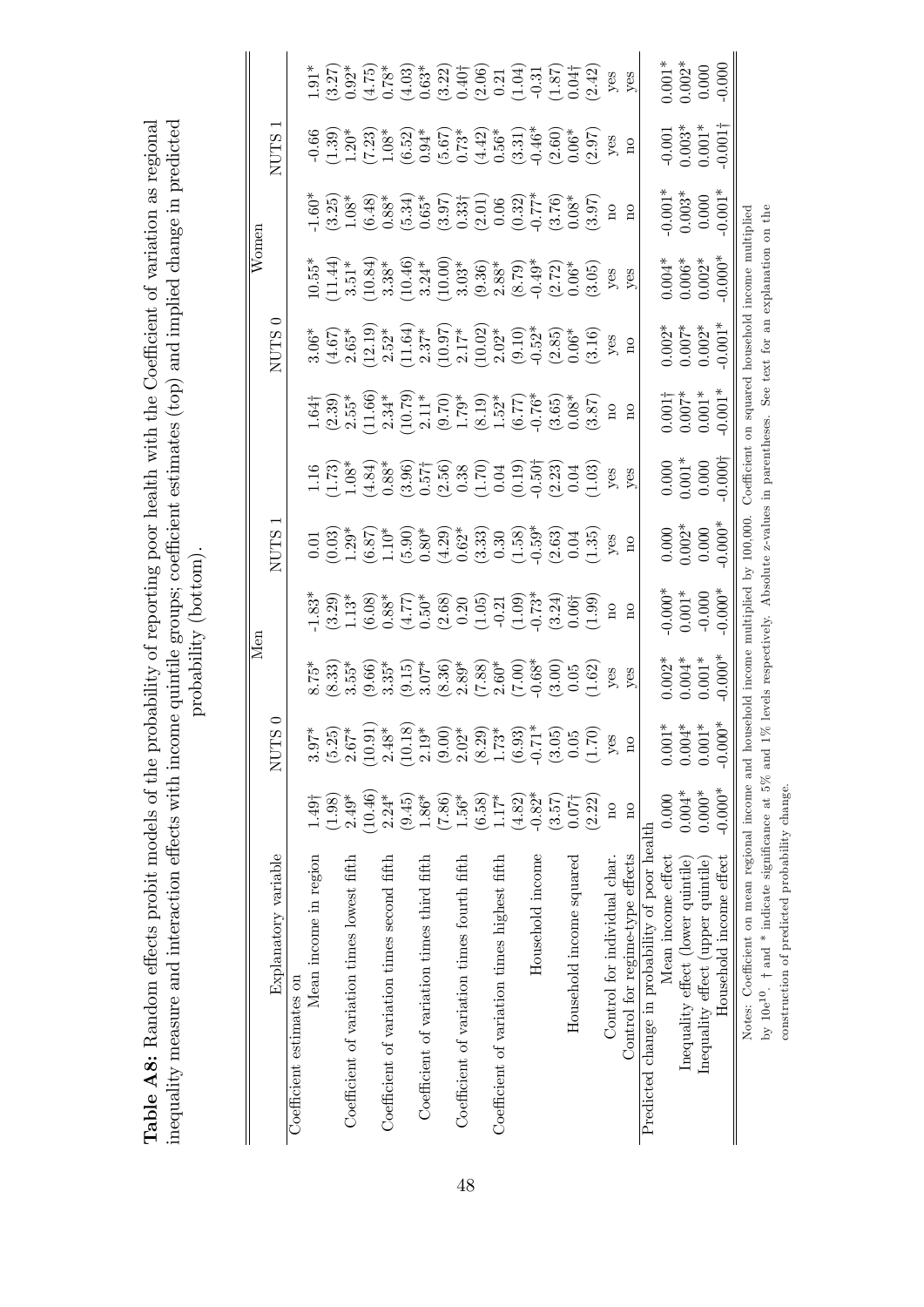| (1.18)<br>$1.08*$<br>(4.50)<br>$0.02*$<br>$(3.23)$<br>-0.04<br>(64.0)<br>$-0.00$<br>NUTS <sub>1</sub><br>$1.04*$<br>$(4.37)$<br>0.02*<br>(3.23)<br>$1.47^{\ast}$<br>(5.54)<br>(1.27)<br>(4.45)<br>(0.38)<br>$0.05*$<br>$-0.00$<br>$-0.04$<br>Predicted change in ill-health (conditional) rank<br>NUTS <sub>0</sub><br>$1.42*$<br>(5.42)<br>(4.44)<br>$0.05*$<br>Explanatory variable<br>Mean income in region<br>Ratio of 90th to 10th percentile<br>Household income<br>Household income squared<br>Coefficient estimates on | NUTS <sub>0</sub>                                                                                 |                                            |
|--------------------------------------------------------------------------------------------------------------------------------------------------------------------------------------------------------------------------------------------------------------------------------------------------------------------------------------------------------------------------------------------------------------------------------------------------------------------------------------------------------------------------------|---------------------------------------------------------------------------------------------------|--------------------------------------------|
|                                                                                                                                                                                                                                                                                                                                                                                                                                                                                                                                |                                                                                                   | NUTS <sub>1</sub>                          |
|                                                                                                                                                                                                                                                                                                                                                                                                                                                                                                                                |                                                                                                   |                                            |
|                                                                                                                                                                                                                                                                                                                                                                                                                                                                                                                                | $-0.04$<br>$-0.08$                                                                                | 0.18<br>0.14                               |
|                                                                                                                                                                                                                                                                                                                                                                                                                                                                                                                                | (0.31)                                                                                            | (0.78)<br>$(0.60)$<br>$0.02*$              |
|                                                                                                                                                                                                                                                                                                                                                                                                                                                                                                                                |                                                                                                   | $0.02*$                                    |
|                                                                                                                                                                                                                                                                                                                                                                                                                                                                                                                                | $\begin{array}{c} (0.14) \\ 0.02 \dagger \\ (2.17) \\ -0.05 \end{array}$<br>$\frac{0.02}{(2.16)}$ | (3.48)                                     |
|                                                                                                                                                                                                                                                                                                                                                                                                                                                                                                                                |                                                                                                   |                                            |
|                                                                                                                                                                                                                                                                                                                                                                                                                                                                                                                                | $(1.66)$<br>0.01*                                                                                 | $(3.49)$<br>$-0.06$<br>$(1.76)$<br>$0.01*$ |
|                                                                                                                                                                                                                                                                                                                                                                                                                                                                                                                                |                                                                                                   |                                            |
|                                                                                                                                                                                                                                                                                                                                                                                                                                                                                                                                | (3.07)                                                                                            | (3.12)                                     |
|                                                                                                                                                                                                                                                                                                                                                                                                                                                                                                                                |                                                                                                   |                                            |
| $0.023*$<br>$0.022*$<br>$0.025*$<br>Lean income effect $0.024*$                                                                                                                                                                                                                                                                                                                                                                                                                                                                | $-0.001$<br>$-0.001$                                                                              | 0.004                                      |
| $0.008*$<br>$0.008^{*}$<br>$0.026*$<br>$0.026*$<br>Inequality effect                                                                                                                                                                                                                                                                                                                                                                                                                                                           | $0.012\dagger$<br>$0.012\dagger$                                                                  | $0.008*$<br>$0.003$<br>$0.008*$            |
| $-0.002$<br>$-0.002$<br>Household income effect                                                                                                                                                                                                                                                                                                                                                                                                                                                                                | $-0.002$                                                                                          | $-0.002$                                   |

49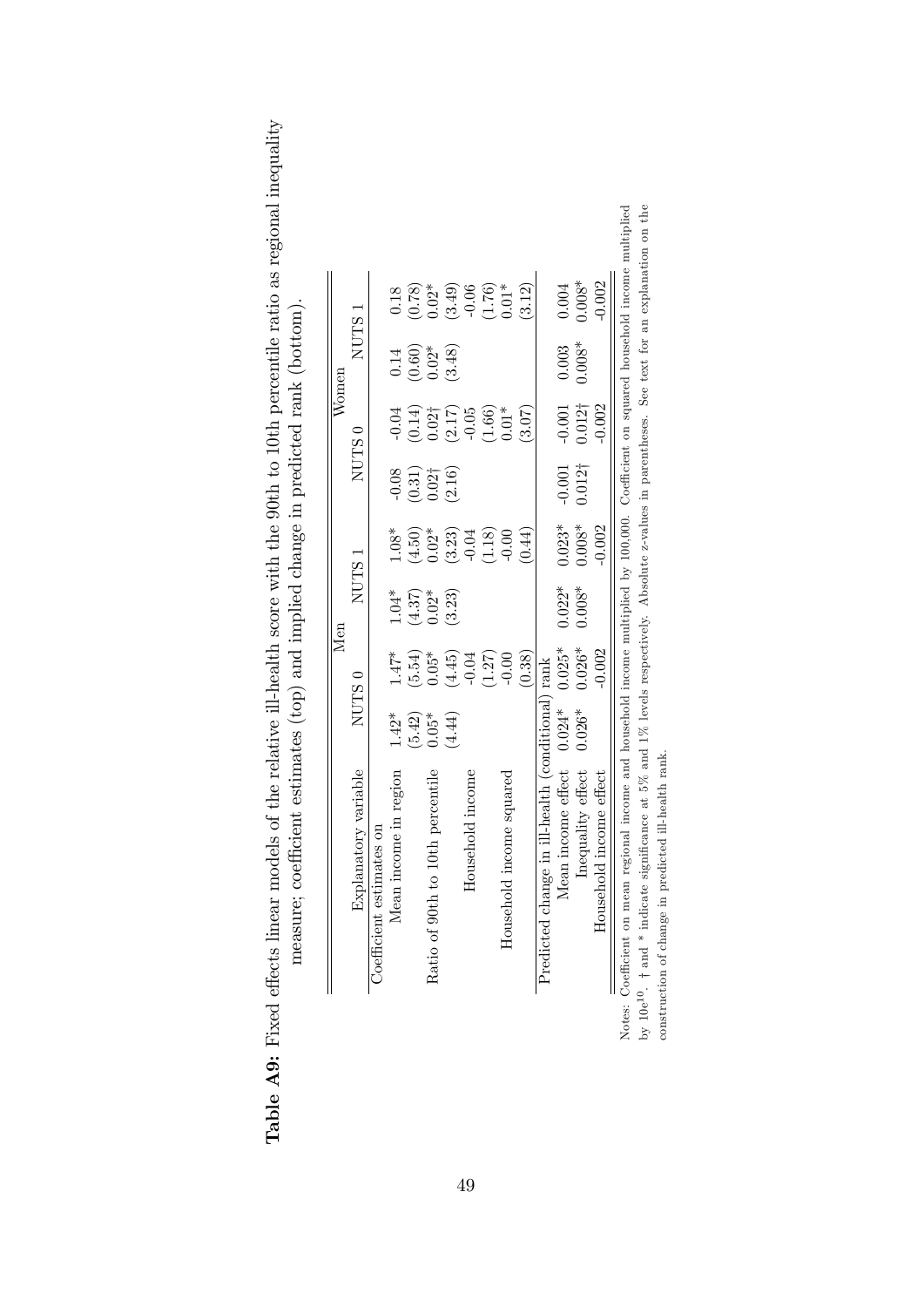| is of the relative ill-health score with the Theil index as regional inequality measure:<br>$\sim$<br>)<br> }<br>!<br>ていい<br>)<br>1<br>$\frac{1}{2}$<br>able | mates (top) and unplied change in predicted roots (bottom<br>where you are a second the product of the product of the production of the production of the product of the product of the product of the product of the product of the product of the product of the product of the product o |
|--------------------------------------------------------------------------------------------------------------------------------------------------------------|---------------------------------------------------------------------------------------------------------------------------------------------------------------------------------------------------------------------------------------------------------------------------------------------|

|                                                                                                                                                                 |          |                   | Men               |                   |          |                      | Women               |                     |  |
|-----------------------------------------------------------------------------------------------------------------------------------------------------------------|----------|-------------------|-------------------|-------------------|----------|----------------------|---------------------|---------------------|--|
| Explanatory variable                                                                                                                                            |          | NUTS <sub>0</sub> | NUTS <sub>1</sub> |                   |          | $NUTS$ 0             |                     | NUTS <sub>1</sub>   |  |
| Coefficient estimates on                                                                                                                                        |          |                   |                   |                   |          |                      |                     |                     |  |
| Mean income in region                                                                                                                                           | $1.99*$  | $2.03*$           | $1.15*$           | $1.19*$           | 0.43     | 0.48                 | 0.23                | 0.27                |  |
|                                                                                                                                                                 | (7.07)   | $(7.18)$<br>1.44* | $(4.76)$<br>0.58* | (4.88)            | (1.60)   | 1.75)                | $(0.99)$<br>$0.56*$ | (1.16)              |  |
| Theil index                                                                                                                                                     | $1.43*$  |                   |                   | $0.58*$           | $1.07*$  | $-5.0$               |                     | $0.56*$             |  |
|                                                                                                                                                                 | (7.16)   | $(7.17)$          | (4.17)            | $(4.17)$<br>-0.04 | (5.45)   | $(5.46)$<br>$-0.05$  | (4.14)              | $(4.15)$<br>-0.06   |  |
| Household income                                                                                                                                                |          | $-0.04$           |                   |                   |          |                      |                     |                     |  |
|                                                                                                                                                                 |          | (1.29)            |                   | (1.19)            |          | $(1.69)$<br>0.01*    |                     | $(1.77)$<br>0.01*   |  |
| Household income squared                                                                                                                                        |          | $-0.00$           |                   | $-0.00$           |          |                      |                     |                     |  |
|                                                                                                                                                                 |          | (0.38)            |                   | (64.0)            |          | (3.08)               |                     | (3.12)              |  |
| Predicted change in ill-health (conditional) rank                                                                                                               |          |                   |                   |                   |          |                      |                     |                     |  |
| Mean income effect $0.034*$                                                                                                                                     |          | $0.034*$          | $0.025*$          | $0.026*$          | 0.007    |                      |                     |                     |  |
| Inequality effect                                                                                                                                               | $0.038*$ | $0.038*$          | $0.012*$          | $0.012*$          | $0.028*$ | $0.008$<br>$0.028$ * | $0.005$<br>$0.011*$ | $0.006$<br>$0.011*$ |  |
| ld income effect<br>Househol                                                                                                                                    |          | $-0.002$          |                   | $-0.002$          |          | $-0.002$             |                     | $-0.002$            |  |
| Notes: Coefficient on mean regional income and household income multiplied by 100,000. Coefficient on squared household income multiplied                       |          |                   |                   |                   |          |                      |                     |                     |  |
| by $10e^{10}$ . $\uparrow$ and $*$ indicate significance at 5% and 1% levels respectively. Absolute z-values in parentheses. See text for an explanation on the |          |                   |                   |                   |          |                      |                     |                     |  |
| predicted ill-health rank.<br>construction of change in                                                                                                         |          |                   |                   |                   |          |                      |                     |                     |  |

50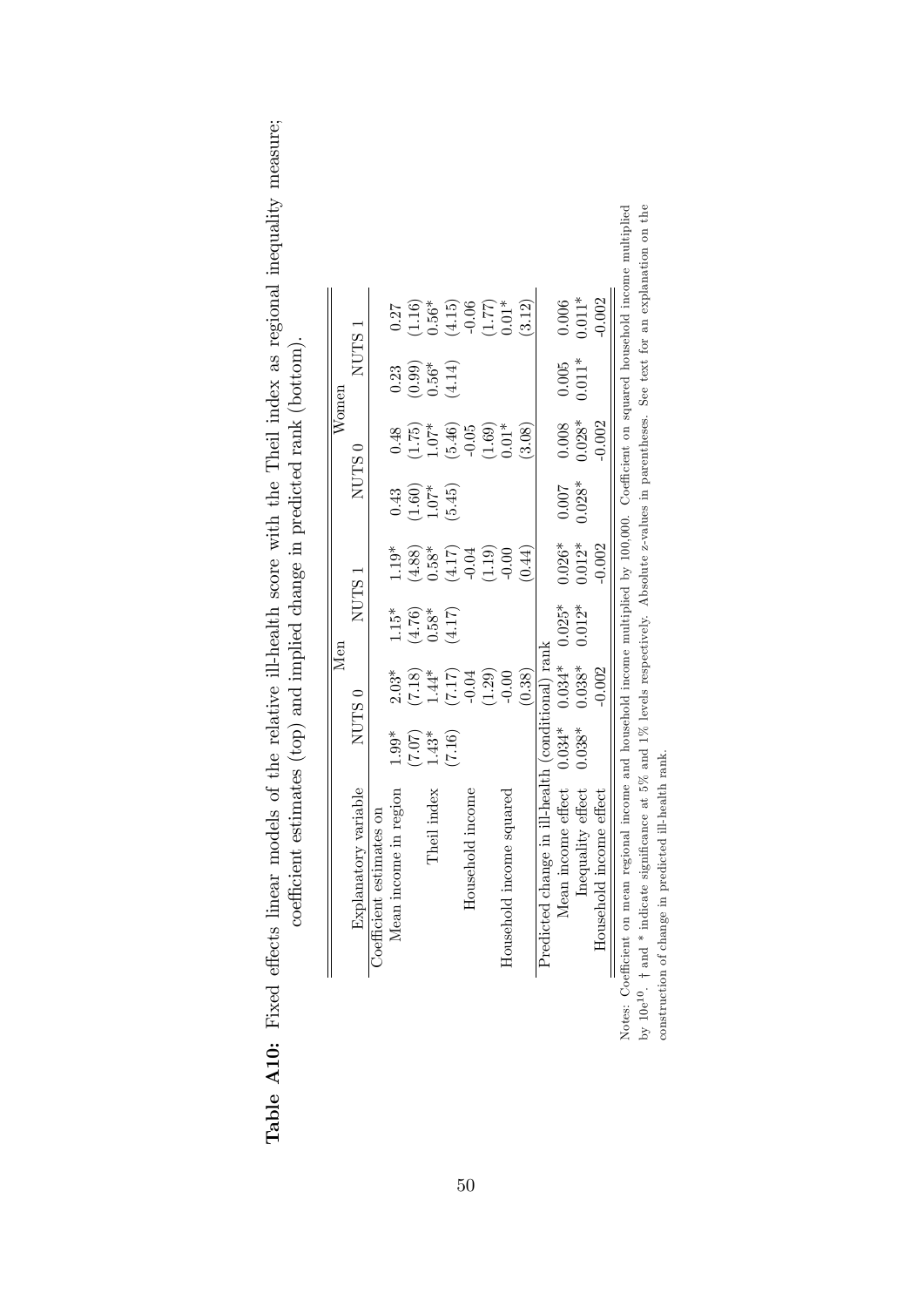| by $10e^{10}$ . † and * indicate significance at 5% and 1% levels respectively. Absolute z-values in parentheses. See text for an explanation on the<br>Notes: Coefficient on mean regional income and household income multiplied by 100,000. Coefficient on squared household income multiplied<br>$0.010*$<br>$-0.002$<br>(3.11)<br>0.006<br>$\begin{array}{c} (3.86) \\ -0.06 \\ (1.76) \\ 0.01* \end{array}$<br>(1.09)<br>$0.41*$<br>0.26<br>NUTS 1<br>0.005<br>$0.010*$<br>$(0.92)$<br>$0.41*$<br>(3.86)<br>0.22<br>0.006<br>$0.021*$<br>$-0.002$<br>(1.68)<br>(1.26)<br>$0.72*$<br>$0.01*$<br>(4.55)<br>$-0.05$<br>(3.07)<br>0.34<br>$NUTS$ $0$<br>$0.021*$<br>0.005<br>$(1.11)$<br>$0.72*$<br>(4.54)<br>0.30<br>$0.026*$<br>$0.011*$<br>$-0.002$<br>(4.91)<br>(1.18)<br>$1.19*$<br>$(4.22)$<br>-0.04<br>(64.0)<br>$0.46*$<br>$-0.00$<br>$NUTS$ 1<br>$0.025*$<br>$0.011*$<br>$1.15*$<br>(4.78)<br>(4.21)<br>$0.45*$<br>Predicted change in ill-health (conditional) rank<br>$0.033*$<br>$0.032*$<br>$-0.002$<br>$1.94*$<br>(0.38)<br>$(6.92)$<br>(1.29)<br>$1.09*$<br>$(6.76)$<br>$-0.04$<br>$-0.00$<br>NUTS <sub>0</sub><br>Mean income effect $0.032*$<br>$0.032*$<br>(6.81)<br>$1.90*$<br>$1.09*$<br>(6.75)<br>predicted ill-health rank.<br>nequality effect<br>Explanatory variable<br>Mean income in region<br>Deviation index<br>Household income<br>Household income squared<br>Household income effect<br>Coefficient estimates on<br>Mean Log <sub>1</sub><br>construction of change in |  | Men |  | Women |  |
|----------------------------------------------------------------------------------------------------------------------------------------------------------------------------------------------------------------------------------------------------------------------------------------------------------------------------------------------------------------------------------------------------------------------------------------------------------------------------------------------------------------------------------------------------------------------------------------------------------------------------------------------------------------------------------------------------------------------------------------------------------------------------------------------------------------------------------------------------------------------------------------------------------------------------------------------------------------------------------------------------------------------------------------------------------------------------------------------------------------------------------------------------------------------------------------------------------------------------------------------------------------------------------------------------------------------------------------------------------------------------------------------------------------------------------------------------------------------------------------------------------|--|-----|--|-------|--|
|                                                                                                                                                                                                                                                                                                                                                                                                                                                                                                                                                                                                                                                                                                                                                                                                                                                                                                                                                                                                                                                                                                                                                                                                                                                                                                                                                                                                                                                                                                          |  |     |  |       |  |
|                                                                                                                                                                                                                                                                                                                                                                                                                                                                                                                                                                                                                                                                                                                                                                                                                                                                                                                                                                                                                                                                                                                                                                                                                                                                                                                                                                                                                                                                                                          |  |     |  |       |  |
|                                                                                                                                                                                                                                                                                                                                                                                                                                                                                                                                                                                                                                                                                                                                                                                                                                                                                                                                                                                                                                                                                                                                                                                                                                                                                                                                                                                                                                                                                                          |  |     |  |       |  |
|                                                                                                                                                                                                                                                                                                                                                                                                                                                                                                                                                                                                                                                                                                                                                                                                                                                                                                                                                                                                                                                                                                                                                                                                                                                                                                                                                                                                                                                                                                          |  |     |  |       |  |
|                                                                                                                                                                                                                                                                                                                                                                                                                                                                                                                                                                                                                                                                                                                                                                                                                                                                                                                                                                                                                                                                                                                                                                                                                                                                                                                                                                                                                                                                                                          |  |     |  |       |  |
|                                                                                                                                                                                                                                                                                                                                                                                                                                                                                                                                                                                                                                                                                                                                                                                                                                                                                                                                                                                                                                                                                                                                                                                                                                                                                                                                                                                                                                                                                                          |  |     |  |       |  |
|                                                                                                                                                                                                                                                                                                                                                                                                                                                                                                                                                                                                                                                                                                                                                                                                                                                                                                                                                                                                                                                                                                                                                                                                                                                                                                                                                                                                                                                                                                          |  |     |  |       |  |
|                                                                                                                                                                                                                                                                                                                                                                                                                                                                                                                                                                                                                                                                                                                                                                                                                                                                                                                                                                                                                                                                                                                                                                                                                                                                                                                                                                                                                                                                                                          |  |     |  |       |  |
|                                                                                                                                                                                                                                                                                                                                                                                                                                                                                                                                                                                                                                                                                                                                                                                                                                                                                                                                                                                                                                                                                                                                                                                                                                                                                                                                                                                                                                                                                                          |  |     |  |       |  |
|                                                                                                                                                                                                                                                                                                                                                                                                                                                                                                                                                                                                                                                                                                                                                                                                                                                                                                                                                                                                                                                                                                                                                                                                                                                                                                                                                                                                                                                                                                          |  |     |  |       |  |
|                                                                                                                                                                                                                                                                                                                                                                                                                                                                                                                                                                                                                                                                                                                                                                                                                                                                                                                                                                                                                                                                                                                                                                                                                                                                                                                                                                                                                                                                                                          |  |     |  |       |  |
|                                                                                                                                                                                                                                                                                                                                                                                                                                                                                                                                                                                                                                                                                                                                                                                                                                                                                                                                                                                                                                                                                                                                                                                                                                                                                                                                                                                                                                                                                                          |  |     |  |       |  |
|                                                                                                                                                                                                                                                                                                                                                                                                                                                                                                                                                                                                                                                                                                                                                                                                                                                                                                                                                                                                                                                                                                                                                                                                                                                                                                                                                                                                                                                                                                          |  |     |  |       |  |
|                                                                                                                                                                                                                                                                                                                                                                                                                                                                                                                                                                                                                                                                                                                                                                                                                                                                                                                                                                                                                                                                                                                                                                                                                                                                                                                                                                                                                                                                                                          |  |     |  |       |  |
|                                                                                                                                                                                                                                                                                                                                                                                                                                                                                                                                                                                                                                                                                                                                                                                                                                                                                                                                                                                                                                                                                                                                                                                                                                                                                                                                                                                                                                                                                                          |  |     |  |       |  |
|                                                                                                                                                                                                                                                                                                                                                                                                                                                                                                                                                                                                                                                                                                                                                                                                                                                                                                                                                                                                                                                                                                                                                                                                                                                                                                                                                                                                                                                                                                          |  |     |  |       |  |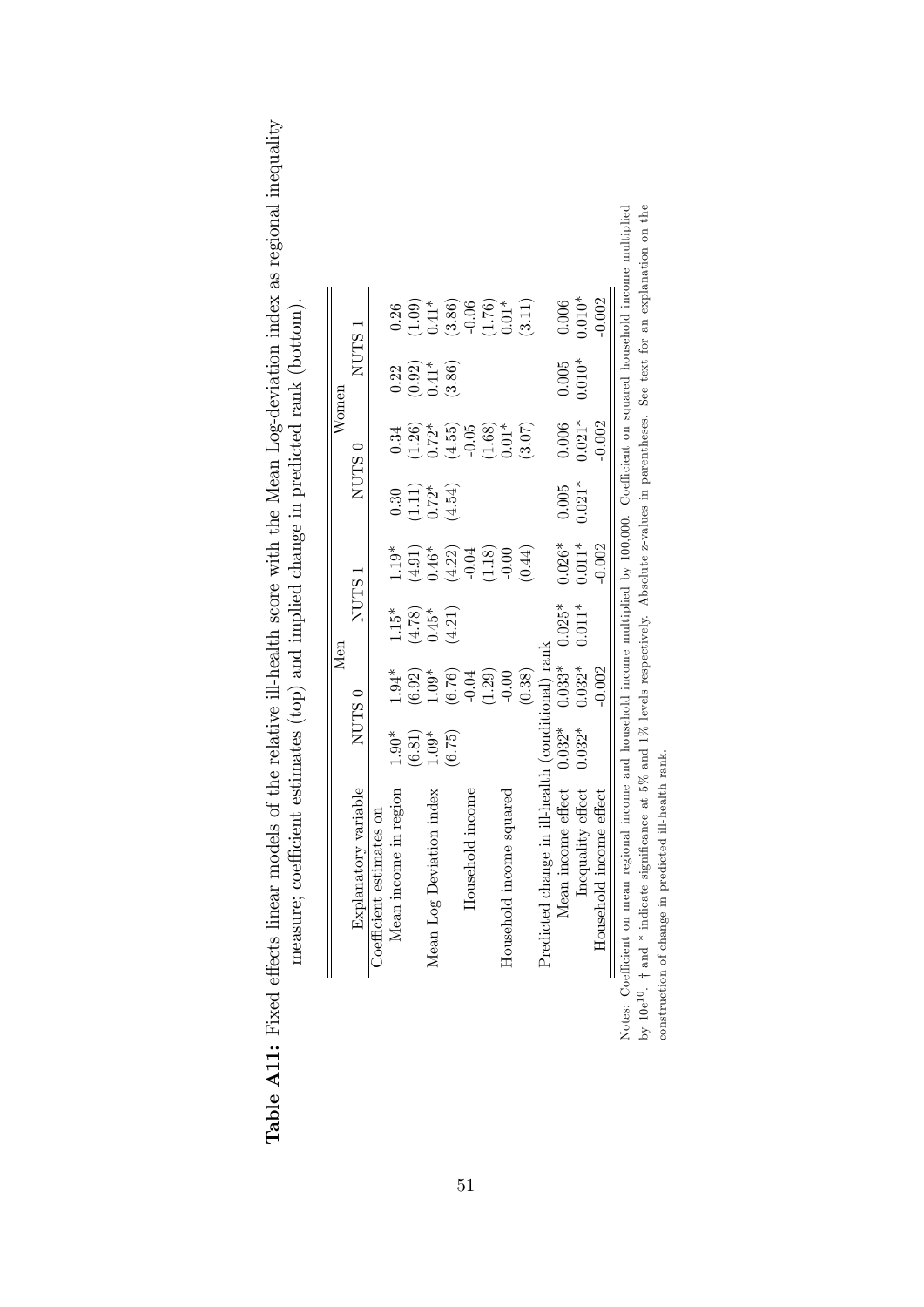| of the relative ill-health score with the Coefficient of variation as regional inequality | estimates (top) and implied change in predicted raph (bottom,<br>$1$ animity<br>have a strong of the strong control of the strong control of the strong control of the strong control of the strong control of the strong control of the strong control of the strong control of the strong control of the str |
|-------------------------------------------------------------------------------------------|----------------------------------------------------------------------------------------------------------------------------------------------------------------------------------------------------------------------------------------------------------------------------------------------------------------|
| $\sim$<br>.<br>4<br>てくりし<br>;<br>;                                                        | $\frac{1}{\zeta}$<br>i<br>i                                                                                                                                                                                                                                                                                    |

|                                                                                                                                                                 |                   |          | Men               |          |          |                   | Women             |                   |  |
|-----------------------------------------------------------------------------------------------------------------------------------------------------------------|-------------------|----------|-------------------|----------|----------|-------------------|-------------------|-------------------|--|
| Explanatory variable                                                                                                                                            | NUTS <sub>0</sub> |          | NUTS <sub>1</sub> |          |          | NUTS <sub>0</sub> | NUTS <sub>1</sub> |                   |  |
| Coefficient estimates on                                                                                                                                        |                   |          |                   |          |          |                   |                   |                   |  |
| Mean income in region                                                                                                                                           | $1.92*$           | $1.96*$  | $1.10*$           | $1.14*$  | 0.41     | 0.46              | 0.21              | 0.25              |  |
|                                                                                                                                                                 | (6.88)            | (00.7)   | $(4.59)$<br>0.23* | (4.72)   | (1.53)   | (1.68)            | (0.90)            | (1.08)            |  |
| Coefficient of variation                                                                                                                                        | $0.62*$           | $0.62*$  |                   | $0.23*$  | $0.48*$  | $0.48*$           | $0.25*$           | $0.25*$           |  |
|                                                                                                                                                                 | (6.94)            | (6.96)   | (3.80)            | (3.81)   | (5.55)   | (5.56)            | (4.22)            | $(4.22)$<br>-0.06 |  |
| Household income                                                                                                                                                |                   | $-0.04$  |                   | $-0.04$  |          | $-0.05$           |                   |                   |  |
|                                                                                                                                                                 |                   | (1.29)   |                   | (1.19)   |          | (1.69)            |                   | $(1.77)$<br>0.01* |  |
| Household income squared                                                                                                                                        |                   | $-0.00$  |                   | $-0.00$  |          | $0.01*$           |                   |                   |  |
|                                                                                                                                                                 |                   | (0.38)   |                   | (14)     |          | (3.07)            |                   | (3.11)            |  |
| Predicted change in ill-health (conditional) rank                                                                                                               |                   |          |                   |          |          |                   |                   |                   |  |
| Mean income effect $0.033*$                                                                                                                                     |                   | $0.033*$ | $0.024*$          | $0.025*$ | 0.007    | 0.008             | 0.005             | 0.005             |  |
| Inequality effect                                                                                                                                               | $0.036*$          | $0.036*$ | $0.010*$          | $0.010*$ | $0.028*$ | $0.028*$          | $0.011*$          | $0.011*$          |  |
| ld income effect<br>Househol                                                                                                                                    |                   | $-0.002$ |                   | $-0.002$ |          | $-0.002$          |                   | $-0.002$          |  |
| Notes: Coefficient on mean regional income and household income multiplied by 100,000. Coefficient on squared household income multiplied                       |                   |          |                   |          |          |                   |                   |                   |  |
| by $10e^{10}$ . $\uparrow$ and $*$ indicate significance at 5% and 1% levels respectively. Absolute z-values in parentheses. See text for an explanation on the |                   |          |                   |          |          |                   |                   |                   |  |
| predicted ill-health rank.<br>construction of change in                                                                                                         |                   |          |                   |          |          |                   |                   |                   |  |

52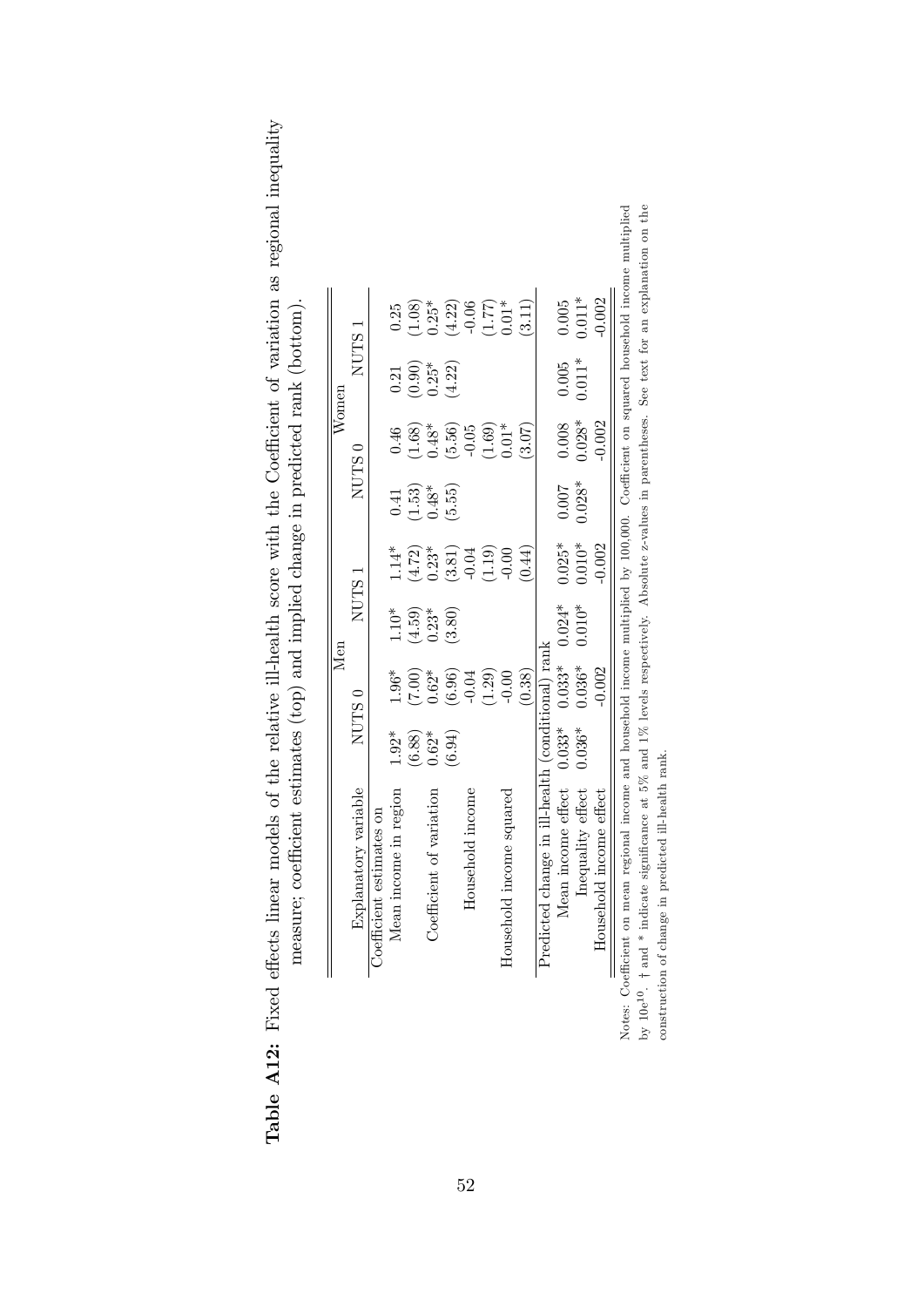|  |   | ₿              |
|--|---|----------------|
|  |   | J              |
|  | ۰ | $\overline{a}$ |
|  |   | ڊ              |
|  |   | č              |
|  |   |                |
|  |   |                |
|  |   |                |
|  |   |                |

|                                                                                                                                                                    |                     |                                                                                       | Men                                                                                                                                                                                                                                                                                                  |                                                                                 |                                                                                                     |                                                                                                                                                                                                                                                                                                      | Women                                                                                                                                                                                                                                                                                                |                                                                                                                                                                                                                                                                                                               |  |
|--------------------------------------------------------------------------------------------------------------------------------------------------------------------|---------------------|---------------------------------------------------------------------------------------|------------------------------------------------------------------------------------------------------------------------------------------------------------------------------------------------------------------------------------------------------------------------------------------------------|---------------------------------------------------------------------------------|-----------------------------------------------------------------------------------------------------|------------------------------------------------------------------------------------------------------------------------------------------------------------------------------------------------------------------------------------------------------------------------------------------------------|------------------------------------------------------------------------------------------------------------------------------------------------------------------------------------------------------------------------------------------------------------------------------------------------------|---------------------------------------------------------------------------------------------------------------------------------------------------------------------------------------------------------------------------------------------------------------------------------------------------------------|--|
| Explanatory variable                                                                                                                                               | <b>NUTS</b>         | 0                                                                                     | <b>NUTS</b>                                                                                                                                                                                                                                                                                          |                                                                                 |                                                                                                     | NUTS <sub>0</sub>                                                                                                                                                                                                                                                                                    | <b>NUTS</b>                                                                                                                                                                                                                                                                                          |                                                                                                                                                                                                                                                                                                               |  |
| Coefficient estimates on                                                                                                                                           |                     |                                                                                       |                                                                                                                                                                                                                                                                                                      |                                                                                 |                                                                                                     |                                                                                                                                                                                                                                                                                                      |                                                                                                                                                                                                                                                                                                      |                                                                                                                                                                                                                                                                                                               |  |
| Mean income in region                                                                                                                                              | $1.41*$             | $1.37*$                                                                               | $1.03*$                                                                                                                                                                                                                                                                                              | $1.01*$                                                                         |                                                                                                     | $-0.04$                                                                                                                                                                                                                                                                                              | 0.14                                                                                                                                                                                                                                                                                                 |                                                                                                                                                                                                                                                                                                               |  |
|                                                                                                                                                                    |                     |                                                                                       |                                                                                                                                                                                                                                                                                                      |                                                                                 |                                                                                                     |                                                                                                                                                                                                                                                                                                      |                                                                                                                                                                                                                                                                                                      |                                                                                                                                                                                                                                                                                                               |  |
| 90/10 perc. ratio times lowest fifth                                                                                                                               | $(5.35)$<br>$0.05*$ | $(5.14)$<br>0.05*                                                                     |                                                                                                                                                                                                                                                                                                      | $(4.19)$<br>0.02*                                                               |                                                                                                     |                                                                                                                                                                                                                                                                                                      | $(0.59)$<br>$0.02*$                                                                                                                                                                                                                                                                                  |                                                                                                                                                                                                                                                                                                               |  |
|                                                                                                                                                                    |                     | $(5.06)$<br>0.05*                                                                     | $\begin{array}{l} (4.34)\\ (4.03)\\ (4.03)\\ (5.02)\\ (7.4)\\ (8.03)\\ (9.02)\\ (1.03)\\ (1.03)\\ (2.03)\\ (3.04)\\ (4.03)\\ (5.03)\\ (6.1)\\ (7.01)\\ (9.01)\\ (1.01)\\ (2.01)\\ (1.01)\\ (2.01)\\ (3.01)\\ (4.01)\\ (4.01)\\ (5.01)\\ (6.01)\\ (7.01)\\ (9.01)\\ (1.01)\\ (1.01)\\ (1.01)\\ (2.01$ | (4.09)                                                                          | $\begin{array}{c} -0.09 \\ 0.34) \\ 0.027 \\ 0.28) \\ 0.021 \end{array}$                            | $\begin{array}{l} (0.14)\\ (0.027)\\ (2.20)\\ (2.04)\\ (2.05)\\ (2.04)\\ (2.05)\\ (2.07)\\ (2.07)\\ (2.07)\\ (2.07)\\ (2.08)\\ (2.07)\\ (2.09)\\ (2.01)\\ (2.01)\\ (2.01)\\ (2.01)\\ (2.01)\\ (2.01)\\ (2.01)\\ (2.01)\\ (2.01)\\ (2.01)\\ (2.01)\\ (2.01)\\ (2.01)\\ (2.01)\\ (2.01)\\ (2.01)\\ (2$ |                                                                                                                                                                                                                                                                                                      | $\begin{array}{l} 0.19 \\ 0.81 \\ 0.92 \\ 0.02 \\ 0.03 \\ 0.04 \\ 0.05 \\ 0.07 \\ 0.07 \\ 0.07 \\ 0.07 \\ 0.07 \\ 0.07 \\ 0.07 \\ 0.07 \\ 0.07 \\ 0.07 \\ 0.07 \\ 0.07 \\ 0.07 \\ 0.07 \\ 0.07 \\ 0.07 \\ 0.07 \\ 0.07 \\ 0.07 \\ 0.07 \\ 0.07 \\ 0.07 \\ 0.07 \\ 0.07 \\ 0.07 \\ 0.07 \\ 0.07 \\ 0.07 \\ 0.$ |  |
| io times second fifth<br>$90/10$ perc. rati                                                                                                                        | $(5.01)$<br>$0.05*$ |                                                                                       |                                                                                                                                                                                                                                                                                                      |                                                                                 |                                                                                                     |                                                                                                                                                                                                                                                                                                      |                                                                                                                                                                                                                                                                                                      |                                                                                                                                                                                                                                                                                                               |  |
|                                                                                                                                                                    | $(4.49)$<br>0.05*   | $(4.52)$<br>0.05*                                                                     |                                                                                                                                                                                                                                                                                                      |                                                                                 |                                                                                                     |                                                                                                                                                                                                                                                                                                      |                                                                                                                                                                                                                                                                                                      |                                                                                                                                                                                                                                                                                                               |  |
| $90/10$ perc. ratio times third fifth                                                                                                                              |                     |                                                                                       |                                                                                                                                                                                                                                                                                                      |                                                                                 |                                                                                                     |                                                                                                                                                                                                                                                                                                      |                                                                                                                                                                                                                                                                                                      |                                                                                                                                                                                                                                                                                                               |  |
|                                                                                                                                                                    | $(4.42)$<br>0.04*   |                                                                                       |                                                                                                                                                                                                                                                                                                      | $\begin{array}{c} 0.02^* \\ (3.17) \\ 0.02^* \\ (3.05) \\ (3.05)^* \end{array}$ |                                                                                                     |                                                                                                                                                                                                                                                                                                      |                                                                                                                                                                                                                                                                                                      |                                                                                                                                                                                                                                                                                                               |  |
| io times fourth fifth<br>$90/10$ perc. rat                                                                                                                         |                     |                                                                                       |                                                                                                                                                                                                                                                                                                      |                                                                                 |                                                                                                     |                                                                                                                                                                                                                                                                                                      |                                                                                                                                                                                                                                                                                                      |                                                                                                                                                                                                                                                                                                               |  |
|                                                                                                                                                                    | (4.22)              | $\begin{array}{l} (4.42) \\ 0.04* \\ (4.18) \\ 0.04* \\ (4.05) \\ (4.05) \end{array}$ |                                                                                                                                                                                                                                                                                                      |                                                                                 | $\begin{array}{c} (2.07) \\ 0.02 \dagger \\ (2.28) \\ 0.02 \dagger \\ (2.03) \\ (2.03) \end{array}$ |                                                                                                                                                                                                                                                                                                      | $\begin{array}{l} (3.62)\\ (3.26)\\ (3.26)\\ (3.63)\\ (3.63)\\ (3.61)\\ (3.62)\\ (3.61)\\ (3.21)\\ (3.22)\\ (3.23)\\ (3.24)\\ (3.25)\\ (3.27)\\ (3.28)\\ (3.29)\\ (3.21)\\ (3.21)\\ (3.22)\\ (3.23)\\ (3.24)\\ (3.25)\\ (3.25)\\ (3.27)\\ (3.28)\\ (3.29)\\ (3.21)\\ (3.21)\\ (3.21)\\ (3.21)\\ (3.$ |                                                                                                                                                                                                                                                                                                               |  |
| $90/10$ perc. ratio times highest fifth                                                                                                                            | $0.04*$             |                                                                                       |                                                                                                                                                                                                                                                                                                      |                                                                                 |                                                                                                     |                                                                                                                                                                                                                                                                                                      |                                                                                                                                                                                                                                                                                                      |                                                                                                                                                                                                                                                                                                               |  |
|                                                                                                                                                                    | (4.15)              |                                                                                       |                                                                                                                                                                                                                                                                                                      | $(2.67)$<br>0.01†<br>0.03<br>0.03                                               | (2.07)                                                                                              |                                                                                                                                                                                                                                                                                                      | (3.29)                                                                                                                                                                                                                                                                                               |                                                                                                                                                                                                                                                                                                               |  |
| Household income                                                                                                                                                   |                     |                                                                                       |                                                                                                                                                                                                                                                                                                      |                                                                                 |                                                                                                     |                                                                                                                                                                                                                                                                                                      |                                                                                                                                                                                                                                                                                                      |                                                                                                                                                                                                                                                                                                               |  |
|                                                                                                                                                                    |                     | (1.04)                                                                                |                                                                                                                                                                                                                                                                                                      | (0.78)                                                                          |                                                                                                     | $(1.38)$<br>0.01*                                                                                                                                                                                                                                                                                    |                                                                                                                                                                                                                                                                                                      | (1.68)                                                                                                                                                                                                                                                                                                        |  |
| nold income squared<br>$_{\rm Housel}$                                                                                                                             |                     | $-0.01$                                                                               |                                                                                                                                                                                                                                                                                                      | $-0.01$                                                                         |                                                                                                     |                                                                                                                                                                                                                                                                                                      |                                                                                                                                                                                                                                                                                                      | $0.01*$                                                                                                                                                                                                                                                                                                       |  |
|                                                                                                                                                                    |                     | (1.73)                                                                                |                                                                                                                                                                                                                                                                                                      | (1.56)                                                                          |                                                                                                     | (2.84)                                                                                                                                                                                                                                                                                               |                                                                                                                                                                                                                                                                                                      | (3.04)                                                                                                                                                                                                                                                                                                        |  |
| Predicted change in ill-health (conditional) rani                                                                                                                  |                     |                                                                                       |                                                                                                                                                                                                                                                                                                      |                                                                                 |                                                                                                     |                                                                                                                                                                                                                                                                                                      |                                                                                                                                                                                                                                                                                                      |                                                                                                                                                                                                                                                                                                               |  |
| Mean income effect                                                                                                                                                 | $0.024*$            | $0.023*$                                                                              | $0.022*$                                                                                                                                                                                                                                                                                             | $0.022*$                                                                        |                                                                                                     | $-0.001$                                                                                                                                                                                                                                                                                             | 0.003                                                                                                                                                                                                                                                                                                |                                                                                                                                                                                                                                                                                                               |  |
| Inequality effect (lower quintile)                                                                                                                                 | $0.029*$            | $0.030*$                                                                              | $0.010*$                                                                                                                                                                                                                                                                                             | $0.010*$                                                                        | $-0.001$<br>$0.013\dagger$                                                                          |                                                                                                                                                                                                                                                                                                      | $0.009*$                                                                                                                                                                                                                                                                                             | $0.004$<br>$0.008*$                                                                                                                                                                                                                                                                                           |  |
| Inequality effect (upper quintile)                                                                                                                                 | $0.024*$            | $0.024*$                                                                              | $0.007*$                                                                                                                                                                                                                                                                                             | $0.006\dagger$                                                                  | $0.012\dagger$                                                                                      | $0.013\dagger$<br>$0.013\dagger$                                                                                                                                                                                                                                                                     | $0.008*$                                                                                                                                                                                                                                                                                             | $0.009*$                                                                                                                                                                                                                                                                                                      |  |
| Household income effect                                                                                                                                            |                     | 0.002                                                                                 |                                                                                                                                                                                                                                                                                                      | 0.001                                                                           |                                                                                                     | $-0.002$                                                                                                                                                                                                                                                                                             |                                                                                                                                                                                                                                                                                                      | 0.003                                                                                                                                                                                                                                                                                                         |  |
| Notes: Coefficient on mean regional income and household income multiplied by 100,000. Coefficient on squared household income multiplied                          |                     |                                                                                       |                                                                                                                                                                                                                                                                                                      |                                                                                 |                                                                                                     |                                                                                                                                                                                                                                                                                                      |                                                                                                                                                                                                                                                                                                      |                                                                                                                                                                                                                                                                                                               |  |
| e significance at 5% and 1% levels respectively. Absolute z-values in parentheses. See text for an explanation on the<br>by $10e^{10}$ . $\dagger$ and $*$ indicat |                     |                                                                                       |                                                                                                                                                                                                                                                                                                      |                                                                                 |                                                                                                     |                                                                                                                                                                                                                                                                                                      |                                                                                                                                                                                                                                                                                                      |                                                                                                                                                                                                                                                                                                               |  |
| predicted ill-health rank.<br>construction of change in                                                                                                            |                     |                                                                                       |                                                                                                                                                                                                                                                                                                      |                                                                                 |                                                                                                     |                                                                                                                                                                                                                                                                                                      |                                                                                                                                                                                                                                                                                                      |                                                                                                                                                                                                                                                                                                               |  |
|                                                                                                                                                                    |                     |                                                                                       |                                                                                                                                                                                                                                                                                                      |                                                                                 |                                                                                                     |                                                                                                                                                                                                                                                                                                      |                                                                                                                                                                                                                                                                                                      |                                                                                                                                                                                                                                                                                                               |  |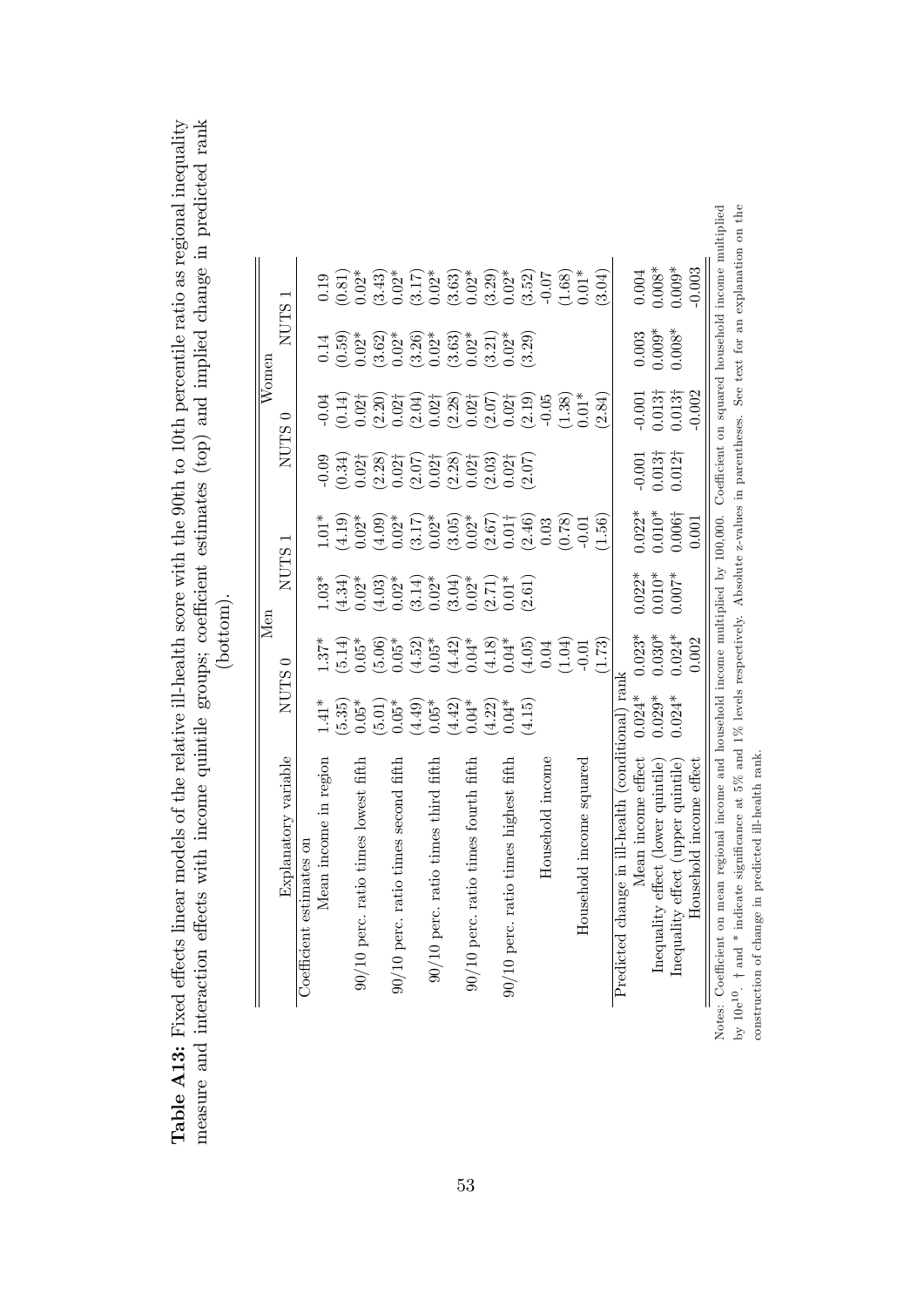| ive ill-health score with the Theil index as regional inequality measure and | o groupe: coofficient octive dee (ten) and implied change in prodicted rapic (bottom |
|------------------------------------------------------------------------------|--------------------------------------------------------------------------------------|
| こうそう しょうりょう ものとし こうこう はせつけい                                                  |                                                                                      |
|                                                                              |                                                                                      |
| THE ATTACK                                                                   |                                                                                      |
|                                                                              | ł                                                                                    |
|                                                                              |                                                                                      |
|                                                                              |                                                                                      |
| MINITITY TILE TO<br>$\sim$ f + $\sim$                                        | j                                                                                    |
|                                                                              |                                                                                      |
| さくらう そこくろ ニ ひそくてまく                                                           |                                                                                      |
| C<br>C<br>C<br>C<br>C<br>C<br>C<br>C<br>C<br>C<br>C<br>                      |                                                                                      |
| $\frac{1}{2}$<br>İ.                                                          | nococococo de la futbolidad de la futbolidad                                         |
| ><br>مام<br>₿                                                                |                                                                                      |

|                                                 |                                                                                         |         | <b>NUTS</b>                                                                                           |                                                                                                                                                                                 | <b>NUTS</b>                                           | Women                                                                                                 |                                                                     |                                                                                                                                                                                                                                                                                                                       |
|-------------------------------------------------|-----------------------------------------------------------------------------------------|---------|-------------------------------------------------------------------------------------------------------|---------------------------------------------------------------------------------------------------------------------------------------------------------------------------------|-------------------------------------------------------|-------------------------------------------------------------------------------------------------------|---------------------------------------------------------------------|-----------------------------------------------------------------------------------------------------------------------------------------------------------------------------------------------------------------------------------------------------------------------------------------------------------------------|
| Explanatory variable                            | NUTS (                                                                                  |         |                                                                                                       |                                                                                                                                                                                 |                                                       |                                                                                                       |                                                                     | NUTS.                                                                                                                                                                                                                                                                                                                 |
| Coefficient estimates on                        |                                                                                         |         |                                                                                                       |                                                                                                                                                                                 |                                                       |                                                                                                       |                                                                     |                                                                                                                                                                                                                                                                                                                       |
| Mean income in region                           | $1.97*$                                                                                 | $1.93*$ | $.14*$                                                                                                | $11*$                                                                                                                                                                           | 0.43                                                  | 0.47                                                                                                  | 0.23                                                                |                                                                                                                                                                                                                                                                                                                       |
|                                                 |                                                                                         |         |                                                                                                       | $(1.57)$<br>0.77*                                                                                                                                                               |                                                       | $1.71$ )<br>$1.09*$                                                                                   |                                                                     |                                                                                                                                                                                                                                                                                                                       |
| times lowest fifth<br>Theil index               | $(6.80)$<br>1.64*<br>$(7.02)$<br>1.62*                                                  |         | $(4.74)$<br>0.75*                                                                                     |                                                                                                                                                                                 | $1.57$<br>$1.11*$                                     |                                                                                                       |                                                                     | $\frac{0.27}{(1.17)}$<br>0.57*                                                                                                                                                                                                                                                                                        |
|                                                 | $(8.03)$<br>1.47*<br>(26.7)                                                             |         | $\begin{array}{l} (5.23)\\0.59^*\\0.51^*\\0.57^*\\0.51^*\\(3.98)\\0.51^*\\(3.56)\\0.49^* \end{array}$ | $\begin{array}{l} (5.30)\\[-4pt] 0.60^*\\[-4pt] 0.57^*\\[-4pt] 0.50^*\\[-4pt] 0.50^*\\[-4pt] 0.50^*\\[-4pt] 0.320\\[-4pt] 0.47^*\\[-4pt] 0.31\\[-4pt] 0.03\\[-4pt] \end{array}$ | $(5.59)$<br>1.05*                                     | $(5.46)$<br>1.04*                                                                                     | $\begin{array}{c} (0.98) \\ 0.60^* \\ (4.30) \\ 0.54^* \end{array}$ | $\begin{array}{l} (4.06)\\[-4pt] (4.52^*\\[-4pt] (3.77)^*\\[-4pt] (3.31)\\[-4pt] (3.41)\\[-4pt] (3.81)\\[-4pt] (3.81)\\[-4pt] (3.81)\\[-4pt] (3.81)\\[-4pt] (3.81)\\[-4pt] (3.81)\\[-4pt] (3.81)\\[-4pt] (3.81)\\[-4pt] (3.81)\\[-4pt] (3.81)\\[-4pt] (3.81)\\[-4pt] (3.81)\\[-4pt] (3.81)\\[-4pt] (3.81)\\[-4pt] (3$ |
| times second fifth<br>Theil index               | $46*$                                                                                   |         |                                                                                                       |                                                                                                                                                                                 |                                                       |                                                                                                       |                                                                     |                                                                                                                                                                                                                                                                                                                       |
|                                                 | (07.7)                                                                                  |         |                                                                                                       |                                                                                                                                                                                 |                                                       |                                                                                                       |                                                                     |                                                                                                                                                                                                                                                                                                                       |
| Theil index times third fifth                   | $(7.24)$<br>1.43*<br>$1.43*$                                                            |         |                                                                                                       |                                                                                                                                                                                 |                                                       |                                                                                                       |                                                                     |                                                                                                                                                                                                                                                                                                                       |
|                                                 | $\begin{array}{l} (7.08) \\ 1.35^* \\ (6.70) \\ 1.32^* \\ (6.43) \\ (6.44) \end{array}$ |         |                                                                                                       |                                                                                                                                                                                 | $(5.30)$<br>1.11*<br>5.61)<br>5.03*<br>5.19)<br>1.04* | $(5.24)$<br>$1.11$ <sup>*</sup><br>$(5.61)$<br>$1.04$ <sup>*</sup><br>$(5.24)$<br>$1.07$ <sup>*</sup> | $(3.88)$<br>0.60*<br>0.53*<br>0.53*<br>0.54*                        |                                                                                                                                                                                                                                                                                                                       |
| times fourth fifth<br>Theil index               | $(20.7)$<br>$(20.7)$                                                                    |         |                                                                                                       |                                                                                                                                                                                 |                                                       |                                                                                                       |                                                                     |                                                                                                                                                                                                                                                                                                                       |
|                                                 | $(6.74)$<br>1.35*                                                                       |         |                                                                                                       |                                                                                                                                                                                 |                                                       |                                                                                                       |                                                                     |                                                                                                                                                                                                                                                                                                                       |
| Theil index times highest fifth                 |                                                                                         |         |                                                                                                       |                                                                                                                                                                                 |                                                       |                                                                                                       |                                                                     |                                                                                                                                                                                                                                                                                                                       |
|                                                 | $\left(5.3\right)$                                                                      |         | (3.40)                                                                                                |                                                                                                                                                                                 | (5.20)                                                | $(5.30)$<br>$-0.05$                                                                                   | 3.81                                                                |                                                                                                                                                                                                                                                                                                                       |
| Household income                                |                                                                                         |         |                                                                                                       |                                                                                                                                                                                 |                                                       |                                                                                                       |                                                                     |                                                                                                                                                                                                                                                                                                                       |
|                                                 | (1.09)                                                                                  |         |                                                                                                       | (16.01)                                                                                                                                                                         |                                                       | $(1.23)$<br>$0.01*$                                                                                   |                                                                     |                                                                                                                                                                                                                                                                                                                       |
| d income squared<br>Househol                    |                                                                                         |         |                                                                                                       |                                                                                                                                                                                 |                                                       |                                                                                                       |                                                                     |                                                                                                                                                                                                                                                                                                                       |
|                                                 | (1.78)                                                                                  |         |                                                                                                       | 1.65                                                                                                                                                                            |                                                       | (2.74)                                                                                                |                                                                     | (5.94)                                                                                                                                                                                                                                                                                                                |
| ge in ill-health (conditional<br>Predicted chan | rank                                                                                    |         |                                                                                                       |                                                                                                                                                                                 |                                                       |                                                                                                       |                                                                     |                                                                                                                                                                                                                                                                                                                       |
| Mean income effect                              | $0.033*$<br>$0.034*$                                                                    |         | $0.025*$                                                                                              | $0.024*$                                                                                                                                                                        | 0.007                                                 |                                                                                                       |                                                                     | 0.006                                                                                                                                                                                                                                                                                                                 |
| Inequality effect (lower quintile)              | $0.043*$<br>$0.043*$                                                                    |         | $0.015*$                                                                                              | $0.016*$<br>$0.010*$                                                                                                                                                            | $0.029*$                                              | $0.008$<br>$0.029*$                                                                                   | $0.005$<br>$0.012*$                                                 | $0.012*$<br>$0.012*$                                                                                                                                                                                                                                                                                                  |
| Inequality effect (upper quintile)              | $0.035*$<br>$0.035*$                                                                    |         | $0.010*$                                                                                              |                                                                                                                                                                                 | $0.027*$                                              | $0.028*$                                                                                              | $0.011*$                                                            |                                                                                                                                                                                                                                                                                                                       |
| Household income effect                         | 0.002                                                                                   |         |                                                                                                       | 0.001                                                                                                                                                                           |                                                       | $-0.002$                                                                                              |                                                                     | $-0.002$                                                                                                                                                                                                                                                                                                              |

Notes: Coefficient on mean regional income and household income multiplied by 100,000. Coefficient on squared household income multiplied by  $10e^{10}$ .  $\dagger$  and  $*$  indicate significance at 5% and 1% levels respectively. Absolute z-values in parentheses. See text for an explanation on the construction of change in predicted ill-health rank.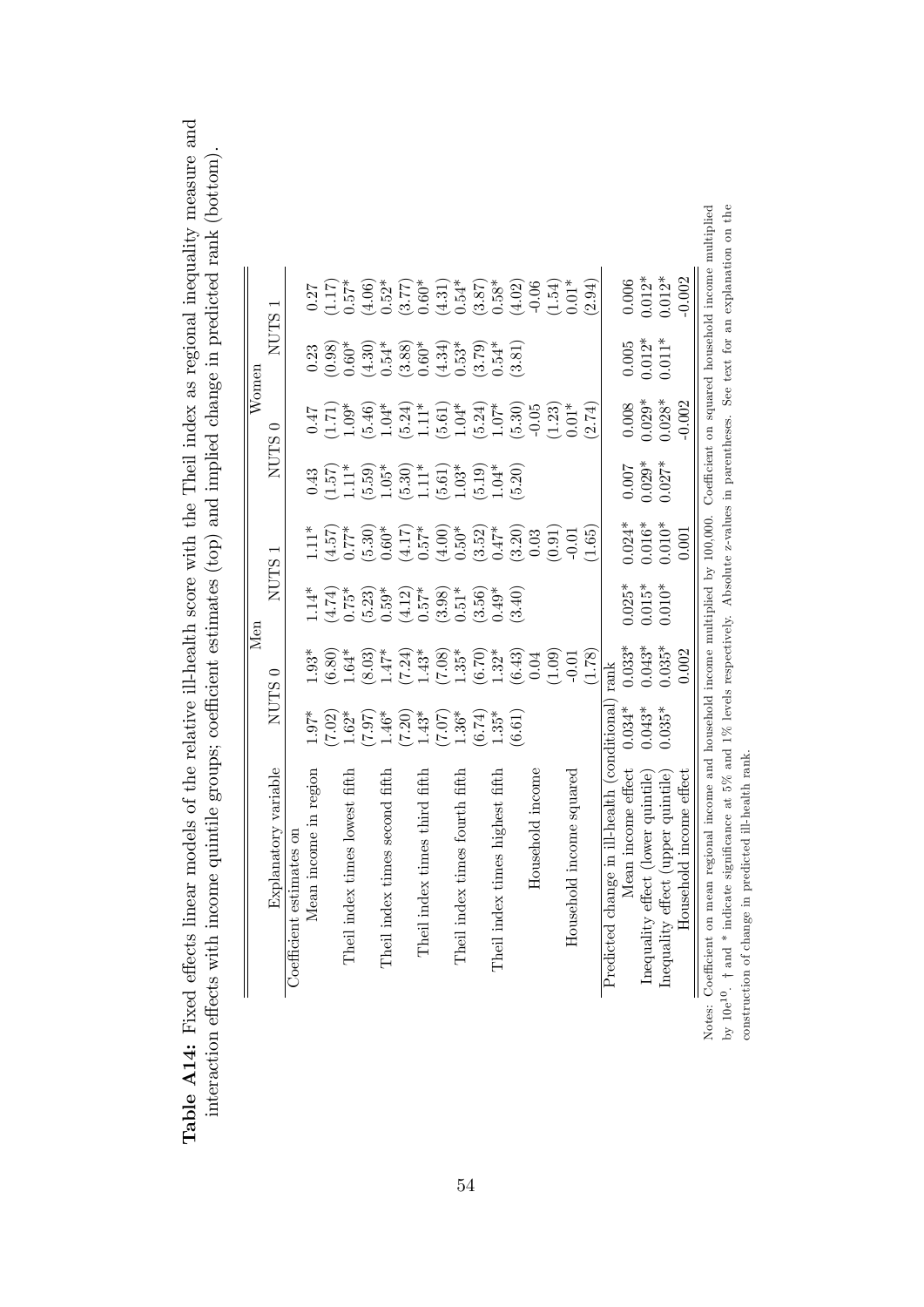|   | Ξ   |  |
|---|-----|--|
|   |     |  |
|   |     |  |
|   | ֚֬֕ |  |
|   |     |  |
|   |     |  |
|   |     |  |
|   | ŕ   |  |
|   |     |  |
|   |     |  |
|   |     |  |
|   | Ξ   |  |
|   |     |  |
|   |     |  |
|   |     |  |
|   |     |  |
|   | Ξ   |  |
|   |     |  |
| ł |     |  |
|   |     |  |
|   |     |  |
|   |     |  |
|   |     |  |
|   |     |  |
|   |     |  |

|                                                   |                      | Men                                           |                                |                                      |                                                                                                                                                                                    |                                                                     | $\bar{W}$ omen                                                                             |                                                                                                                                                                                                                                                                                                                             |
|---------------------------------------------------|----------------------|-----------------------------------------------|--------------------------------|--------------------------------------|------------------------------------------------------------------------------------------------------------------------------------------------------------------------------------|---------------------------------------------------------------------|--------------------------------------------------------------------------------------------|-----------------------------------------------------------------------------------------------------------------------------------------------------------------------------------------------------------------------------------------------------------------------------------------------------------------------------|
| Explanatory variable                              | NUTS <sub>0</sub>    |                                               | <b>NUTS</b>                    | $\overline{ }$                       | NUTS <sub>0</sub>                                                                                                                                                                  |                                                                     | <b>NUTS</b>                                                                                |                                                                                                                                                                                                                                                                                                                             |
|                                                   |                      |                                               |                                |                                      |                                                                                                                                                                                    |                                                                     |                                                                                            |                                                                                                                                                                                                                                                                                                                             |
| Mean income in region                             | $1.88*$              | $1.84*$                                       | $1.15*$                        |                                      |                                                                                                                                                                                    | 0.33                                                                |                                                                                            |                                                                                                                                                                                                                                                                                                                             |
|                                                   | (9.76)               | $\binom{6.53}{1.28^*}$                        | $(4.75)$<br>$(0.61)$           | $1.12*$<br>$(4.60)$<br>$0.62*$       |                                                                                                                                                                                    | $(1.21)$<br>$(1.5*$<br>$(4.60)$<br>$(1.60)$                         | $\begin{array}{c} 0.21 \\ 0.91 \\ 0.44^* \\ 4.04 \end{array}$                              |                                                                                                                                                                                                                                                                                                                             |
| MLD times lowest fifth                            | $1.27*$              |                                               |                                |                                      |                                                                                                                                                                                    |                                                                     |                                                                                            |                                                                                                                                                                                                                                                                                                                             |
|                                                   |                      |                                               |                                |                                      |                                                                                                                                                                                    |                                                                     |                                                                                            |                                                                                                                                                                                                                                                                                                                             |
| MLD times second fifth                            | $7.67$<br>1.11*      |                                               | $(5.37)$<br>0.45*              | $(5.43)$<br>$0.46*$                  |                                                                                                                                                                                    |                                                                     |                                                                                            |                                                                                                                                                                                                                                                                                                                             |
|                                                   | $\frac{6.78}{1.08*}$ |                                               |                                |                                      |                                                                                                                                                                                    |                                                                     |                                                                                            |                                                                                                                                                                                                                                                                                                                             |
| MLD times third fifth                             |                      |                                               |                                |                                      |                                                                                                                                                                                    |                                                                     |                                                                                            |                                                                                                                                                                                                                                                                                                                             |
|                                                   | $(6.62)$<br>1.02*    | $(7.74)$<br>1.12*<br>1.083)<br>1.08*<br>6.63) | $(4.06)$<br>$0.43*$<br>$0.33*$ | $(4.11)$<br>0.44*<br>0.392)<br>0.38* | $\begin{array}{c} 0.29 \\[-4pt] 0.108 \\[-4pt] 0.76^* \\[-4pt] 0.70^* \\[-4pt] 0.70^* \\[-4pt] 0.70^* \\[-4pt] 0.70^* \\[-4pt] 0.76^* \\[-4pt] 0.68^* \\[-4pt] 0.68^* \end{array}$ | $\begin{array}{c} (4.33) \\ 0.76^* \\ (4.73) \\ 0.69^* \end{array}$ | $\begin{array}{c} (3.54) \\ (1.04) \\ (1.04) \\ (1.07) \\ (1.01) \\ (2.37) \\ \end{array}$ |                                                                                                                                                                                                                                                                                                                             |
| MLD times fourth fifth                            |                      |                                               |                                |                                      |                                                                                                                                                                                    |                                                                     |                                                                                            |                                                                                                                                                                                                                                                                                                                             |
|                                                   | 6.23)                | $(6.18)$<br>0.98*                             | $(3.41)$<br>$0.37*$            | $(3.36)$<br>0.35*                    | $(4.23)$<br>$0.69*$                                                                                                                                                                |                                                                     | $(3.39)$<br>0.38*                                                                          |                                                                                                                                                                                                                                                                                                                             |
| MLD times highest fifth                           | $1.00*$              |                                               |                                |                                      |                                                                                                                                                                                    |                                                                     |                                                                                            |                                                                                                                                                                                                                                                                                                                             |
|                                                   | 6.08)                | $(5.87)$<br>0.04                              | 3.24                           | $(3.02)$<br>$(0.79)$<br>$(0.79)$     | 4.22                                                                                                                                                                               | $(4.28)$<br>0.71*<br>0.4.33)<br>0.04                                | 3.41                                                                                       | $\begin{array}{l} 0.26 \\[-4pt] 0.09 \\[-4pt] 0.43 \\[-4pt] 0.09 \\[-4pt] 0.09 \\[-4pt] 0.09 \\[-4pt] 0.09 \\[-4pt] 0.09 \\[-4pt] 0.09 \\[-4pt] 0.09 \\[-4pt] 0.09 \\[-4pt] 0.09 \\[-4pt] 0.09 \\[-4pt] 0.09 \\[-4pt] 0.09 \\[-4pt] 0.09 \\[-4pt] 0.09 \\[-4pt] 0.09 \\[-4pt] 0.09 \\[-4pt] 0.09 \\[-4pt] 0.09 \\[-4pt] 0.$ |
| Household income                                  |                      |                                               |                                |                                      |                                                                                                                                                                                    |                                                                     |                                                                                            |                                                                                                                                                                                                                                                                                                                             |
|                                                   |                      | (1.13)                                        |                                |                                      |                                                                                                                                                                                    | $1.11$ )<br>$0.01*$                                                 |                                                                                            |                                                                                                                                                                                                                                                                                                                             |
| Household income squared                          |                      |                                               |                                |                                      |                                                                                                                                                                                    |                                                                     |                                                                                            |                                                                                                                                                                                                                                                                                                                             |
|                                                   |                      | (1.80)                                        |                                | (1.58)                               |                                                                                                                                                                                    | (2.66)                                                              |                                                                                            | (2.91)                                                                                                                                                                                                                                                                                                                      |
| Predicted change in ill-health (conditional) rank |                      |                                               |                                |                                      |                                                                                                                                                                                    |                                                                     |                                                                                            |                                                                                                                                                                                                                                                                                                                             |
| Mean income effect                                | $0.032*$             | $0.031*$                                      | $0.025*$                       | $0.024*$                             | 0.005                                                                                                                                                                              | 0.006                                                               | 0.005                                                                                      | 0.006                                                                                                                                                                                                                                                                                                                       |
| Inequality effect (lower quintile)                | $0.038*$             | $0.038*$                                      | $0.014*$                       | $0.015*$<br>$0.008*$                 | $0.023*$                                                                                                                                                                           | $0.022*$<br>$0.021*$                                                | $0.010*$                                                                                   | $0.010*$                                                                                                                                                                                                                                                                                                                    |
| Inequality effect (upper quintile)                | $0.030*$             | $0.029*$                                      | $0.009*$                       |                                      | $0.020*$                                                                                                                                                                           |                                                                     | $0.009*$                                                                                   | $0.010*$                                                                                                                                                                                                                                                                                                                    |
| Household income effect                           |                      | 0.002                                         |                                | 0.001                                |                                                                                                                                                                                    | 0.002                                                               |                                                                                            | 0.002                                                                                                                                                                                                                                                                                                                       |

Notes: Coefficient on mean regional income and household income multiplied by 100,000. Coefficient on squared household income multiplied by  $10e^{10}$ .  $\dagger$  and  $*$  indicate significance at 5% and 1% levels respectively. Absolute z-values in parentheses. See text for an explanation on the construction of change in predicted ill-health rank.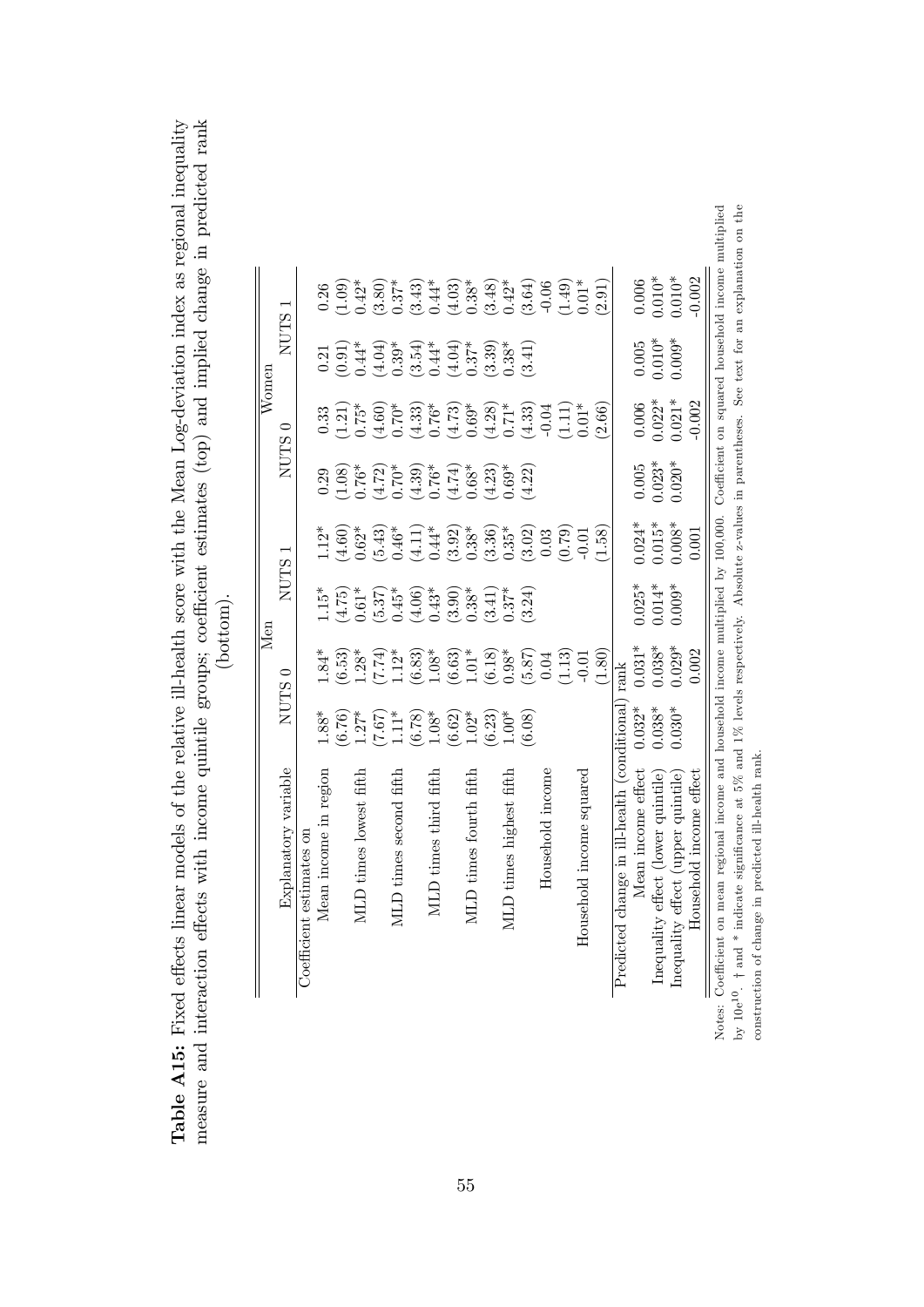Table A16: Fixed effects linear models of the relative ill-health score with the Coefficient of variation as regional inequality measure and interaction effects with income quintile groups; coefficient estimates (top) and implied change in predicted rank Table **A16:** Fixed effects linear models of the relative ill-health score with the Coefficient of variation as regional inequality measure and interaction effects with income quintile groups; coefficient estimates (top) an

|                                                                                                                                                                    |                     |                                                                                                                                                                                                                                                                                                                | Men                                                                 |                                                                     |                                                          | Women                                                   |                                                                                                                                                                                                                                                                                               |                                                                                                                                                                                                                                                                                                      |
|--------------------------------------------------------------------------------------------------------------------------------------------------------------------|---------------------|----------------------------------------------------------------------------------------------------------------------------------------------------------------------------------------------------------------------------------------------------------------------------------------------------------------|---------------------------------------------------------------------|---------------------------------------------------------------------|----------------------------------------------------------|---------------------------------------------------------|-----------------------------------------------------------------------------------------------------------------------------------------------------------------------------------------------------------------------------------------------------------------------------------------------|------------------------------------------------------------------------------------------------------------------------------------------------------------------------------------------------------------------------------------------------------------------------------------------------------|
| Explanatory variable                                                                                                                                               | <b>NUTS</b>         | 0                                                                                                                                                                                                                                                                                                              | <b>NUTS</b>                                                         |                                                                     | <b>NUTS</b>                                              |                                                         | <b>NUTS</b>                                                                                                                                                                                                                                                                                   |                                                                                                                                                                                                                                                                                                      |
| TO SO.<br>Coefficient estimat                                                                                                                                      |                     |                                                                                                                                                                                                                                                                                                                |                                                                     |                                                                     |                                                          |                                                         |                                                                                                                                                                                                                                                                                               |                                                                                                                                                                                                                                                                                                      |
| Mean income in region                                                                                                                                              | $1.90*$             |                                                                                                                                                                                                                                                                                                                | $1.09^{*}$                                                          |                                                                     |                                                          |                                                         | 0.21                                                                                                                                                                                                                                                                                          |                                                                                                                                                                                                                                                                                                      |
|                                                                                                                                                                    |                     | $\frac{1.86^*}{(6.61)}$<br>0.67*                                                                                                                                                                                                                                                                               |                                                                     | $\begin{array}{c} 1.06^* \\ (4.38) \\ 0.28^* \end{array}$           | $\begin{array}{c} 0.41 \\ -1.51 \end{array}$<br>$0.49^*$ | $\begin{array}{c} 0.46 \\ (1.69) \\ 0.48^* \end{array}$ |                                                                                                                                                                                                                                                                                               | $\begin{array}{c} 0.26 \\ (1.11) \\ 0.25^* \end{array}$                                                                                                                                                                                                                                              |
| iation times lowest fifth<br>Coefficient of var                                                                                                                    | $^{(6.83)}_{0.66*}$ |                                                                                                                                                                                                                                                                                                                | $(4.57)$<br>0.27*                                                   |                                                                     |                                                          |                                                         |                                                                                                                                                                                                                                                                                               |                                                                                                                                                                                                                                                                                                      |
|                                                                                                                                                                    | $(7.42)$<br>0.62*   | $\begin{array}{l} (7.46)\\[-4.8ex] -0.62\\[-4.8ex] -0.63\\[-4.8ex] -0.63\\[-4.8ex] -0.63\\[-4.8ex] -0.63\\[-4.8ex] -0.63\\[-4.8ex] -0.63\\[-4.8ex] -0.64\\[-4.8ex] -0.64\\[-4.8ex] -0.64\\[-4.8ex] -0.64\\[-4.8ex] -0.64\\[-4.8ex] -0.60\\[-4.8ex] -0.60\\[-4.8ex] -0.60\\[-4.8ex] -0.60\\[-4.8ex] -0.60\\[-4$ | $(4.47)$<br>0.23*                                                   | $(4.54)$<br>0.24*                                                   | $(5.64)$<br>0.48*                                        | $(5.56)$<br>0.47*                                       | $\begin{array}{l} (0.89)\\[-4pt] 0.26^*\\[-4pt] 0.24^*\\[-4pt] 0.24^*\\[-4pt] 0.26^*\\[-4pt] 0.26^*\\[-4pt] 0.26^*\\[-4pt] 0.24^*\\[-4pt] 0.24^*\\[-4pt] 0.24^*\\[-4pt] 0.24^*\\[-4pt] 0.24^*\\[-4pt] 0.24^*\\[-4pt] 0.24^*\\[-4pt] 0.24^*\\[-4pt] 0.24^*\\[-4pt] 0.24^*\\[-4pt] 0.24^*\\[-4$ | $\begin{array}{l} (4.18)\\ (4.33)\\ (3.99)\\ (3.31)\\ (4.32)\\ (5.33)\\ (6.31)\\ (7.32)\\ (8.33)\\ (9.33)\\ (1.10)\\ (1.01)\\ (1.05)\\ (1.01)\\ (1.01)\\ (1.01)\\ (1.01)\\ (1.01)\\ (1.01)\\ (1.01)\\ (1.01)\\ (1.01)\\ (1.01)\\ (1.01)\\ (1.01)\\ (1.01)\\ (1.01)\\ (1.01)\\ (1.01)\\ (1.01)\\ (1.$ |
| ation times second fifth<br>Coefficient of vari                                                                                                                    |                     |                                                                                                                                                                                                                                                                                                                |                                                                     |                                                                     |                                                          |                                                         |                                                                                                                                                                                                                                                                                               |                                                                                                                                                                                                                                                                                                      |
|                                                                                                                                                                    | $(6.99)$<br>0.62*   |                                                                                                                                                                                                                                                                                                                | $\begin{array}{c} (3.83) \\ 0.23^* \\ (3.76) \\ 0.21^* \end{array}$ | $\begin{array}{c} (3.88) \\ 0.23^* \\ (3.77) \\ 0.21^* \end{array}$ | $(5.46)$<br>0.49*<br>0.55)<br>0.47*<br>5.44)             | $(5.42)$<br>0.49*<br>0.48*<br>0.48*<br>5.47)            |                                                                                                                                                                                                                                                                                               |                                                                                                                                                                                                                                                                                                      |
| Coefficient of variation times third fifth                                                                                                                         |                     |                                                                                                                                                                                                                                                                                                                |                                                                     |                                                                     |                                                          |                                                         |                                                                                                                                                                                                                                                                                               |                                                                                                                                                                                                                                                                                                      |
|                                                                                                                                                                    | $(6.93)$<br>0.60*   |                                                                                                                                                                                                                                                                                                                |                                                                     |                                                                     |                                                          |                                                         |                                                                                                                                                                                                                                                                                               |                                                                                                                                                                                                                                                                                                      |
| Coefficient of variation times fourth fifth                                                                                                                        |                     |                                                                                                                                                                                                                                                                                                                |                                                                     |                                                                     |                                                          |                                                         |                                                                                                                                                                                                                                                                                               |                                                                                                                                                                                                                                                                                                      |
|                                                                                                                                                                    | $^{(6.76)}_{0.60*}$ |                                                                                                                                                                                                                                                                                                                | $(3.51)$<br>$0.21*$                                                 |                                                                     |                                                          |                                                         |                                                                                                                                                                                                                                                                                               |                                                                                                                                                                                                                                                                                                      |
| Coefficient of variation times highest fifth                                                                                                                       |                     |                                                                                                                                                                                                                                                                                                                |                                                                     |                                                                     |                                                          |                                                         |                                                                                                                                                                                                                                                                                               |                                                                                                                                                                                                                                                                                                      |
|                                                                                                                                                                    | (6.69)              |                                                                                                                                                                                                                                                                                                                | (3.41)                                                              | $(3.49)$<br>$0.20*$<br>$0.304$                                      | (5.46)                                                   | $(5.55)$<br>$-0.06$                                     |                                                                                                                                                                                                                                                                                               |                                                                                                                                                                                                                                                                                                      |
| Household income                                                                                                                                                   |                     |                                                                                                                                                                                                                                                                                                                |                                                                     |                                                                     |                                                          |                                                         |                                                                                                                                                                                                                                                                                               |                                                                                                                                                                                                                                                                                                      |
|                                                                                                                                                                    |                     | (1.03)                                                                                                                                                                                                                                                                                                         |                                                                     | $\frac{(1.06)}{0.01}$                                               |                                                          | $(1.45)$<br>$0.01*$                                     |                                                                                                                                                                                                                                                                                               |                                                                                                                                                                                                                                                                                                      |
| Household income squared                                                                                                                                           |                     |                                                                                                                                                                                                                                                                                                                |                                                                     |                                                                     |                                                          |                                                         |                                                                                                                                                                                                                                                                                               |                                                                                                                                                                                                                                                                                                      |
|                                                                                                                                                                    |                     | (1.73)                                                                                                                                                                                                                                                                                                         |                                                                     | (1.75)                                                              |                                                          | (2.88)                                                  |                                                                                                                                                                                                                                                                                               | (3.00)                                                                                                                                                                                                                                                                                               |
| in ill-health (conditional<br>Predicted change                                                                                                                     | rank                |                                                                                                                                                                                                                                                                                                                |                                                                     |                                                                     |                                                          |                                                         |                                                                                                                                                                                                                                                                                               |                                                                                                                                                                                                                                                                                                      |
| Mean income effect                                                                                                                                                 | $0.032*$            | $0.032*$                                                                                                                                                                                                                                                                                                       | $0.024*$                                                            | $0.023*$                                                            | 0.007                                                    | 0.008                                                   |                                                                                                                                                                                                                                                                                               | 0.006                                                                                                                                                                                                                                                                                                |
| Inequality effect (lower quintile)                                                                                                                                 | $0.038*$            | $0.039*$                                                                                                                                                                                                                                                                                                       | $0.012*$                                                            | $0.012*$                                                            | $0.028*$                                                 | $0.028*$                                                | $0.004$<br>$0.011*$                                                                                                                                                                                                                                                                           | $0.011*$                                                                                                                                                                                                                                                                                             |
| Inequality effect (upper quintile)                                                                                                                                 | $0.035*$            | $0.034*$                                                                                                                                                                                                                                                                                                       | $0.009*$                                                            | $0.009*$                                                            | $0.028*$                                                 | $0.028*$                                                | $0.011*$                                                                                                                                                                                                                                                                                      | $0.011*$                                                                                                                                                                                                                                                                                             |
| Household income effect                                                                                                                                            |                     | 0.002                                                                                                                                                                                                                                                                                                          |                                                                     | 0.002                                                               |                                                          | 0.002                                                   |                                                                                                                                                                                                                                                                                               | 0.003                                                                                                                                                                                                                                                                                                |
| Notes: Coefficient on mean regional income and household income multiplied by 100,000. Coefficient on squared household income multiplied                          |                     |                                                                                                                                                                                                                                                                                                                |                                                                     |                                                                     |                                                          |                                                         |                                                                                                                                                                                                                                                                                               |                                                                                                                                                                                                                                                                                                      |
| te significance at 5% and 1% levels respectively. Absolute z-values in parentheses. See text for an explanation on the<br>by $10e^{10}$ . $\dagger$ and $*$ indica |                     |                                                                                                                                                                                                                                                                                                                |                                                                     |                                                                     |                                                          |                                                         |                                                                                                                                                                                                                                                                                               |                                                                                                                                                                                                                                                                                                      |
| predicted ill-health rank<br>construction of change in                                                                                                             |                     |                                                                                                                                                                                                                                                                                                                |                                                                     |                                                                     |                                                          |                                                         |                                                                                                                                                                                                                                                                                               |                                                                                                                                                                                                                                                                                                      |

56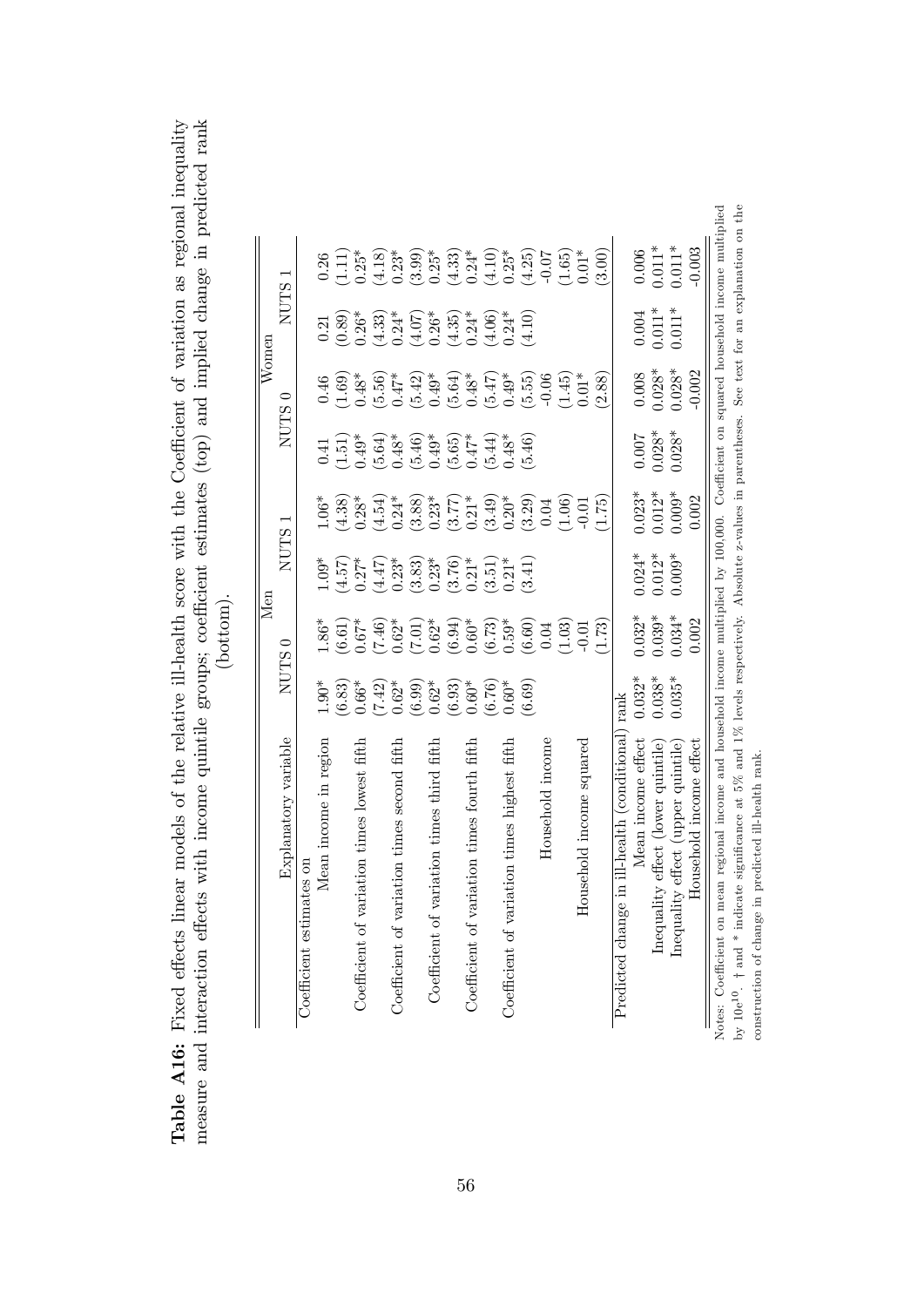| i the relative ill-health score with the 50th to 10th percentile ratio as regional ine | ome quintile groups; coefficient estimates (top) and implied change in predicted rank |  |
|----------------------------------------------------------------------------------------|---------------------------------------------------------------------------------------|--|
| Table A17: Fixed effects linear models of                                              | measure and interaction effects with inco                                             |  |

|  | ì |   |
|--|---|---|
|  |   | 2 |
|  | Ĵ |   |
|  |   |   |
|  | ≏ |   |
|  | J |   |
|  |   |   |
|  |   |   |

|                                                                                                                                                                    |                                              | Men      |                                                                                                                                                                                                                                                                                                                                 |                                                                                                                                                                                            |                      | $W$ omen             |                                                                                                                                                                                                                                                                                                               |                                                                                                                                                                                                                                                                                              |
|--------------------------------------------------------------------------------------------------------------------------------------------------------------------|----------------------------------------------|----------|---------------------------------------------------------------------------------------------------------------------------------------------------------------------------------------------------------------------------------------------------------------------------------------------------------------------------------|--------------------------------------------------------------------------------------------------------------------------------------------------------------------------------------------|----------------------|----------------------|---------------------------------------------------------------------------------------------------------------------------------------------------------------------------------------------------------------------------------------------------------------------------------------------------------------|----------------------------------------------------------------------------------------------------------------------------------------------------------------------------------------------------------------------------------------------------------------------------------------------|
| Explanatory variable                                                                                                                                               | <b>NUTS</b>                                  |          | <b>NUTS</b>                                                                                                                                                                                                                                                                                                                     | $\overline{\phantom{0}}$                                                                                                                                                                   | <b>NUTS</b>          |                      | NUTS.                                                                                                                                                                                                                                                                                                         |                                                                                                                                                                                                                                                                                              |
| Coefficient estimates on                                                                                                                                           |                                              |          |                                                                                                                                                                                                                                                                                                                                 |                                                                                                                                                                                            |                      |                      |                                                                                                                                                                                                                                                                                                               |                                                                                                                                                                                                                                                                                              |
| Mean income in region                                                                                                                                              | $1.05*$                                      |          | $0.91*$                                                                                                                                                                                                                                                                                                                         |                                                                                                                                                                                            |                      |                      |                                                                                                                                                                                                                                                                                                               | $0.05\,$                                                                                                                                                                                                                                                                                     |
|                                                                                                                                                                    | $(4.20)$<br>0.04                             |          |                                                                                                                                                                                                                                                                                                                                 |                                                                                                                                                                                            |                      |                      |                                                                                                                                                                                                                                                                                                               |                                                                                                                                                                                                                                                                                              |
| 50/10 perc. ratio times lowest fifth                                                                                                                               |                                              |          | $(3.93)$<br>0.05*                                                                                                                                                                                                                                                                                                               |                                                                                                                                                                                            |                      |                      |                                                                                                                                                                                                                                                                                                               |                                                                                                                                                                                                                                                                                              |
|                                                                                                                                                                    | $(1.50)$<br>$(1.30)$<br>$(1.30)$<br>$(1.30)$ |          |                                                                                                                                                                                                                                                                                                                                 | $0.88$<br>$0.76$<br>$0.55$<br>$0.67$<br>$0.67$<br>$0.67$<br>$0.67$<br>$0.67$<br>$0.67$<br>$0.67$<br>$0.67$<br>$0.67$<br>$0.67$<br>$0.67$<br>$0.67$<br>$0.67$<br>$0.67$<br>$0.67$<br>$0.67$ |                      |                      | $\begin{array}{l} 0.01 \\ 0.03 \\ 0.03 \\ 0.03 \\ 0.01 \\ 0.02 \\ 0.03 \\ 0.01 \\ 0.03 \\ 0.03 \\ 0.03 \\ 0.03 \\ 0.03 \\ 0.03 \\ 0.03 \\ 0.03 \\ 0.03 \\ 0.03 \\ 0.03 \\ 0.03 \\ 0.03 \\ 0.03 \\ 0.03 \\ 0.03 \\ 0.03 \\ 0.03 \\ 0.03 \\ 0.03 \\ 0.03 \\ 0.03 \\ 0.03 \\ 0.03 \\ 0.03 \\ 0.03 \\ 0.03 \\ 0.$ | $\begin{array}{l} (0.21)\\ (0.337)\\ (0.310)\\ (0.310)\\ (0.310)\\ (0.320)\\ (0.331)\\ (0.331)\\ (0.331)\\ (0.331)\\ (0.331)\\ (0.331)\\ (0.331)\\ (0.331)\\ (0.331)\\ (0.331)\\ (0.331)\\ (0.331)\\ (0.331)\\ (0.331)\\ (0.331)\\ (0.331)\\ (0.331)\\ (0.331)\\ (0.331)\\ (0.331)\\ (0.331$ |
| io times second fifth<br>$50/10$ perc. rat                                                                                                                         |                                              |          |                                                                                                                                                                                                                                                                                                                                 |                                                                                                                                                                                            |                      |                      |                                                                                                                                                                                                                                                                                                               |                                                                                                                                                                                                                                                                                              |
|                                                                                                                                                                    |                                              |          |                                                                                                                                                                                                                                                                                                                                 |                                                                                                                                                                                            |                      |                      |                                                                                                                                                                                                                                                                                                               |                                                                                                                                                                                                                                                                                              |
| 50/10 perc. ratio times third fifth                                                                                                                                |                                              |          |                                                                                                                                                                                                                                                                                                                                 |                                                                                                                                                                                            |                      |                      |                                                                                                                                                                                                                                                                                                               |                                                                                                                                                                                                                                                                                              |
|                                                                                                                                                                    | $\begin{pmatrix} 1.08 \\ 0.02 \end{pmatrix}$ |          |                                                                                                                                                                                                                                                                                                                                 |                                                                                                                                                                                            |                      |                      |                                                                                                                                                                                                                                                                                                               |                                                                                                                                                                                                                                                                                              |
| 50/10 perc. ratio times fourth fifth                                                                                                                               |                                              |          |                                                                                                                                                                                                                                                                                                                                 |                                                                                                                                                                                            |                      |                      |                                                                                                                                                                                                                                                                                                               |                                                                                                                                                                                                                                                                                              |
|                                                                                                                                                                    | (66.0)                                       |          | $\begin{array}{l} (3.49)\\[-4pt] 0.04^{*}\\[-4pt] 0.04^{*}\\[-4pt] 0.03^{*}\\[-4pt] 0.03^{*}\\[-4pt] 0.03^{*}\\[-4pt] 0.03^{*}\\[-4pt] 0.03^{*}\\[-4pt] 0.03^{*}\\[-4pt] 0.03^{*}\\[-4pt] 0.03^{*}\\[-4pt] 0.03^{*}\\[-4pt] 0.03^{*}\\[-4pt] 0.03^{*}\\[-4pt] 0.03^{*}\\[-4pt] 0.03^{*}\\[-4pt] 0.03^{*}\\[-4pt] 0.03^{*}\\[-4$ |                                                                                                                                                                                            |                      |                      |                                                                                                                                                                                                                                                                                                               |                                                                                                                                                                                                                                                                                              |
| 50/10 perc. ratio times highest fifth                                                                                                                              | 0.02                                         |          |                                                                                                                                                                                                                                                                                                                                 |                                                                                                                                                                                            |                      |                      |                                                                                                                                                                                                                                                                                                               |                                                                                                                                                                                                                                                                                              |
|                                                                                                                                                                    | (0.90)                                       |          |                                                                                                                                                                                                                                                                                                                                 |                                                                                                                                                                                            |                      |                      | (1.95)                                                                                                                                                                                                                                                                                                        |                                                                                                                                                                                                                                                                                              |
| Household income                                                                                                                                                   |                                              |          |                                                                                                                                                                                                                                                                                                                                 |                                                                                                                                                                                            |                      |                      |                                                                                                                                                                                                                                                                                                               |                                                                                                                                                                                                                                                                                              |
|                                                                                                                                                                    |                                              |          |                                                                                                                                                                                                                                                                                                                                 | (0.83)                                                                                                                                                                                     |                      |                      |                                                                                                                                                                                                                                                                                                               |                                                                                                                                                                                                                                                                                              |
| Household income squared                                                                                                                                           |                                              |          |                                                                                                                                                                                                                                                                                                                                 |                                                                                                                                                                                            |                      |                      |                                                                                                                                                                                                                                                                                                               |                                                                                                                                                                                                                                                                                              |
|                                                                                                                                                                    |                                              | (1.70)   |                                                                                                                                                                                                                                                                                                                                 | (0.59)                                                                                                                                                                                     |                      | (2.92)               |                                                                                                                                                                                                                                                                                                               | (3.05)                                                                                                                                                                                                                                                                                       |
| Predicted change in ill-health (conditional) rank                                                                                                                  |                                              |          |                                                                                                                                                                                                                                                                                                                                 |                                                                                                                                                                                            |                      |                      |                                                                                                                                                                                                                                                                                                               |                                                                                                                                                                                                                                                                                              |
| Mean income effect                                                                                                                                                 | $0.018*$                                     | $0.017*$ | $0.020*$<br>0.007*                                                                                                                                                                                                                                                                                                              |                                                                                                                                                                                            |                      |                      |                                                                                                                                                                                                                                                                                                               |                                                                                                                                                                                                                                                                                              |
| Inequality effect (lower quintile)                                                                                                                                 | 0.007                                        | 0.007    |                                                                                                                                                                                                                                                                                                                                 | $0.019*0.007*0.004\dagger$                                                                                                                                                                 | $-0.005$<br>$-0.006$ | $-0.004$<br>$-0.006$ | $-0.000$<br>0.004†                                                                                                                                                                                                                                                                                            | $\begin{array}{c} 0.001 \\ 0.004\dagger \\ 0.004\dagger \end{array}$                                                                                                                                                                                                                         |
| Inequality effect (upper quintile)                                                                                                                                 | 0.004                                        | 0.004    | $0.005\dagger$                                                                                                                                                                                                                                                                                                                  |                                                                                                                                                                                            | $-0.006$             | $-0.006$             | 0.004                                                                                                                                                                                                                                                                                                         |                                                                                                                                                                                                                                                                                              |
| Household income effect                                                                                                                                            |                                              | 0.002    |                                                                                                                                                                                                                                                                                                                                 | 0.001                                                                                                                                                                                      |                      | 0.002                |                                                                                                                                                                                                                                                                                                               | 0.003                                                                                                                                                                                                                                                                                        |
| Notes: Coefficient on mean regional income and household income multiplied by 100,000. Coefficient on squared household income multiplied                          |                                              |          |                                                                                                                                                                                                                                                                                                                                 |                                                                                                                                                                                            |                      |                      |                                                                                                                                                                                                                                                                                                               |                                                                                                                                                                                                                                                                                              |
| e significance at 5% and 1% levels respectively. Absolute z-values in parentheses. See text for an explanation on the<br>by $10e^{10}$ . $\dagger$ and $*$ indicat |                                              |          |                                                                                                                                                                                                                                                                                                                                 |                                                                                                                                                                                            |                      |                      |                                                                                                                                                                                                                                                                                                               |                                                                                                                                                                                                                                                                                              |
|                                                                                                                                                                    |                                              |          |                                                                                                                                                                                                                                                                                                                                 |                                                                                                                                                                                            |                      |                      |                                                                                                                                                                                                                                                                                                               |                                                                                                                                                                                                                                                                                              |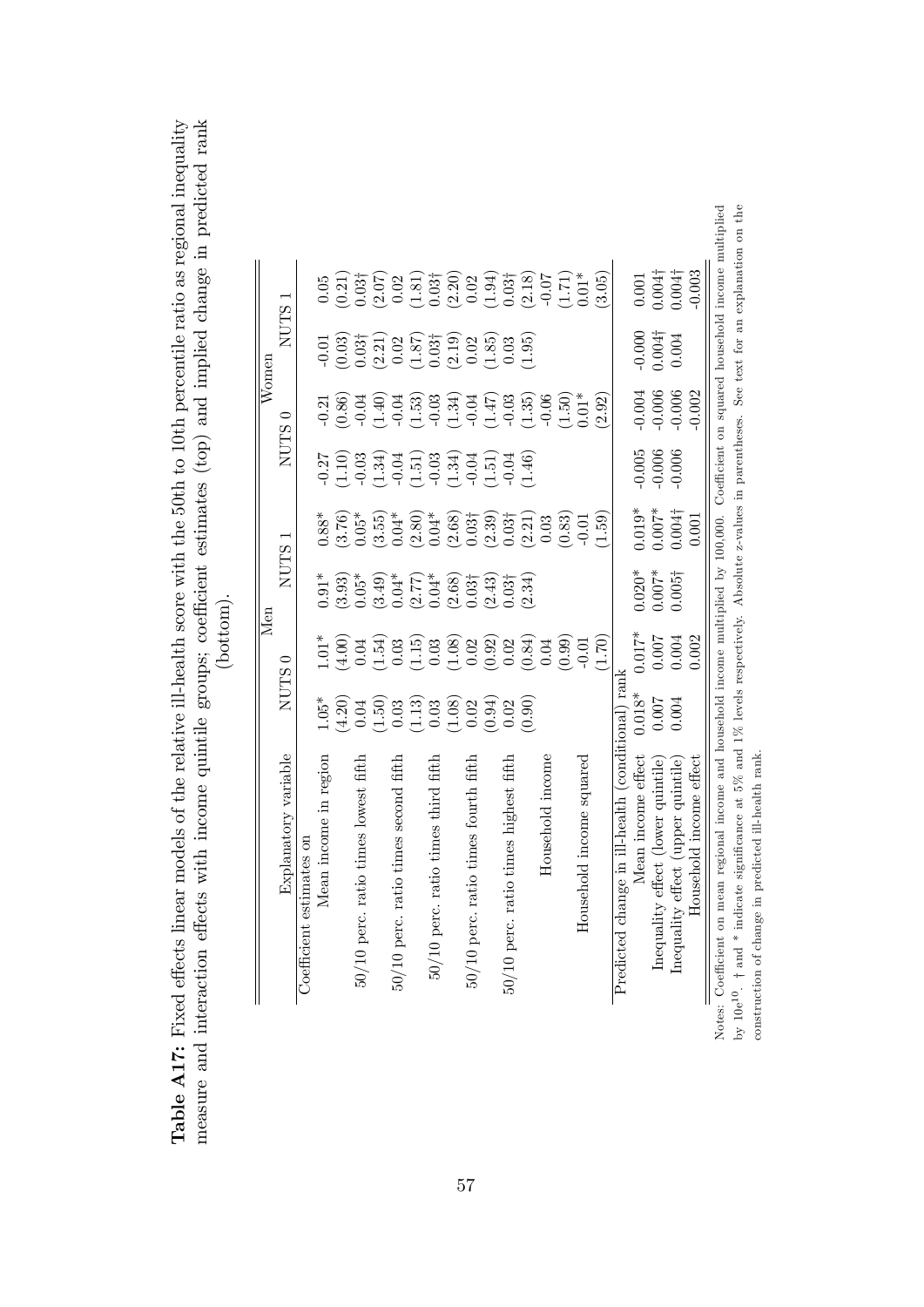| Number  | Title                                                                                                         | Author(s)                                                                                                                 |
|---------|---------------------------------------------------------------------------------------------------------------|---------------------------------------------------------------------------------------------------------------------------|
|         |                                                                                                               |                                                                                                                           |
| No. 1:  | Population Aging and Its Economic Costs: A Survey of the<br><b>Issues and Evidence</b>                        | F.T. Denton<br>B.G. Spencer                                                                                               |
| No. 2:  | How Much Help Is Exchanged in Families?<br>Towards an Understanding of Discrepant Research Findings           | C.J. Rosenthal<br>L.O. Stone                                                                                              |
| No. 3:  | Did Tax Flattening Affect RRSP Contributions?                                                                 | M.R. Veall                                                                                                                |
| No. 4:  | Families as Care-Providers Versus Care-Managers? Gender and<br>Type of Care in a Sample of Employed Canadians | C.J. Rosenthal<br>A. Martin-Matthews                                                                                      |
| No. 5:  | <b>Alternatives for Raising Living Standards</b>                                                              | W. Scarth                                                                                                                 |
| No. 6:  | Transitions to Retirement: Determinants of Age of Social<br>Security Take Up                                  | E. Tompa                                                                                                                  |
| No. 7:  | Health and Individual and Community Characteristics: A<br><b>Research Protocol</b>                            | F. Béland<br>S. Birch<br>G. Stoddart                                                                                      |
| No. 8:  | Disability Related Sources of Income and Expenses: An<br>Examination Among the Elderly in Canada              | P. Raina<br>S. Dukeshire<br>M. Denton<br>L.W. Chambers<br>A. Scanlan<br>A. Gafni<br>S. French<br>A. Joshi<br>C. Rosenthal |
| No. 9:  | The Impact of Rising $401(k)$ Pension Coverage on Future<br>Pension Income                                    | W.E. Even<br>D.A. Macpherson                                                                                              |
| No. 10: | Income Inequality as a Canadian Cohort Ages: An Analysis of<br>the Later Life Course                          | S.G. Prus                                                                                                                 |
| No. 11: | Are Theories of Aging Important? Models and Explanations in<br>Gerontology at the Turn of the Century         | V.L. Bengtson<br>C.J. Rice<br>M.L. Johnson                                                                                |
| No. 12: | Generational Equity and the Reformulation of Retirement                                                       | M.L. Johnson                                                                                                              |
| No. 13: | Long-term Care in Turmoil                                                                                     | M.L. Johnson<br>L. Cullen<br>D. Patsios                                                                                   |
| No. 14: | The Effects of Population Ageing on the Canadian Health Care<br>System                                        | M.W. Rosenberg                                                                                                            |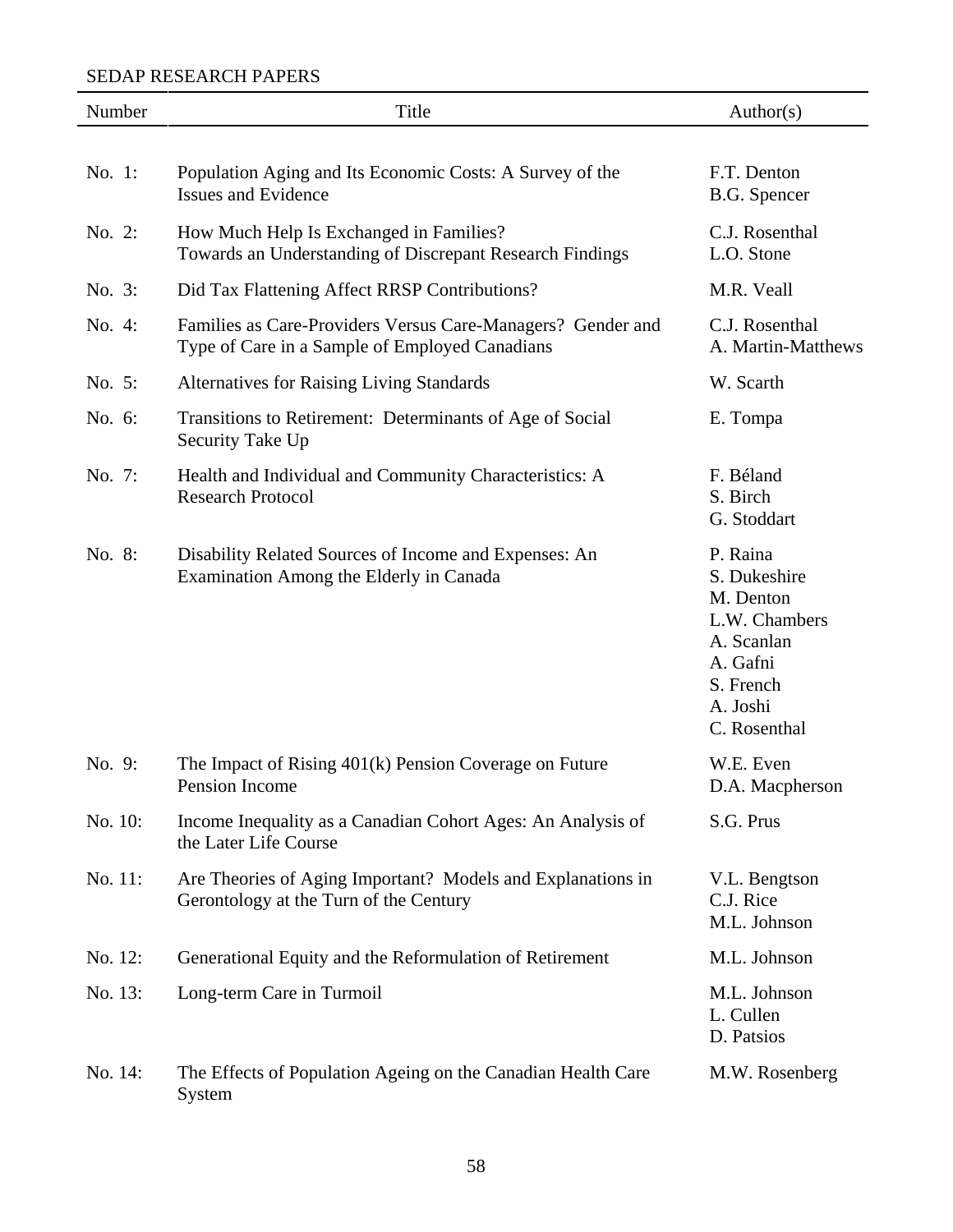| Number  | Title                                                                                                                                                     | Author(s)                                                     |
|---------|-----------------------------------------------------------------------------------------------------------------------------------------------------------|---------------------------------------------------------------|
| No. 15: | Projections of the Population and Labour Force to 2046: Canada                                                                                            | F.T. Denton<br>C.H. Feaver<br>B.G. Spencer                    |
| No. 16: | Projections of the Population and Labour Force to 2046: The<br>Provinces and Territories                                                                  | F.T. Denton<br>C.H. Feaver<br>B.G. Spencer                    |
| No. 17: | Location of Adult Children as an Attraction for Black and White<br>Elderly Migrants in the United States                                                  | K.-L. Liaw<br>W.H. Frey<br>J.-P. Lin                          |
| No. 18: | The Nature of Support from Adult Sansei (Third Generation)<br>Children to Older Nisei (Second Generation) Parents in Japanese<br><b>Canadian Families</b> | K.M. Kobayashi                                                |
| No. 19: | The Effects of Drug Subsidies on Out-of-Pocket Prescription<br>Drug Expenditures by Seniors: Regional Evidence from<br>Canada                             | T.F. Crossley<br>P. Grootendorst<br>S. Korkmaz<br>M.R. Veall  |
| No. 20: | Describing Disability among High and Low Income Status<br><b>Older Adults in Canada</b>                                                                   | P. Raina<br>M. Wong<br>L.W. Chambers<br>M. Denton<br>A. Gafni |
| No. 21: | Parental Illness and the Labour Supply of Adult Children                                                                                                  | P.T.Léger                                                     |
| No. 22: | Some Demographic Consequences of Revising the Definition of<br><b>#Dld&amp;o</b> Reflect Future Changes in Life Table Probabilities                       | F.T. Denton<br>B.G. Spencer                                   |
| No. 23: | Geographic Dimensions of Aging: The Canadian Experience<br>1991-1996                                                                                      | E.G. Moore<br>D. McGuinness<br>M.A. Pacey<br>M.W. Rosenberg   |
| No. 24: | The Correlation Between Husband's and Wife's Education:<br>Canada, 1971-1996                                                                              | L. Magee<br>J. Burbidge<br>L. Robb                            |
| No. 25: | The Effect of Marginal Tax Rates on Taxable Income:<br>A Panel Study of the 1988 Tax Flattening in Canada                                                 | M.-A. Sillamaa<br>M.R. Veall                                  |
| No. 26: | The Stability of Self Assessed Health Status                                                                                                              | T.F. Crossley<br>S. Kennedy                                   |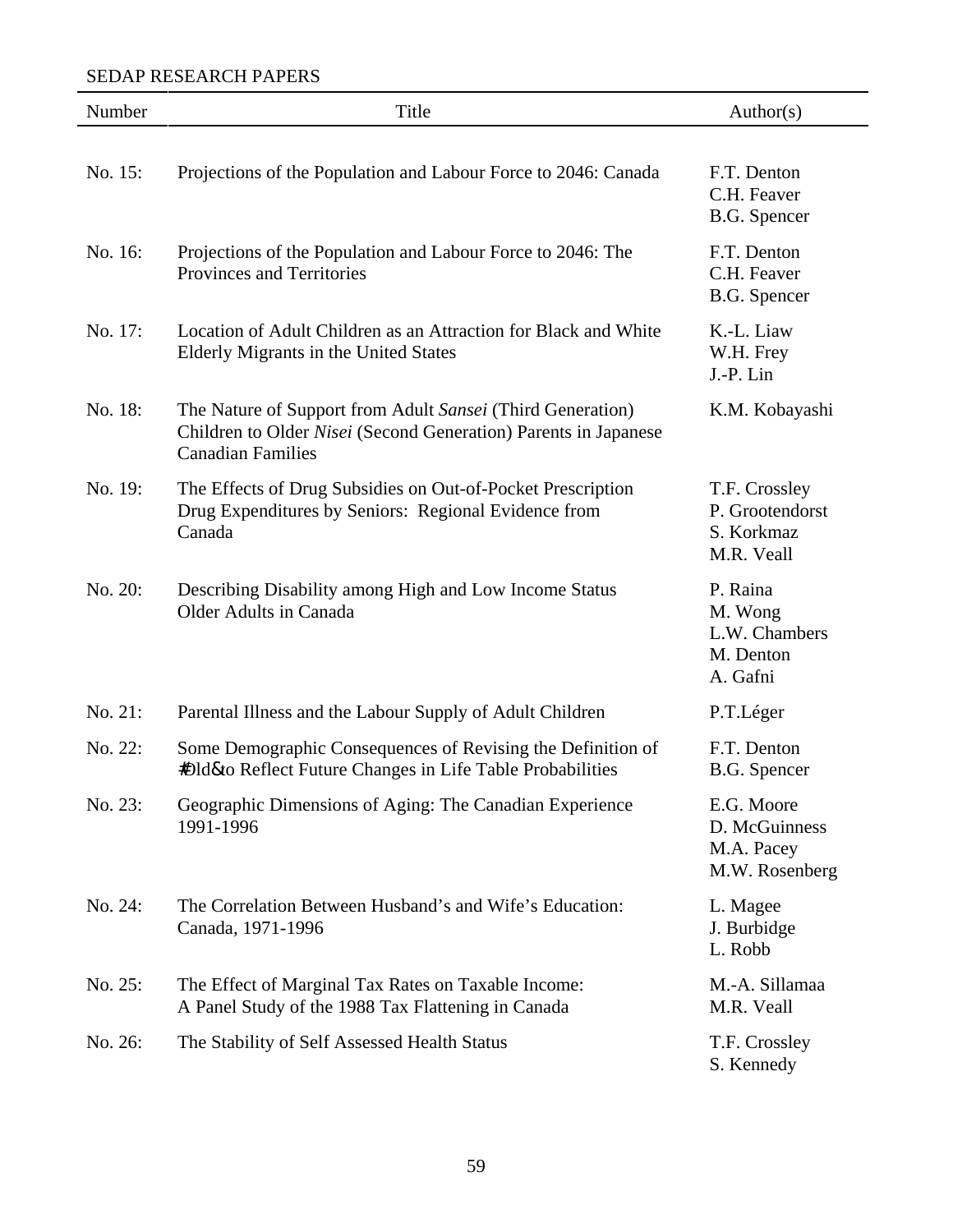| Number  | Title                                                                                                                                                    | Author(s)                                      |
|---------|----------------------------------------------------------------------------------------------------------------------------------------------------------|------------------------------------------------|
| No. 27: | How Do Contribution Limits Affect Contributions to Tax-<br>Preferred Savings Accounts?                                                                   | K. Milligan                                    |
| No. 28: | The Life Cycle Model of Consumption and Saving                                                                                                           | M. Browning<br>T.F. Crossley                   |
| No. 29: | Population Change and the Requirements for Physicians: The<br>Case of Ontario                                                                            | F.T. Denton<br>A. Gafni<br><b>B.G.</b> Spencer |
| No. 30: | Nonparametric Identification of Latent Competing Risks and Roy<br><b>Duration Models</b>                                                                 | G. Colby<br>P. Rilstone                        |
| No. 31: | Simplified Estimation of Multivariate Duration Models with<br>Unobserved Heterogeneity                                                                   | G. Colby<br>P. Rilstone                        |
| No. 32: | Structural Estimation of Psychiatric Hospital Stays                                                                                                      | G. Colby<br>P. Rilstone                        |
| No. 33: | Have 401(k)s Raised Household Saving? Evidence from the<br>Health and Retirement Study                                                                   | G.V. Engelhardt                                |
| No. 34: | Health and Residential Mobility in Later Life:<br>A New Analytical Technique to Address an Old Problem                                                   | L.M. Hayward                                   |
| No. 35: | 2 1/2 Proposals to Save Social Security                                                                                                                  | D. Fretz<br>M.R. Veall                         |
| No. 36: | The Consequences of Caregiving: Does Employment Make a<br>Difference                                                                                     | C.L. Kemp<br>C.J. Rosenthal                    |
| No. 37: | Fraud in Ethnocultural Seniors' Communities                                                                                                              | P.J.D. Donahue                                 |
| No. 38: | Social-psychological and Structural Factors Influencing the<br>Experience of Chronic Disease: A Focus on Individuals with<br><b>Severe Arthritis</b>     | P.J. Ballantyne<br>G.A. Hawker<br>D. Radoeva   |
| No. 39: | The Extended Self: Illness Experiences of Older Married<br><b>Arthritis Sufferers</b>                                                                    | P.J. Ballantyne<br>G.A. Hawker<br>D. Radoeva   |
| No. 40: | A Comparison of Alternative Methods to Model Endogeneity in<br>Count Models. An Application to the Demand for Health Care<br>and Health Insurance Choice | M. Schellhorn                                  |
| No. 41: | Wealth Accumulation of US Households: What Do We Learn<br>from the SIPP Data?                                                                            | V. Hildebrand                                  |
| No. 42: | Pension Portability and Labour Mobility in the United States.<br>New Evidence from SIPP Data.                                                            | V. Andrietti<br>V. Hildebrand                  |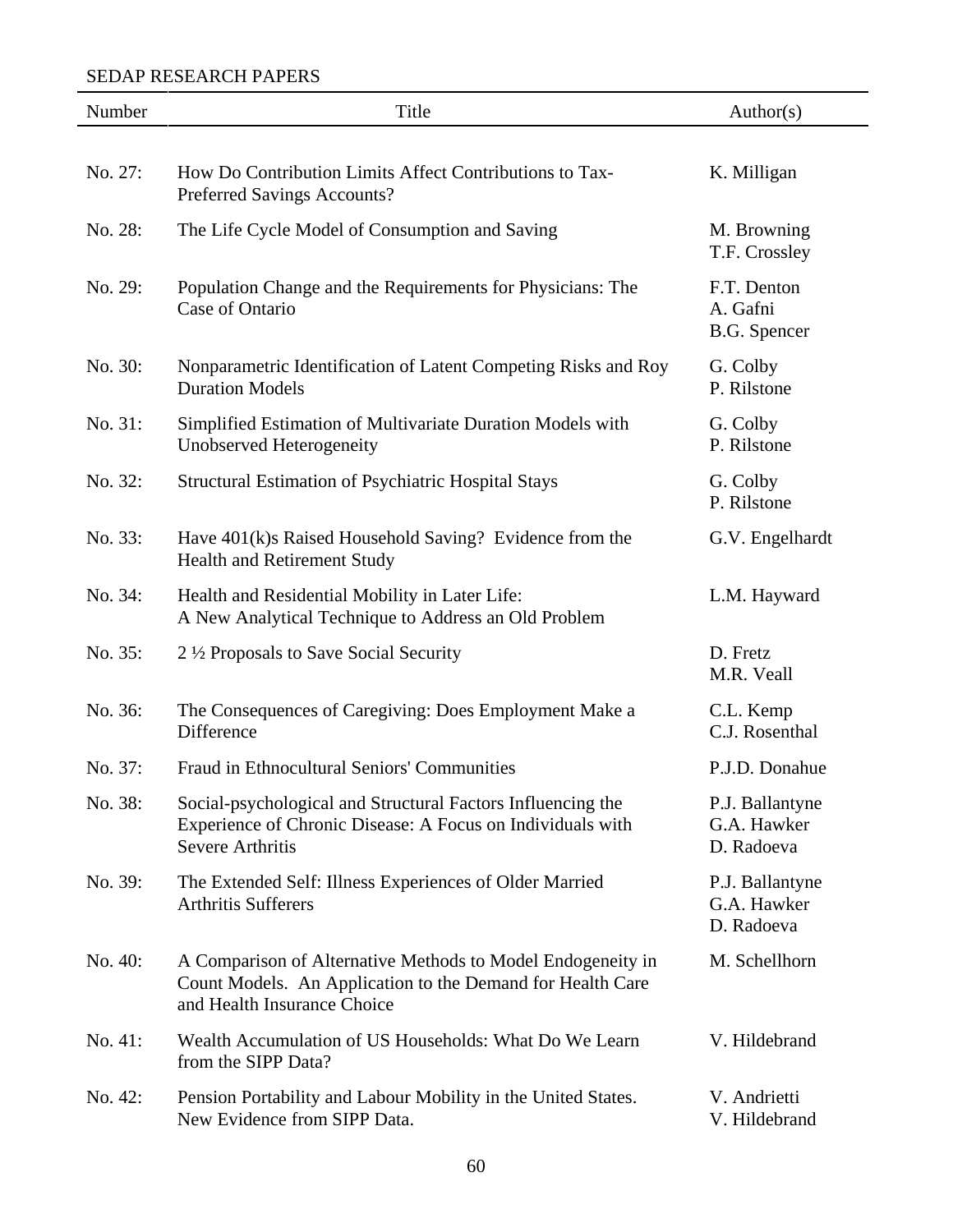| Number  | Title                                                                                                                            | Author(s)                                                                   |
|---------|----------------------------------------------------------------------------------------------------------------------------------|-----------------------------------------------------------------------------|
| No. 43: | Exploring the Effects of Population Change on the Costs of<br>Physician Services                                                 | F.T. Denton<br>A. Gafni<br>B.G. Spencer                                     |
| No. 44: | Reflexive Planning for Later Life: A Conceptual Model and<br><b>Evidence from Canada</b>                                         | M.A. Denton<br>S. French<br>A. Gafni<br>A. Joshi<br>C. Rosenthal<br>S. Webb |
| No. 45: | Time Series Properties and Stochastic Forecasts: Some<br>Econometrics of Mortality from the Canadian Laboratory                  | F.T. Denton<br>C.H. Feaver<br>B.G. Spencer                                  |
| No. 46: | Linear Public Goods Experiments: A Meta-Analysis                                                                                 | J. Zelmer                                                                   |
| No. 47: | Local Planning for an Aging Population in Ontario: Two Case<br><b>Studies</b>                                                    | L.M. Hayward                                                                |
| No. 48: | Management Experience and Diversity in an Ageing<br>Organisation: A Microsimulation Analysis                                     | T. Wannell<br>M. Gravel                                                     |
| No. 49: | Resilience Indicators of Post Retirement Well-Being                                                                              | E. Marziali<br>P. Donahue                                                   |
| No. 50: | Continuity or Change? Older People in Three Urban Areas                                                                          | J. Phillips<br>M. Bernard<br>C. Phillipson<br>J. Ogg                        |
| No. 51: | Intracohort Income Status Maintenance: An Analysis of the Later<br>Life Course                                                   | S.G. Prus                                                                   |
| No. 52: | Tax-Preferred Savings Accounts and Marginal Tax Rates:<br><b>Evidence on RRSP Participation</b>                                  | K. Milligan                                                                 |
| No. 53: | Cohort Survival Analysis is Not Enough: Why Local Planners<br>Need to Know More About the Residential Mobility of the<br>Elderly | L.M. Hayward<br>N.M. Lazarowich                                             |
| No. 54: | Unemployment and Health: Contextual Level Influences on the<br>Production of Health in Populations                               | F. Béland<br>S. Birch<br>G. Stoddart                                        |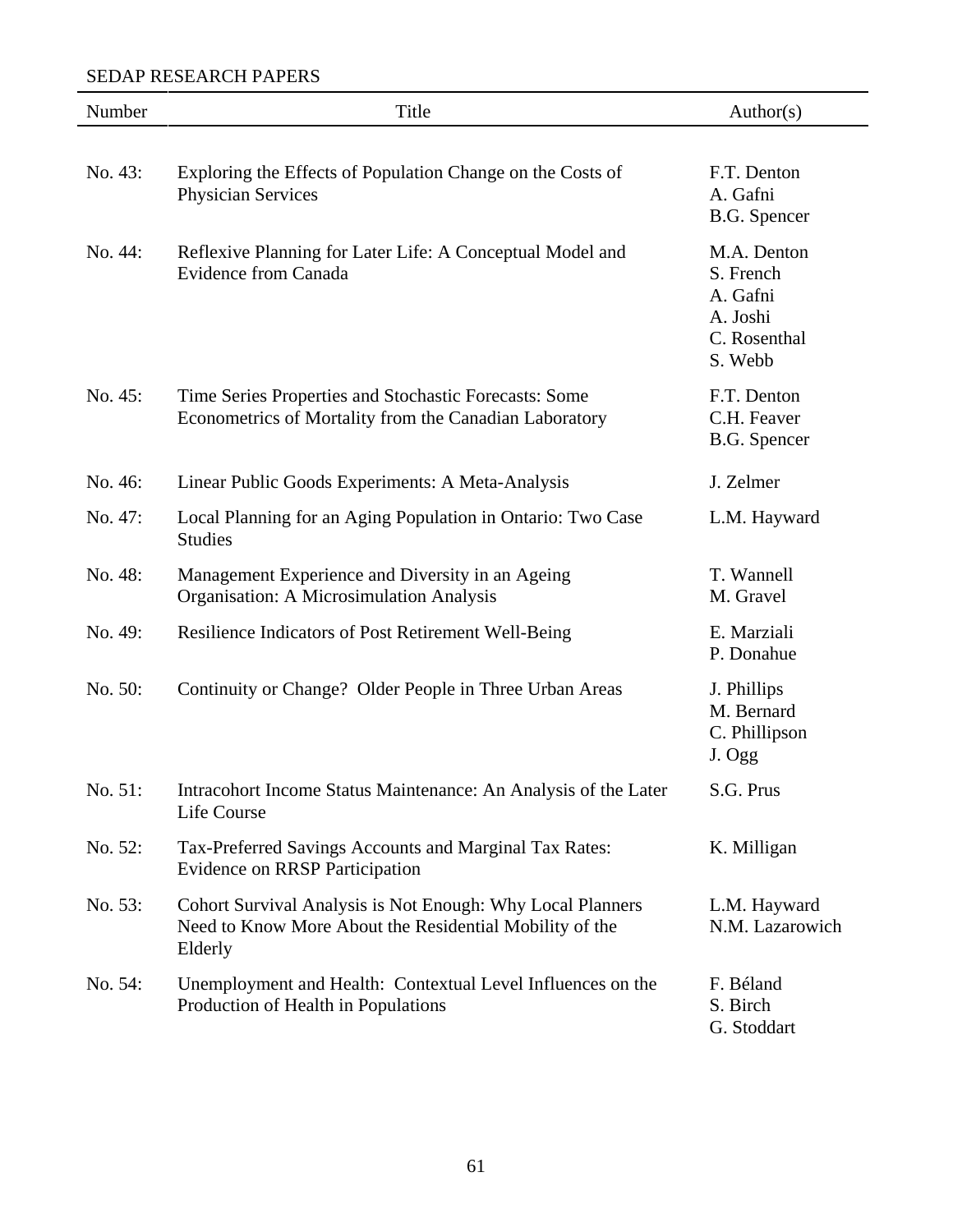| Number  | Title                                                                                                                                                | Author(s)                                                                |
|---------|------------------------------------------------------------------------------------------------------------------------------------------------------|--------------------------------------------------------------------------|
| No. 55: | The Timing and Duration of Women's Life Course Events: A<br>Study of Mothers With At Least Two Children                                              | K.M. Kobayashi<br>A. Martin-Matthews<br>C.J. Rosenthal<br>S. Matthews    |
| No. 56: | Age-Gapped and Age-Condensed Lineages: Patterns of<br><b>Intergenerational Age Structure Among Canadian Families</b>                                 | A. Martin-Matthews<br>K. M. Kobayashi<br>C.L. Rosenthal<br>S.H. Matthews |
| No. 57: | The Relationship between Age, Socio-Economic Status, and<br>Health among Adult Canadians                                                             | S.G. Prus                                                                |
| No. 58: | Measuring Differences in the Effect of Social Resource Factors<br>on the Health of Elderly Canadian Men and Women                                    | S.G. Prus<br>E. Gee                                                      |
| No. 59: | APOCALYPSE NO: Population Aging and the Future of Health<br>Care Systems                                                                             | R.G. Evans<br>K.M. McGrail<br>S.G. Morgan<br>M.L. Barer<br>C. Hertzman   |
| No. 60: | The Education Premium in Canada and the United States                                                                                                | J.B. Burbidge<br>L. Magee<br>A.L. Robb                                   |
| No. 61: | <b>Student Enrolment and Faculty Recruitment in Ontario:</b><br>The Double Cohort, the Baby Boom Echo, and the Aging of<br><b>University Faculty</b> | B.G. Spencer                                                             |
| No. 62: | The Social and Demographic Contours of Contemporary<br>Grandparenthood: Mapping Patterns in Canada and the United<br><b>States</b>                   | C.L. Kemp                                                                |
| No. 63: | Changing Income Inequality and the Elderly in Canada 1991-<br>1996: Provincial Metropolitan and Local Dimensions                                     | E.G. Moore<br>M.A. Pacey                                                 |
| No. 64: | Mid-life Patterns and the Residential Mobility of Older Men                                                                                          | L.M. Hayward                                                             |
| No. 65: | The Retirement Incentive Effects of Canada's Income Security<br>Programs                                                                             | M. Baker<br>J. Gruber<br>K. Milligan                                     |
| No. 66: | The Economic Well-Being of Older Women Who Become<br>Divorced or Separated in Mid and Later Life                                                     | S. Davies<br>M. Denton                                                   |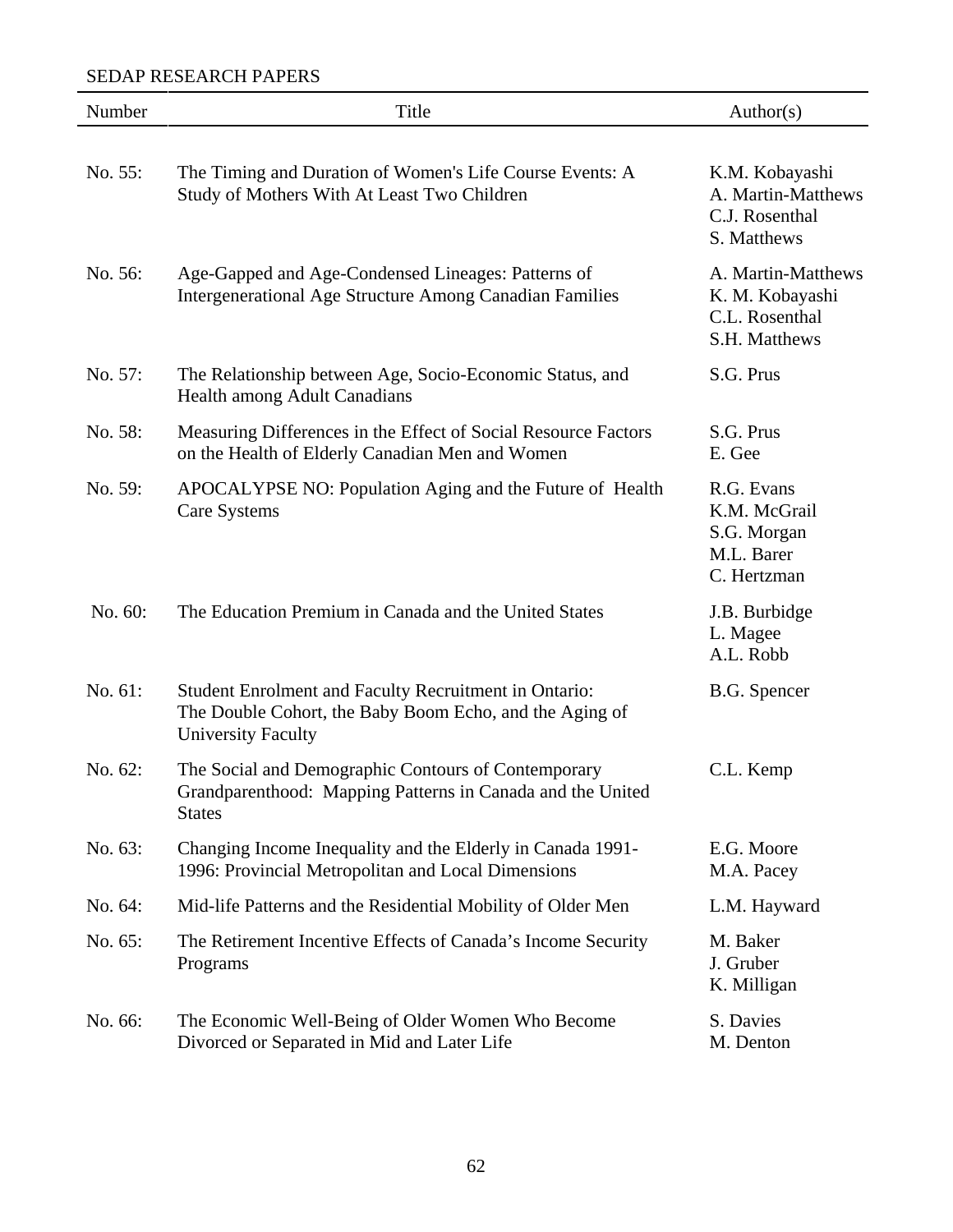| Number  | Title                                                                                                                                                                              | Author(s)                                                                               |
|---------|------------------------------------------------------------------------------------------------------------------------------------------------------------------------------------|-----------------------------------------------------------------------------------------|
| No. 67: | Alternative Pasts, Possible Futures: A "What If" Study of the<br>Effects of Fertility on the Canadian Population and Labour Force                                                  | F.T. Denton<br>C.H. Feaver<br>B.G. Spencer                                              |
| No. 68: | Baby-Boom Aging and Average Living Standards                                                                                                                                       | W. Scarth<br>M. Souare                                                                  |
| No. 69: | The Invisible Retirement of Women                                                                                                                                                  | L. McDonald                                                                             |
| No. 70: | The Impact of Reference Pricing of Cardiovascular Drugs on<br>Health Care Costs and Health Outcomes: Evidence from British<br>Columbia – Volume I: Summary                         | P.V. Grootendorst<br>L.R. Dolovich<br>A.M. Holbrook<br>A.R. Levy<br><b>B.J. O'Brien</b> |
| No. 71: | The Impact of Reference Pricing of Cardiovascular Drugs on<br>Health Care Costs and Health Outcomes: Evidence from British<br>Columbia - Volume II: Technical Report               | P.V. Grootendorst<br>L.R. Dolovich<br>A.M. Holbrook<br>A.R. Levy<br>B.J. O'Brien        |
| No. 72: | The Impact of Reference Pricing of Cardiovascular Drugs on<br>Health Care Costs and Health Outcomes: Evidence from British<br>Columbia - Volume III: ACE and CCB Literature Review | L.R. Dolovich<br>A.M. Holbrook<br>M. Woodruff                                           |
| No. 73: | Do Drug Plans Matter? Effects of Drug Plan Eligibility on Drug<br>Use Among the Elderly, Social Assistance Recipients and the<br><b>General Population</b>                         | P. Grootendorst<br>M. Levine                                                            |
| No. 74: | Living Alone and Living with Children: The Living<br>Arrangements of Canadian and Chinese-Canadian Seniors                                                                         | M.A. Pacey                                                                              |
| No. 75: | Student Enrolment and Faculty Recruitment in Ontario:<br>The Double Cohort, the Baby Boom Echo, and the Aging of<br>University Faculty (Revised and updated version of No. 61)     | B.G. Spencer                                                                            |
| No. 76: | Gender Differences in the Influence of Economic, Lifestyle, and<br>Psychosocial Factors on Later-life Health                                                                       | S.G. Prus<br>E. Gee                                                                     |
| No. 77: | Asking Consumption Questions in General Purpose Surveys                                                                                                                            | M. Browning<br>T.F. Crossley<br>G. Weber                                                |
| No. 78: | A Longitudinal Study of the Residential Mobility of the Elderly<br>in Canada                                                                                                       | Y. Ostrovsky                                                                            |
| No. 79: | Health Care in Rural Communities: Exploring the Development<br>of Informal and Voluntary Care                                                                                      | M.W. Skinner<br>M.W. Rosenberg                                                          |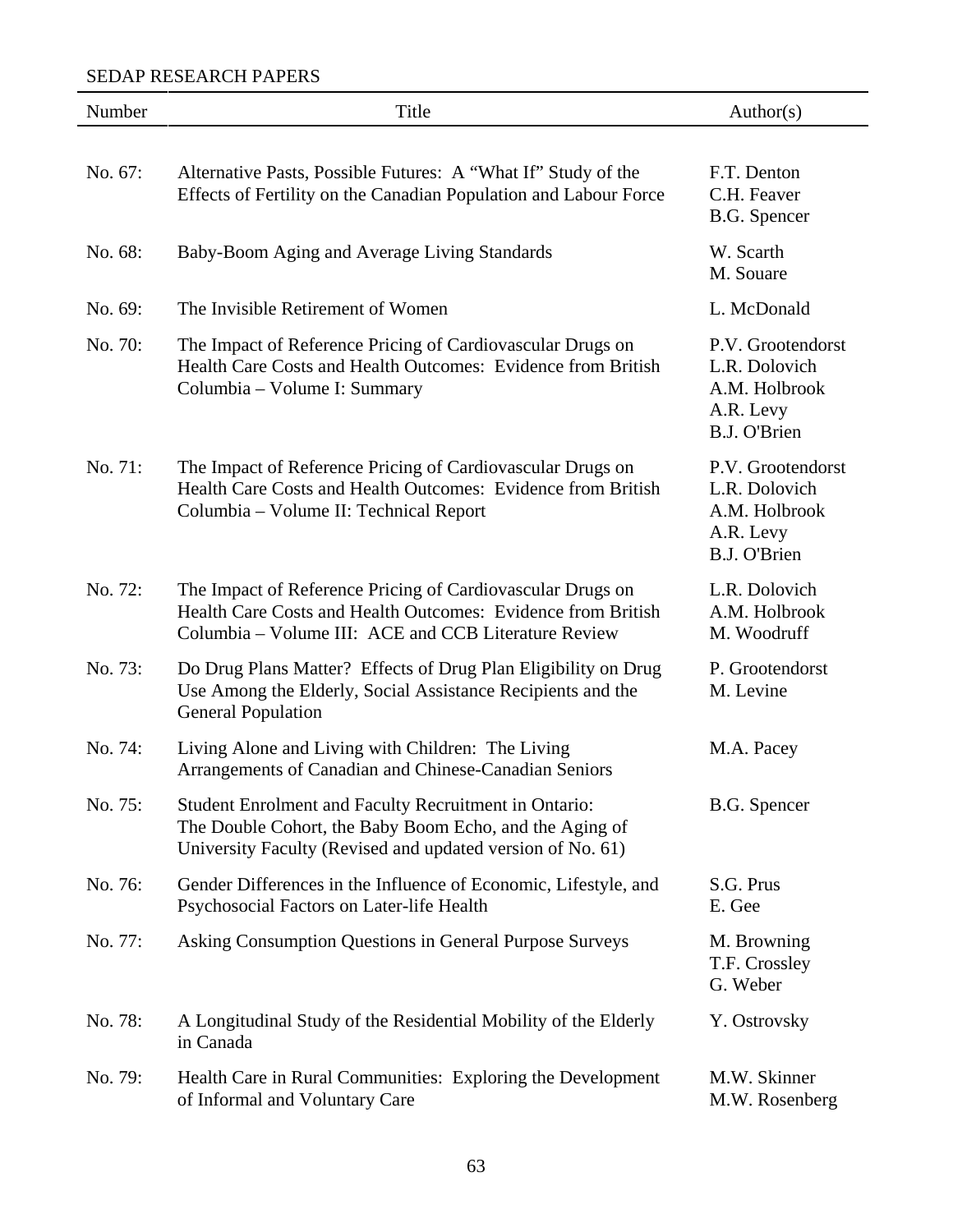| Number  | Title                                                                                                                                                                                              | Author(s)                                                 |
|---------|----------------------------------------------------------------------------------------------------------------------------------------------------------------------------------------------------|-----------------------------------------------------------|
|         |                                                                                                                                                                                                    |                                                           |
| No. 80: | Does Cognitive Status Modify the Relationship Between<br>Education and Mortality? Evidence from the Canadian Study of<br>Health and Aging                                                          | J.C. Brehaut<br>P. Raina<br>J. Lindsay                    |
| No. 81: | Agreement Between Self-Reported and Routinely Collected<br>Health Care Utilisation Data Among Seniors                                                                                              | P. Raina<br>V. Torrance-Rynard<br>M. Wong<br>C. Woodward  |
| No. 82: | Age, Retirement and Expenditure Patterns: An Econometric<br><b>Study of Older Canadian Households</b>                                                                                              | F.T. Denton<br>D.C. Mountain<br>B.G. Spencer              |
| No. 83: | Understanding the Relationship between Income Status and the<br>Restrictions in Instrumental Activities of Daily Living among<br><b>Disabled Older Adults</b>                                      | P. Raina<br>M. Wong                                       |
| No. 84: | Location of Adult Children as an Attraction for Black and White<br>Elderly Return and Onward Migrants in the United States:<br>Application of a Three-level Nested Logit Model with Census<br>Data | K-L. Liaw<br>W.H. Frey                                    |
| No. 85: | Changing Income Inequality and Immigration in Canada<br>1980-1995                                                                                                                                  | E.G. Moore<br>M.A. Pacey                                  |
| No. 86: | The Dynamics of Food Deprivation and Overall Health:<br>Evidence from the Canadian National Population Health Survey                                                                               | L. McLeod<br>M.R. Veall                                   |
| No. 87: | Quebec's Lackluster Performance in Interprovincial Migration<br>and Immigration: How, Why, and What Can Be Done?                                                                                   | K-L. Liaw<br>L. Xu<br>M. Qi                               |
| No. 88: | Out-of-Pocket Prescription Drug Expenditures and Public<br><b>Prescription Drug Programs</b>                                                                                                       | S. Alan<br>T.F. Crossley<br>P. Grootendorst<br>M.R. Veall |
| No. 89: | The Wealth and Asset Holdings of U.S.-Born and Foreign-Born<br>Households: Evidence from SIPP Data                                                                                                 | D.A. Cobb-Clark<br>V. Hildebrand                          |
| No. 90: | Population Aging, Productivity, and Growth in Living Standards                                                                                                                                     | W. Scarth                                                 |
| No. 91: | A Life-course Perspective on the Relationship between Socio-<br>economic Status and Health: Testing the Divergence Hypothesis                                                                      | S.G. Prus                                                 |
| No. 92: | Immigrant Mental Health and Unemployment                                                                                                                                                           | S. Kennedy                                                |
| No. 93: | The Relationship between Education and Health in Australia and<br>Canada                                                                                                                           | S. Kennedy                                                |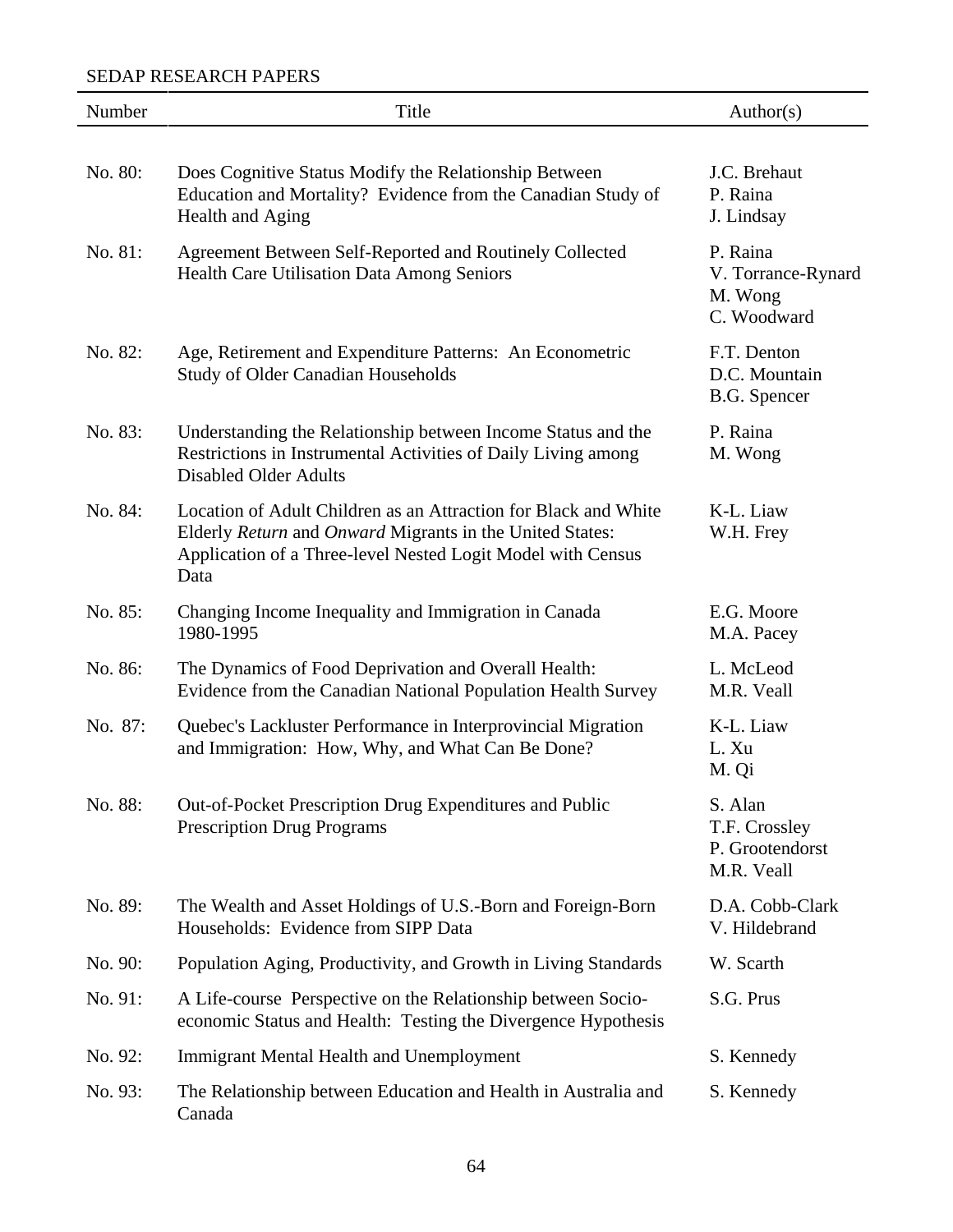| Number   | Title                                                                                                                                                    | Author(s)                                                                                                                    |
|----------|----------------------------------------------------------------------------------------------------------------------------------------------------------|------------------------------------------------------------------------------------------------------------------------------|
| No. 94:  | The Transition from Good to Poor Health: An Econometric<br>Study of the Older Population                                                                 | N.J. Buckley<br>F.T. Denton<br>A.L. Robb<br>B.G. Spencer                                                                     |
| No. 95:  | Using Structural Equation Modeling to Understand the Role of<br>Informal and Formal Supports on the Well-being of Caregivers of<br>Persons with Dementia | P. Raina<br>C. McIntyre<br>B. Zhu<br>I. McDowell<br>L. Santaguida<br><b>B.</b> Kristjansson<br>A. Hendricks<br>L.W. Chambers |
| No. 96:  | Helping to Build and Rebuild Secure Lives and Futures:<br>Intergenerational Financial Transfers from Parents to Adult<br>Children and Grandchildren      | J. Ploeg<br>L. Campbell<br>M. Denton<br>A. Joshi<br>S. Davies                                                                |
| No. 97:  | Geographic Dimensions of Aging in Canada<br>1991-2001                                                                                                    | E.G. Moore<br>M.A. Pacey                                                                                                     |
| No. 98:  | Examining the "Healthy Immigrant Effect" in Later Life:<br>Findings from the Canadian Community Health Survey                                            | E.M. Gee<br>K.M. Kobayashi<br>S.G. Prus                                                                                      |
| No. 99:  | The Evolution of High Incomes in Canada, 1920-2000                                                                                                       | E. Saez<br>M.R. Veall                                                                                                        |
| No. 100: | Macroeconomic Implications of Population Aging and Public<br>Pensions                                                                                    | M. Souare                                                                                                                    |
| No. 101: | How Do Parents Affect the Life Chances of Their Children as<br>Adults? An Idiosyncratic Review                                                           | J. Ermisch                                                                                                                   |
| No. 102: | Population Change and Economic Growth: The Long-Term<br>Outlook                                                                                          | F.T. Denton<br>B.G. Spencer                                                                                                  |
| No. 103: | Use of Medicines by Community Dwelling Elderly in Ontario                                                                                                | P.J. Ballantyne<br>J.A. Marshman<br>P.J. Clarke<br>J.C. Victor                                                               |
| No. 104: | The Economic Legacy of Divorced and Separated Women in Old<br>Age                                                                                        | L. McDonald<br>A.L. Robb                                                                                                     |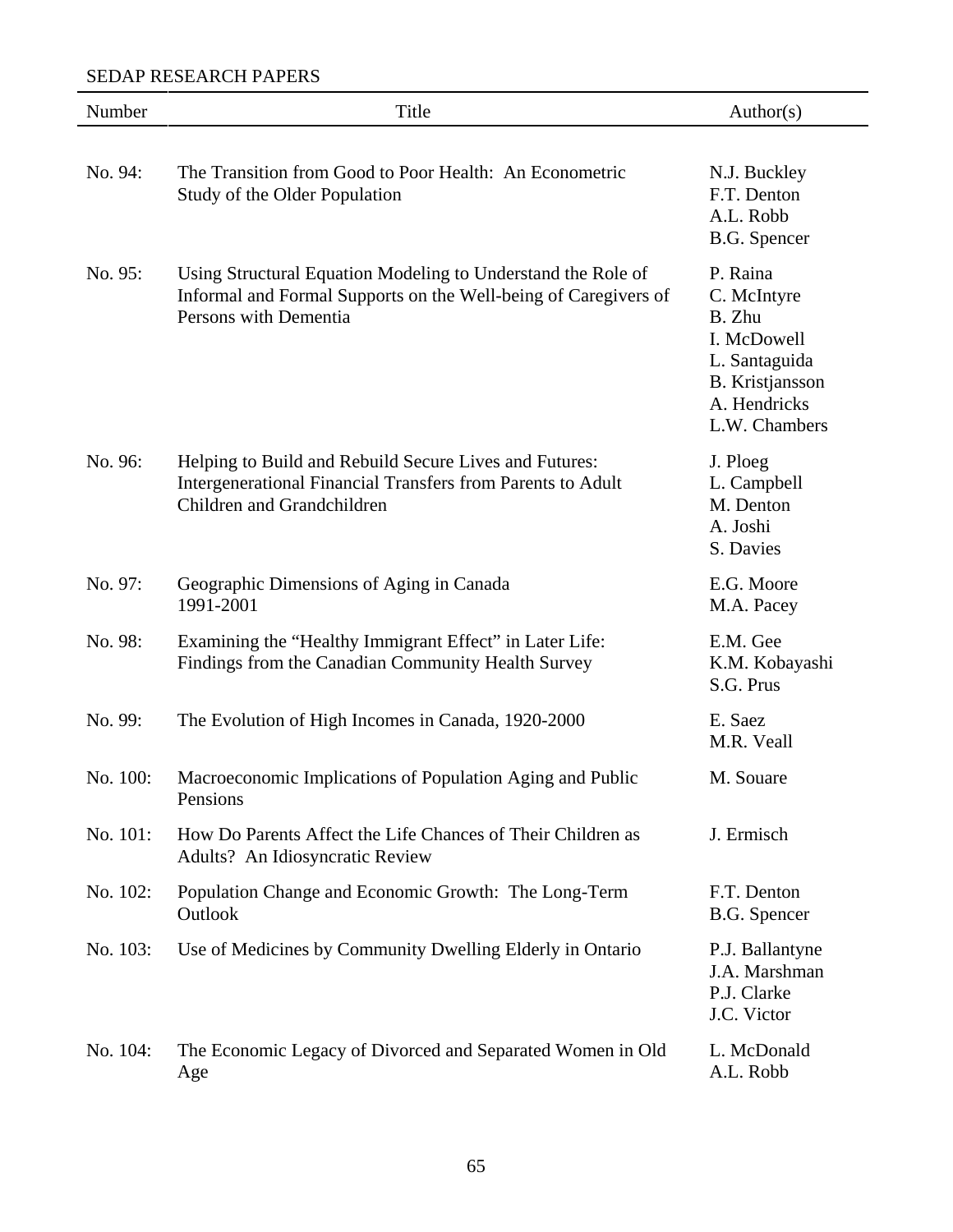| Number   | Title                                                                                                                                  | Author(s)                                                                                         |
|----------|----------------------------------------------------------------------------------------------------------------------------------------|---------------------------------------------------------------------------------------------------|
| No. 105: | National Catastrophic Drug Insurance Revisited: Who Would<br>Benefit from Senator Kirby's Recommendations?                             | T.F. Crossley<br>P.V. Grootendorst<br>M.R. Veall                                                  |
| No. 106: | WAGES in CANADA: SCF, SLID, LFS and the Skill Premium                                                                                  | A.L Robb<br>L. Magee<br>J.B. Burbidge                                                             |
| No. 107: | A Synthetic Cohort Analysis of Canadian Housing Careers                                                                                | T.F. Crossley<br>Y. Ostrovsky                                                                     |
| No. 108: | The Policy Challenges of Population Ageing                                                                                             | A. Walker                                                                                         |
| No. 109: | Social Transfers and Income Inequality in Old-age: A Multi-<br>national Perspective                                                    | R.L. Brown<br>S.G. Prus                                                                           |
| No. 110: | Organizational Change and the Health and Well-Being of Home<br><b>Care Workers</b>                                                     | M. Denton<br>I.U. Zeytinoglu<br>S. Davies                                                         |
| No. 111: | Stasis Amidst Change: Canadian Pension Reform in an Age of<br>Retrenchment                                                             | D. Béland<br>J. Myles                                                                             |
| No. 112: | Socioeconomic Aspects of Healthy Aging: Estimates Based on<br>Two Major Surveys                                                        | N.J. Buckley<br>F.T. Denton<br>A.L. Robb<br>B.G. Spencer                                          |
| No. 113: | An Invitation to Multivariate Analysis: An Example About the<br>Effect of Educational Attainment on Migration Propensities in<br>Japan | A. Otomo<br>K-L. Liaw                                                                             |
| No. 114: | The Politics of Protest Avoidance: Policy Windows, Labor<br>Mobilization, and Pension Reform in France                                 | D. Béland<br>P. Marier                                                                            |
| No. 115: | The Impact of Differential Cost Sharing of Non-Steroidal Anti-<br>Inflammatory Agents on the Use and Costs of Analgesic Drugs          | P.V. Grootendorst<br>J.K. Marshall<br>A.M. Holbrook<br>L.R. Dolovich<br>B.J. O'Brien<br>A.R. Levy |
| No. 116: | The Wealth of Mexican Americans                                                                                                        | D.A. Cobb-Clark<br>V. Hildebrand                                                                  |
| No. 117: | Precautionary Wealth and Portfolio Allocation: Evidence from<br>Canadian Microdata                                                     | S. Alan                                                                                           |